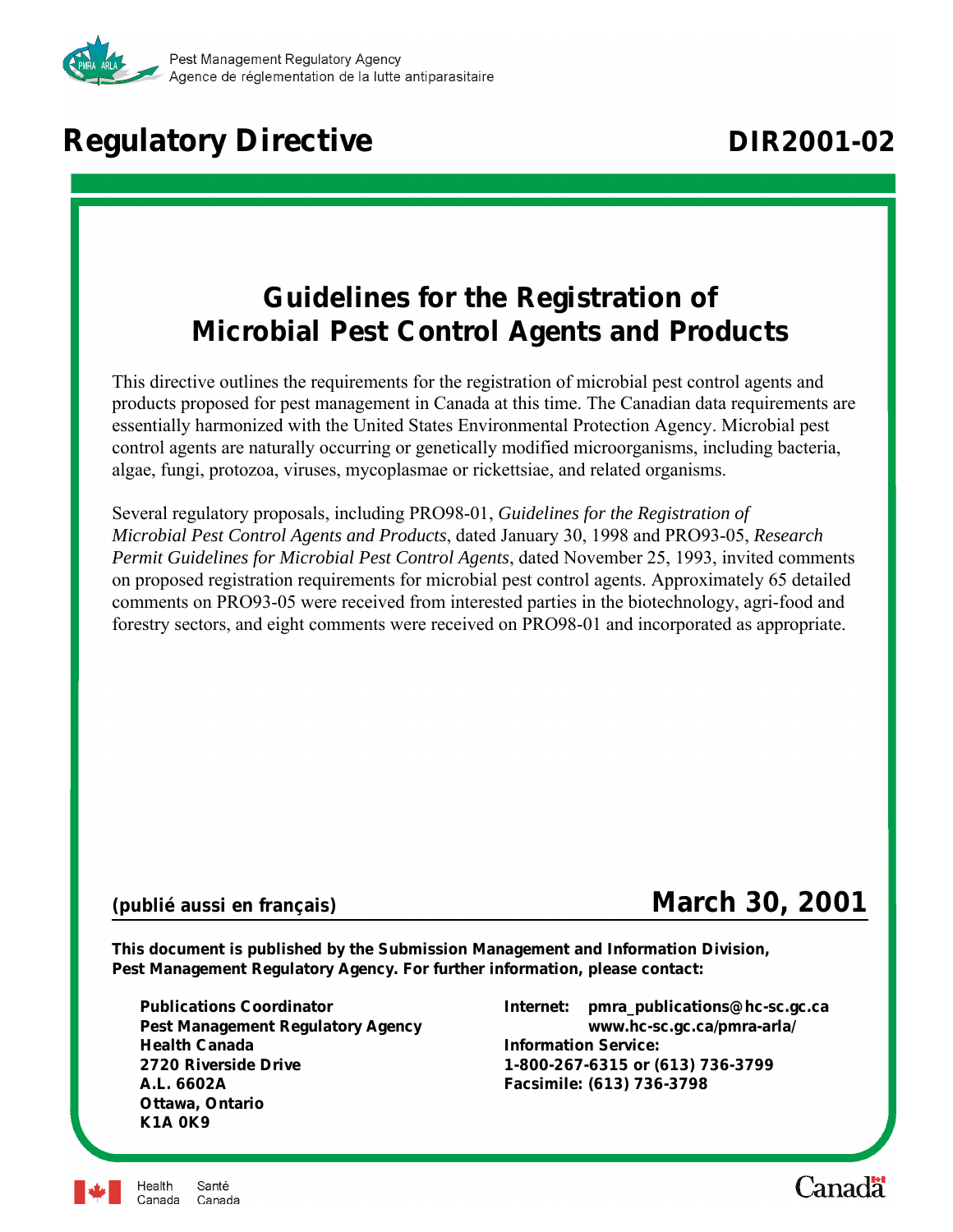# **Foreword**

This directive outlines the requirements for the registration of microbial pest control agents and products proposed for pest management in Canada at this time. Microbial pest control agents are naturally occurring or genetically modified microorganisms, including bacteria, algae, fungi, protozoa, viruses, mycoplasmae or rickettsiae, and related organisms.

This directive reflects progress in several important areas:

- The Canadian data requirements are essentially harmonized with the United States (U.S.) Environmental Protection Agency (EPA). Canada accepts all U.S. guidelines for conducting studies. Both countries require efficacy data to be generated. International activity involving the Organisation for Economic Co-operation and Development (OECD) Working Group on Pesticides has developed a document, *Guidance for Registration Requirements for Microbial Pesticides*, which will be published in 2001. The document proposes guidance for registration requirements for microbial products, and indicates where there are differences among countries.
- The Guidelines will help enable products that have the potential to contribute to alternative pest management to be considered for registration because the data requirements are specifically developed for these types of products.
- The Guidelines support effective and sustainable pest management and the introduction of new pest management technology, fundamental elements of the Pest Management Regulatory Agency's (PMRA) overall program to reduce risk to humans and the environment.

Several regulatory proposals, including PRO98-01, *Guidelines for the Registration of Microbial Pest Control Agents and Products*, dated January 30, 1998 and PRO93-05, *Research Permit Guidelines for Microbial Pest Control Agents*, dated November 25, 1993, invited comments on proposed registration requirements for microbial pest control agents. Approximately 65 detailed comments on PRO93-05 were received from interested parties in the biotechnology, agri-food and forestry sectors, and eight comments were received on PRO98-01 and incorporated as appropriate.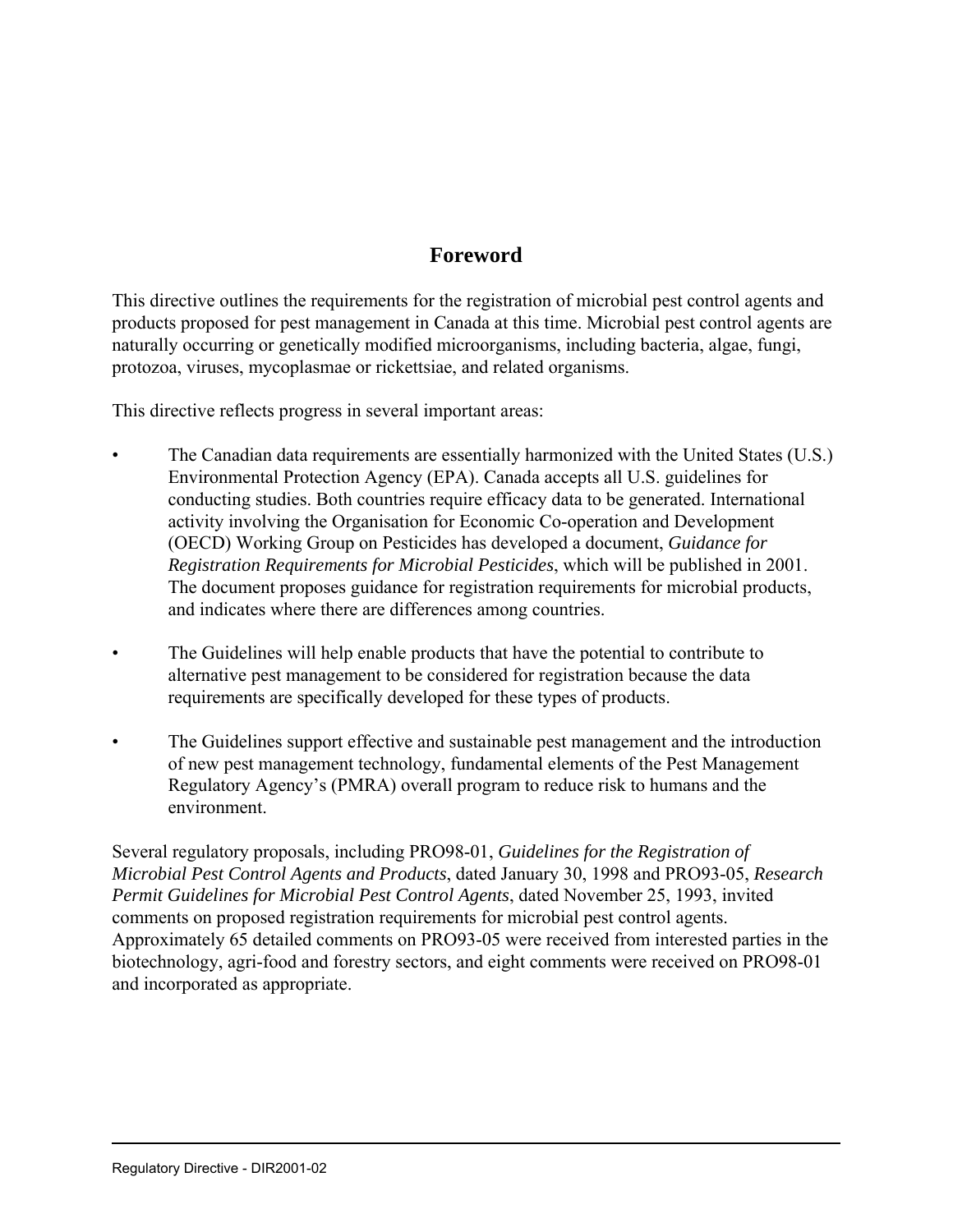# **Table of Contents**

| 1.0 |                          |                                                                                      |  |
|-----|--------------------------|--------------------------------------------------------------------------------------|--|
| 2.0 |                          |                                                                                      |  |
| 3.0 |                          |                                                                                      |  |
| 4.0 |                          |                                                                                      |  |
|     | (a)                      |                                                                                      |  |
|     | (b)                      |                                                                                      |  |
|     | (c)                      |                                                                                      |  |
|     | 4.1                      |                                                                                      |  |
|     | (a)                      |                                                                                      |  |
|     | (b)                      |                                                                                      |  |
|     | (c)                      |                                                                                      |  |
|     | (d)                      |                                                                                      |  |
|     | 4.2                      |                                                                                      |  |
|     | (a)                      |                                                                                      |  |
|     | (b)                      |                                                                                      |  |
|     | (c)                      |                                                                                      |  |
|     | (d)                      |                                                                                      |  |
|     | (e)                      |                                                                                      |  |
|     | (f)                      |                                                                                      |  |
| 5.0 |                          | Data Required for the Registration of Microbial Pest Control Agents and Products  10 |  |
|     | Part 0                   | Index                                                                                |  |
|     | Part 1                   | Label, Product Profile, Proposed Use Pattern(s) and International                    |  |
|     |                          |                                                                                      |  |
|     | Part 1.1                 |                                                                                      |  |
|     | Part 1.2                 |                                                                                      |  |
|     | Part 1.3                 | International Regulatory Status of the MPCA and the EP 12                            |  |
|     | Part 2                   |                                                                                      |  |
|     | Part 2.1                 |                                                                                      |  |
|     | Part 2.2                 |                                                                                      |  |
|     | Part 2.3                 |                                                                                      |  |
|     | Part 2.4                 |                                                                                      |  |
|     | Part 2.5                 |                                                                                      |  |
|     | Part 2.6                 |                                                                                      |  |
|     | Part 2.7                 |                                                                                      |  |
|     | Part 2.7.1               | Origin, Derivation and Identification of MPCA(s)  14                                 |  |
|     | Part 2.7.2<br>Part 2.7.3 | Characterization of MPCAs Derived Through                                            |  |
|     |                          | Recombinant Nucleic Acid Technologies  16                                            |  |
|     |                          |                                                                                      |  |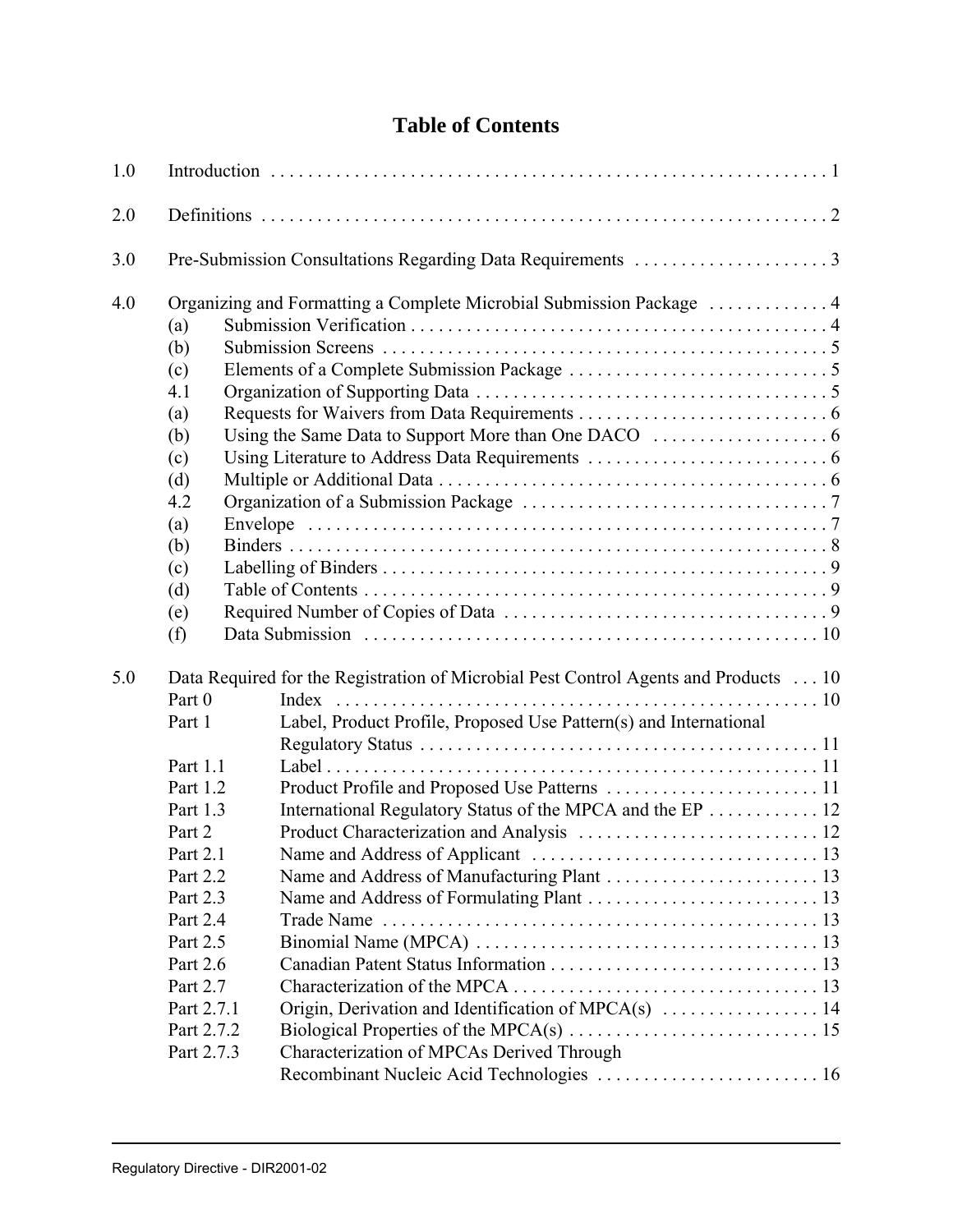| Part 2.7.3.1 | Taxonomy and Characterization of Recipient and                                                           |  |
|--------------|----------------------------------------------------------------------------------------------------------|--|
|              |                                                                                                          |  |
| Part 2.7.3.2 | Construction of the Recombinant Microorganism 17                                                         |  |
| Part 2.7.3.3 | Nature and Expression of Introduced or Modified Genetic Material  17                                     |  |
| Part 2.7.3.4 | Phenotypic Characterization of the Modified Microorganism 18                                             |  |
| Part 2.8     |                                                                                                          |  |
| Part 2.9     |                                                                                                          |  |
| Part 2.9.1   |                                                                                                          |  |
| Part 2.9.2   |                                                                                                          |  |
| Part 2.9.3   |                                                                                                          |  |
| Part 2.10    |                                                                                                          |  |
| Part 2.10.1  |                                                                                                          |  |
| Part 2.10.2  |                                                                                                          |  |
| Part 2.10.3  |                                                                                                          |  |
| Part 2.11    |                                                                                                          |  |
| Part 2.12    |                                                                                                          |  |
| Part 2.13    | Characterization and Analysis Requirements for New EPs                                                   |  |
|              |                                                                                                          |  |
| Part 3       |                                                                                                          |  |
| Part 4       |                                                                                                          |  |
| Part 4.1     |                                                                                                          |  |
| Part 4.2     |                                                                                                          |  |
| Part 4.2.1   |                                                                                                          |  |
| Part 4.2.2   |                                                                                                          |  |
| Part 4.2.3   |                                                                                                          |  |
| Part 4.3     |                                                                                                          |  |
| Part 4.3.1   |                                                                                                          |  |
| Part 4.3.2   |                                                                                                          |  |
| Part 4.3.3   | Intraperitoneal Infectivity (Fungi or Protozoa) 30                                                       |  |
| Part 4.4     |                                                                                                          |  |
| Part 4.5     |                                                                                                          |  |
| Part 4.5.1   |                                                                                                          |  |
| Part 4.5.2   |                                                                                                          |  |
| Part 4.6     |                                                                                                          |  |
| Part 4.7     |                                                                                                          |  |
| Part 4.8     |                                                                                                          |  |
| Part 5       |                                                                                                          |  |
| Part 6       |                                                                                                          |  |
| Part 7       |                                                                                                          |  |
| Part 8       | Environmental Fate $\ldots \ldots \ldots \ldots \ldots \ldots \ldots \ldots \ldots \ldots \ldots \ldots$ |  |
| Part 8.1     |                                                                                                          |  |
| Part 8.2     |                                                                                                          |  |
| Part 8.2.1   |                                                                                                          |  |
| Part 8.2.2   |                                                                                                          |  |
| Part 8.3     |                                                                                                          |  |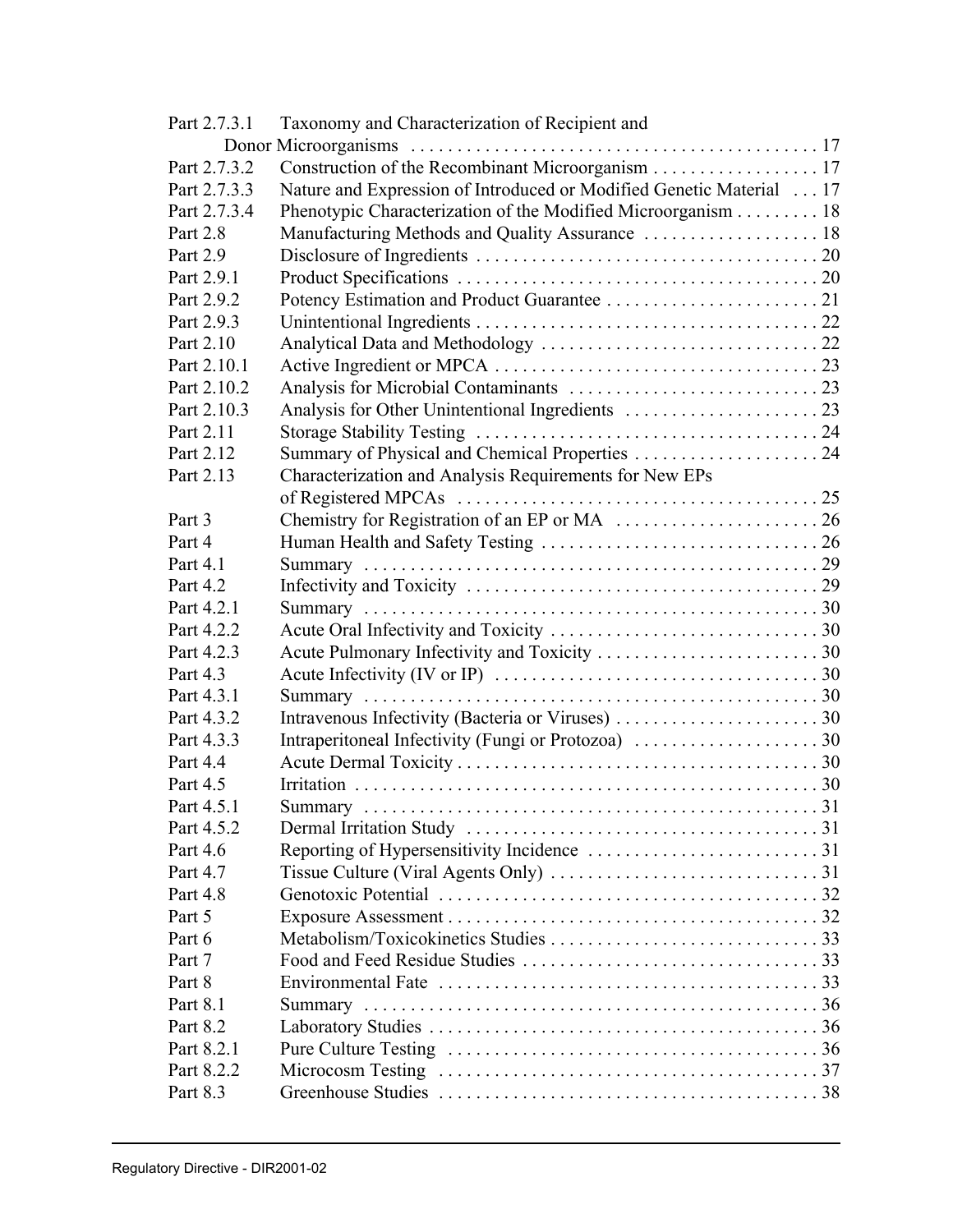| Part 8.4      |                                                                        |  |
|---------------|------------------------------------------------------------------------|--|
| Part 9        |                                                                        |  |
| Part 9.1      |                                                                        |  |
| Part 9.2      |                                                                        |  |
| Part 9.2.1    |                                                                        |  |
| Part 9.2.2    |                                                                        |  |
| Part 9.3      |                                                                        |  |
| Part 9.4      |                                                                        |  |
| Part 9.4.1    |                                                                        |  |
| Part 9.4.2    |                                                                        |  |
| Part 9.5      |                                                                        |  |
| Part 9.5.1    |                                                                        |  |
| Part 9.5.2    |                                                                        |  |
| Part 9.6      |                                                                        |  |
| Part 9.7      |                                                                        |  |
| Part 9.8      |                                                                        |  |
| Part 9.8.1    |                                                                        |  |
| Part 9.8.2    |                                                                        |  |
| Part 10       |                                                                        |  |
| Part 10.1     |                                                                        |  |
| Part 10.2     |                                                                        |  |
| Part 10.2.1   |                                                                        |  |
| Part 10.2.2   |                                                                        |  |
| Part 10.3     |                                                                        |  |
| Part 10.3.1   |                                                                        |  |
| Part 10.3.2   | Compatibility with Crop Protection and Management Practices 70         |  |
| Part 10.3.2.1 |                                                                        |  |
| Part 10.3.2.2 |                                                                        |  |
| Part 10.4     |                                                                        |  |
| Part 10.4.1   |                                                                        |  |
| Part 10.4.2   | Nature and Economics of the Pest or Disease Problem in Canada  71      |  |
| Part 10.4.3   |                                                                        |  |
| Part 10.4.4   | Contribution to Integrated Pest Management Strategies and Practices 72 |  |
| Part 11       |                                                                        |  |
| Part 12       |                                                                        |  |
| Part 12.5     |                                                                        |  |
| Part 12.7     | Comprehensive Data Summaries (OECD Dossier Tiers II and III)  73       |  |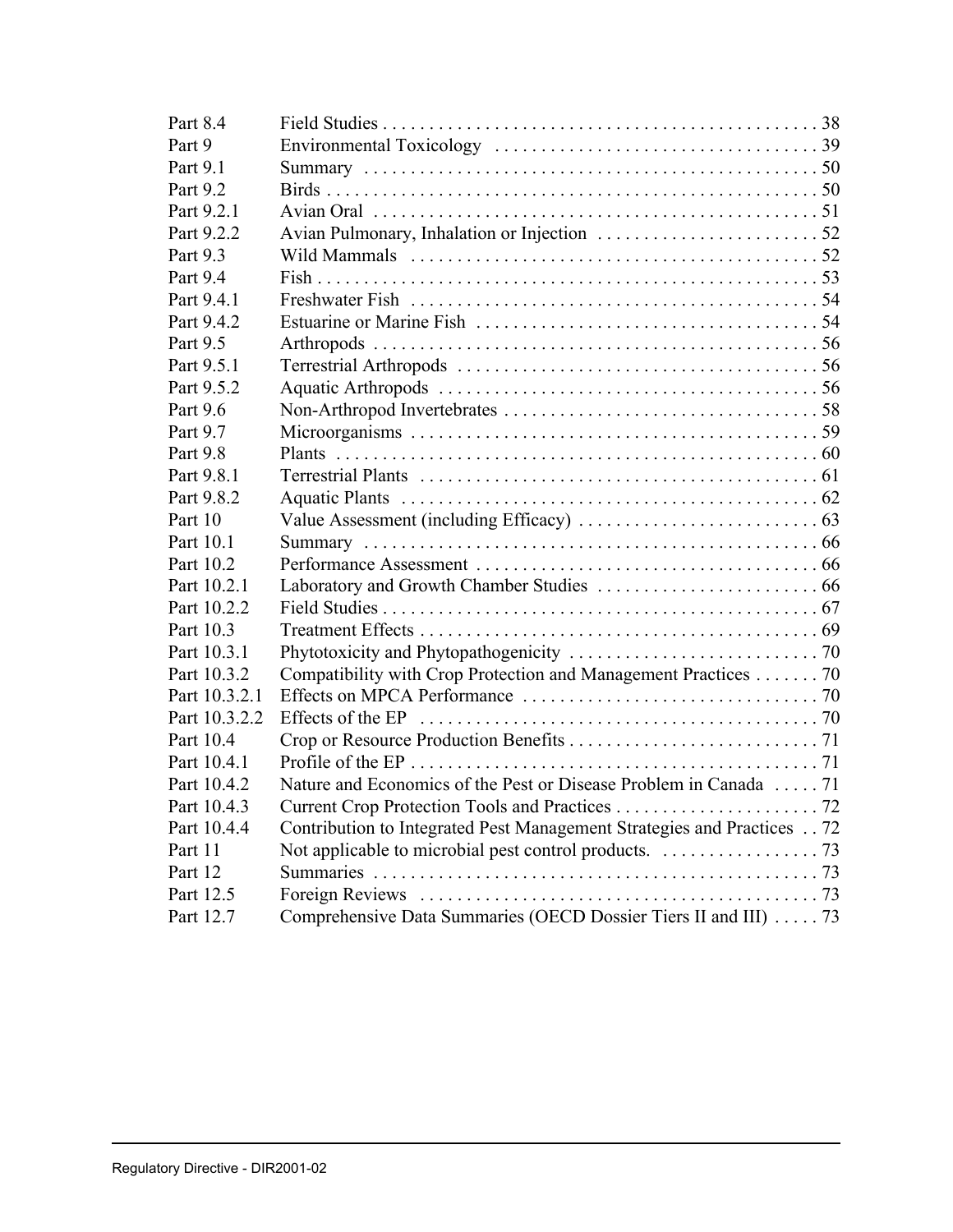| Appendix I  | Data Code (DACO) for Microbial Pest Control Products 75                                   |
|-------------|-------------------------------------------------------------------------------------------|
| Appendix II | Elements of a Complete Submission to Register, to Amend or to Conduct                     |
|             |                                                                                           |
|             |                                                                                           |
|             | Appendix V Required numbers of copies of information supporting submissions for microbial |
|             |                                                                                           |
|             |                                                                                           |
|             | Appendix VIII Environmental Toxicology and Environmental Fate Testing Tiers 93            |
|             |                                                                                           |
|             |                                                                                           |
|             |                                                                                           |
|             |                                                                                           |
|             |                                                                                           |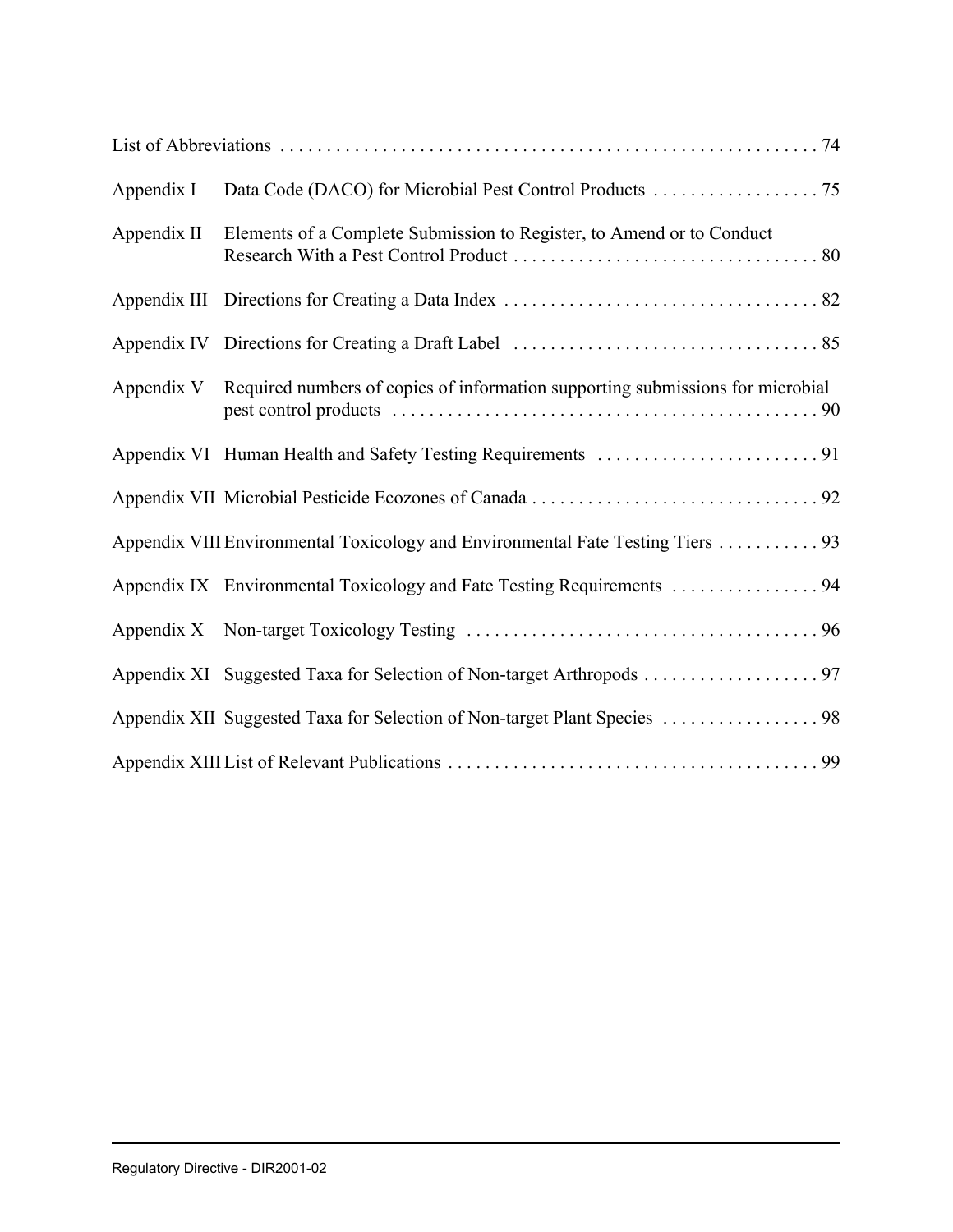# **1.0 Introduction**

Microbial pest control agents (MPCAs) and end-use products (EPs) are subject to the *Pest Control Products Act* (PCPA) and Regulations, and the *Food and Drugs Act* (FDA) and Regulations. The PCPA, administered by the PMRA of Health Canada (HC), requires that all pest control products, including MPCAs and resulting EPs, be registered prior to being imported into, sold or used in Canada. Regulations made pursuant to the PCPA set forth general registration requirements and procedures.

The FDA regulates products, including the MPCAs and EPs, that may be adulterants of food. Regulations made pursuant to the FDA set forth allowable maximum residue limits (MRLs) for adulterative substances on food.

The purpose of these guidelines is to outline the scientific and technical information requirements for registration of a microbial product. These registration guidelines for MPCAs and EPs should be considered as a companion or guidance document to the legislation and to the *Registration Handbook for Pest Control Products Under the Pest Control Products Act and Regulations* (Registration Handbook). Applicants should carefully review this document and the Registration Handbook and consult with the PMRA prior to making a registration submission.

The registration requirements outlined in this regulatory proposal were developed to address the safety, merit and value of EPs. MPCAs include both naturally occurring as well as genetically modified bacteria, algae, fungi, protozoa, viruses, mycoplasmae or rickettsiae, and related organisms. The organization of the information parallels that for other pest control products but also addresses unique aspects of MPCAs, such as biological properties, host range, potential pathogenicity, infectivity and the abilities to persist, multiply and disseminate.

Because MPCAs represent a diverse range of microorganisms, not all studies or data requirements may be appropriate for a specific microorganism. Applicants should consider the unique characteristics of their microorganism when addressing specific data requirements and protocols, and are encouraged to consult with the PMRA before testing begins. In addition, waivers for certain data requirements will be considered when accompanied by a sound scientific rationale.

The PMRA and the EPA are committed to joint reviews and worksharing of microbial pesticide evaluations on a regular basis. Consequently, the PMRA and the EPA have established a process for the joint review of microbial pest control products for which the proposed use pattern is common to both countries. Joint reviews will increase the efficiency of the registration process, facilitate simultaneous registration in Canada and the U.S., and increase access to new pest management tools in both countries. Efficient worksharing requires a shared understanding of the responsibilities of each agency, as well as common procedures and time frames. For additional information, please consult the document *NAFTA Technical Working Group on Pesticides: Procedures for Joint*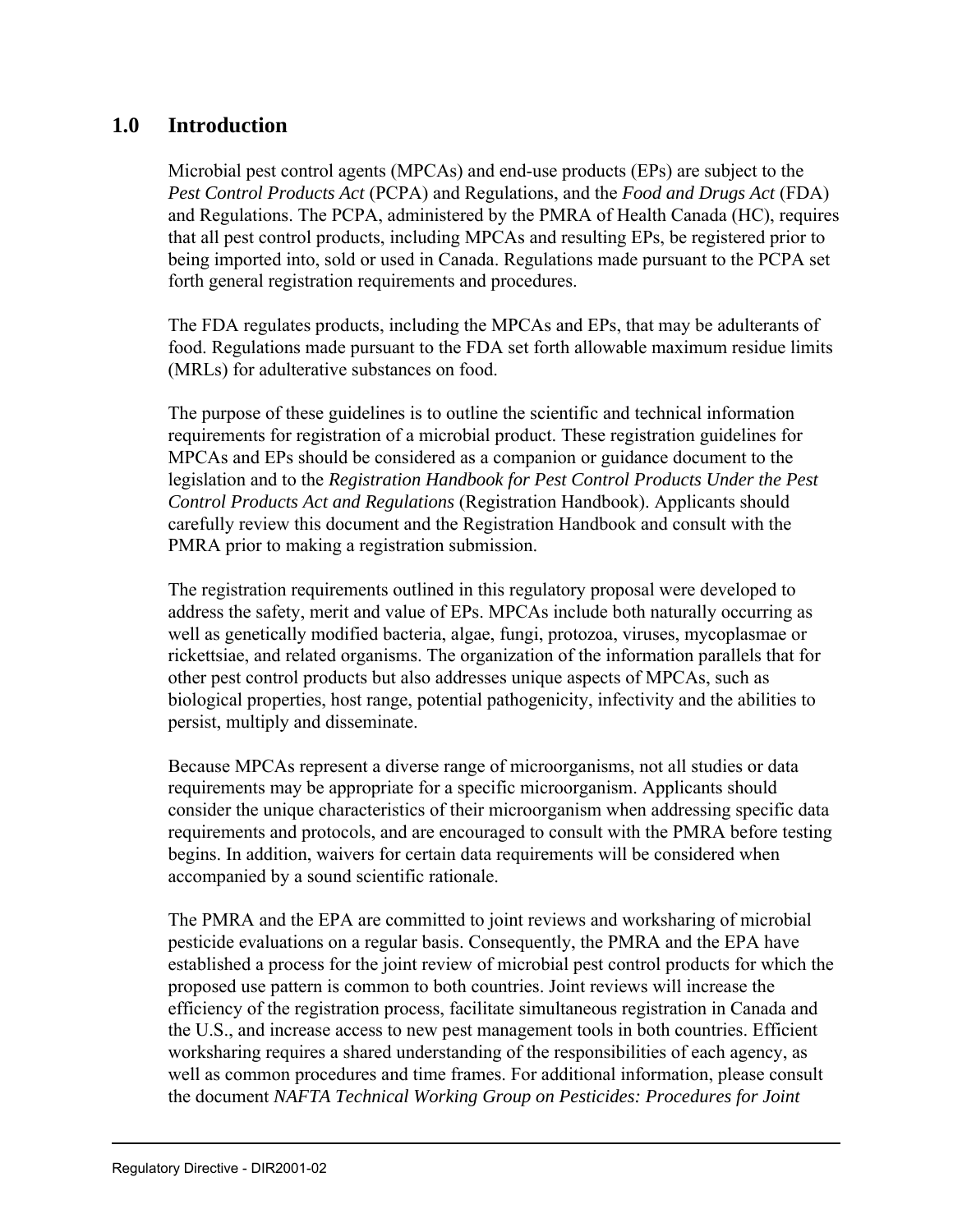*Review of Microbials and Semiochemicals*, which can be found on the PMRA web site, accessed through Health Canada's web site.

Research permit guidelines for the MPCAs are undergoing revision. Researchers should consult the Regulatory Proposal PRO93-05, *Research Permit Guidelines for Microbial Pest Control Products*, during the planning phase of research to determine the regulatory requirement for research and the procedures to obtain regulatory approval.

# **2.0 Definitions**

**Active Ingredient or Microbial Pest Control Agent (MPCA):** A microorganism (bacterium, alga, fungus, protozoan, virus, mycoplasma or rickettsia and related organisms) and any associated metabolites, to which the effects of pest control are attributed.

**Data Code (DACO):** Numeric code used to identify specific data requirements (scientific data and studies). Refer to Appendix I, *Data Code (DACO) Table for Microbial Pest Control Products*, for a complete list of DACOs for microbials.

**Ecozone:** Large and very generalized ecologically distinctive area based on the interplay of landform, water, soil, climate, flora, fauna and human factors. The boundaries between the ecozones should be viewed as transitional areas rather than distinct lines of demarcation (see Appendix VII, *Microbial Pesticide Ecozones of Canada*).

**End-use Product (EP)**: An MPCA-containing product that has labelling that includes directions for direct use or application for its intended pest control purposes, and does not state that the product may be used to manufacture or formulate other pest control products. In some cases, an EP is identical to the manufacturing-use product (MP), the technical grade of active ingredient (TGAI) or formulation intermediate (FI) (see below). In other cases, an EP is formulated from the MP by addition of formulation ingredients such as UV stabilizers, spray adjuvants, suspending agents, carriers, encapsulating materials, wetting agents, or anticaking compounds, required to produce a product suitable for application in pest control. In many cases, a microbial EP is manufactured via an integrated formulation process, i.e., the MP used for formulation is not a separate registered product.

**Formulation Intermediate (FI)**: A microbial preparation containing the TGAI to which other ingredients have been added, e.g., preservatives, stabilizers, diluents, to produce a microbial preparation suitable for use in the manufacture of an EP.

**Genetically-Engineered Microorganism (GEM)**: A microorganism modified genetically through the use of in vitro recombinant nucleic acid technology, including the insertion of genetic markers.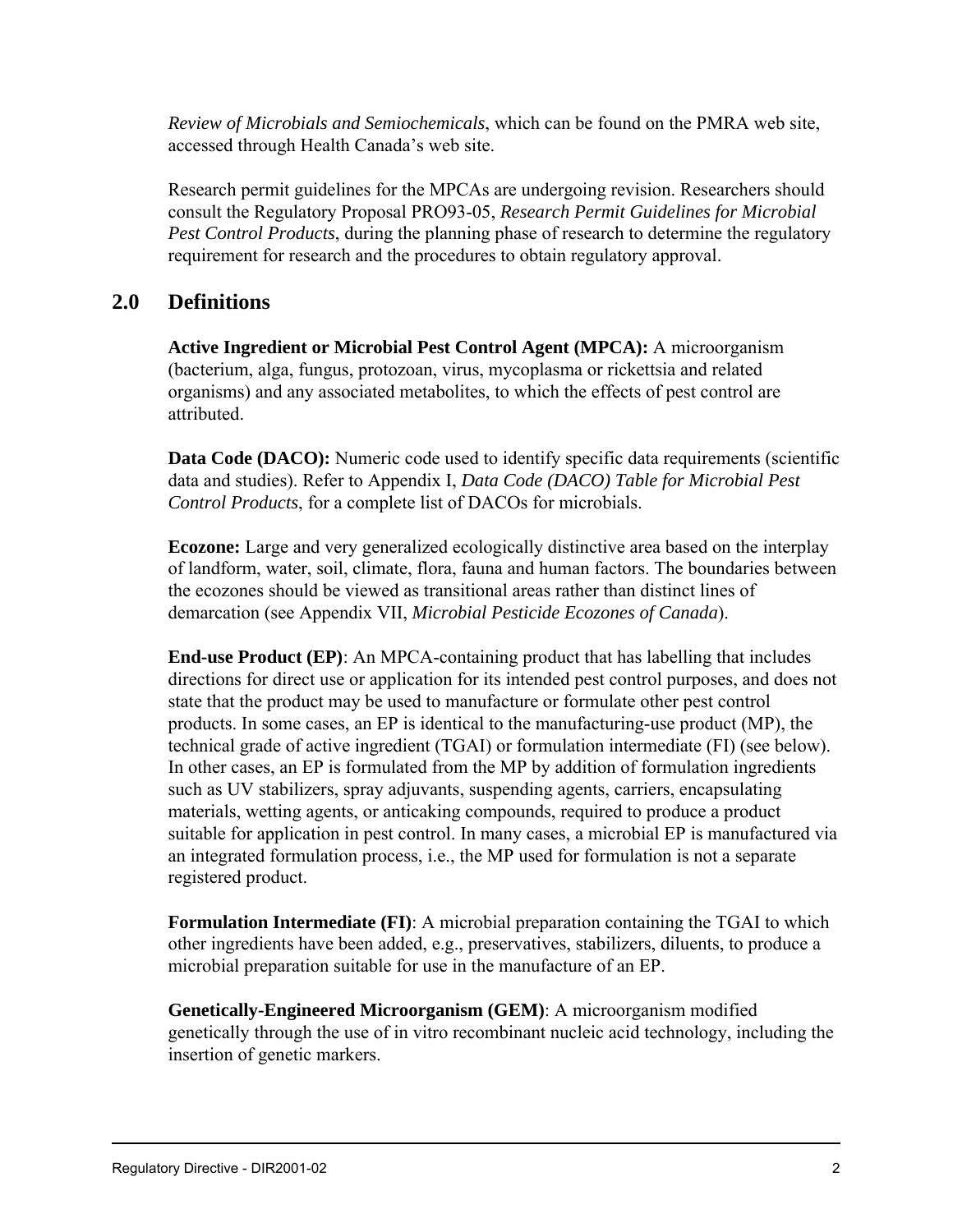**Indigenous:** An MPCA isolated from, or known to occur, in the ecozone(s) of intended use.

**Maximum Residue Limit (MRL):** The maximum concentration of a pesticide residue (in mg/kg) legally permitted in or on food or animal feeds.

**Residues:** The number of microbial organisms or identifiable parts thereof that are left on the target following application. Alternatively, where appropriate, residues may relate to a measurable quantity of a representative chemical component or metabolic by-product of the MPCA.

**Technical Grade of the Active Ingredient (TGAI):** A material containing the MPCA in question that is produced commercially, or on a pilot scale in a manner equivalent to the planned commercial process, and to which no ingredient intentionally has been added except for purposes of the MPCA growth or replication, or typical purification. The TGAI is considered to be the purest preparation resulting from a typical production process, and it is the preparation intended for distribution and/or formulation into an FI or EP.

**Tiering:** A multilevel or tier system of information requirements is a feature of the approach to environmental testing, i.e., Part 8, *Environmental Fate* (see Section 5, Part 8 of this document), and Part 9, *Environmental Toxicology* (see Section 5, Part 9 of this document). Initial submissions must include results for all required Tier I tests. Note that test requirements are determined after consultation with the PMRA. If this initial testing indicates no significant hazard, then further testing usually will not be necessary. If results of concern are observed in Tier I, however, then the appropriate information from Tier II may be required, with progression to higher tiers as necessary.

# **3.0 Pre-Submission Consultations Regarding Data Requirements**

These guidelines contain information regarding the data requirements for a variety of MPCAs and EPs. Since the data required for registration depend on the identity and biological properties of the MPCA, the nature of the product and the intended use pattern, applicants are encouraged to contact the PMRA for pre-submission consultation(s) during the development phase of the product. The main objectives of these consultations are to determine the appropriate test substances, study protocols and data that may be required for the registration of a particular proposed product as well as the type of information required to support data waivers. Applicants should contact the Pest Management Information Service for information on appropriate contacts for pre-submission consultation.

**Before consulting the PMRA, applicants should familiarize themselves with these guidelines and be prepared to propose information and data deemed appropriate to address the requirements outlined.**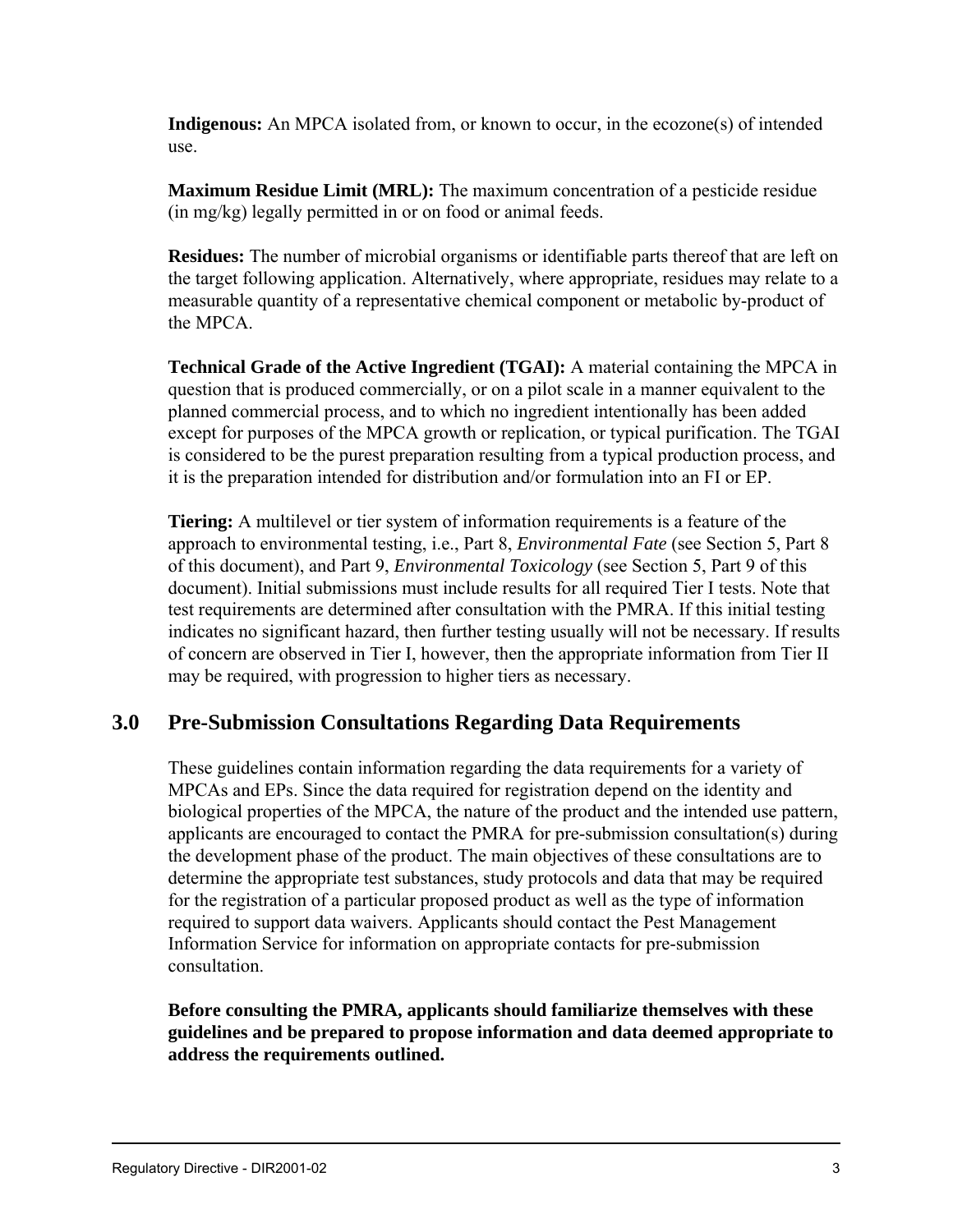An information package (two copies) must be submitted at least 45 days prior to a proposed meeting date. In addition to a cover letter requesting a pre-submission meeting and a proposed agenda of the issues to be discussed, the information package should contain, at a minimum, the information requested in Section 5, Part 1, *Label, Product Profile, Proposed Use Pattern(s) and International Regulatory Status*, and Section 5, Part 2.7, *Characterization of the MPCA*, of these guidelines. Depending on the stage of development of the proposed product, short summaries of available information regarding efficacy, manufacturing processes, product specifications, safety to the environment and human health as well as scientific rationales to support proposed data waivers may be included. Proposed study protocols, if available, should also be submitted.

Appendix I of these guidelines contains a DACO Table that lists all data that may be required for the registration of a microbial product. Proponents should photocopy the DACO Table and note in the right hand column of the table, the information submitted in the pre-submission package. In consultations regarding proposed products in the latter stages of development, this column may also indicate which data are available or where waivers will be requested. Subsequent to the pre-submission consultation, the data requirements for the specific proposed product and use pattern will be recorded in a modified DACO table, and a copy supplied to the applicant. A copy of this table must be enclosed with the submission for registration.

# **4.0 Organizing and Formatting a Complete Microbial Submission Package**

With the establishment of the PMRA and the consolidation of various agencies responsible for pesticide regulation, opportunities for improved efficiencies are being identified. One such opportunity is the comprehensive screening of submissions early in the registration process. Submission screening has contributed to a more efficient regulatory system by providing correctly formatted submissions for efficient reviewing through improved handling, tracking, storage and retrieval. Screening facilitates the identification of deficiencies to applicants early in the review process and ensures that only complete and acceptable submissions are allowed into the review stream.

## **(a) Submission Verification**

Within seven days of receipt, all submissions are verified to ensure that fees, forms, labels and required information have been provided according to the Registration Handbook. Deficiencies will result in a submission being returned to the applicant at the applicant's expense. An applicant whose submission is verified is provided with an acknowledgement card that includes the submission number. **This number should appear on all correspondence dealing with that submission.** Once verified, submissions are forwarded for screening.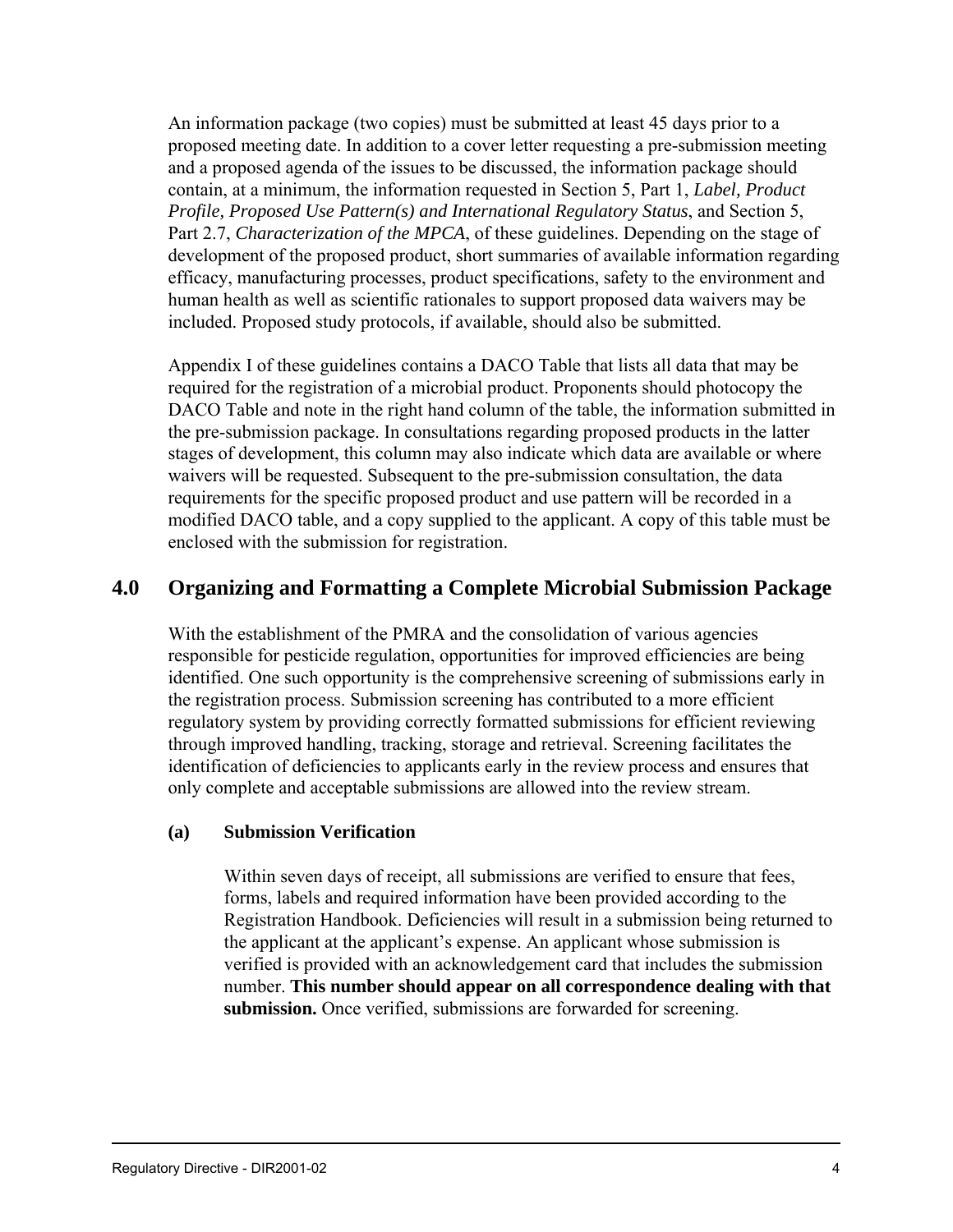#### **(b) Submission Screens**

Upon receipt by the Submission Screening Section, a submission for a new MPCA or a major new use of a registered EP is screened within 45 days. If no deficiencies are identified, the submission is accepted and forwarded to the relevant science divisions for review. If deficiencies are identified by the Screening Officer, they are summarized in a letter to the applicant. The applicant has 45 days to address all the deficiencies. If there is no response, or if the response is incomplete or inadequate, the submission is withdrawn and returned to the applicant at the applicant's expense. The submission number is no longer valid. An applicant may resubmit the package as a new submission.

#### **(c) Elements of a Complete Submission Package**

Only complete submissions will be considered for review by the Agency. A submission is normally composed of a covering letter, application form, fees, a product specification form, various letters of support and authorization, draft label, index of supporting scientific data or studies and the scientific data. Data are either required (R) or conditionally required (CR), depending on the purpose of the submission. Please refer to Appendix II for a list of the required and conditionally required data of a submission. All data identified as required (as well as applicable conditionally required data) during the pre-submission consultation for a particular proposed product, must be addressed with appropriate information, references to previously submitted data, or requests for waivers. A copy of the DACO table outlining the data requirements must also be submitted (see Section 3, *Pre-Submission Consultations Regarding Data Requirements*, for more information).

#### **4.1 Organization of Supporting Data**

Supporting data for registration should be divided into ten general parts, as outlined below. The numbering of these parts is analogous to those of traditional chemical pesticides to facilitate data management within the Agency. Certain parts are not identified (Parts 3, 6 and 11), as they are not required for the EPs. Each major part is further divided into sub-parts, as described in this document and in the DACO table, Appendix I.

Part 0 Index

- Part 1 Label, Product Profile, Proposed Use Patterns and International Regulatory **Status**
- Part 2 Product Characterization and Analysis
- Part 4 Human Health and Safety Testing
- Part 5 Exposure Assessment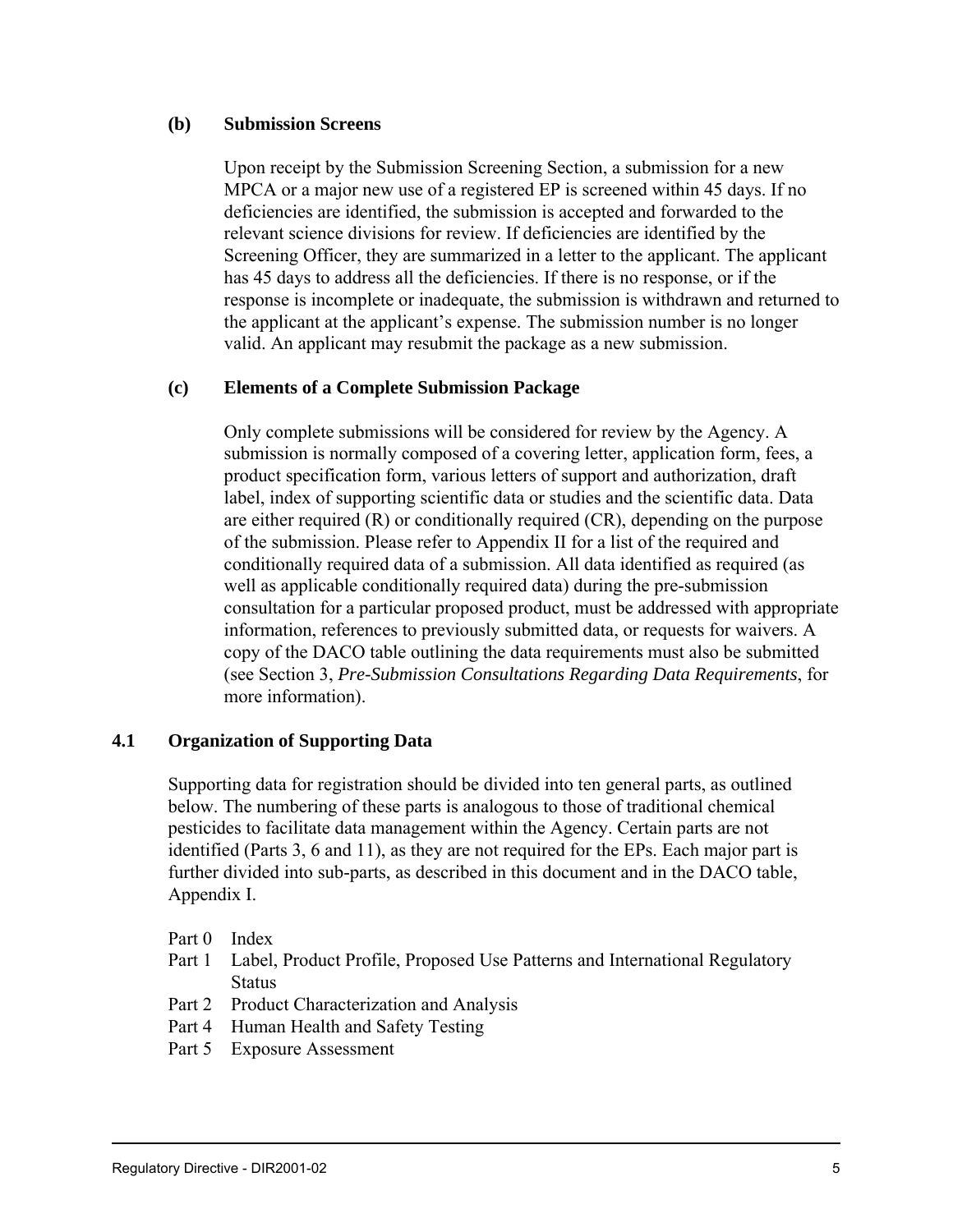- Part 7 Food and Feed Residues Requirements
- Part 8 Environmental Fate
- Part 9 Environmental Toxicology
- Part 10 Value
- Part 12 Comprehensive Data Summaries

#### **(a) Requests for Waivers from Data Requirements**

When required data are not submitted, a request for a waiver from the requirement to produce and submit these data must be supplied by the applicant. Such requests must be recorded in the index and supported by surrogate data or a scientific rationale in place of the data. The "comments" field of the index should be used to indicate the nature of the information, e.g., request for waiver, surrogate study, etc. The request for waiver with supporting rationale or surrogate data must be placed in the data binders under the appropriate DACO.

#### **(b) Using the Same Data to Support More than One DACO**

When data are used to address more than one DACO they need only be included under one DACO and referenced for the other DACO(s). When data are used to support a DACO requirement in more than one data part, however, they must be submitted in their entirety for both data parts, i.e., data cannot be referenced between different data parts, as a submission is divided among the reviewing divisions.

#### **(c) Using Literature to Address Data Requirements**

Legible photocopies of both the printout and relevant papers should be submitted to the PMRA. Each report should be submitted under the appropriate DACO, and indexed as per Appendix III, *Directions for Creating a Data Index*. The comments field of the index must be completed, referring to the study as 'published'.

When more than ten published references are included in an information package as the result of an extensive literature search, it is acceptable to summarize these papers in a report that includes the search parameters and a traditional index to the individual papers, with reference to the summary report as a single document in the index, under the appropriate DACO.

#### **(d) Multiple or Additional Data**

When two or more studies are submitted for a particular DACO, all data should be submitted under that DACO and be separated by divider pages with side tabs. Refer to Section 4.2, below, for instructions on labelling side tabs for divider pages. Standard operating procedures or other information (excluding foreign reviews) submitted for a particular DACO should be included under that DACO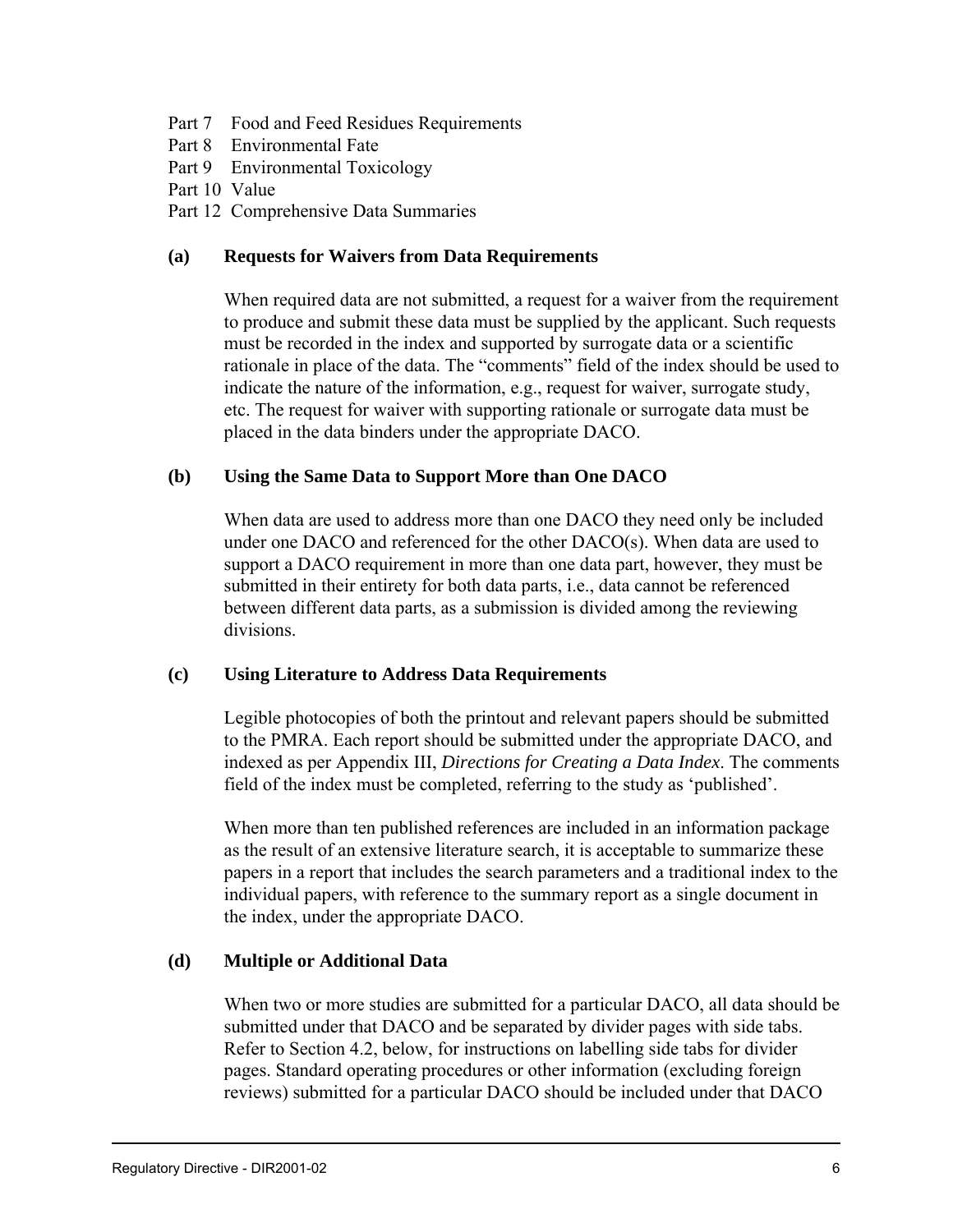and separated with divider pages. The "comments" field of the index should be used to indicate the nature of the information, e.g., published study.

When a study to be submitted does not correspond to a specific DACO, it should be submitted under the appropriate *Other Studies/Data* DACO within the pertinent data part, e.g., a standard operating procedure pertaining to Part 4, *Human Health and Safety Testing*, should be submitted under DACO 4.9, *Other Studies/Data*.

**Foreign reviews** should be coded under DACO12.5 as outlined in Appendix I, *Data Code (DACO) for Microbial Pest Control Products* and included at the end of the last binder for its related data part, e.g., a foreign review of toxicology data, Part 4, would be coded as DACO 12.5.4, but would be included at the end of the last binder for Part 4, *Human Health and Safety Testing* (see Section 5, Part 12.5 of this document).

#### **4.2 Organization of a Submission Package**

The components of a submission should be organized as outlined below. Separate packages should be submitted for each proposed product, i.e., each TGAI, MP, FI or EP. Each package should include a covering letter, application form, product specification form, fee form, fees, supporting documentation, label and index. Relevant data must be included with each submission, and except where the MP or TGAI is identical to the EP, a single package of relevant data may be submitted for related submissions. Submission components should be submitted either in an envelope or compiled in binders and boxed, as outlined below:

#### **(a) Envelope**

The following elements of the non-data component should be submitted in an envelope:

- **(***i***)** covering letter, forms as required, fee and supporting documentation (when a product specification form is required, five photocopies must also be submitted);
- **(***ii***)** two copies of the label (hard copy format);
- **(***iii***)** one copy of the index and label in electronic format (diskette) (refer to Appendices III and IV); and,
- **(***iv***)** one copy of the Material Safety Data Sheet (MSDS) for the proposed product and each formulant.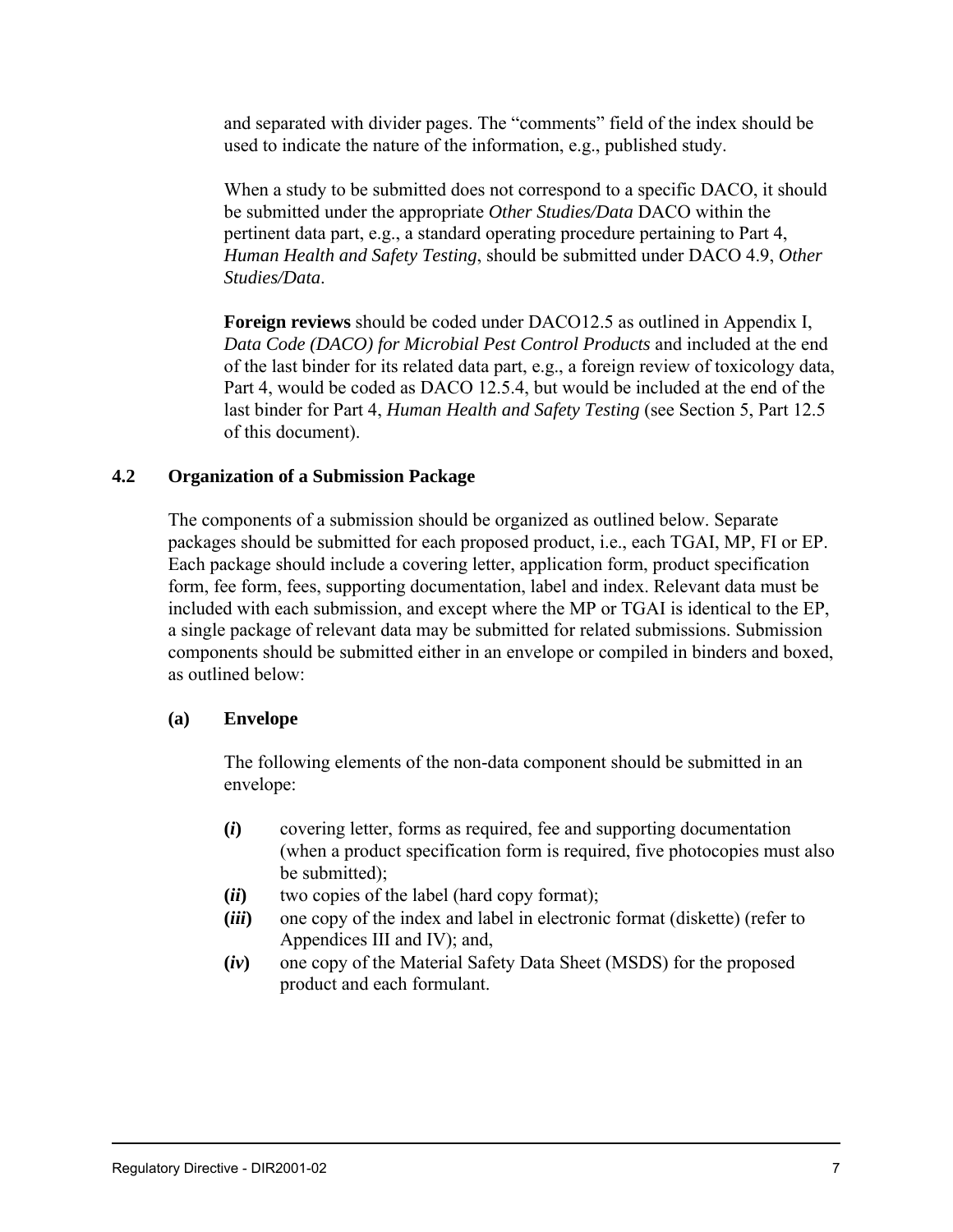#### **(b) Binders**

Data parts and other information submitted under DACOs, i.e., waiver requests, foreign reviews, study screens, etc., should be organized in three-ring binders  $(8.5 \times 11)$  inches, and varying widths as necessary to a maximum of 3 inches), as follows:

The following information should be included together in the Summary Binder in the order presented.

- **NOTE:** the Summary Binder is not the same as the Comprehensive Data Summaries Binder. Comprehensive Data Summaries are to be submitted in a separate binder labelled as Comprehensive Data Summaries. Refer to the data requirements for Part 12, *Comprehensive Data Summaries* under Section 5, Part 12.7 of this document.
- **(***i***)** copy of the covering letter
- **(***ii***)** Part 0, Index (paper copy)
- **(***iii***)** Part 1, Label (paper copy), product profile, and international regulatory status (i.e., Parts 1.1, 1.2, and 1.3)
- **(***iv***)** summaries of Parts 4, 8, 9, and 10 (i.e., Parts 4.1, 8.1, 9.1, and 10.1): These summaries should also be included with their respective data parts under the appropriate DACO.
- **(***v***)** MSDSs for the product and each formulant
- **(***vi***)** DACO table: As a result of pre-submission consultation, the applicant should receive a copy of the data required for registration in tabular format that is a modified version of the DACO table (Appendix I). This amended DACO table must be included with the submission for registration.

Other data, i.e., Parts 2–10, should be organized in binders such that different data parts are not combined within the same binder. Where necessary, data parts may be organized in volumes, i.e., specific parts such as Toxicology may consist of a number of volumes. Each binder should be clearly labelled on both the cover and the spine as outlined below. Divider pages with side tabs indicating the DACO number should be used to separate data or DACOs. When more than one study is submitted for a particular DACO, the divider tab should also include a reference number that is used in the Table of Contents to indicate the location of a particular study in the binder, e.g., DACO 4.2.2-1 to indicate that this is the first study submitted under DACO 4.2.2. This referencing method should only be used in the data binders and not in the index.

Individual data or DACOs and attachments should be paginated logically, with consecutive page numbers beginning at page 1. All data and information submitted must be legible.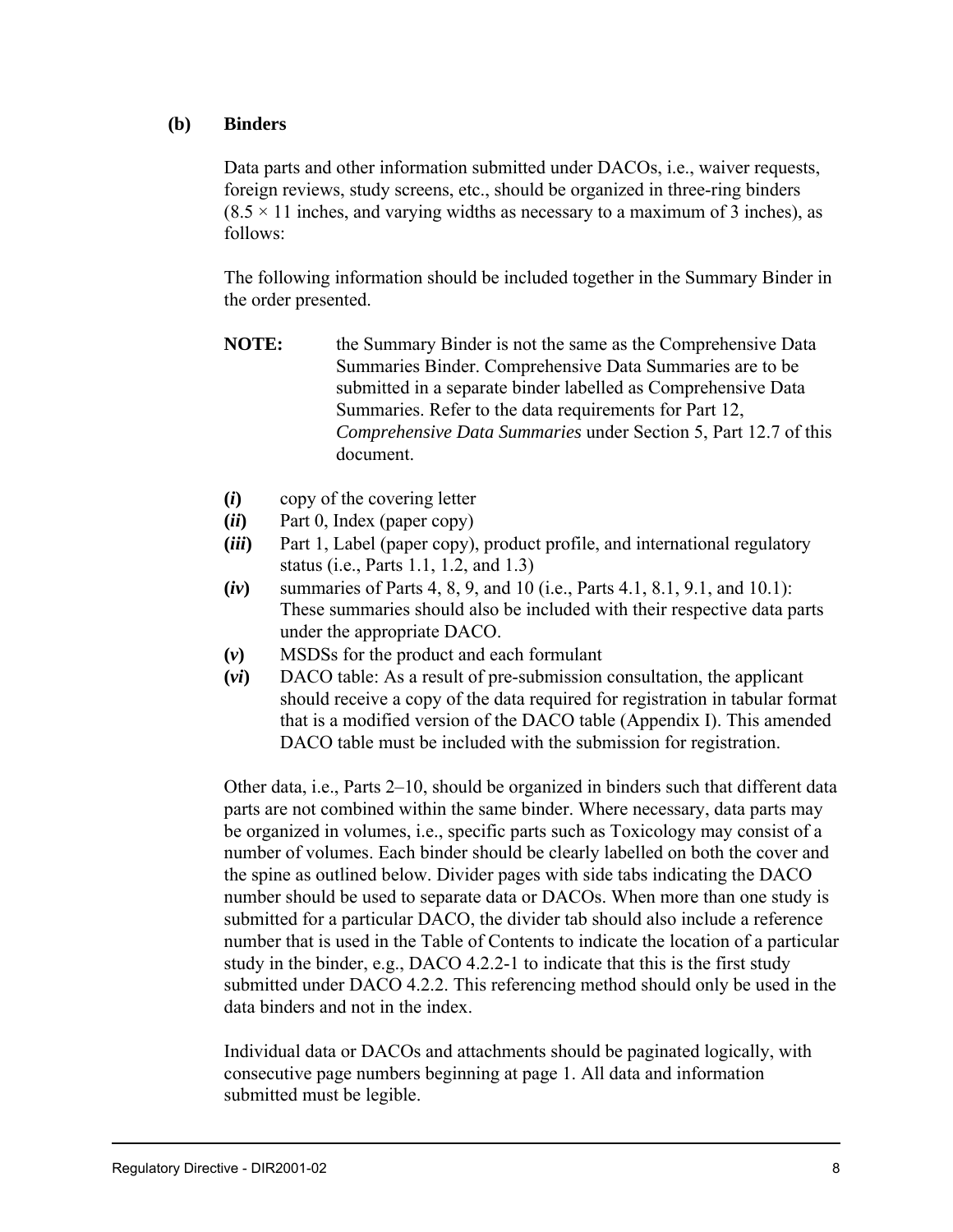#### **(c) Labelling of Binders**

The following information should be on the cover and spine of each binder:

- **(***i***)** Name of the registrant
- **(***ii***)** Product name
- **(***iii***)** Scientific name of the MPCA
- **(***iv***)** Part number and title
- **(***v***)** Volume number (of total number of volumes) for the particular part
- **(***vi***)** DACOs included in volume
- **(***vii***)** Date of submission

Examples of binder label information:

| XYZ Biologicals Inc.                      | XYZ Biologicals Inc.                      |
|-------------------------------------------|-------------------------------------------|
| LEP BE-GONE flowable for forestry         | LEP BE-GONE flowable for forestry         |
| Active Ingredient: Bacillus thuringiensis | Active Ingredient: Bacillus thuringiensis |
| var. kurstaki, strain RL 99               | var. kurstaki, strain RL 99               |
| Part 2, Product Characterization          | Part 2, Product Characterization          |
| and Analysis                              | and Analysis                              |
| Volume 1 of 2                             | Volume 2 of 2                             |
| DACOs 2.1-2.7                             | DACO <sub>s</sub> 2.8–2.12                |
| May 19, 1996                              | May 19, 1996                              |
|                                           |                                           |

#### **(d) Table of Contents**

A brief Table of Contents for each binder should be included at the beginning of each binder. The Table of Contents should include the DACO (which also serves as the tab number for locating the study or information within the binder), DACO title, and study citation (author, year, title).

Example of a single entry:

4.3.5 Short Term Dermal Hartley, M. and Murray, W. (1994) S-1234 (Technical Grade) twenty-one day dermal study in rabbit.

#### **(e) Required Number of Copies of Data**

Refer to Appendix V for guidance on the number of copies required for data parts and other information supporting submissions.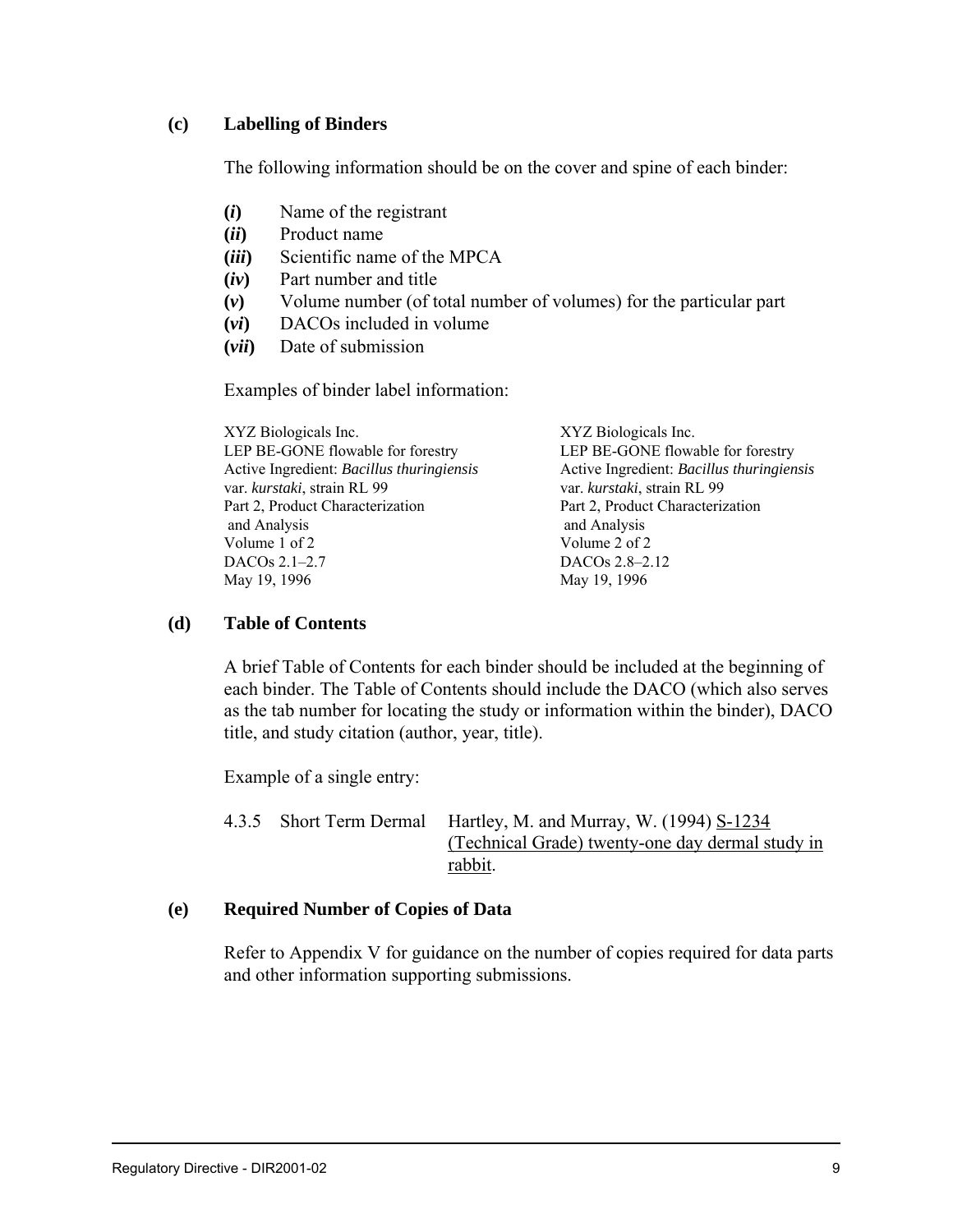#### **(f) Data Submission**

A complete application package, including forms, fees, data, and supporting information and documentation, should be submitted directly to:

Submission Management and Information Division Pest Management Regulatory Agency Health Canada A.L. 6605E1 2720 Riverside Drive Ottawa ON K1A 0K9

When sending data in boxes, the weight of individual boxes should not exceed 15 kg (30 lbs). **Note: All required submission components must be submitted together. It is unacceptable to submit only some components initially, with an indication that more are to follow.**

# **5.0 Data Required for the Registration of Microbial Pest Control Agents and Products**

Normally, separate data packages must be submitted in support of each product to be registered, i.e., the TGAI or the MP and each EP. The EPs manufactured using an integrated formulation process may be supported by a single data package, however, where the MP or the TGAI is identical to the EP.

#### **Part 0 Index**

The index must be submitted in both electronic and hard copy formats with the appropriate number of hard copies. All scientific data and studies submitted must be properly indexed. Foreign reviews, study protocols, comprehensive summaries, and requests for waivers accompanying or replacing data along with the scientific rationale or surrogate data must also be indexed and identified in the comments field. When previously submitted data are used in support of a new submission, the data must be fully referenced in the index, using the comments field to indicate when the data were submitted and the associated submission and registration numbers.

Separate indices must be submitted for each submission, i.e., the TGAI, the MP and each EP, unless the product is manufactured using an integrated formulation process. Please refer to Appendix III for directions on preparing electronic and hard copy indices.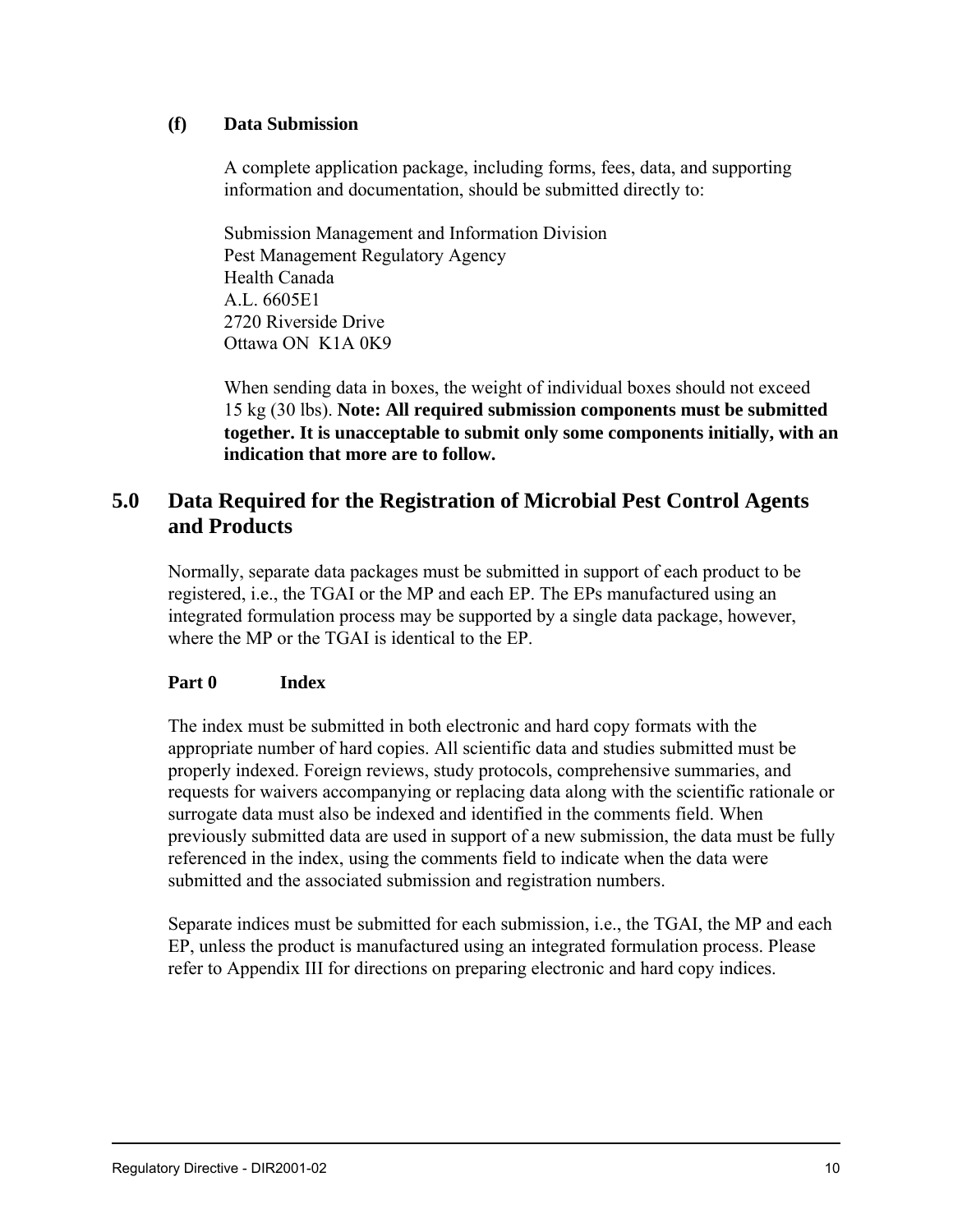# **Part 1 Label, Product Profile, Proposed Use Pattern(s) and International Regulatory Status**

# **Part 1.1 Label**

Instructions and requirements for the preparation of labels for pest control products are outlined in the Registration Handbook and in Appendix IV, *Directions for Creating a Draft Label*. It is recognized that not all of the detailed label information identified in the Pest Control Products Regulations is always applicable to microbial products. Applicants are advised to consult the Submission Management and Information Division, PMRA, for advice in this matter.

As a general rule, the human health and environmental precautionary statements should reflect results of hazard testing. Label recommendations regarding use rates, timing, application equipment and methods, as well as storage temperatures and shelf life must be supported by valid performance and storage stability data. Product guarantee should be expressed in appropriate units, as outlined in this document in Section 5, Part 2.9, *Disclosure of Ingredients*.

It is expected that microbial products may constitute an important component of integrated pest management (IPM) and integrated resistance management (IRM) strategies. Recommendations regarding use in the IPM and IRM may appear on labels, provided that valid data to support claims are submitted. See Section 5, Part 10, *Value Assessment*.

# **Part 1.2 Product Profile and Proposed Use Patterns**

A profile of the MPCA or EP and a synopsis of the proposed use pattern(s) are required, including:

- **(***i***)** taxonomic designation;
- **(***ii***)** a brief description of the MPCA: pertinent biological and pesticidal characteristics, such as origin of the MPCA, host range, mode of action, potential pathogenicity or genotoxicity, etc.;
- **(***iii***)** concentration range, i.e., minimum and maximum levels, of the MPCA in the TGAI and the EP(s), in appropriate units;
- $(iv)$  product type, e.g., bioinsecticide, biofungicide, etc.;
- **(***v***)** product class, e.g., restricted, domestic, etc.;
- **(***vi***)** formulation type, e.g., aqueous suspension, granular, etc., including reference to recommended diluents, spreaders and stickers, as applicable;
- **(***vii***)** pest(s) or disease(s) controlled or prevented, etc.;
- **(***viii***)** proposed site(s) of application, e.g., forests, greenhouses, residential areas, aquatic systems, etc.;
- **(***ix***)** crops treated, as applicable;
- **(***x***)** proposed rates of application, including dose and volume of formulation;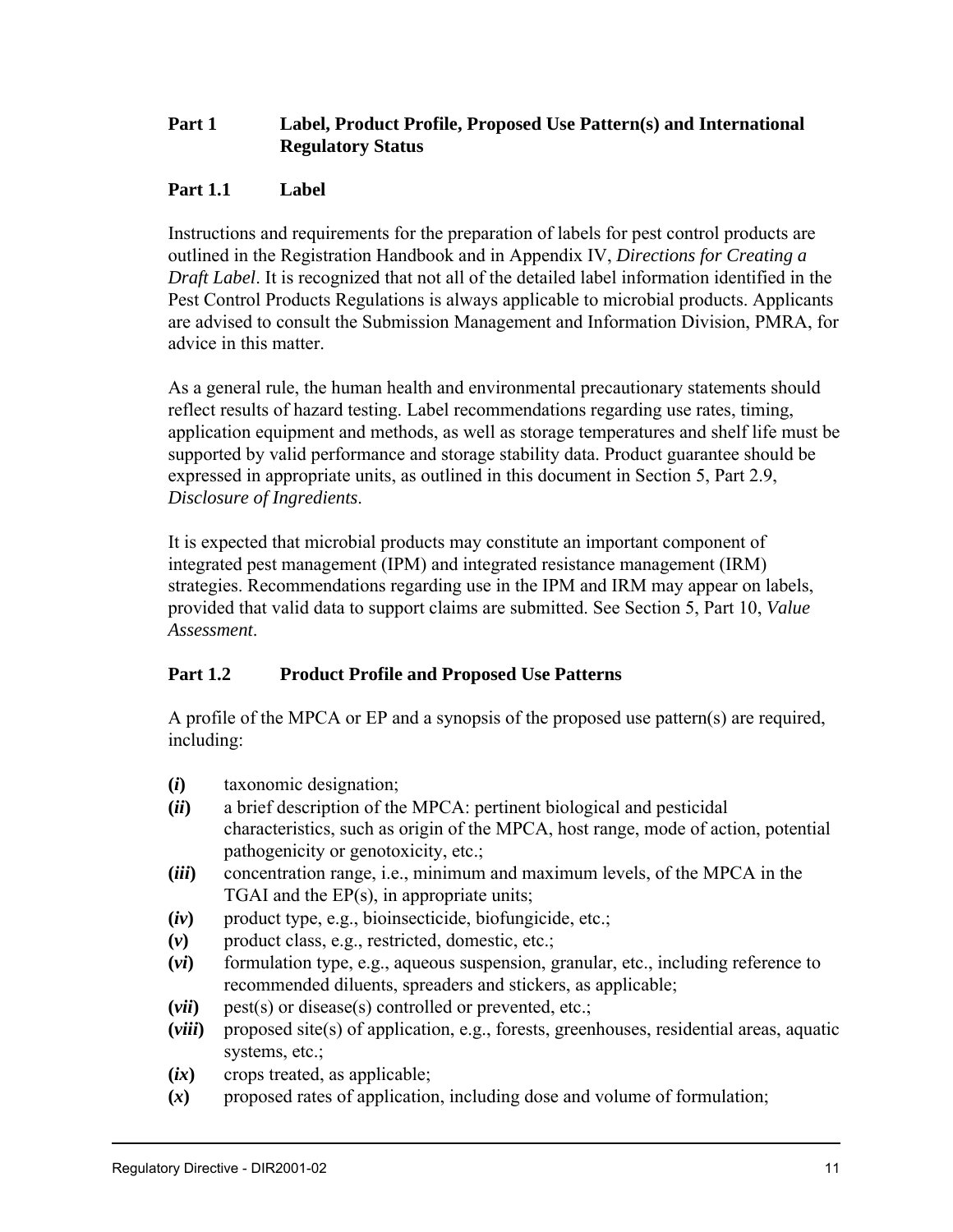- **(***xi***)** frequency and timing of applications: should be presented in relation to host or pest phenology, the IPM and IRM considerations, and for food and feed uses and time to harvest;
- **(***xii***)** application methods and equipment, i.e., specialized or unique application methods or equipment should be described;
- **(***xiii***)** potential for occupational and bystander exposure with reference to protective measures, as appropriate; and
- **(***xiv***)** potential for exposure to sensitive non-targets of environmental or economic significance or to specific ecosystems, e.g., aquatic, marine, etc., with reference to risk mitigation measures, as appropriate.

# **Part 1.3 International Regulatory Status of the MPCA and the EP**

The international regulatory status of the MPCA proposed for registration and related EPs should be reported, including:

- **(***i***)** countries of registration;
- **(***ii***)** dates registered or status of review;
- **(***iii***)** indication if regulatory reviews from the EPA, the European Union (EU) or other OECD countries are available or submitted (these reviews should be coded as Part 12, *Comprehensive Data Summaries* and included at the end of the relevant data part; see Section 4.1, *Organization of Supporting Data*, for more information);
- **(***iv***)** use pattern(s) registered; and
- **(***v***)** trade names, if different from Canadian submission.

#### **Part 2 Product Characterization and Analysis**

#### **(a) Introduction**

The purpose of *Product Characterization and Analysis* is to provide guidance with respect to the information and data required to adequately characterize the MPCA and to substantiate the production of a consistent, safe, stable and biologically active product. Clear, accurate and detailed information should be provided to allow evaluators to verify the characteristics of the MPCA and the quality of the EP distributed in commercial channels. The extent of characterization, manufacturing and quality assurance information required may vary according to the nature of the MPCA, production methods, and product type. Early consultation to determine specific requirements is strongly recommended.

Applicants are reminded that the data requirements for Part 4, *Human Health and Safety Testing*, Part 5, *Exposure Assessment*, Part 7, *Food and Feed Residue Studies*, Part 8, *Environmental Fate* and Part 9, *Environmental Toxicology* are based on the prerequisite that the MPCA proposed for registration has been well characterized, and that sufficient information to support characterization has been provided in Part 2. Detailed reporting on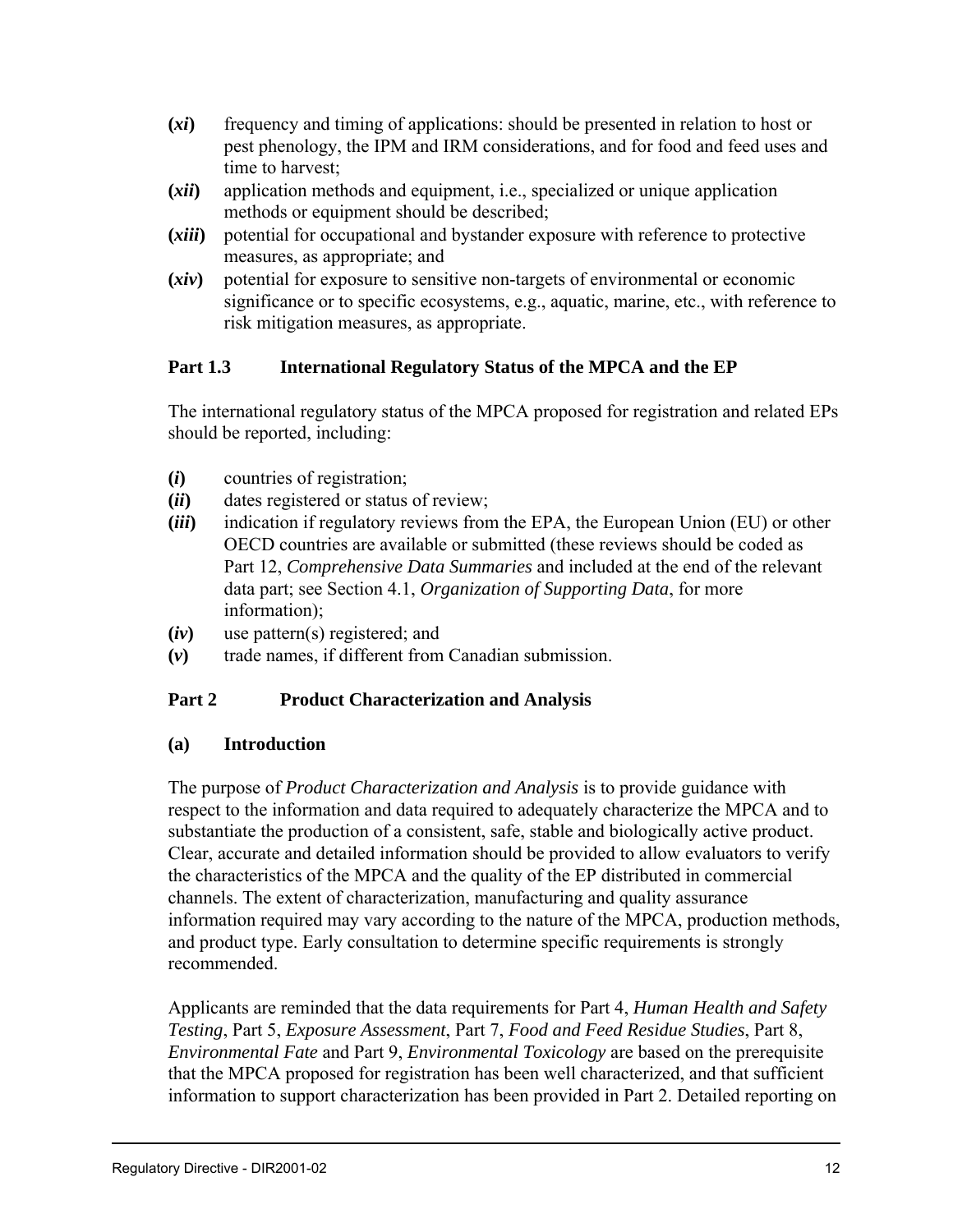the MPCA characterization will significantly influence the nature and extent of data required for the assessment of potential hazards to human health and the environment, particularly in those cases where exemptions or waivers of data requirements are requested by the applicant.

It is expected that relevant information related to the MPCA characterization, quantification and product analysis will have been delineated prior to the initiation of safety studies.

In all cases, the information and data submitted must provide reasonable assurance that the microbial product distributed commercially is the same as that tested for safety and characterized in Part 2.

#### **(b) Requirements**

| <b>Part 2.1</b> | <b>Name and Address of Applicant</b>                                                        |
|-----------------|---------------------------------------------------------------------------------------------|
| <b>Part 2.2</b> | <b>Name and Address of Manufacturing Plant</b>                                              |
| <b>Part 2.3</b> | <b>Name and Address of Formulating Plant</b> (if different from Part 2.2)                   |
| <b>Part 2.4</b> | <b>Trade Name</b>                                                                           |
| <b>Part 2.5</b> | <b>Binomial Name (MPCA)</b>                                                                 |
| <b>Part 2.6</b> | Canadian Patent Status Information: number, date issued, and expiry<br>date, if applicable. |

#### **Part 2.7 Characterization of the MPCA**

The information requirements outlined in Section 5, Part 2.7.1, *Origin, Derivation and Identification of MPCAs*, and Section 5, Part 2.7.2, *Biological Properties of MPCAs*, are applicable to all MPCAs. Section 5, Part 2.7.3, *Characterization of MPCAs Derived Through Recombinant Nucleic Acid Technologies*, outlines additional characterization requirements for those MPCAs that are derived through recombinant nucleic acid technology.

All information supplied should be supported by relevant data or referenced scientific literature. Where reference is made to scientific literature, copies of the papers must be supplied. In cases where characterization information relies heavily on the scientific literature, the relationship of referenced strains to that proposed for registration should be well described. Bridging data to support relatedness is acceptable.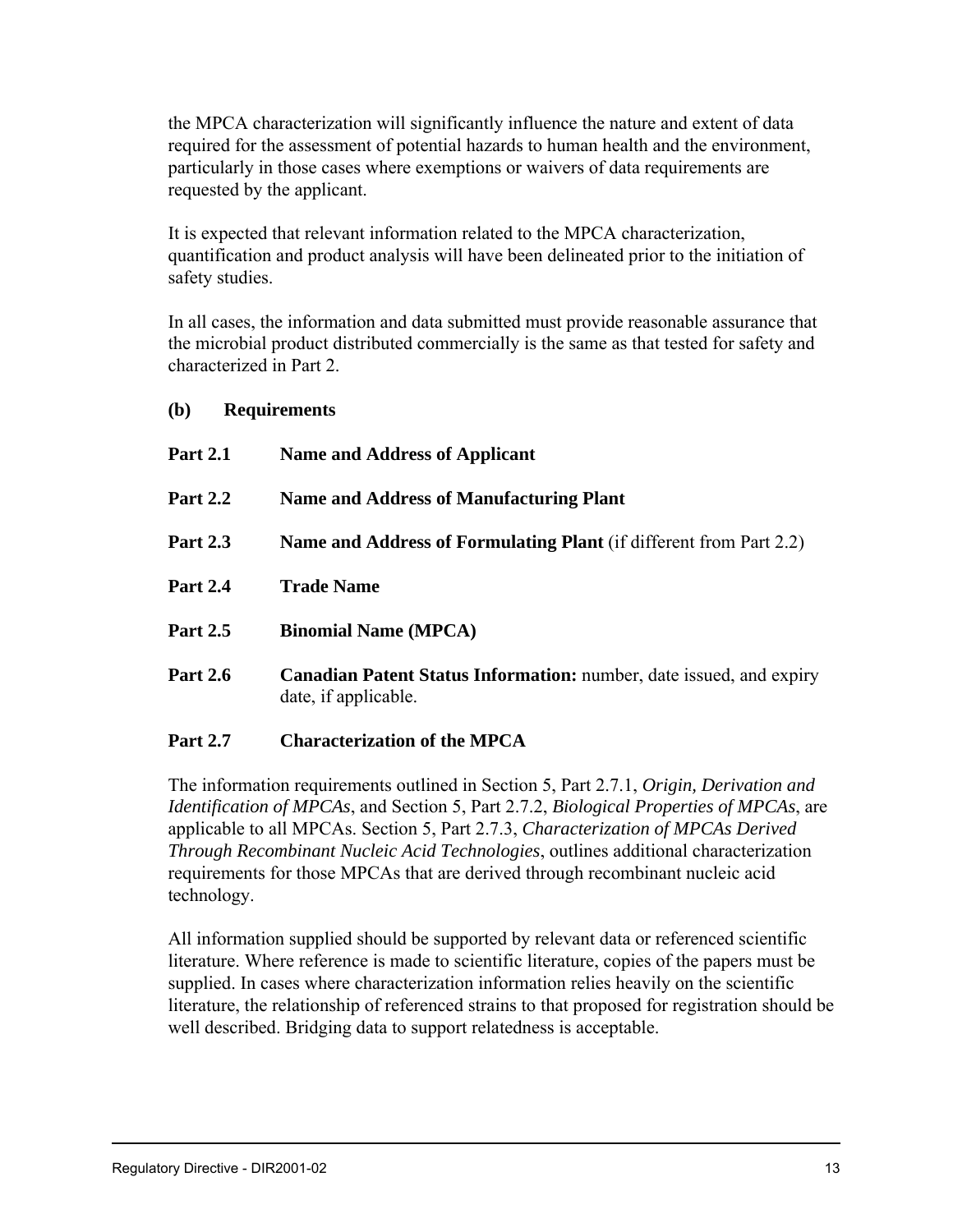The date when characterization work was initiated and the time frame over which characterization studies were conducted should be reported. Information supplied on relevant phenotypic and genotypic properties should reflect those properties of the MPCA as it exists in the EP.

# **Part 2.7.1 Origin, Derivation and Identification of MPCA(s)**

Accurate identification of the MPCA is a key component of safety assessment. The following information related to the history, derivation and identification of the microorganism should be supplied:

- **(***i***)** taxonomic designation to the species or other appropriate level to show relatedness or to distinguish the MPCA from related microorganisms and to describe its relationship to known pathogens; the taxonomic designation should be based on current international standards and be supported by technical data, including test methods, rationale, criteria for identification and results of tests, to substantiate this designation. It is recognized that the level of sophistication of taxonomic methodology varies with the type of microorganism. The methods used to identify and classify the microorganism should reflect the best technology and methodology available for the particular group of microorganisms;
- **(***ii***)** the source(s) of all other names, such as alternatives, synonyms and superseded names associated with the microorganism;
- **(***iii***)** strain numbers, culture collection and company codes ( where appropriate);
- **(***iv***)** origin of the strain, such as environmental, clinical, food isolate and culture collection; description of isolation procedure, including exact geographical origin of the MPCA isolate; and history of the strain during its development;
- **(***v***)** a description of how the strain was preserved and maintained during product development; and
- **(***vi***)** for the MPCAs derived through classical mutation procedures or homologous gene transfer via natural mechanisms, such as conjugation or transduction, the following information should be provided:
	- C the taxonomic information for the parents used to derive the MPCA (described as in *i* above);
	- C complete details of the methods used to derive the MPCA;
	- C a description of the new traits or characteristics acquired and expressed;
	- C a phenotypic and genotypic comparison with wild-type parents and donors, as appropriate;
	- C information concerning the mutation rate or gene transfer frequency; and
	- C genetic stability, e.g., reversion tendency, rate of plasmid loss, of the altered chromosomal or extrachromosomal entity.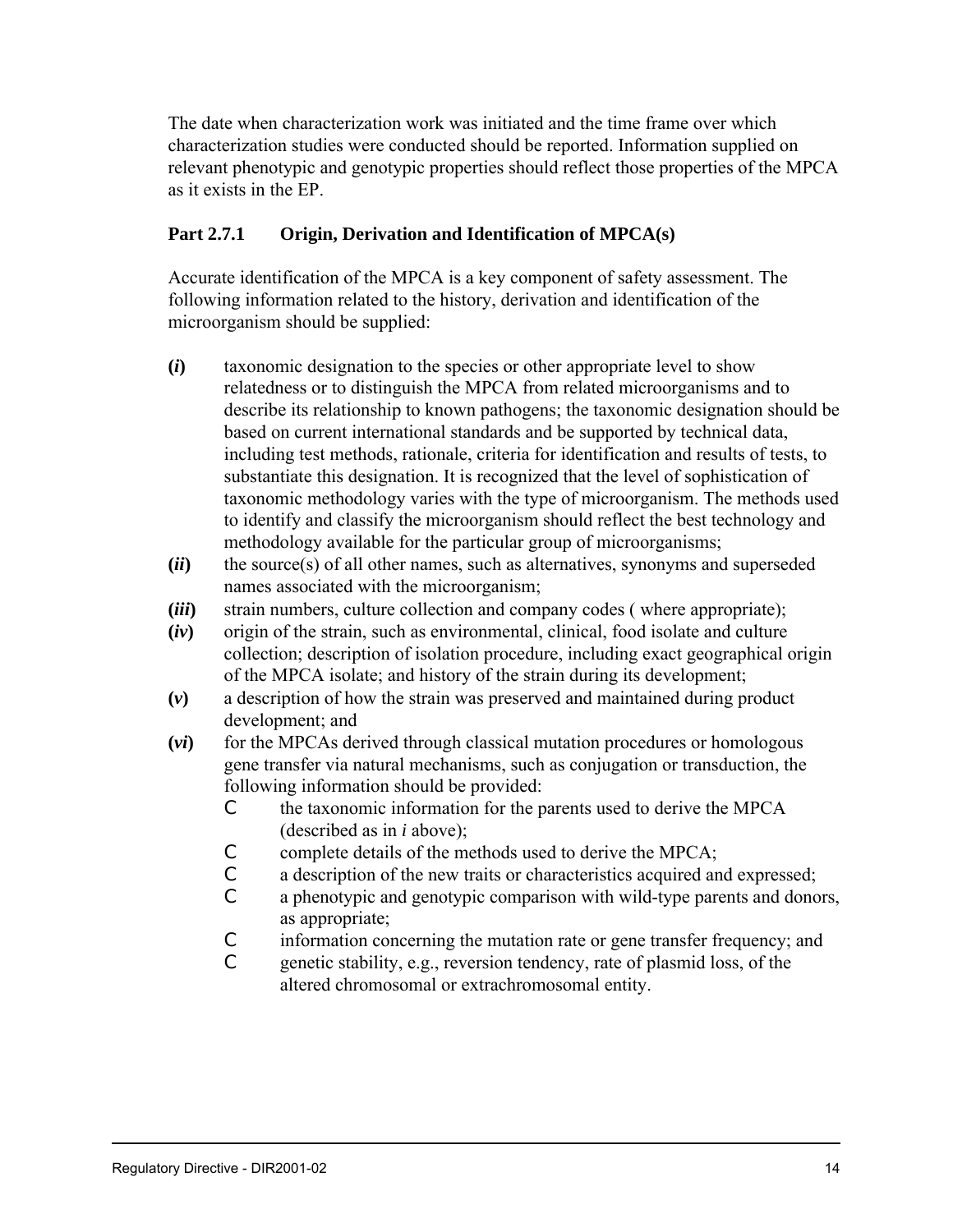#### **Part 2.7.2 Biological Properties of the MPCA(s)**

The evaluation of an MPCA will be facilitated by providing, in as much detail as possible, information pertaining to the biological properties of the MPCA. For some microorganisms, much of this information may already be available in the published scientific literature. In these cases, a detailed literature review may be appropriate in lieu of newly generated data. The acceptability of published data will depend on a clear description of the relationship between the MPCA proposed for registration and the microorganism(s) referenced in the open literature. Regulatory officials should be consulted to determine if published information may need to be supplemented with results of testing of the MPCA in question.

Information on the following biological properties should be provided:

- **(***i***)** natural occurrence of the microorganism, including information on its geographical distribution, preferred or obligate hosts, habitats, ecological niches and level of natural occurrence in the environment;
- **(***ii***)** target organisms: pathogenicity, kind of antagonism to target hosts, infective or toxic dose, transmissibility, and information on mode of action, where available;
- **(***iii***)** pest host range, including possible effects on species most closely related to the target pests;
- **(***iv***)** description of the life cycle of the agent, including the various forms of the agent that may occur, including any significant differences in pesticidal, pathogenic or toxigenic characteristics of the various forms, where applicable;
- **(***v***)** description of any plasmids or other extra chromosomal genetic elements involved in pesticidal activity, pathogenicity, toxicity, etc.;
- **(***vi***)** relevant physiological properties, including growth parameters, e.g., temperature (minimum, maximum and optimum growth temperatures), redox potential (Eh), pH, nutritional dependence, susceptibility or tolerance to antimicrobial agents used in human or veterinary medicine and susceptibility to environmental factors, such as sunlight and desiccation;
- **(***vii***)** a description of any unusual morphological, physiological, biochemical, pesticidal or resistance characteristics of the microorganism, if such characteristics are different from the classical description of the species or microorganism;
- **(***viii***)** history of use of the MPCA and closely related strains or species;
- **(***ix***)** relationship to known pathogens of plants, vertebrates, invertebrates or other organisms;
- **(***x***)** a detailed discussion of the history and relationship of the MPCA to any known human dermatophyte, to provide a basis for a waiver of dermal infectivity testing that may be required under Part 4.2, *Infectivity and Toxicity*;
- **(***xi***)** if the MPCA is closely related to a known, toxigenic human pathogen, demonstration that known mammalian toxins are not produced or are not present in final products. Details of methodologies and techniques used to ascertain presence or absence of toxins should be provided;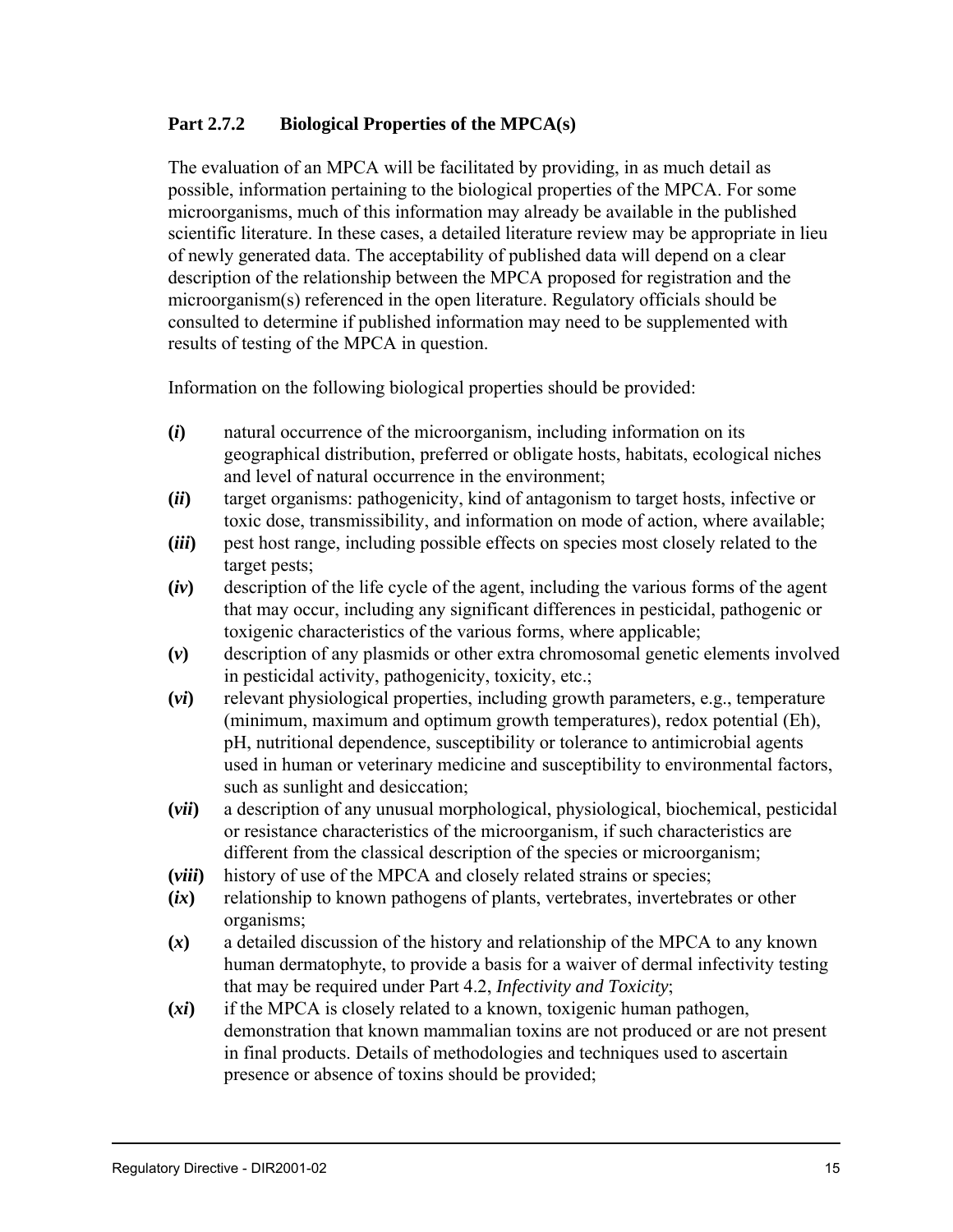- **(***xii***)** for fungi and actinomycetes, characterization data including: a discussion of the potential for genotoxin production, based on the relationship of the MPCA to genera and species known to produce genotoxins. If genotoxin(s) are known to be produced by related fungi or actinomycetes, a sensitive analytical technique(s), appropriate to the metabolite in question, must be used as a part of the characterization of the MPCA to determine the possibility of production of such a genotoxin(s) by the MPCA; and
- **(***xiii***)** information regarding reported adverse effects of the MPCA related to human exposure. Research on adverse effects should be based on an extensive search of the published literature. The report should include a complete description of the databases examined, key words and any other relevant criteria used to conduct the search.

#### **Part 2.7.3 Characterization of MPCAs Derived Through Recombinant Nucleic Acid Technologies**

This section outlines additional characterization requirements for GEMs, those MPCAs derived through recombinant nucleic acid technology. Detailed characterization at the molecular level and relevant phenotypic comparison with unmodified recipient and donor are important in identifying potential risks associated with a particular modified organism.

It is recommended that the following points be considered in the design and development of recombinant microorganisms intended for use in commercial pesticidal products:

- **(***i***)** The use of antibiotic resistance or other markers of clinical or veterinary importance should be avoided. Use of these markers may be acceptable, on a caseby-case basis.
- **(***ii***)** Introduced or modified genetic material should not be situated on a readily mobilizable genetic element, particularly one with a broad host range.
- **(***iii***)** Recipient microorganisms should be well characterized and should not be closely related to a microorganism known to be a pathogen.
- **(***iv***)** Introduced or modified genetic material should be limited, where possible, to that required for the intended function.
- **(***v***)** Techniques that permit selection of the recombinant MPCA in the presence of unmodified counterparts and related microorganisms should be developed, as appropriate to the MPCA in question.

The following areas related to characterization of the genetic manipulation are to be addressed. It is essential that the data and information submitted be of sufficient technical detail to permit unambiguous verification of the nature and expression of the genetic construct.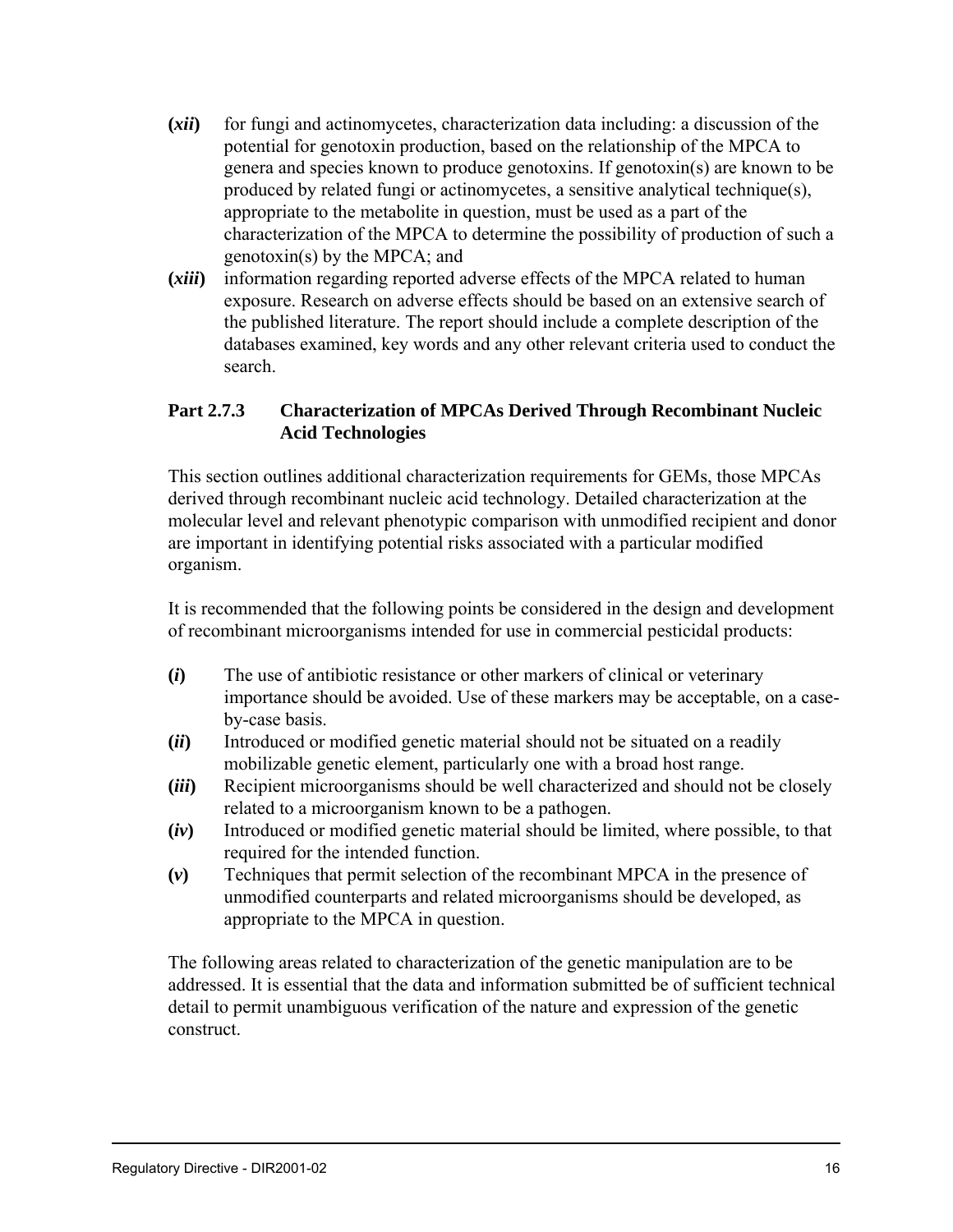# **Part 2.7.3.1 Taxonomy and Characterization of Recipient and Donor Microorganisms**

Taxonomic designation of recipient and donor microorganisms must be validated as outlined in Section 5, Part 2.7.1, *Origin, Derivation and Identification, of the MPCA(s)*. Characterization information, equivalent to that outlined in Section 5, Part 2.7.2, *Biological Properties of MPCA(s)*, should be provided for the unmodified recipient microorganism.

Characterization information on donor organisms should be provided where relevant to the nature of the genetic information transferred.

For microorganisms that are well characterized or commonly used, the taxonomic designation of the recipient and donor organism(s) may suffice. Consultation with regulatory officials is recommended to determine the extent of the information required.

# **Part 2.7.3.2 Construction of the Recombinant Microorganism**

Precise details of all methods and manipulations involved in the construction of the recombinant microorganism must be provided. Where applicable, these should include:

- **(***i***)** details of manipulations or modifications of introduced, intermediate and recipient genetic material;
- **(***ii***)** description and characterization of vectors used;
- **(***iii***)** method and site(s) of insertion, deletion, mutation or rearrangement of genetic material; and
- **(***iv***)** details of manipulations of cellular material.

*For ease of review, a detailed flow diagram, identifying donors, recipients, vector DNA, etc., and outlining the steps involved to obtain the final construct is recommended.*

# **Part 2.7.3.3 Nature and Expression of Introduced or Modified Genetic Material**

The data listed below may be required, depending on the nature of the introduced or modified genetic material and on whether the intended modification(s) could result in a significant increase in risk to human health and safety or the environment. The applicant should consult regulatory officials regarding the extent of characterization required for the modified MPCA in question.

All introduced genetic material must be well characterized as to source, identity and purpose. Depending on the nature of the genetic modification, restriction maps and sequence data of the introduced or modified genetic material and adjacent regions, in the final construct, may be required. If required, sequence data should be accompanied by analysis of the structure of the genetic information, including regulatory regions and features, e.g., consensus sequences, promoters, transcription terminators, potential open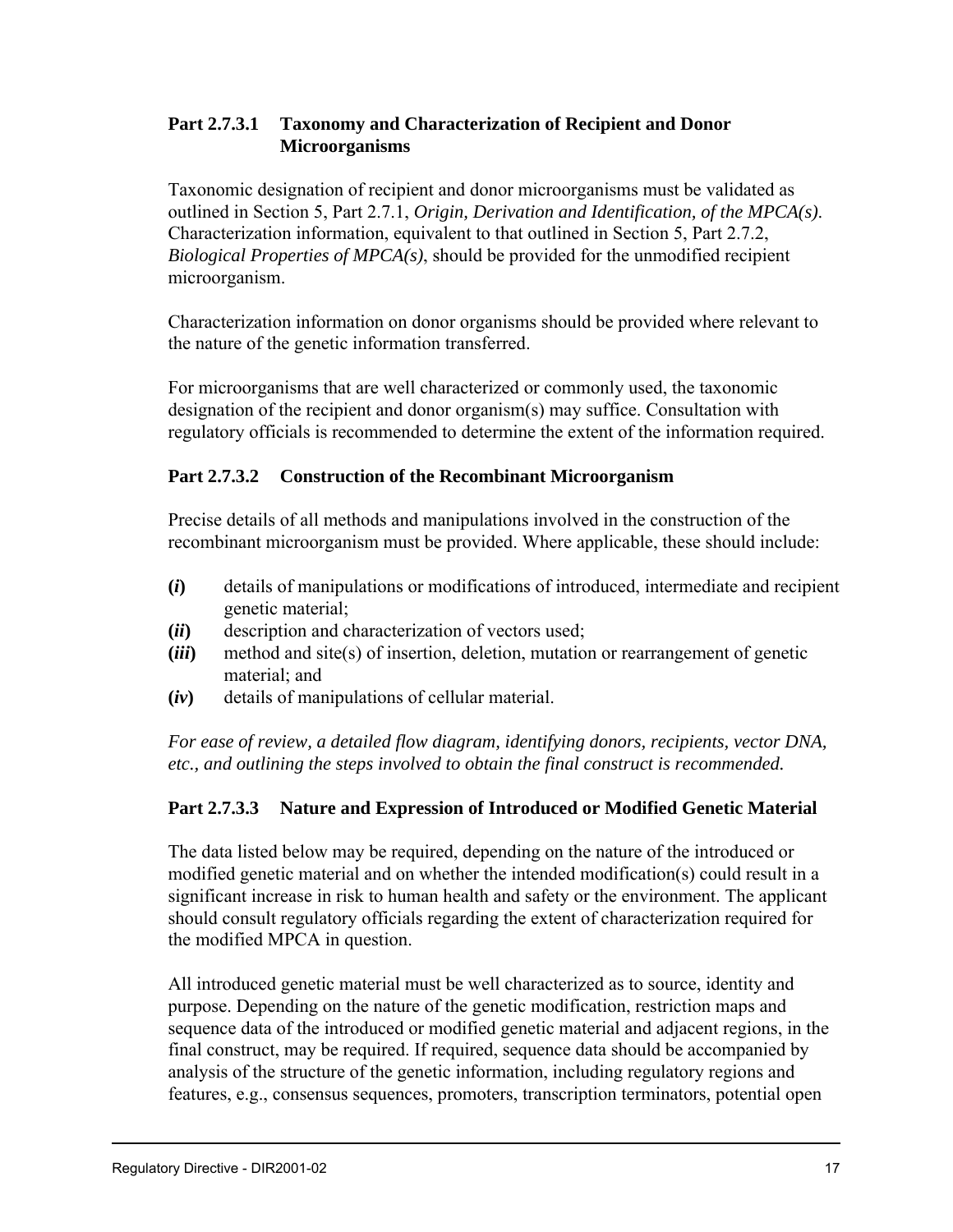reading frames, unusual structural properties, etc. In the case of modifications that involve deletions, rearrangements or site-specific, in vitro metagenesis, sequence data of the region before and after modification are required. Information on location, orientation and copy number of introduced or modified genetic material should be provided as appropriate.

*It is recommended that a summary diagram, outlining key features of the final construct, accompany the text description above.*

The phenotypic expression of the introduced or modified genetic material should be reported. Claims concerning expression, or lack thereof, must be well substantiated using the best technology available. The potential for expression of residual donor, vector or adjacent host genetic material, not directly related to the intended function, must also be addressed.

Where genetic manipulations are directed to altered regulation of native genes, the characteristics and level of gene expression should be compared with that of the unmodified parent.

Genetic manipulations that involve insertion of a target gene into a new genetic background or significant alterations of a native target gene may need to be accompanied by amino acid sequence data of at least the *N*-terminal region of the protein product, especially in cases where there is a need to substantiate clearly the modification and the genetic consequences. Protein products in both native and new genetic backgrounds should be well characterized with respect to conventional protein biochemistry. Data on the relative expression of the protein in native and new hosts should also be provided.

Information regarding genetic manipulations directed toward gene inactivation, attenuation or debilitation of strains should also be outlined.

# **Part 2.7.3.4 Phenotypic Characterization of the Modified Microorganism**

The phenotypic profile of the modified microorganism, including comparison with the conventional or unmodified counterpart(s), as appropriate, should be reported. Particular emphasis should be placed on host specificity and relevant physiological characteristics.

# **Part 2.8 Manufacturing Methods and Quality Assurance**

Manufacturing methods and quality assurance (QA) programs should be described in sufficient detail to validate claims regarding integrity of the MPCA as well as product specifications, including potency, ingredient limits, and acceptable contaminant levels, both prior to registration and during manufacture of products intended for commercial use.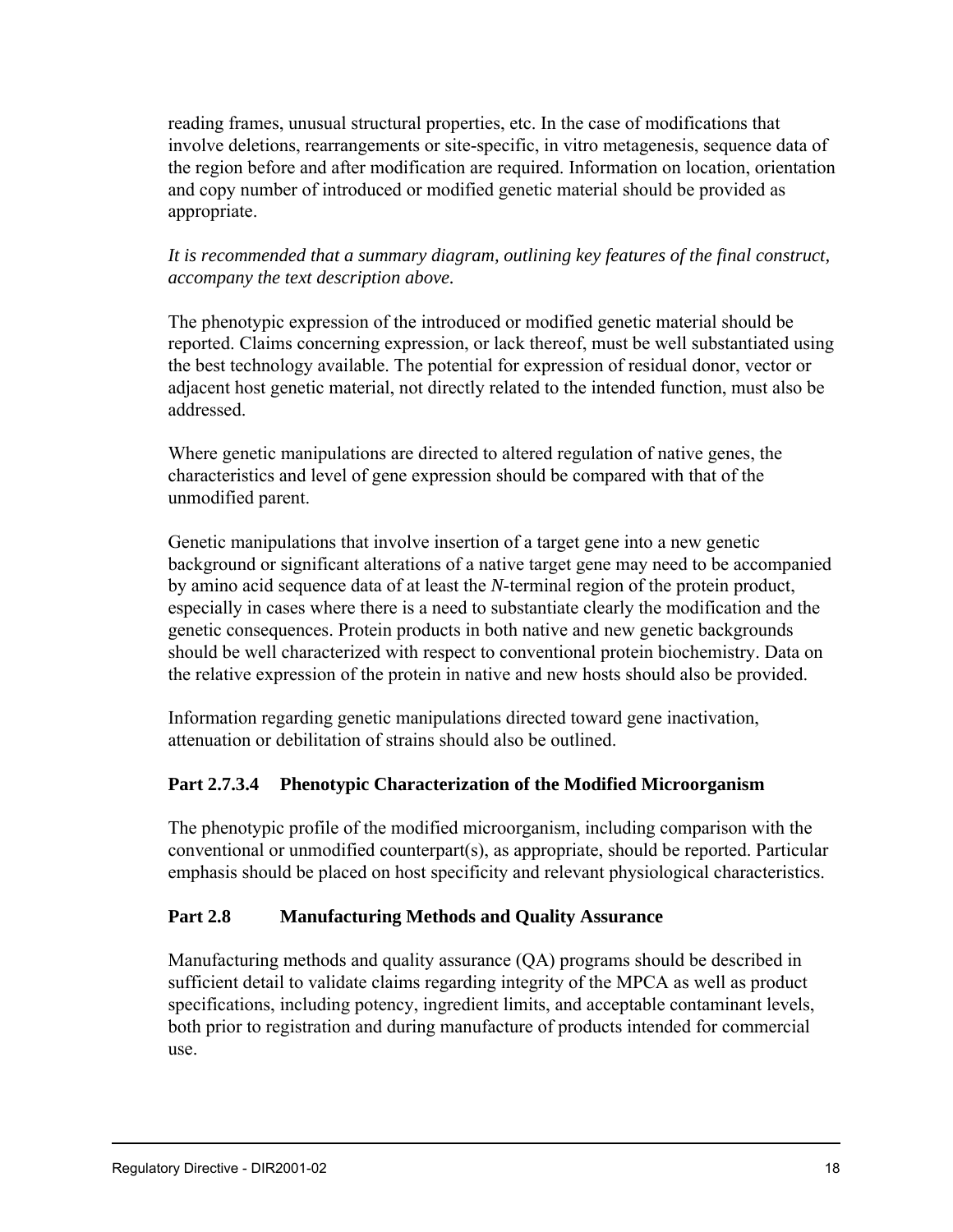#### **(a) Preservation and Maintenance of the Production Strain**

It is required that sufficient quantities of the registered MPCA production strain, i.e., master seed stock, be prepared and preserved as a means of ensuring purity and consistency of the registered MPCA over time. Multiple aliquots of the master seed stock should be prepared and stored to serve as working seeds for subsequent production batches. The master and working seeds are expected to be well characterized and to reflect the properties of the MPCA as reported in Section 5, Part 2.7, *Characterization of the MPCA*.

Details of the preservation method should be provided, including adequate demonstration that the preservation methodology employed does ensure integrity and consistency of the MPCA production strain. Criteria to define integrity and consistency, specific to the MPCA in question, should be reported. Quality control (QC) procedures, e.g., biological activity and phenotypic or genotypic properties, carried out on master and working seeds should be described, including criteria that determine their acceptance for use in production.

It is recognized that some MPCAs are not amenable to preservation by conventional methods. It may be necessary, for example, to maintain or passage production strains in living hosts or tissue. This is acceptable, provided that criteria to ensure consistency and integrity of the MPCA are developed and reported.

It is also recommended that a sample of the registered MPCA be deposited in an internationally recognized culture collection.

#### **(b) Manufacturing Processes**

Information regarding the manufacturing processes for technical active ingredients and the EPs is required. The individual steps in the process should be clearly outlined, with particular emphasis on critical process points and measures taken to ensure consistent quality and to limit extraneous contamination, both chemical and biological. These steps would include preparation of culture media and inocula, scale up of culture to production volume, pilot or commercial scale cultivation, harvest and concentration of active ingredient, processing of final culture, formulation methods, packaging and storage.

Description of production methods should also incorporate details of the manufacturing facilities, including the approach used for good sanitary state of the production unit, equipment and instrumentation employed, procedures for cleaning and sterilizing equipment, production vessels, transfer lines, etc., and time frames for each step.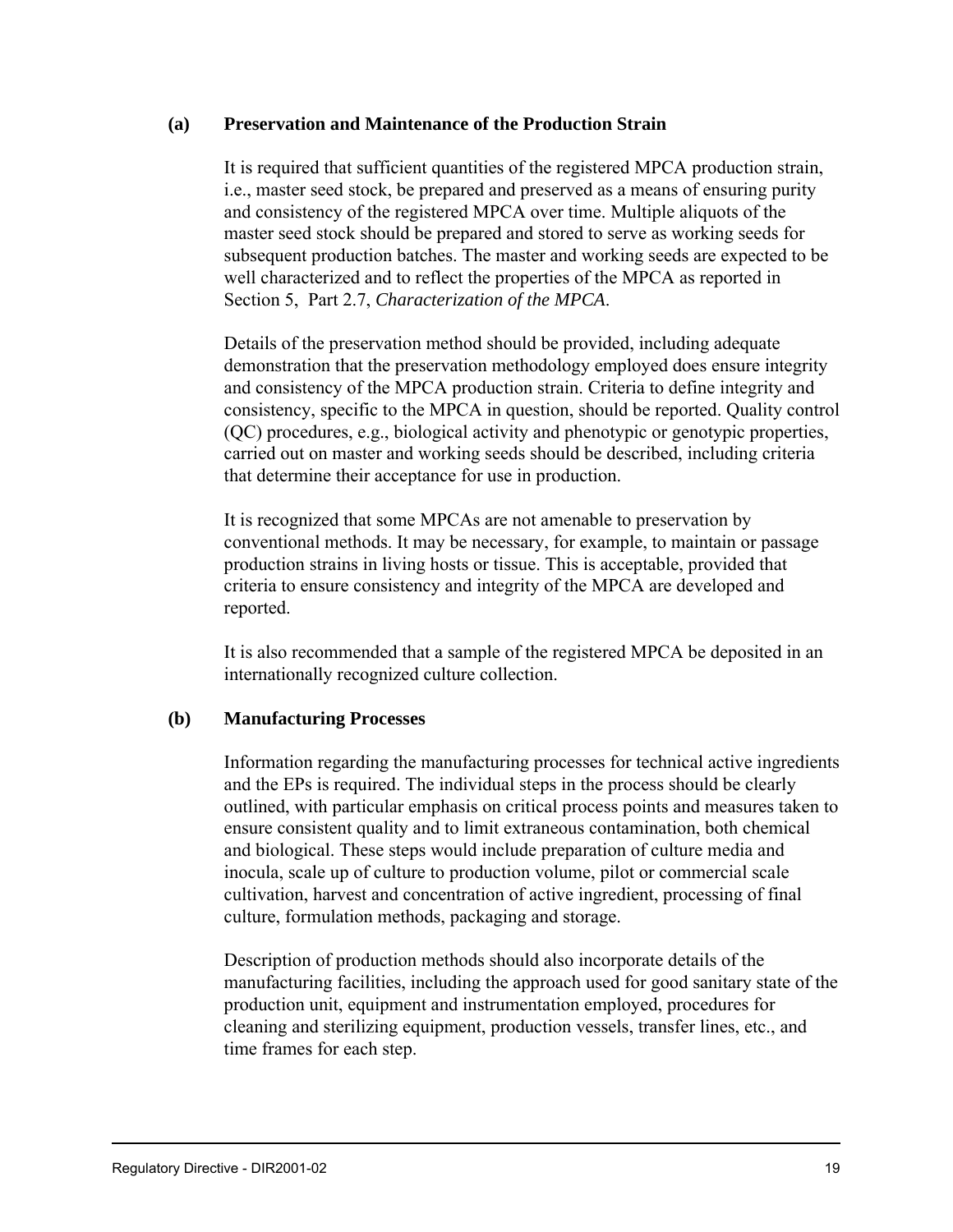#### **(c) Quality Assurance**

As an integral part of the production process, the QA program should be outlined. QA programs would normally incorporate elements, such as appropriate QC of raw materials and ingredients; effective process controls during manufacture to limit introduction of extraneous organisms and deleterious substances; and valid, reliable methodology to monitor the integrity of the active ingredient during production and to ensure consistent quality and safety of the final product.

The applicant should provide a table summarizing the critical QC tests and criteria, i.e., product release standards, that determine whether a batch of technical active ingredient, MP, or EP will be released for commercial use. Details of sampling programs, including procedures, sample size, frequency and statistical validity should also be included in the description of quality assurance. Measures to be taken when product release standards are not met should be reported.

QC testing may include, but is not limited to, integrity of the MPCA, product guarantee, contaminant screening, pathogen screening and other tests appropriate to the nature of the product. Representative QC data from five production batches must be submitted. Data on pilot-scale production batches may be acceptable.

QC data on commercial batches produced after registration must be maintained and submitted to the PMRA upon request. Any significant variation in product release specifications or contamination problems must be reported immediately.

*To aid in review, it is requested that a detailed flow chart diagram(s), outlining production steps, critical process features and quality control measures accompany the text description of Manufacturing Methods and Quality Assurance.*

#### **Part 2.9 Disclosure of Ingredients**

#### **Part 2.9.1 Product Specifications**

Every *Application for New or Amended Registration* of an EP must be accompanied by a complete and accurate *Product Specification Form*. The original of the form must be submitted with the Application for Registration, and a copy should be included in this section. Although the *Product Specification Form* is not required for technical active ingredient preparations, information equivalent to that outlined for EPs is required for all ingredients intentionally added to preparations of the microbial active ingredient during processing.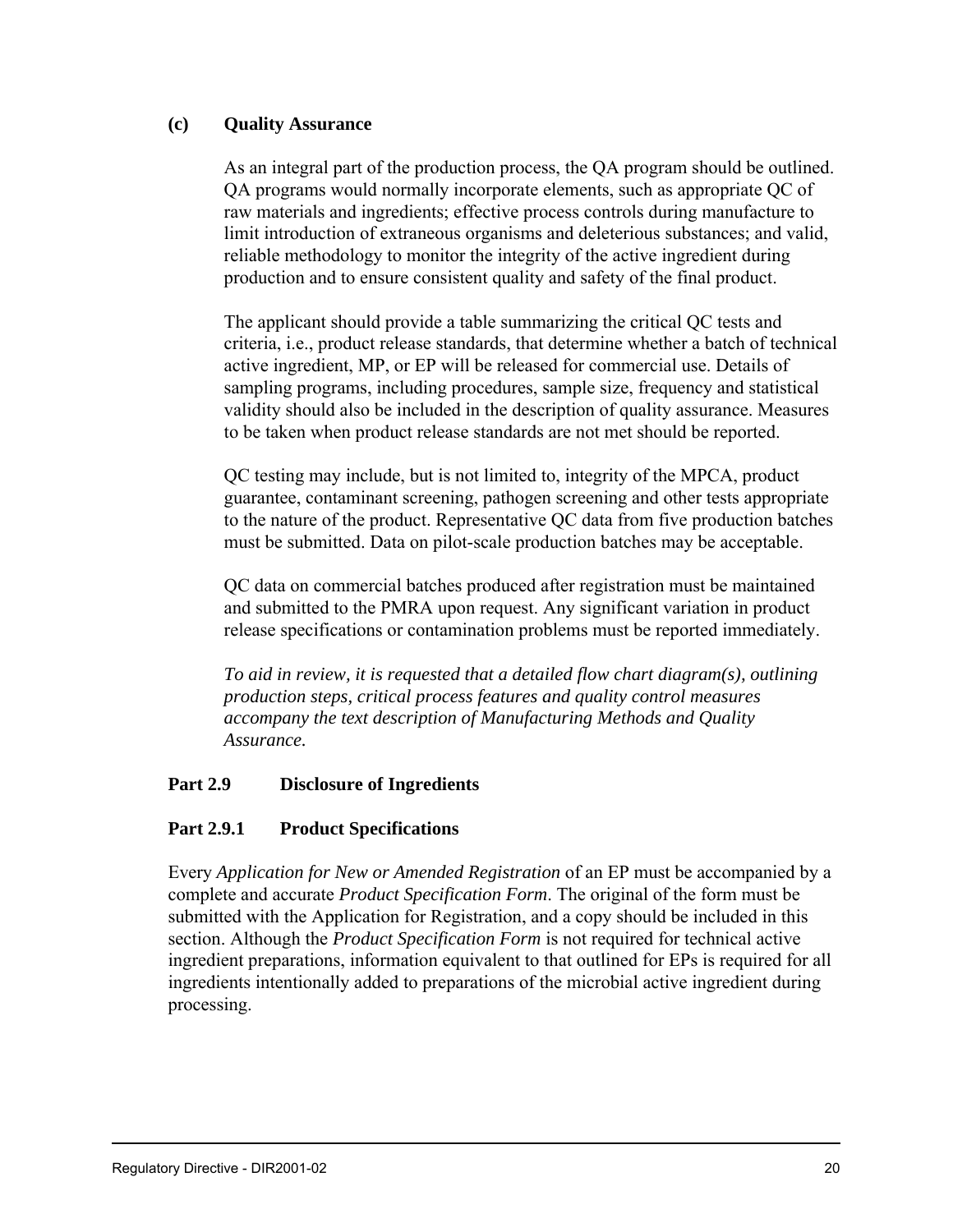Information required includes type of formulation, nature and percent composition of each ingredient, including identity and purpose in formulation, and the name and address of the basic manufacturer. Since the production of the MPCAs is by nature a variable process, the variation in percent composition of the MPCA preparation and other formulation ingredients should be presented.

The applicant must provide MSDSs or manufacturer's specifications, as well as related technical information, on all intentionally added ingredients such as emulsifiers, diluents, stabilizers or preservatives.

If the toxicological characteristics of an ingredient in the formulation suggest a potential for human health or environmental hazard, a rationale should be submitted as to why its use in the formulation is not considered to pose a significant risk.

# **Part 2.9.2 Potency Estimation and Product Guarantee**

The guaranteed amount of active ingredient or MPCA will normally be expressed in recognized units of potency or other expression of biological activity per unit weight or volume. The analytical methodologies used to determine and verify biological activity must be described in detail, including standardization, sensitivity, reproducibility and statistical validity. Representative data to validate the assay must be submitted.

For the MPCAs wherein potency units are not applicable, e.g., plant disease antagonists, active ingredient content may be expressed in terms of the MPCA units per unit weight or volume, as appropriate to the agent in question. A correlation of the MPCA units with biological activity, e.g., percent germination, percent inhibition, must be demonstrated. A label guarantee expressed in terms of viability or percent germination is acceptable provided that the guarantee is related in some valid fashion to product activity or efficacy. In principle, this could involve correlation of the MPCA units or content with laboratory bioassay data on target or surrogate hosts or field performance data.

In cases where recognized units of potency have not been defined, are not appropriate, or registrants are proposing new approaches to activity or guarantee measurement, the rationale for and validation of the assay must be submitted. The preparation and use of standards, reproducibility, and relevance to biological activity must be well described for new assays.

In some situations, more than one method may be required to adequately express product guarantee and the MPCA content. For example, the expression of guarantee of products containing *Bacillus thuringiensis* in terms of insecticidal protein content only, would not suffice; a correlation with biological activity is also required. Similarly, baculovirus product guarantees should correlate occlusion body counts with biological activity of the product by means of, for example, potency ratios determined by bioassay.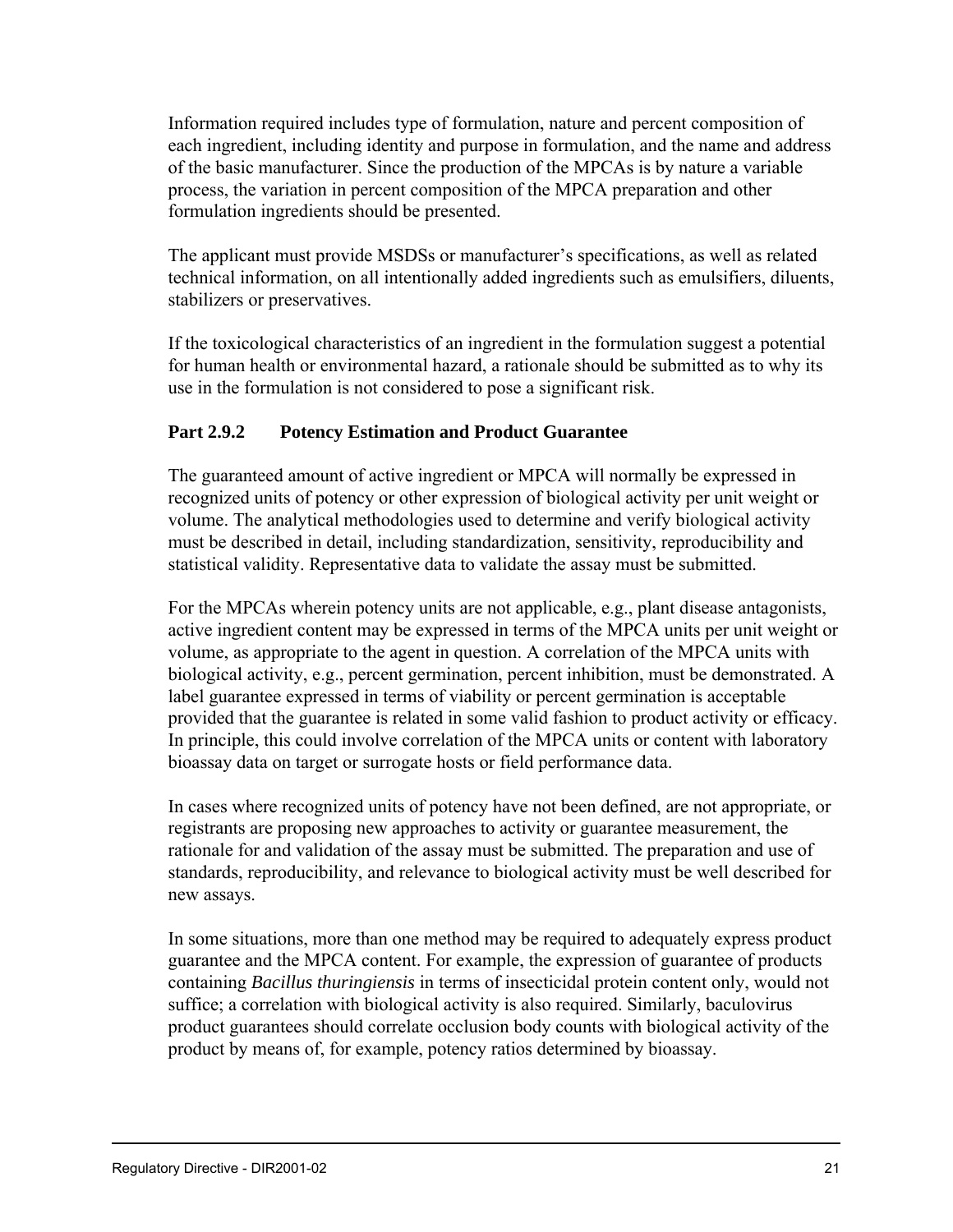#### **Part 2.9.3 Unintentional Ingredients**

Impurities, contaminants or extraneous materials that are likely to occur in microbial products include: microbial contaminants, microbial toxins, allergens and other metabolic products; impurities in materials used in the manufacturing process; by-products from chemical reactions in the manufacturing process; fermentation residues; extraneous host residues from the production of intracellular parasites in cell cultures, whole animals or other living forms; and mutants, or alternate forms of the MPCA. The nature and incidence of contamination will depend on the type of MPCA, the production methods and the production environment.

A discussion regarding the formation or presence of unintentional ingredients that are likely to occur in the particular MPCA preparation should be provided. The impact of these unintentional ingredients on product quality, particularly integrity of the active ingredient, biological activity and possible effects on human health and environmental safety should be discussed, as appropriate to the nature of the MPCA and specifics of the production scenario. It is always the responsibility of the manufacturer to validate claims that the presence and level of unintentional ingredients will not be deleterious to product quality, safety, or effectiveness.

If there is a likelihood that impurities, contaminants or extraneous substances known to be a hazard to humans or other non-target organisms are likely to be present in EPs or during any intermediary stage of production, data must be provided to show that such substances do not occur, or occur at levels too low to represent a risk in the product intended for commercial distribution.

The approach, methods and rationale for detection and quantification of specified contaminants of concern must be described in detail. The information provided here may be used as a basis for determining the nature and extent of contaminant screening deemed routinely necessary for the EP.

Procedures designed to ensure purity or minimize levels of contaminants should be reported in Part 2.8, *Manufacturing Methods and Quality Assurance* (see Section 5, Part 2.8). It may be possible to establish acceptable limits for some contaminants in consultation with regulatory officials. Rationales and supplementary information relevant to establishing limits of contaminants should be reported here.

# **Part 2.10 Analytical Data and Methodology**

Detailed methodologies and validated data related to detection, identification, enumeration or quantification of the active ingredient, related metabolites, impurities, contaminants or other ingredients may be required. The applicant should consult regulatory officials regarding the nature of specific tests that may be required for certain types of the MPCAs and products.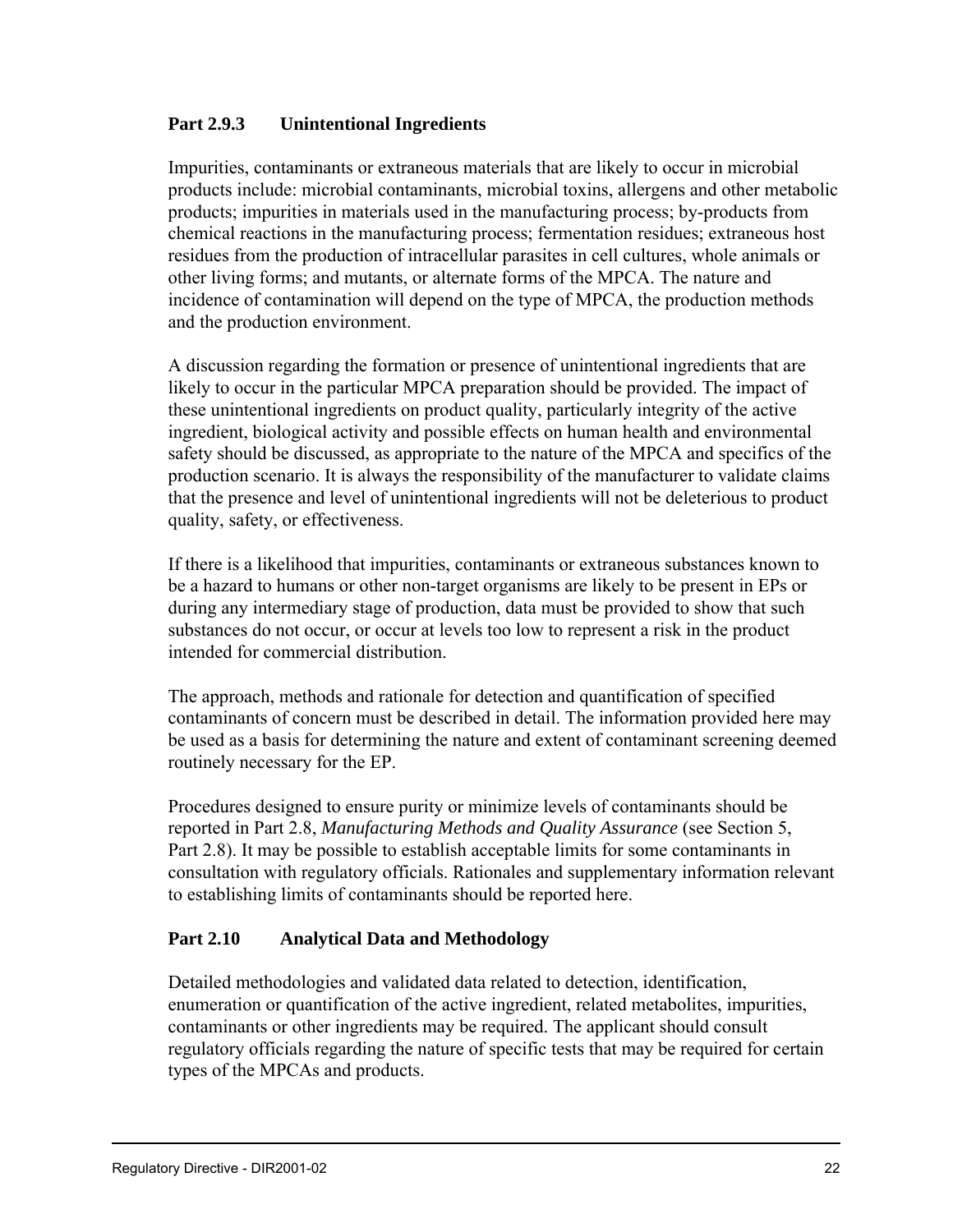#### **Part 2.10.1 Active Ingredient or MPCA**

Appropriate methodologies for detection, isolation, enumeration, quantification of the entire microorganism, parts thereof, or specific chemical components or metabolites may be required, depending on the nature of the microorganism and product. It is possible that one or more methods, apart from those involved in potency estimation, may be necessary as a function of the purpose of the test. These might include: methodologies to distinguish the MPCA from other closely related strains, monitoring of the active ingredient or relevant metabolite during production, quantification of doses for infectivity and toxicity testing, and enumeration of viable forms of the MPCA in tissues.

For the MPCAs with well-characterized, genetic modifications, precise immunological or molecular methods to identify and distinguish the modified strain from closely related strain, revertants, etc., are required.

# **Part 2.10.2 Analysis for Microbial Contaminants**

The levels of extraneous microorganisms in the EP should not exceed those consistent with product safety and performance. Based on information provided in Part 2.9.3, *Unintentional Ingredients*, it may be necessary to set limits for some microbial contaminants. It is recommended that suitable indicator organisms be routinely monitored in production samples to assess the hygienic state of the production facility and process. See Section 5, Part 2.9.3 of this document.

Potential microbial hazards should be assessed by the applicant, using methods and criteria consistent with international standards for food or related microbial products, e.g., supplements, and probiotics. International standards set by the International Commission on Microbiological Specifications for Foods (ICMFS) are recommended.

Claims concerning the nature and level of microbial contaminants must be supported by data from five production batches. Details and validation of methods used to assay for microbial contamination must be submitted. Since the nature of microbial formulations presents unique problems with respect to analysis for contaminating microorganisms, it is important that the validity, specificity, sensitivity and reliability of the detection method be reported.

#### **Part 2.10.3 Analysis for Other Unintentional Ingredients**

If a known toxic metabolite or hazardous substance may be present in a product, precise and detailed methodologies for identification and analysis of the substance will be required.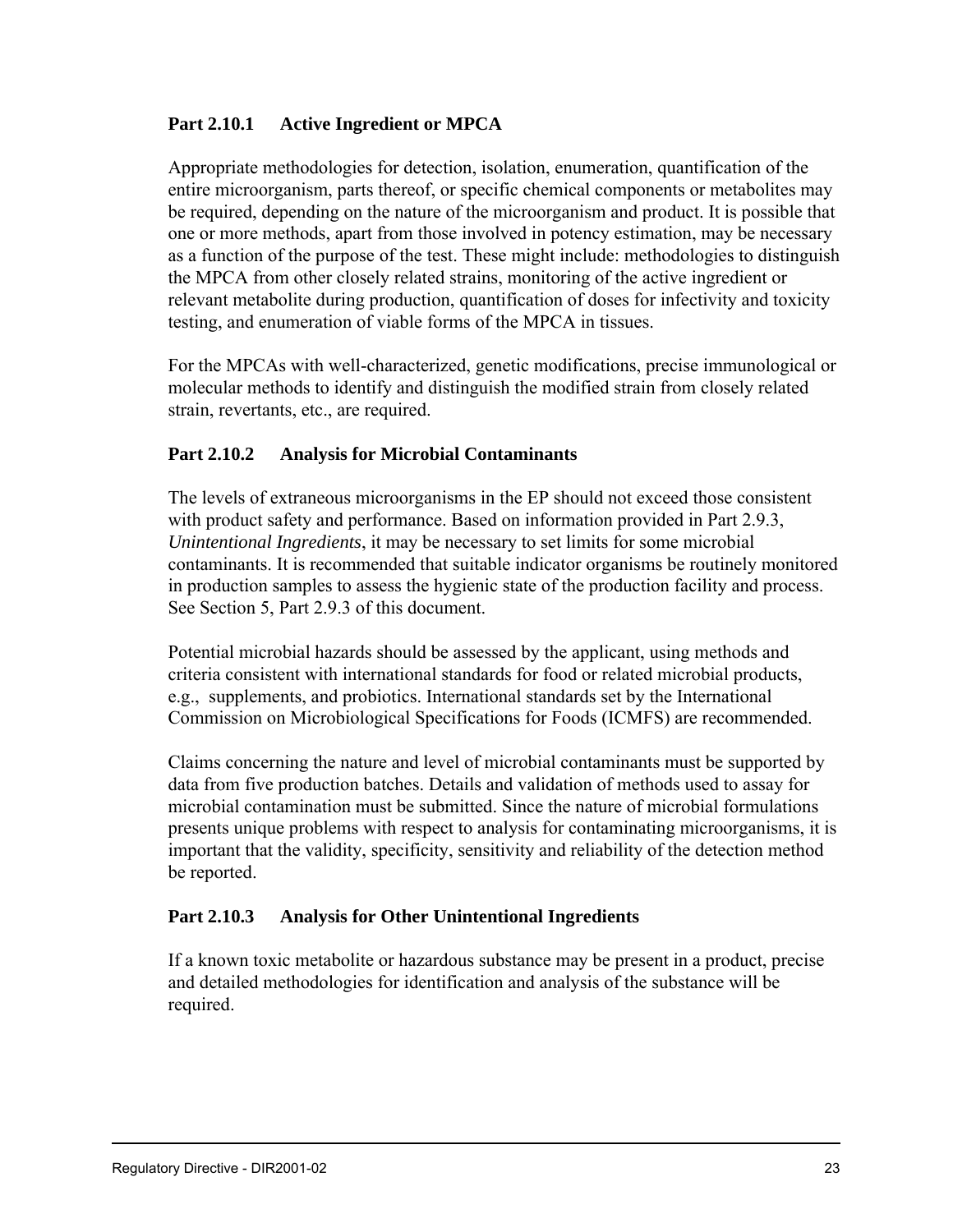# **Part 2.11 Storage Stability Testing**

The PCPA and Regulations require that storage stability of products be verified to ensure product performance and safety. These data will be used to determine an appropriate expiry date for most products. The following factors should be considered in the design of storage stability tests:

- **(***i***)** maintenance of necessary physical properties of the formulation, as appropriate, e.g., suspendibility, wettability, viscosity, etc.;
- **(***ii***)** maintenance of certified limits of biological activity (potency);
- **(***iii***)** influence of relevant environmental parameters on product stability, such as moisture content, temperature, light, and pH, as appropriate to the nature of the product; and
- **(***iv***)** preservative properties of the formulation, including presence of contaminants, where appropriate.

The EP and the technical product, if stored, should be tested over a suitable period of time and in accordance with typical storage and use conditions. The storage and shipping directions on the label must reflect and be supported by data generated during stability testing.

For EPs in which growth or metabolism in the product container is a prerequisite for biological activity, appropriate QC procedures must be in place to ensure limitation of hazardous contaminants. Data to support quality claims during storage may be required.

# **Part 2.12 Summary of Physical and Chemical Properties**

The following physical and chemical properties, as applicable, for TGAIs and EPs are required:

- **(***i***)** physical state;
- **(***ii***)** density, bulk density or specific gravity;
- **(***iii***)** viscosity;
- **(***iv***)** corrosion character, i.e., oxidizing or reducing action; and
- **(***v***)** suspendibility, wettability and moisture content.

Methodologies for measurement should be referenced as appropriate. Viscosity measurements should be carried out at temperatures that reflect storage and commercial or field working conditions.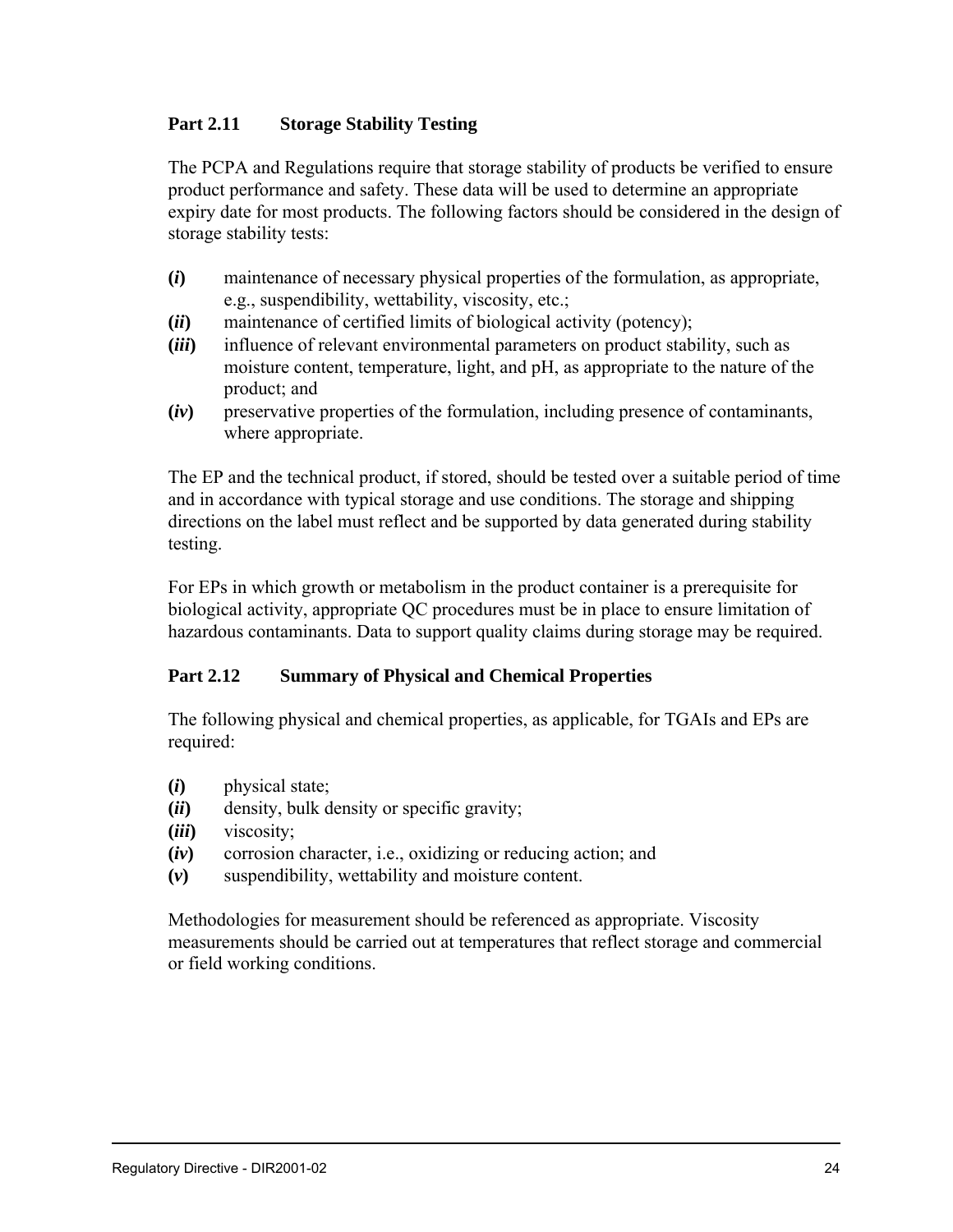# **Part 2.13 Characterization and Analysis Requirements for New EPs of Registered MPCAs**

New EPs of the currently registered MPCAs require submission of Part 2, *Product Characterization and Analysis*, data in the following areas:

| Part 2.7  | <i>Characterization of the MPCA</i> , as necessary to validate equivalence of the |
|-----------|-----------------------------------------------------------------------------------|
|           | MPCA to that first registered;                                                    |
| Part 2.8  | <i>Manufacturing Methods and Quality Assurance, relevant to the new EP</i>        |
|           | and strain maintenance, as necessary to validate;                                 |
| Part 2.9  | Disclosure of Ingredients, product specifications, potency estimation and         |
|           | product guarantee, and unintentional ingredients, as relevant to the new          |
|           | EP:                                                                               |
| Part 2.10 | Analytical Data and Methodology, as relevant to the new EP;                       |
| Part 2.11 | <i>Storage Stability Testing, as relevant to the new EP; and,</i>                 |
| Part 2.12 | Summary of Physical and Chemical Properties, as relevant to the new EP.           |

Where procedures, manufacturing methods, quality control monitoring, etc., are similar to the original MPCA or EP submission, reference can be made to Part 2, *Product Characterization and Analysis*, of the original data package. Significant changes in manufacturing methods, quality control or analytical methodologies for technical and EPs must be reported as a supplement to the original, *Product Characterization and Analysis*.

There must be assurance that the current MPCA does not differ from the registered MPCA. Part 2, *Product Characterization and Analysis,* information, and the nature of the new formulation will be used to determine further requirements, if any, for registration of new EPs. Similarly, for new uses, additional safety data will not normally be required, unless the new use entails a significant increase in exposure. Applicants are encouraged to provide rationales regarding proposed regulatory requirements for new uses and new products.

Strain substitutions subsequent to initial registration cannot be made without prior notification and approval. In situations where applicants are proposing strain substitutions or the registration of new MPCAs closely related to their registered MPCA(s), claims regarding relatedness should be supported by scientific rationale, including criteria for equivalence developed by the applicant. Bridging data to demonstrate equivalence or relatedness are acceptable.

Since criteria for equivalence or relatedness will vary depending on the nature of the MPCA, early consultation with regulatory officials is recommended.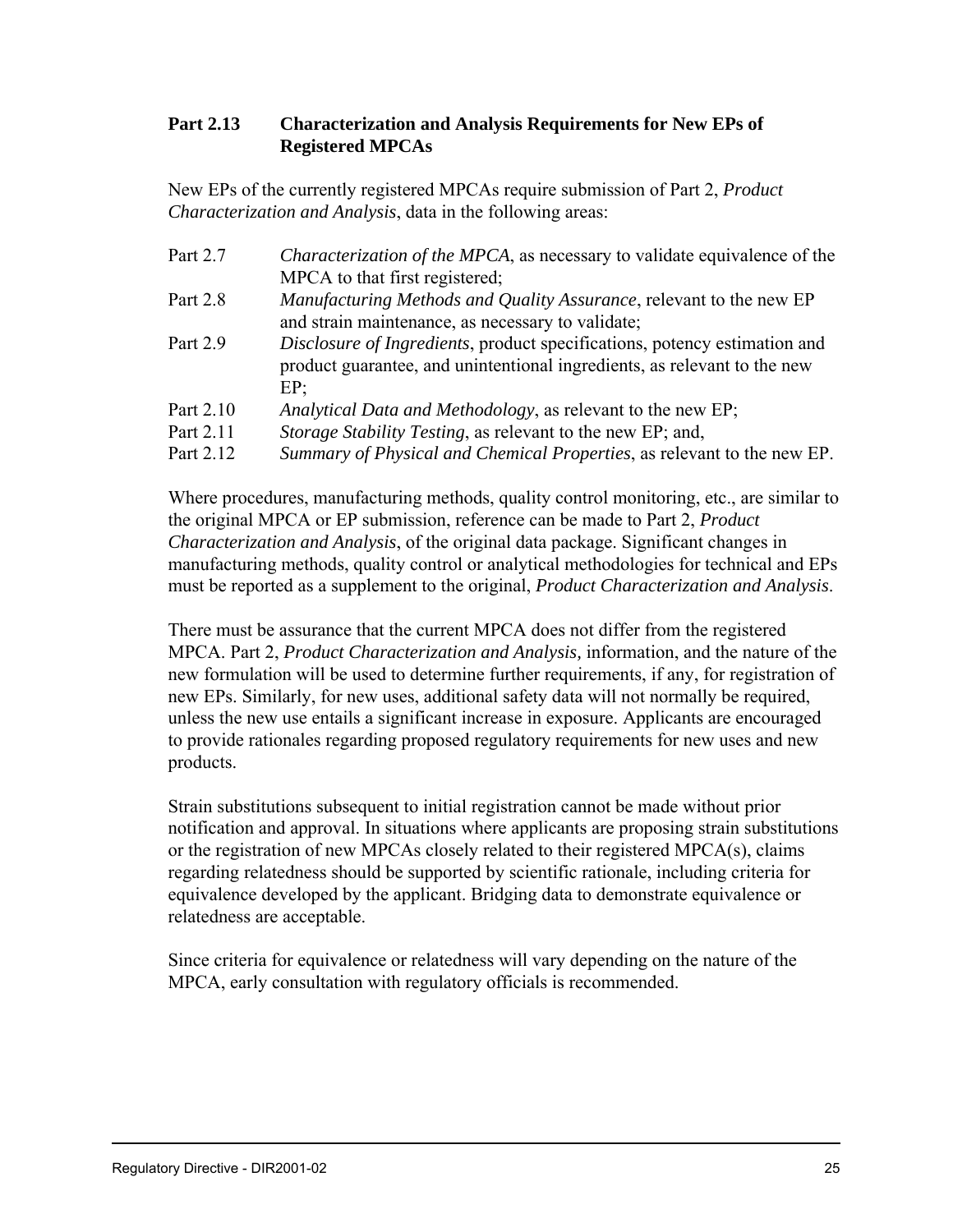# **Part 3 Chemistry for Registration of an EP or MA** (not applicable to microbial EPs)

# **Part 4 Human Health and Safety Testing**

# **(a) Introduction**

It is recommended that the characterization data requirements outlined in Section 5, Part 2.7, *Characterization of the MPCA*, be completed before safety testing is initiated. All components of the formulated product must be identified by quantity, purpose and source (see Section 5, Part 2.9.1, *Product Specifications*). It is essential that adequate quality control procedures be in place to ensure that each lot of the active ingredient and formulated product is equivalent to the active ingredient and the formulation that were safety tested (see Section 5, Part 2.8, *Manufacturing Methods and Quality Assurance*).

# **(b) Purpose**

The purpose of the safety testing is to determine:

- **(***i***)** the pathogenicity potential of the MPCA;
- **(***ii***)** the infectivity or pattern of clearance of the MPCA; and
- **(***iii***)** potential toxicological effects of the MPCA and any associated by-products.

The components of safety testing required to determine potential adverse effects to humans assume that the MPCA proposed for registration has been characterized to the extent possible and details are provided in Section 5, Part 2.7, *Characterization of the MPCA*. The evaluation of the product for human safety will be based both on the characterization data and on the data generated from studies required under this Part. All available data on product safety should be submitted. Subsequent to the review of submitted data, however, additional data may be requested.

Various types of tests are used to assess treatment-related effects via possible routes of exposure. While it is recognized that infectivity, pathogenicity and toxicity involve a complex set of host and microorganism interactions, it is believed that the following set of tests, in conjunction with the MPCA and product characterization and analysis, will provide a basis for evaluation of the safety of the MPCA with regard to infectivity, pathogenicity and toxicity. It is strongly recommended that the PMRA be consulted prior to initiating testing to determine specific data requirements and experimental protocols.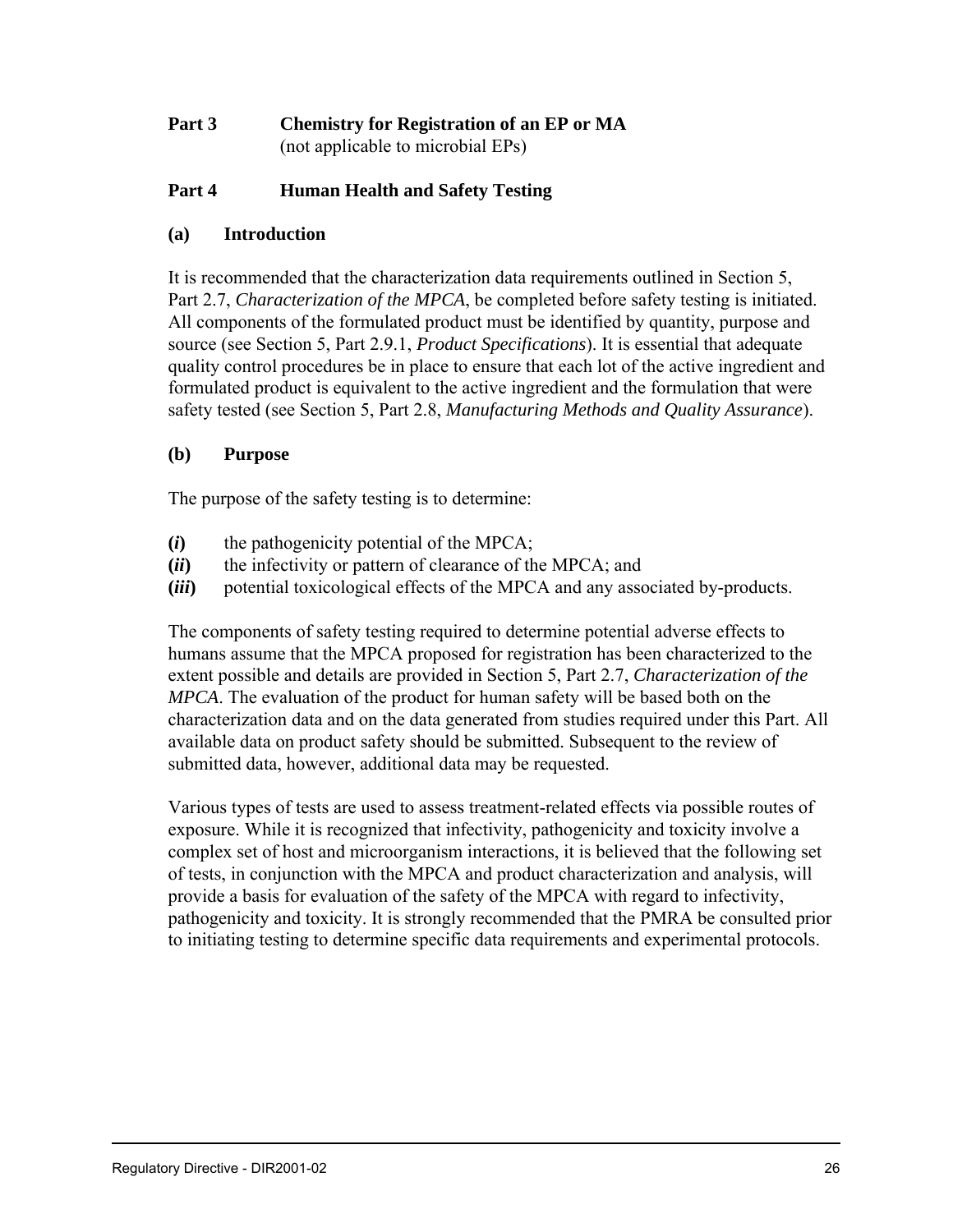#### **(c) Approach and Rationale**

It is recognized that the full complement of tests may not be justified for all products and that all endpoints may not be necessary in all data. Where appropriate scientific data or rationales are available, the registrant is encouraged to request a waiver for those data that they feel are not justifiable, and to submit this request with the appropriate supporting information.

If the data from characterization and toxicology testing demonstrate no effects of concern, no further testing is required. Where the data indicate otherwise, further investigation will be required as follows:

- **(***i***)** non-food-use products: specific tests required will be determined on a case-bycase basis after a detailed review of the submitted data has been completed; and
- **(***ii***)** products used in or around food: if the characterization and toxicology test results indicate the presence of a mammalian toxicity hazard through oral exposure, a zero tolerance will be the initial position. If the applicant chooses to pursue the registration, then the product would be viewed as being similar to a conventional chemical pest control product and appropriate data would be required to establish an MRL.

The rationale for the data chosen for testing, protocol recommendations, and minimum data requirements are summarized below. It is strongly recommended that the registrant consult with the PMRA before commencing testing to ensure that the protocols chosen are acceptable.

It is expected that new uses and new formulations of the registered MPCAs will utilize the existing database, developed in accordance with these guidelines whenever possible. There must be assurances that the MPCA does not differ substantially from that currently registered (see Section 5, Part 2.13, *Characterization and Analysis Requirements for New End-Use Products of Registered MPCAs*.)

# **(d) Substance to be Tested**

It is necessary to determine the form and purity of the MPCA in the test substance. In general:

- **(***i***)** The MPCA used in data given in this part should be identical or equivalent in form and growth stage, and phenotypic and genotypic trait(s) to the product that is to be registered and to be tested for all other parts of the registration requirements.
- **(***ii***)** The test material should be from the same lot throughout the duration of the data. If this is not feasible, all lots of the material to be tested should be as nearly identical as practical.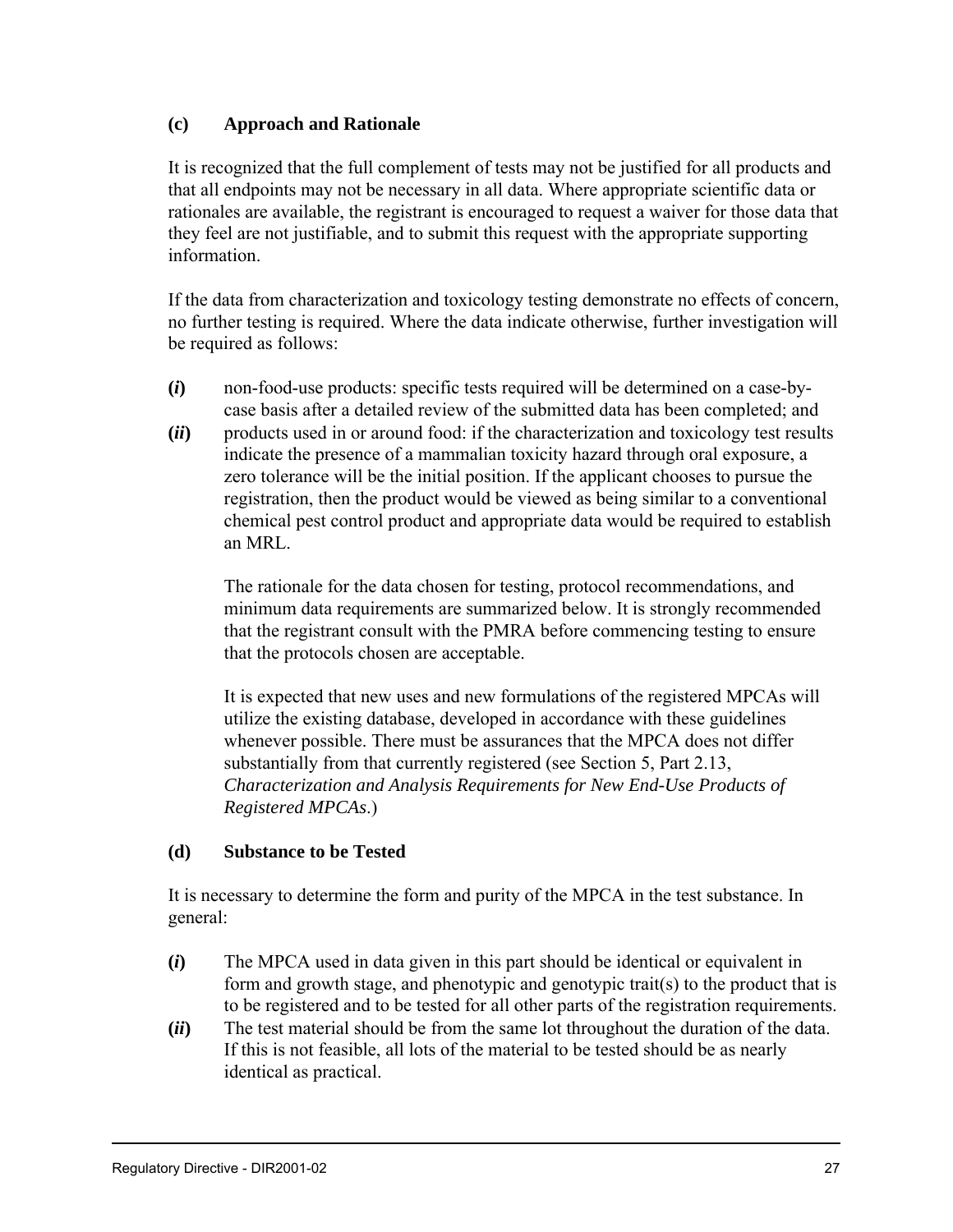- **(***iii***)** If contamination is probable, each lot of test sample should be tested for composition; identification and limits of microbial and other contaminants should be established before testing.
- **(***iv***)** The type of test substance to be used in individual tests is given in Appendix VI.

#### **(e) Dose**

The appropriate dose of the test material for the above data is established by considering such factors as, the characteristics of the organism being tested, the application method used, the potency and concentration of the product, and the maximum exposure concentration.

# **(f) Study Requirements**

The pre-test viability or activity of the test material must be stated. Microbial contaminants must be identified and levels quantified. The level of these contaminants should be reported to the fullest possible extent. The observation period after dosing should be at least 21 days. This duration is flexible and dependent on the type of microorganism and the pattern of clearance from the test animal. For infectivity testing, it is emphasized that absolute clearance or elimination of the test organism need not be demonstrated. An indication of a steady decline in the number of organisms detected in the test animal is required. A sufficient number of animals must be treated to allow for adequate controls and for interim sacrifice for infectivity determination. Appropriate measures must be taken to minimize the potential for contamination or crosscontamination.

Investigations are to include the following data:

- **(***i***)** a detailed clinical examination of all animals made at least once daily;
- **(***ii***)** body weight measurements taken just before test material administration, weekly thereafter and at scheduled or unscheduled death;
- **(***iii***)** a gross necropsy of all animals should be performed at scheduled or unscheduled death and all gross pathological changes should be recorded. Microscopic examination of target organs, or organs showing evidence of gross pathology, should also be considered since it may yield useful information;
- **(***iv***)** for all infectivity studies, infectivity or persistence assessed by a suitably sensitive method to detect the presence of the MPCA in tissues, organs and body fluids. The percent recovery and sensitivity of the detection method should be reported;
- **(***v***)** the pattern of clearance for all infectivity studies. The MPCA should be enumerated for the following tissues from animals sacrificed at suitable intervals: liver, spleen, kidneys, heart, brain, blood, gastrointestinal tract, lungs, mesenteric and mediastinal lymph nodes, intraperitoneal fluid, and where appropriate, from lesions and from the inoculation site. Other tissues, organs and body fluids may have to be examined as indicated by the nature of any toxic and pathogenic effects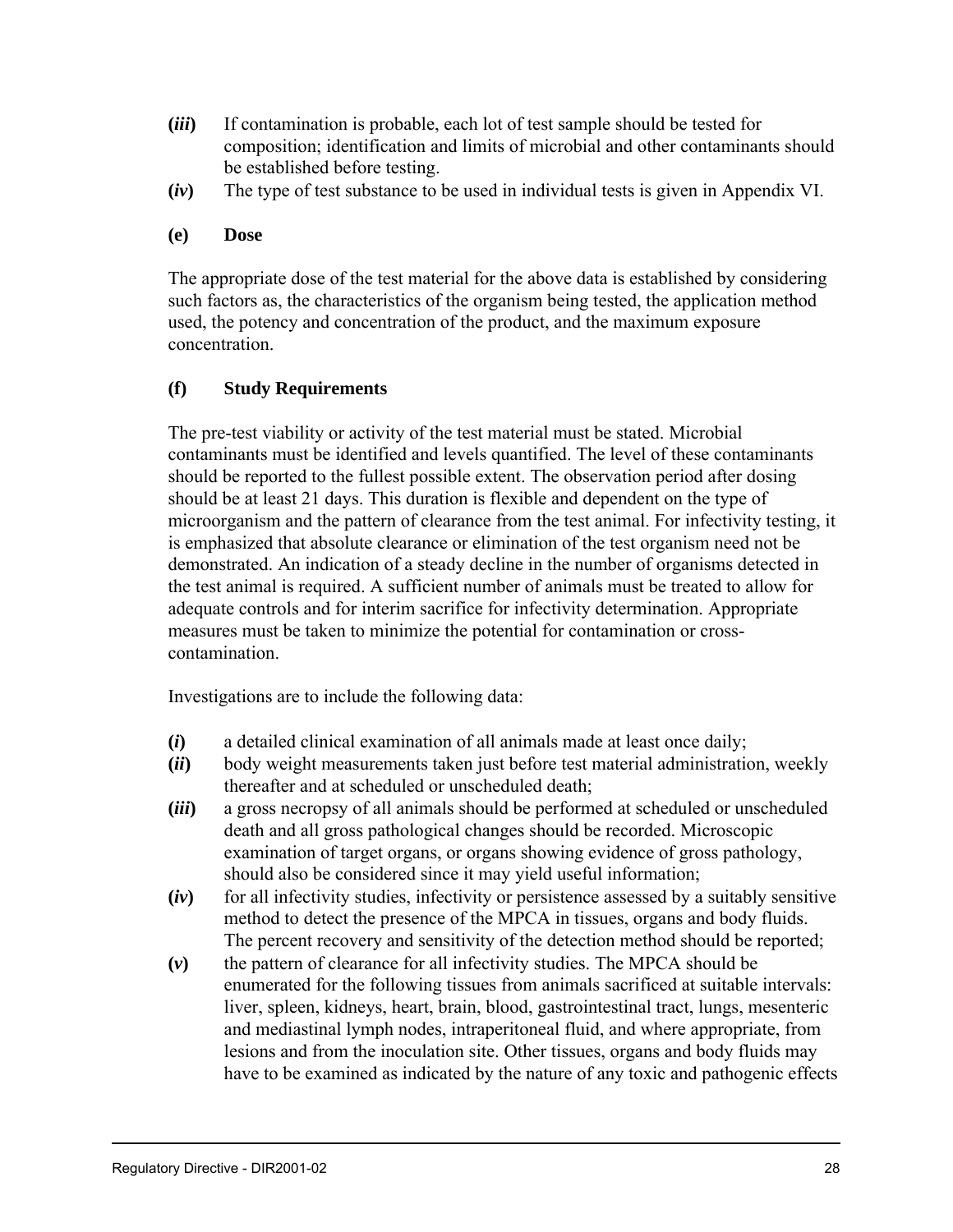observed. A sufficient number of animals for interim sacrifice must be included to establish a pattern of clearance adequately;

- **(***vi***)** for acute oral infectivity and toxicity studies, feces from the test animals should also be collected after dosing and at regular intervals during the study period to establish the clearance pattern;
- **(***vii***)** organ weights; and
- **(***viii***)** data obtained from control animals dosed with "vehicle material" and, if available, historical control data.

All data should be consistent with the principles of Good Laboratory Practice (GLP). For additional information, please consult the PMRA Regulatory Directive DIR98-01, *Good Laboratory Practice*. The directive can be found on the PMRA web site, accessed through Health Canada's web site.

# **(g) Waiver Requests**

It may be that not all data or all endpoints in a particular study are required, either because they may be inappropriate for the product being tested, or because they have been adequately addressed in one or more of the other study protocols. The registrant is encouraged to request a waiver for these data or endpoints and to submit appropriate rationale and scientific data.

#### **(h) Data Requirements**

The MPCAs or EPs proposed for registration are subject to the testing requirements as outlined in Appendix VI.

#### **Part 4.1 Summary**

# **Part 4.2 Infectivity and Toxicity**

The purpose of these tests is to assess the capability of the MPCAs to cause disease and tissue injury by invasion of, and multiplication within, human tissues (infectivity), and to produce toxins (toxicity).

Infection of tissue(s) can result in overt clinical disease, in latent infection that could be activated at any time, or in a carrier state in which viable organisms are shed from a clinically normal individual.

Toxicity may be associated with toxin production, metabolic product or by-product(s) or cellular components of killed and lysed organisms.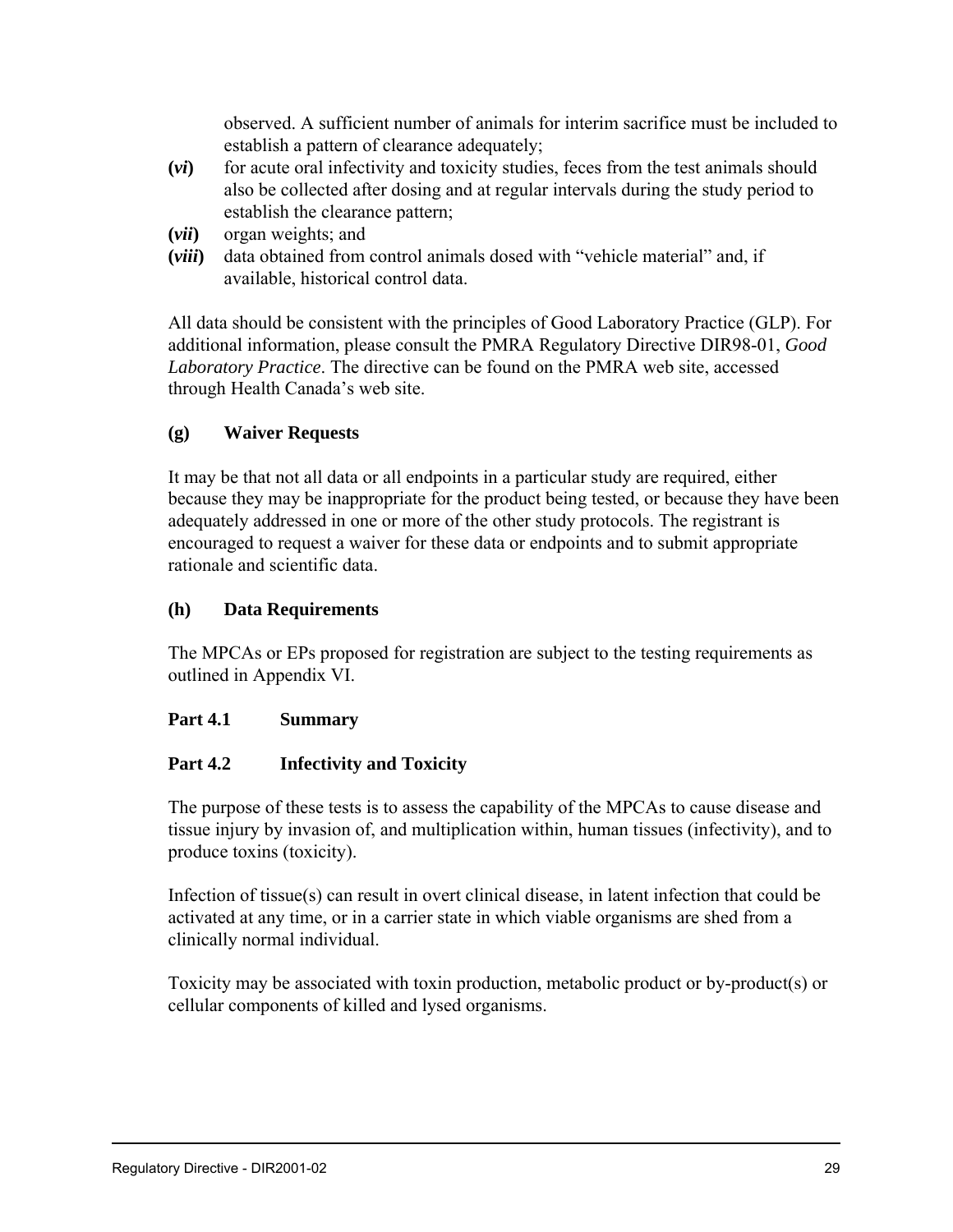The infectivity tests are carried out on the MPCA proposed for registration. Dermal infectivity testing will not routinely be required. If the characterization data indicate that the microorganism is closely related to a known dermatophyte, however, dermal infectivity testing may be required.

# **Part 4.2.1 Summary**

# **Part 4.2.2 Acute Oral Infectivity and Toxicity**

A single high dose of the TGAI is administered by gavage to each test animal.

# **Part 4.2.3 Acute Pulmonary Infectivity and Toxicity**

Intratracheal instillation of a single high dose of the TGAI is the preferred method. Data conducted by conventional inhalation methodology may be acceptable.

# **Part 4.3 Acute Infectivity (IV or IP)**

# **Part 4.3.1 Summary**

# **Part 4.3.2 Intravenous Infectivity (Bacteria or Viruses)**

A single high dose of the purest available form of the MPCA injected *intravenously*.

# **Part 4.3.3 Intraperitoneal Infectivity (Fungi or Protozoa)**

A single high dose of the purest available form of the MPCA injected *intraperitoneally* is the preferred method. If the intravenous route is possible, based on the physical characteristics of the microorganism, then it should be considered.

# **Part 4.4 Acute Dermal Toxicity**

A single high dose of the EP is applied to approximately 10% of the body surface area of each test animal for a 24-hour exposure period.

# **Part 4.5 Irritation**

Microorganisms and their metabolic by-products, contaminants and formulation ingredients may all be potential dermal irritants that must be assessed in dermal irritancy testing.

The MPCAs can also reasonably be expected to act as mild, reversible ocular irritants. Generally, this hazard can be adequately addressed through appropriate precautionary labelling. This labelling should reflect the physical and chemical nature of the EP and should be developed in consultation with PMRA. Failure to comply with precautionary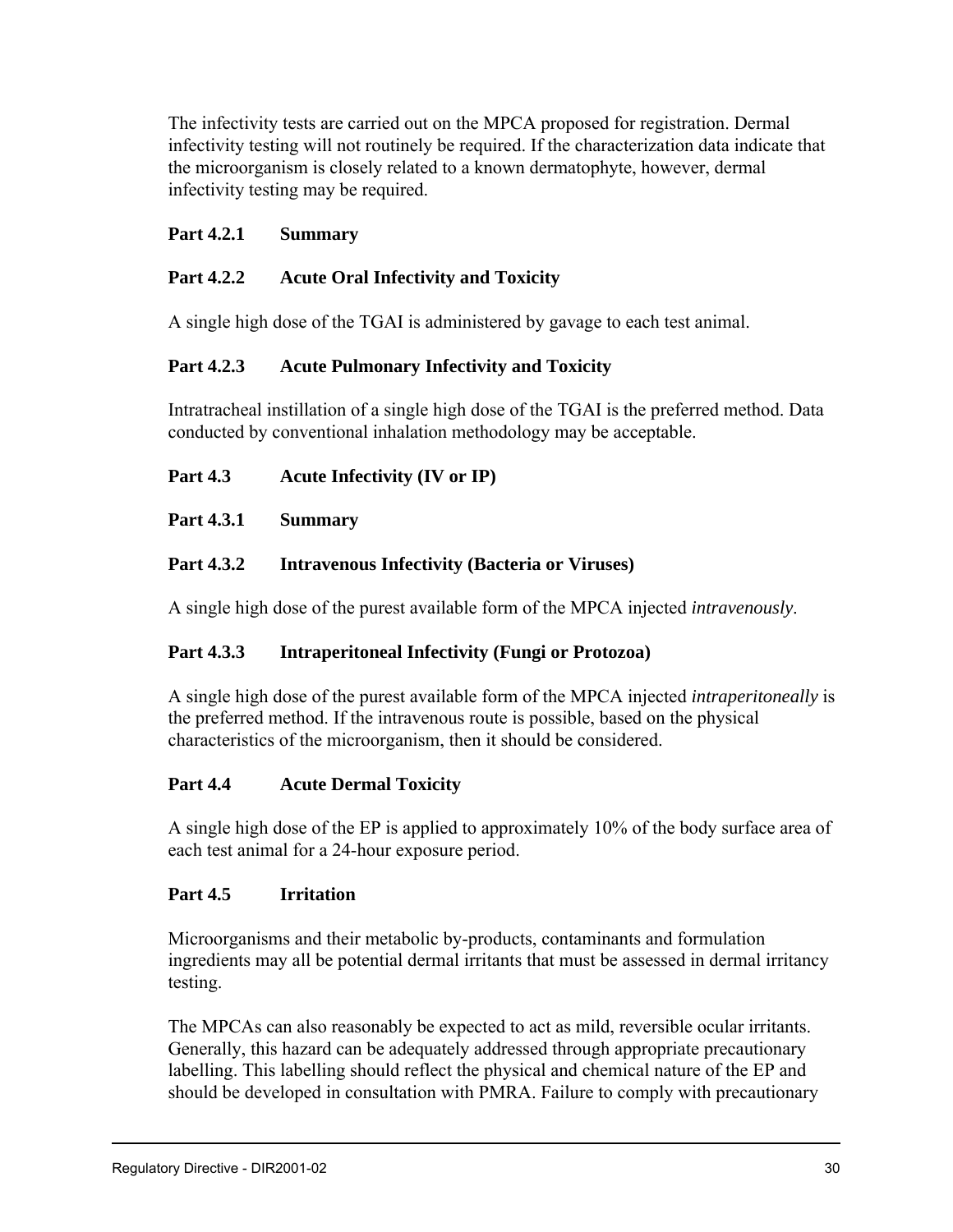ocular labelling recommendations will require appropriate conventional ocular irritancy data.

# **Part 4.5.1 Summary**

# **Part 4.5.2 Dermal Irritation Study**

The protocol for dermal irritation data in the *OECD Guidelines for Testing of Chemicals # A-404, Acute Dermal Irritation, 1993*, is considered adequate for assessing the irritation potential.

# **Part 4.6 Reporting of Hypersensitivity Incidence**

Hypersensitivity data will not normally be required since most microorganisms contain substances that would elicit a positive response in test animals. All of the MPCA formulations will therefore be considered potential sensitizing agents, and an appropriate label statement will be required. Information about the occurrence of any type of hypersensitivity during production, testing and manufacturing is to be reported with the submission. Any incidents occurring after registration of the product must also be reported, giving details, including a description of the MPCA and formulation, frequency, duration and routes of exposure to the material, clinical observations, including the type of reaction noted, and other relevant information. This information will be used to develop appropriate precautionary statements on the label.

# **Part 4.7 Tissue Culture (Viral Agents Only)**

# **(a) Rationale**

Viral agents may have carcinogenic potential or may be infectious to mammalian cells. The purpose of the following tests is to assess the capability of the viral pest control agent for infection (overt, persistent, latent or abortive), transformation and toxicity. The applicant should submit information or data addressing all of these endpoints.

# **(b) Protocol**

- **(***i***) Substance to be tested:** The most infectious form (form that gives optimal infection in the susceptible cell culture or host organism) of the virus should be used. The virus should be titred by the most sensitive method available, and in the most susceptible host system (tissue culture or host organism).
- **(***ii***) Cell lines:** For testing purposes, the following cell lines are recommended: one human cell line (such as WI38); one primary cell type (such as foreskin); and one primate continuous line (such as monkey CV-1). For a cell transformation assay, the primary Syrian hamster embryo (SHE/SAV7) system is recommended. The source and genetic stability of each cell line used should be provided.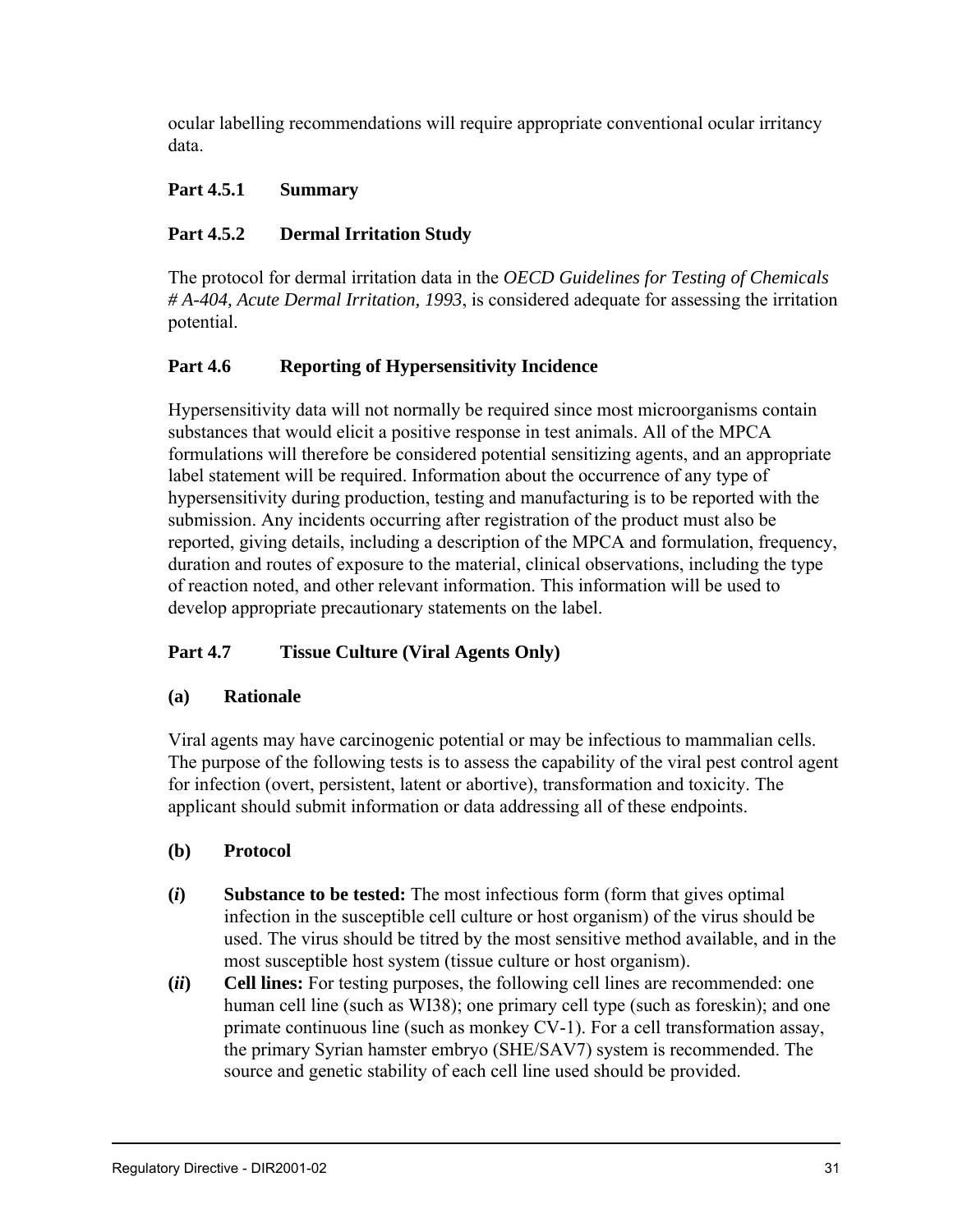- **(***iii***) Toxicity:** Each cell line should be tested and the results reported for efficiency of plating (clonal survival) as a measure of toxicity.
- **(***iv***) Transformation:** The oncogenic potential of the viral agent should be evaluated, utilizing the SHE/SAV7 assay system. Appropriate positive and negative controls must be used. Inoculated cell cultures should be observed for 21 days. This assay may not be required if it is conclusively demonstrated in the infectivity testing that the viral nucleic acid is not persistent in any of the cell lines tested.
- **(***v***) Infectivity:** Each cell line should be exposed to high multiplicities of the most infectious form of the virus. The cell cultures should be observed for 21 days postinoculation for cytopathic effects. The cells should be assayed for virus titre and for viral antigen and nucleic acid on days 1, 2, 5, 7, 14 and 21. The cell culture fluids should be assayed for infectious virus, using an appropriate susceptible host. Appropriate controls should be used (such as inactivated test virus as a negative control, and permissive cell line or host organism as a positive control).

The enzyme linked immunosorbant assay (ELISA), dot-immunobinding assays, protein blot immunoassay (Western transfer), or other similar sensitive assays are recommended for protein determination.

The dot blot hybridization, in situ hybridization, Southern hybridization and other sensitive assays are recommended for nucleic acid determination.

The sensitivity and limitations of each assay should be presented. Any cytopathic effects and viral replication observed in tissue culture should be described.

# **Part 4.8 Genotoxic Potential**

Fungi are known to produce toxin(s) and metabolic by-product(s), some of which have genotoxic potential. If the characterization information/data indicate potential for the production of known genotoxin(s), an appropriate and sensitive analytical test, for example, high pressure liquid chromatography (HPLC), must be done to detect the presence of such genotoxin(s). This is an integral part of the characterization of a fungal product described in Section 5, Part 2.7.2, *Biological Properties of the MPCA(s)*.

# **Part 5 Exposure Assessment**

The information on the use pattern and potential for exposure to workers and bystanders provided under Part 1.2, *Product Profile and Proposed Use Patterns*, will be used to recommend protective clothing and decontamination procedures. Further exposure information will generally only be required where the information provided is inadequate to satisfactorily address potential concerns.

It is recommended that individuals involved in manufacture and application should undergo a medical examination prior to exposure, and at regular intervals thereafter. Any significant clinical findings related to exposure are to be reported.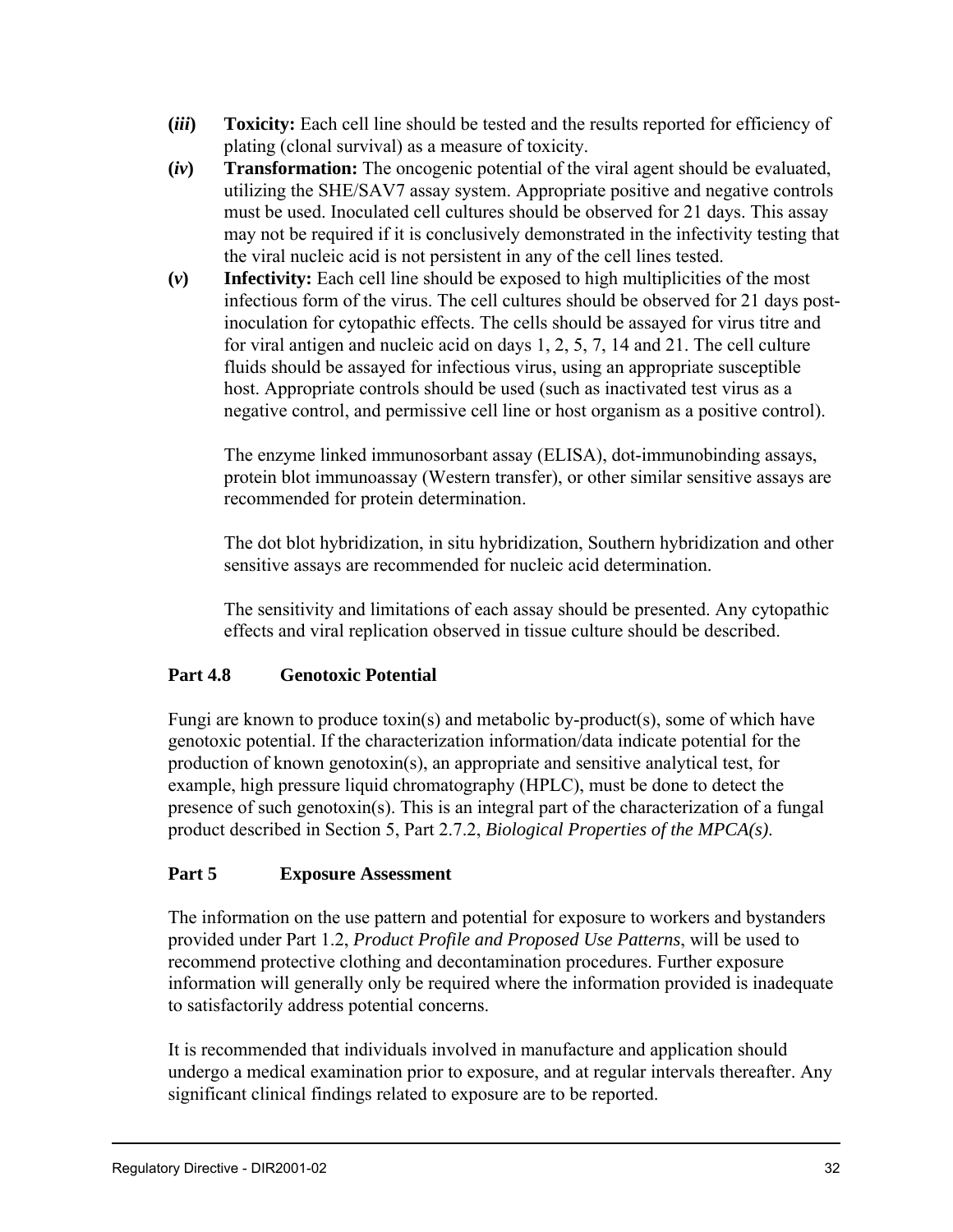## **Part 6 Metabolism/Toxicokinetics Studies** (not applicable to microbial EPs)

## **Part 7 Food and Feed Residue Studies**

Residue data are used to estimate the exposure of humans and livestock to potential residues of the MPCAs that are proposed for use on food and feed crops, and to set and enforce the MRLs. Unless specifically exempted, use of the EPs on a food crop requires the establishment of a residue limit under the FDA and Regulations or, where appropriate, compliance with general regulation B.15.002(1) of the Food and Drugs Regulations.

# **(a) The MRL Exemption**

When the characterization, i.e., Part 2, *Product Characterization and Analysis*, indicates the lack of potential for known mammalian toxin(s), and the acute oral toxicity test, i.e., Part 4.2.2, *Acute Oral Infectivity and Toxicity*, shows that there will not be a significant human health concern, then an MPCA will be recommended for exemption from the establishment of a residue limit under the FDA and Regulations.

If the presence of a mammalian toxin has been identified and the petitioner wishes to pursue registration for a specific purpose, however, the product will be subject to the same data requirements as a chemical pesticide, and appropriate data will be required to establish an MRL. Other potential health concerns associated with food and feed residues of the MPCA may require additional safety testing as determined on a case-by-case basis.

# **Part 8 Environmental Fate**

### **(a) Purpose**

Environmental fate testing is intended to demonstrate whether a MPCA is capable of surviving or replicating in the environment to which it is applied. Environmental fate tests further provide an indication of which non-target organism(s) may be exposed to the MPCA as well as provide an indication of the extent of exposure.

### **(b) Approach to Testing**

The need for fate testing is dependent on whether adverse effects on non-target organisms are noted in Tier I or Tier II environmental toxicology tests. The extent of environmental fate testing, if required for registration, is based mainly on the nature of the MPCA, i.e., whether it is indigenous or non-indigenous to the ecozone(s) of intended use. Ecozones typical of geographical areas of use in Canada are illustrated in Appendix VII.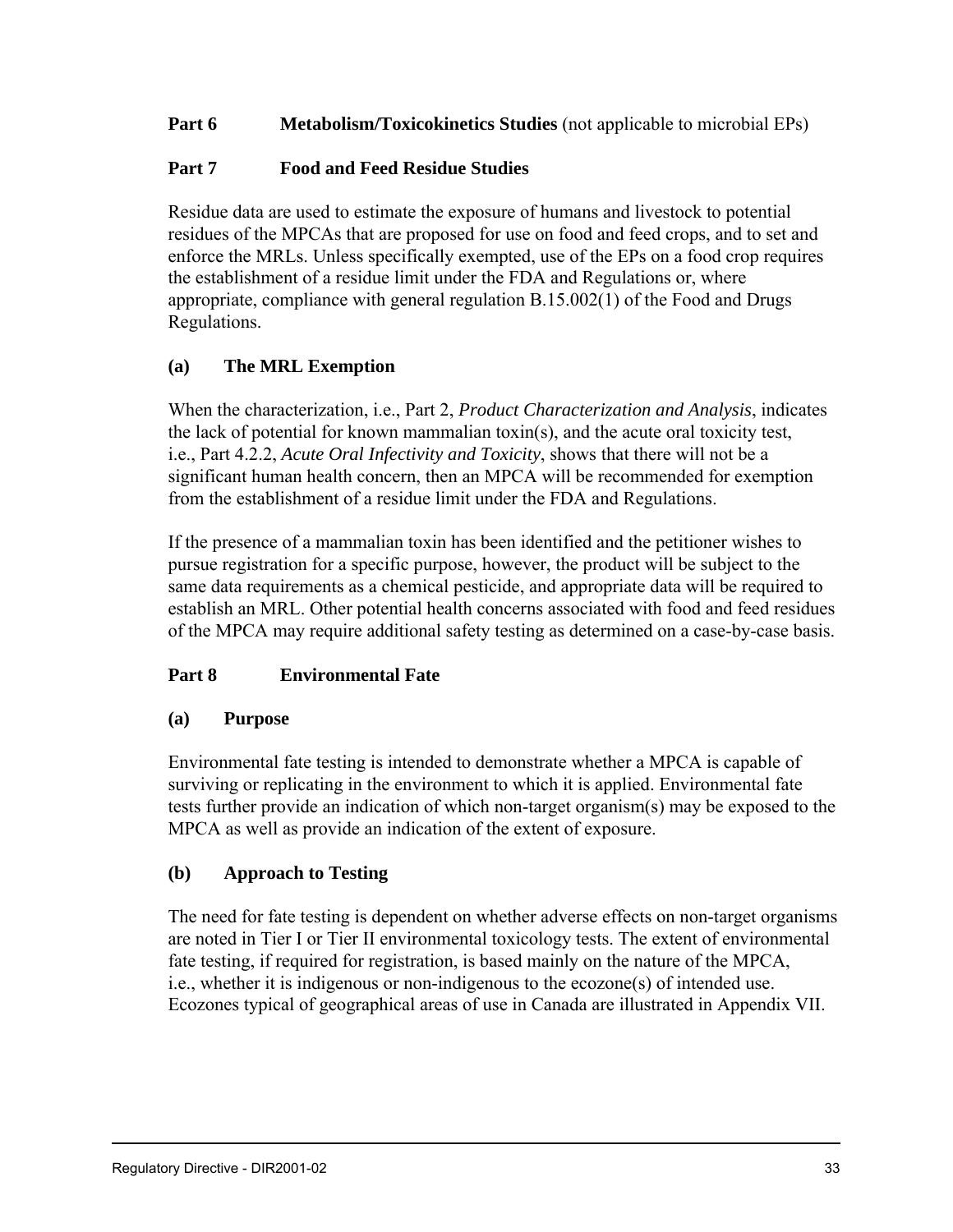If results of Tier I environmental toxicology studies for non-indigenous and genetically engineered MPCAs, or Tier II for indigenous MPCAs, indicate that the MPCA has a narrow host range (i.e., the MPCA affects only the target pest) or that it produces adverse effects on a limited number of taxonomically related species (other than those of environmental or economic importance) then the probability of risk to other non-target organisms should be sufficiently low to not require environmental fate testing.

If results of Tier I environmental toxicology studies for non-indigenous and genetically engineered MPCAs, or Tier II for indigenous MPCAs, indicate that the MPCA has a broad host range, or that it produces significant adverse effects on a number of non-target species (including those of environmental or economic importance) then the probability of risk to non-target organisms would be of sufficient magnitude to warrant laboratory or field fate testing.

Environmental fate data may also be required for the MPCAs that are determined by the PMRA to present unique environmental concerns. Advance consultation with the PMRA is therefore recommended to determine whether environmental fate testing will be required.

If environmental fate testing is required, results of fate data should indicate the dynamics of the population fluctuation, i.e., growth or survival curves, of the MPCA. The experimental design should consider parameters, such as inoculum size, potential for blooms or regrowth, and physical parameters, such as relative humidity, pH and temperature. The results of environmental fate tests will be used to:

- **(***i***)** judge whether concentrations of the MPCA at the time of application will produce a significant impact on non-target organisms; and
- **(***ii***)** determine whether quantities of the MPCA will persist for an extended period of time above background concentrations, thereby allowing for continued or subsequent impact on non-target organisms.

### **(c) General Conditions**

For all of the MPCAs requiring field testing, field data are to be undertaken only after the environmental toxicology data and laboratory environmental fate data, if required, have been reviewed by the PMRA, and the data indicate that the MPCA is unlikely to produce a significant impact on the environment in the ecozone where the study site(s) is located. (For reference see Section 5, Part 9, *Environmental Toxicology*, section *e)* Tier Testing, and Appendix VIII for timing). If field data are indicated by the results of the environmental toxicology and laboratory fate data, the applicant should consult with the PMRA prior to initiation of field testing to ensure that the endpoints proposed for study will provide sufficient results to assess the environmental fate of the MPCA under actual conditions of use.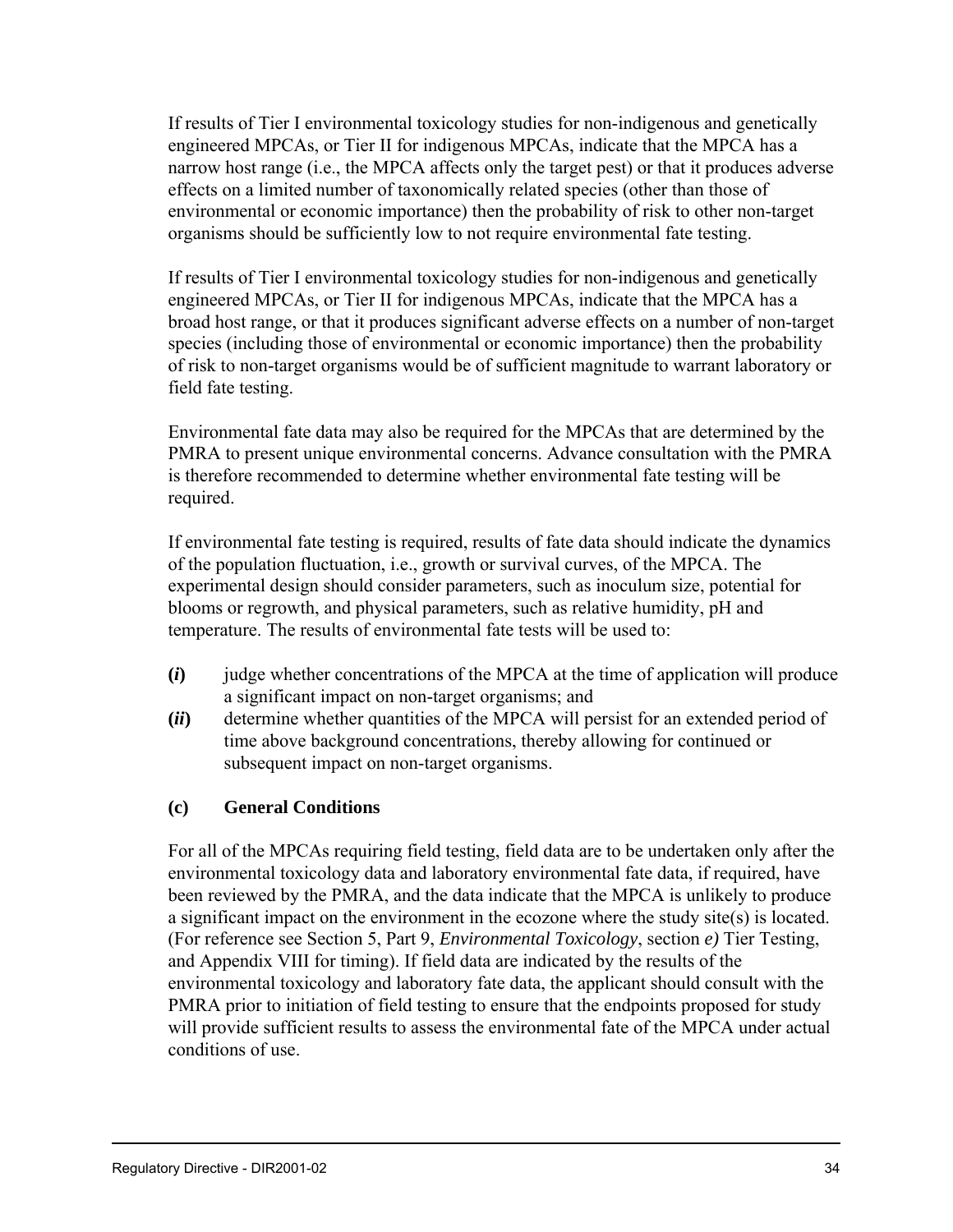#### **(d) Test Substance**

The information required in these guidelines must be provided for the specific MPCA to be registered. However, it is recognized that the information required to meet many of the testing requirements is that which is known about the MPCA from the published scientific literature or from results in unpublished reports. Such data may initially be submitted in lieu of newly generated data to support the registration submission. Applicants should ensure that for data submitted from the published or unpublished literature, enough detail is reported to allow the PMRA to reach an independent conclusion regarding the fate and persistence of the MPCA. In cases where there is little or no existing information available on the specific MPCA to be registered, surrogate information on closely related microorganisms, or the parental strains of genetically modified MPCAs, may be provided; the PMRA will review the surrogate information and determine its acceptability.

If there are no relevant data available, the applicant must conduct tests to obtain the necessary information required by the PMRA. If this is the case, then the MPCA tested should be identical in form and equivalent in stage of growth and phenotypic and genotypic trait(s) to the product:

- **(***i***)** characterized in Part 2, *Product Characterization and Analysis*;
- **(***ii***)** to be registered; and
- **(***iii***)** tested in all other sections of the guidelines.

The substance to be tested will also depend on the type of study being conducted. For example, the MPCA, i.e., pure active ingredient, is to be used for pure culture testing, while the EP is to be used for small- and large-scale field testing. For other fate tests, different forms of the MPCA, such as the TGAI may be appropriate. The recommended form of the MPCA is specified in the testing requirements described below.

### **(e) Tier Progression**

If results of environmental fate tests indicate that the MPCA is capable of surviving and persisting in the environment of intended use and that susceptible non-target organism(s) are likely to be exposed, then further testing may be required as shown in Appendix VIII, *Environmental Toxicology and Environmental Fate Testing Tiers*, and Appendix IX, *Environmental Toxicology and Fate Testing Requirements*.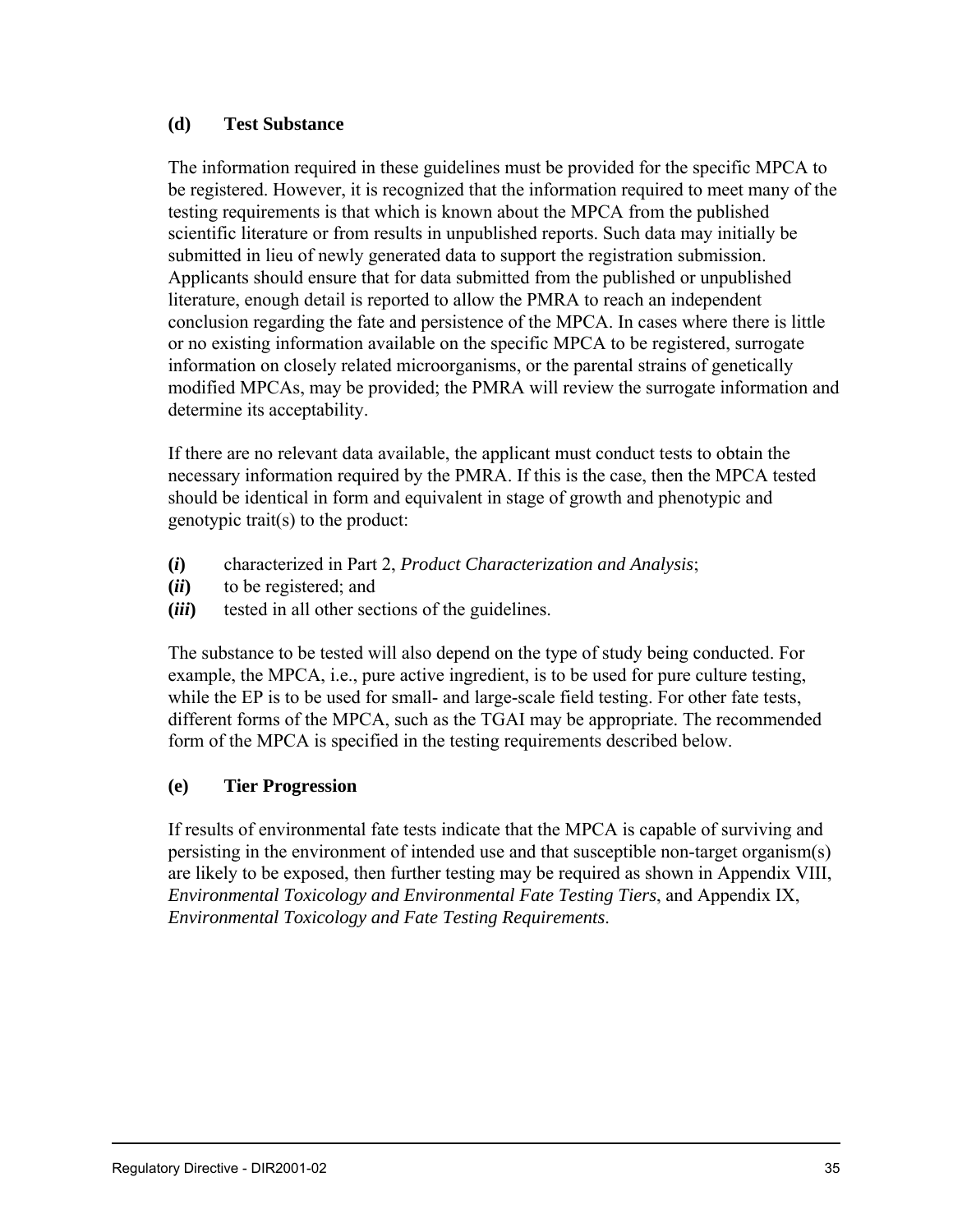# **(f) Fate Testing Requirements**

## **Part 8.1 Summary**

# **Part 8.2 Laboratory Studies**

Laboratory studies are intended to determine:

- **(***i***)** the optimum and range of physical factors, e.g., pH, temperature, light, oxidationreduction potential, humidity, salinity, water activity, and osmotic pressure, and chemical factors, e.g., carbon, nitrogen and oxygen concentrations, and mineral and organic compounds, required for the growth and subsistence of the MPCA;
- **(***ii***)** the persistence, multiplication, and dispersion of the MPCA under various environmental conditions and in various environments of intended use, e.g., terrestrial, freshwater, and estuarine or marine; and
- **(***iii***)** if applicable, the ability of any modified genetic material in a GEM (genetically engineered MPCA) to transfer to other organisms or persist in the environment.

Information from these basic requirements is required to predict the potential exposure of non-target organisms to the MPCA under actual use conditions and to help define the environmental parameters, should additional field testing be required.

It is recognized that in some situations, it may be difficult or impractical to test the environmental fate of a MPCA in the laboratory if unusual conditions must be established to represent the environment of intended use or exposure. Consultation with the PMRA may be required to ensure that a suitable approach to testing is selected for the MPCA in question.

Laboratory fate studies on GEMs and the non-indigenous MPCAs must be carried out in research facilities that provide adequate containment and disposal procedures. Researchers are requested to consult the *Laboratory Biosafety Guidelines* (2nd Edition, 1996, Health Canada, Ottawa, Ontario, ISBN: 0-662-24214-9) for general guidance on laboratory safety procedures.

### **Part 8.2.1 Pure Culture Testing**

Pure culture or in vitro testing is necessary for defining the various physical and chemical factors that are required for the growth and subsistence of the MPCA. Although data with pure cultures may not provide a wholly accurate representation of the growth and persistence of the MPCA in the environment, the data obtained will assist in delineating the limits for growth and subsistence. Most of this information is typically required for the commercial production of the MPCA and should be readily available to the applicant. However, if such data are not available, the applicant will need to generate the appropriate data.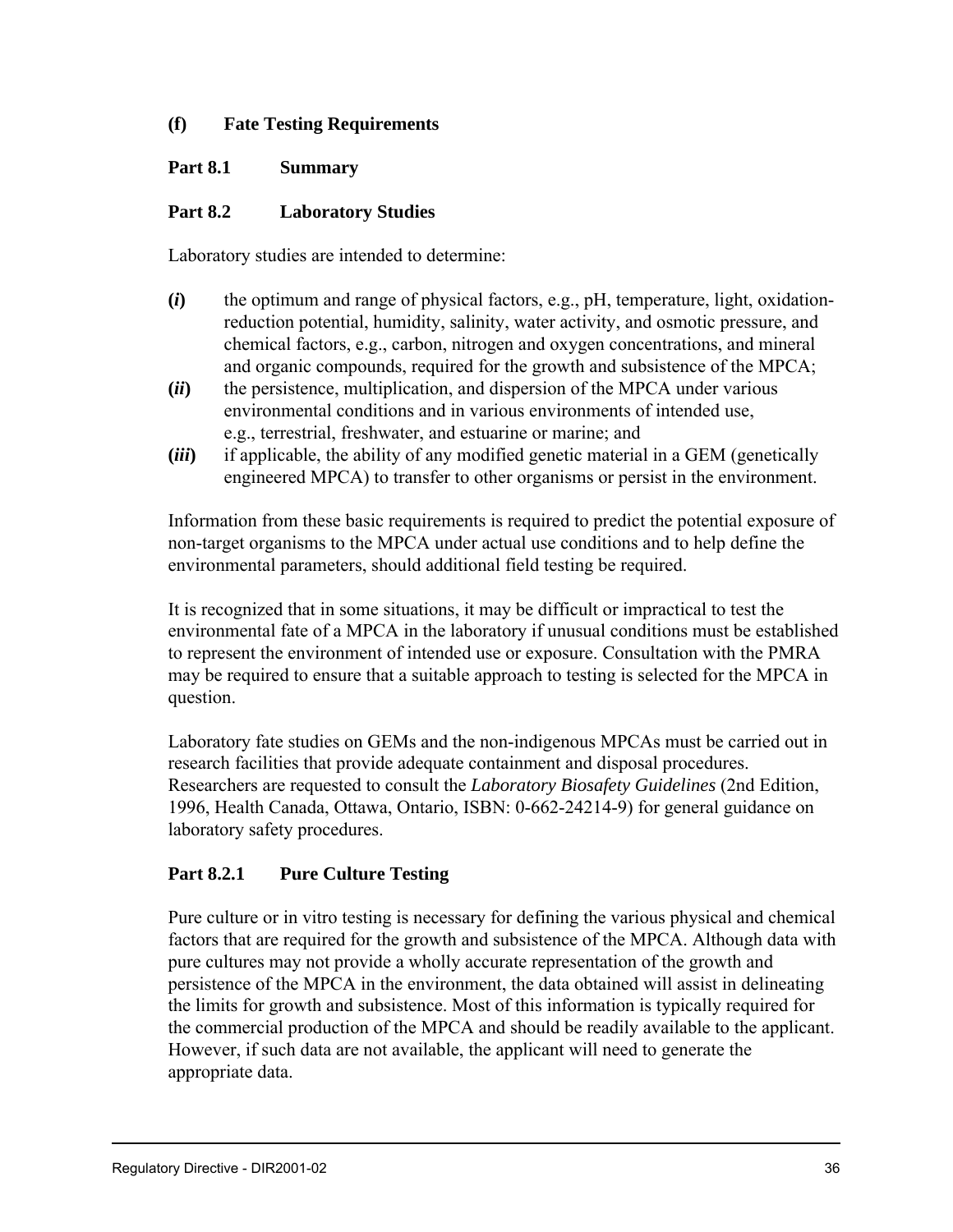Where survival, growth, or replication of the MPCA is known to be limited by certain physical or chemical factors, this information should also be provided.

# **Part 8.2.2 Microcosm Testing**

Microcosm data are used to assess the biotic and abiotic interactions of the MPCA in the environment to which it is to be applied. In these data, the ability of the MPCA to grow and persist in an environment more representative of the area of release is determined. Additionally, these data can be used to provide an estimate of the ability of any genetic material introduced into a MPCA to transfer to other organisms or to persist *ex vivo* in the environment.

To address the possible effects that additives in a EP may have on the fate of the MPCA, microcosm testing should be conducted with the EP. If it can be demonstrated that the additives intended for the EP would not likely alter the fate of the MPCA in the environment, then microcosm tests may be conducted with the most convenient form of the MPCA available. However, if a form of the MPCA other than the EP is used in microcosm tests, a rationale for the test substance selected should be submitted.

Testing should consist of simulated field trials in the laboratory to assess the fate of the MPCA in various environmental media, such as soil, vegetation, leaf litter, water and sediment. The selection of both appropriate environmental media and compartment(s), i.e., terrestrial, freshwater, or marine or estuarine, to be tested, depends on the intended use pattern(s) and mobility of the MPCA. For example, a foliar application of an MPCA could involve studies with vegetation, soil, leaf litter, water, and sediments, whereas an application directly to bare soil could involve studies with soil only, or with soil, water and sediment.

Environmental media used for fate testing should be obtained from each pesticide ecozone of intended application (up to five). The sampled media should be identical to the environmental media used in environmental toxicology testing. It is further recommended that sampled media be collected and handled in a manner that minimizes disturbance, especially of the viable organic portion.

Various external factors in the environment also play an important role in determining the fate of a MPCA or any introduced, genetic material in the case of a GEM. Some of these factors will be predetermined by the environmental medium, e.g., soil type, soil pH, water hardness, salinity, etc., while others can be controlled or managed, e.g., temperature, soil moisture content, humidity, light intensity and quantity, oxygen concentration, water flow velocity, etc. All factors should be adjusted or manipulated to the greatest extent possible to approximate average in situ conditions found in the ecozone of intended use.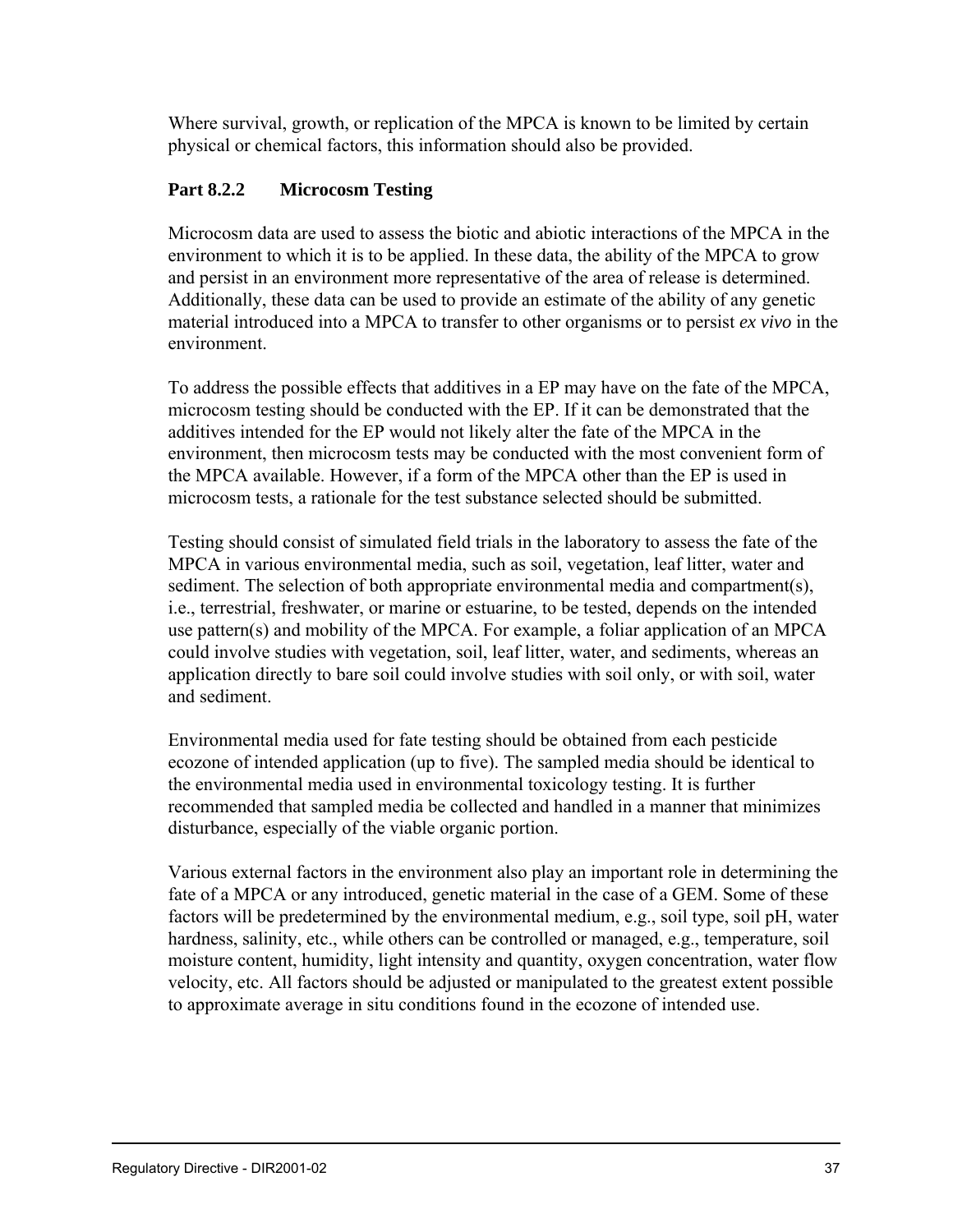If possible, the MPCA should be uniformly distributed in the soil or water at a concentration equivalent to:

- $(i)$  10<sup>6</sup> active units of the MPCA per gram of soil or water; or
- **(***ii***)** 1000 times the expected environmental concentration of the MPCA, immediately following a direct application at the maximum label rate to a 15-cm layer of soil or water, whichever is greater or achievable. If uniform distribution of the MPCA is not possible, then the MPCA should be applied to the surface of the medium at a concentration equivalent to the above.

# **Part 8.3 Greenhouse Studies**

As a bridge between laboratory testing and field studies, applicants may wish to conduct research trials under simulated outdoor conditions, i.e., in a greenhouse, to obtain a better understanding of the fate characteristics of the MPCA.

Owing to a wide variation in the design and operation of greenhouse facilities, under some circumstances, greenhouse studies will be considered equivalent to small-scale field trials and, as such, environmental data may be required in support of a research permit. The need for these data will be determined by the PMRA on a case-by-case basis, depending on the extent of environmental exposure anticipated from the greenhouse, and on whether the MPCA is non-indigenous to the ecozone in which the greenhouse is located. Environmental data will not be required for greenhouse studies using the indigenous MPCAs. Applicants are requested to refer to the data requirements for smallscale field trials indicated below in Section 5, Part 8.4, *Field Studies*, and in Regulatory Proposal PRO93-05, *Research Permit Guidelines for Microbial Pest Control Products* (or most current regulatory document available), for information on the types of information that may be required.

### **Part 8.4 Field Studies**

As discussed above, field studies may be required for an MPCA that has a broad host range, i.e., affects more than just target organisms, or that produces significant adverse effects on environmentally or economically important non-target organisms.

Field studies on the environmental fate of the MPCA, including any modified genetic material in the case of a GEM, must be conducted using the EP. Field studies should address such aspects of environmental fate as:

- **(***i***)** growth or subsidence (to environmentally acceptable levels);
- **(***ii***)** persistence;
- **(***iii***)** dispersion; and
- **(***iv***)** transfer and persistence of modified genetic material, if applicable.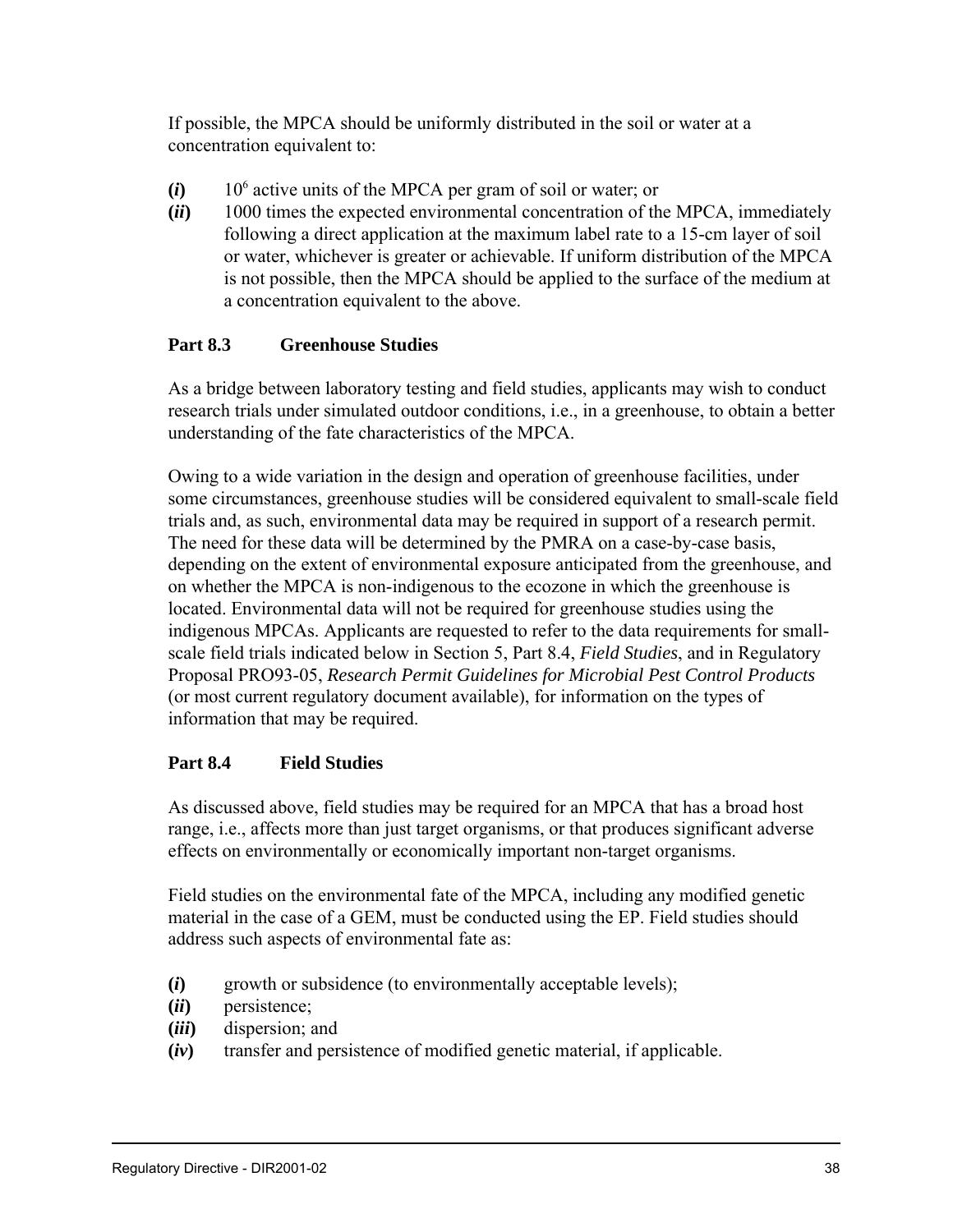Small-scale field studies should be limited to small plots with a total area of less than 10 ha/ecozone. To assess the fate of the MPCA under actual conditions of use, field studies must be carried out in the ecozone(s) of intended use. Progression to larger scale field studies may be required but should not be undertaken until results of small-scale environmental fate and environmental toxicology studies have been reviewed by the PMRA.

Applicants are reminded that research permits are often required to perform field studies with MPCAs. Researchers should refer to Regulatory Proposal PRO93-05, *Research Permit Guidelines for Microbial Pest Control Products* (or most current regulatory document available), for information on data requirements for Research Permit applications. In general, environmental data are often required in support of research permit requests for genetically engineered and non-indigenous MPCAs, but for MPCAs indigenous to the ecozone of intended use, such data are required only when aerial application or large-scale releases are planned.

# **Part 9 Environmental Toxicology**

# **(a) Purpose**

This Part prescribes the data requirements for assessing the potential environmental hazards of a microorganism intended for pest control registration. Specifically, environmental toxicology testing is required by the PMRA to predict possible adverse effects of MPCAs and added ingredients, i.e., formulants, in EPs, on such broad groups of non-target organisms as birds, mammals, fish, arthropods, non-arthropod invertebrates, microorganisms, and plants. Possible adverse effects can be expressed in terms of infectivity, pathogenicity or toxicity, and hypersensitivity. Infectivity describes the capability of an MPCA to invade and persist in a viable state or multiply within or on an organism, with or without disease manifestation. Pathogenicity or toxicity is expressed as direct injury to an organism of an acute, subacute, or chronic nature, as a result of the actions of the MPCA or its toxins. Hypersensitivity refers to the potential for an MPCA to initiate severe local tissue damage via the immunological consequences of exposure.

# **(b) Approach to Testing**

Canada has been divided into five distinct ecozones representing the major agricultural and forestry land areas where microbial pesticides are most likely to be applied (see Appendix VII, *Microbial Pesticide Ecozones of Canada*). Ecozones are based mainly on natural diversity and, therefore, they cut across political boundaries separating the provinces and territories and extend into the northern United States. The boundaries between ecozones are viewed by the PMRA as transitional areas, rather than distinct lines of demarcation. Ecozones are used by the PMRA to determine the extent and the nature of environmental testing required for both registration and experimental field trials. For example, a microorganism is considered indigenous if it has been isolated from, or is known to occur in the ecozone(s) of intended use. Conversely, a non-indigenous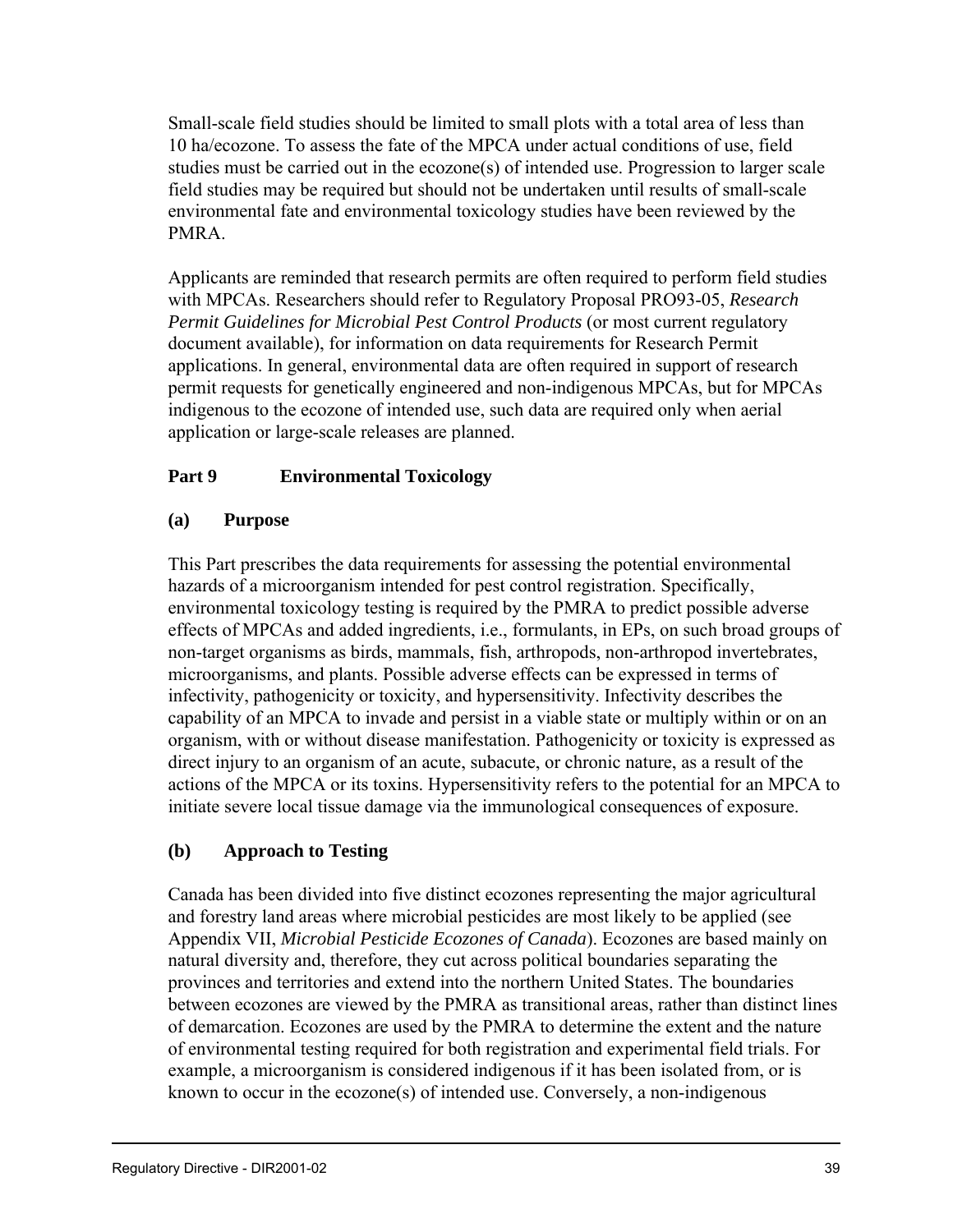microorganism is one that has not been isolated from, or is not known to occur in the ecozone(s) of intended use.

GEMs include microorganisms that have been modified through in vitro manipulation of genetic material. They are generally classified by the PMRA as non-indigenous microorganisms.

A four-level tiered approach to environmental testing of microbial pesticides is a feature of the environmental toxicology and fate testing requirements of these guidelines. This tier testing scheme is outlined in detail in Appendix VIII, *Environmental Toxicology and Environmental Fate Testing Tiers*, Appendix IX, *Environmental Toxicology and Fate Testing Requirements* and Appendix X, *Non-Target Toxicology Testing*.

Initial submissions from applicants for registration must address all testing requirements in Tier I. Tier I requires acute toxicity testing on up to seven broad taxonomic groups of non-target organisms. Tier II requires environmental fate (persistence and dispersal) as well as additional acute toxicity testing of MPCAs. Tier III requires chronic toxicity, i.e., life cycle testing, as well as definitive toxicity testing, e.g.,  $LC_{50}$ ,  $LD_{50}$ . Tier IV requires experimental field testing of toxicity and fate. If results of concern are observed in Tier I, then the appropriate information from Tier II may be required, with progression to higher tiers as necessary.

In general, if significant adverse effects on non-target organisms are identified in Tier I tests with an MPCA that is non-indigenous to the ecozone(s) of intended use, then Tier II environmental toxicology and environmental fate testing are required to determine effects of the MPCA on susceptible non-target species, exposed at lower concentrations than in Tier I, and fate of the MPCA under laboratory or actual use conditions. In the case of indigenous MPCAs that produce significant adverse effects on non-target organisms in Tier I, environmental toxicology testing, but no fate testing, is required at Tier II. Fate testing of indigenous MPCAs, under field or actual use conditions, is required only if significant adverse effects on non-target organisms are observed during Tier II toxicology testing. For any MPCA that produces significant adverse effects on non-target organisms in Tier II studies, Tier IV toxicology field testing is required to determine whether adverse effects are realized under actual use conditions. Tier III toxicology testing is reserved only for non-indigenous MPCAs that produce significant adverse effects on nontargets in Tier II.

### **(c) Rationale**

When an MPCA is applied, large numbers are often spread over biotic and abiotic components of the intended target area or environment. The MPCA can also be expected to disseminate to off-target areas, or neighbouring environments, during and following application via drift, surface runoff and possibly through leaching. As a result, exposure of non-target organisms to the MPCA may be greater than under natural conditions in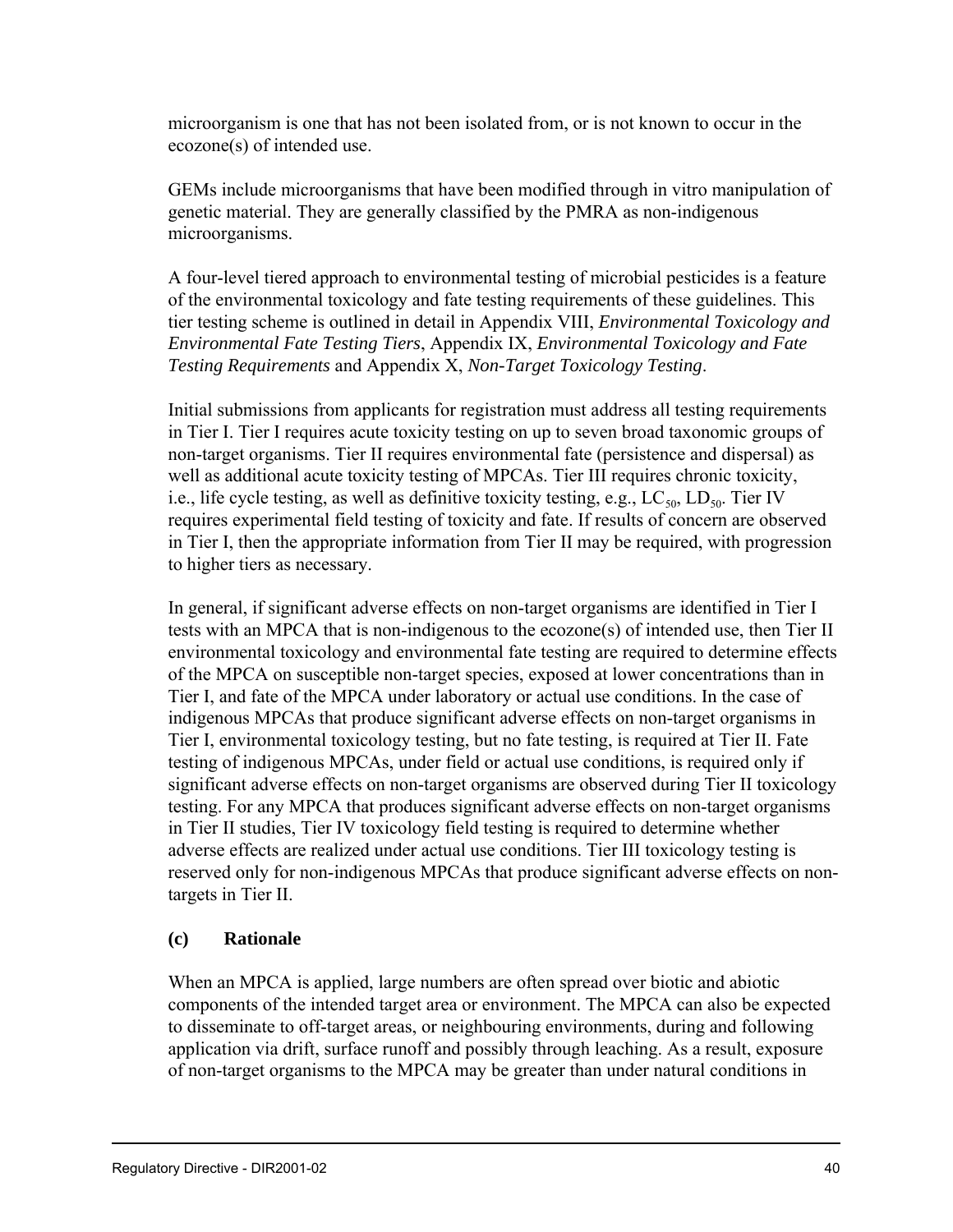terms of numbers of non-target organisms exposed, number of different species exposed, and concentration of the MPCA to which individual non-targets are exposed.

The intended area of application, coupled with the likelihood of exposure of selected nontarget organisms, will primarily determine the extent of environmental toxicology testing required for MPCAs in Tier I. Although use pattern is also considered in selecting appropriate groups and species of non-target organisms to be tested, little distinction will be made between terrestrial and aquatic use patterns regarding likelihood of exposure, as certain terrestrial uses have the potential to adversely impact aquatic systems through drift, runoff or leaching.

Considerable judgement will, therefore, be exercised in employing the proposed use pattern as a criterion for determining the extent of environmental toxicology testing. For example, while many use patterns obviously entail direct application to aquatic ecosystems, e.g., mosquito, nuisance fish, and aquatic weed control, less obvious or borderline terrestrial uses may also be considered aquatic uses. Some examples that fall into the latter category are applications to forests, drainage ditches, riverbanks and partially aquatic crops. Widespread applications to major crops could also warrant expanded testing if these crops are grown near bodies of water. In borderline situations, the distinction between terrestrial and aquatic use patterns will be determined on a caseby-case basis.

#### **(d) General Information**

- **(***i***) Genetically Engineered Microorganisms:** Environmental toxicology data requirements for EPs containing GEMs are similar to those required for MPCAs containing non-indigenous microorganisms as defined in Section 5, Part 8, *Environmental Fate*.
- **(***ii***) Selection of Non-Target Test Organisms:** The non-target organisms selected for testing will depend mainly on the known characteristics, the host specificity, i.e., host range, and the proposed use pattern(s) of the MPCA. As a result, the PMRA cannot prescribe precise numbers and species of non-target organisms to be tested for every MPCA. Pre-submission consultation with the PMRA is highly recommended before commencement of toxicity testing on non-target organisms. Such consultations will aid applicants in the identification and selection of nontargets requiring testing. The following selection criteria should be considered, prior to consultation, to help the applicant identify groups of non-target organisms that may be needed to assess the toxicological hazard(s) of the MPCA.

Consideration should first be given to the characteristics of the MPCA and any known adverse effects associated with the MPCA. For example, if the MPCA is known or suspected to be a toxin producer or a pathogen, selection of test species should consider the most likely host species. If there is no evidence that an MPCA is a pathogen, but it has closely related species, perhaps in the same genus, that are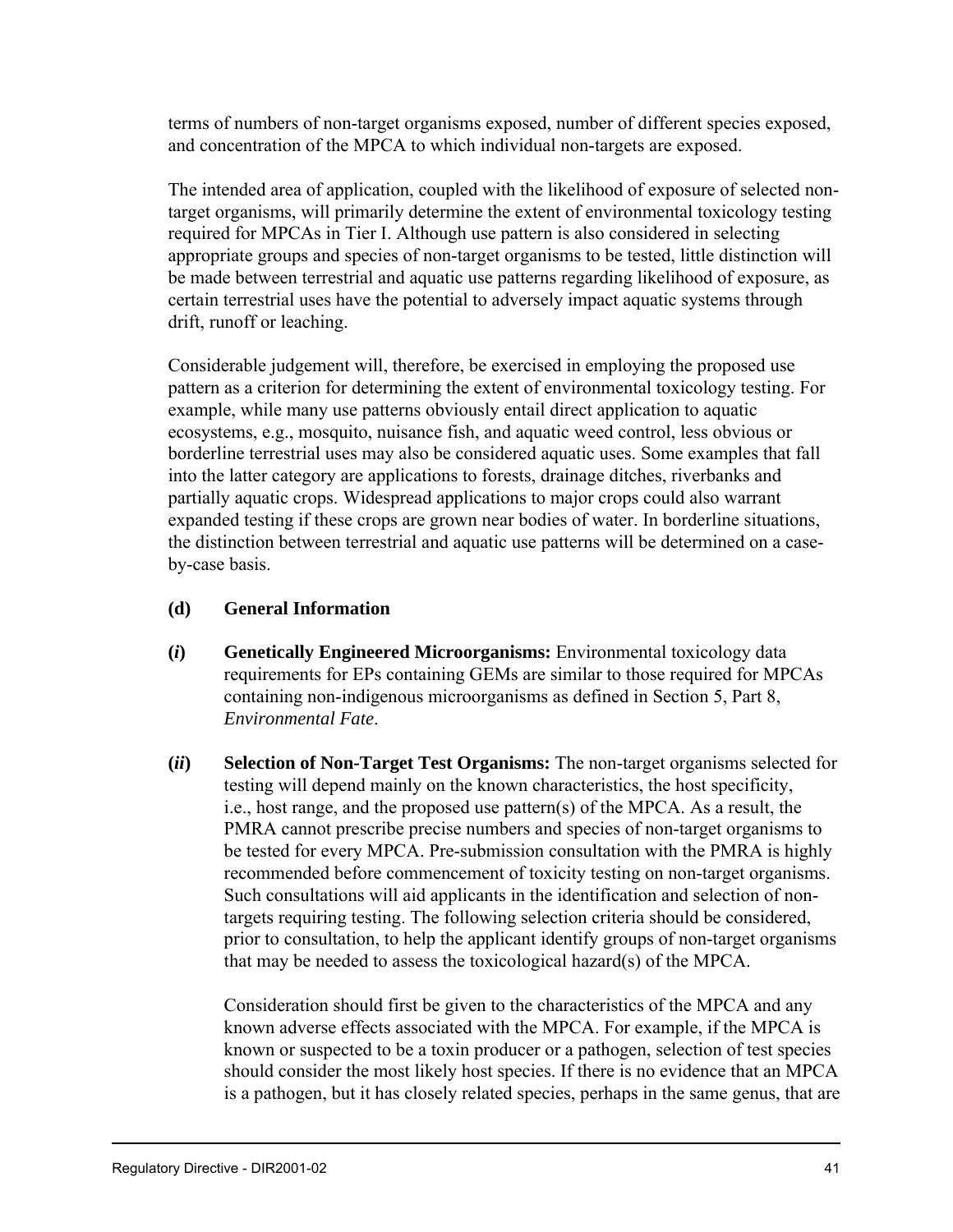known to be pathogens, then selection of test species should again consider the most likely host species. When selecting the most likely host species, a centrifugal taxonomic approach should be considered to identify the Canadian test species most closely related to a known host. In this approach, the first group of nontarget organisms selected are those with close phenetic, i.e., phenotypic or genotypic, or phylogenetic, i.e., evolutionary, relatedness to the target pest or host organism, followed then by testing on more distantly related organisms. For example, the initial non-target organisms selected for testing would be species from the same genus as the target organism, then testing would be expanded to include non-target species from the same family, order, etc., as the target organism. Host range studies undertaken by the applicant to fulfil efficacy data requirements in Part 10, *Value Assessment* (see Section 5, Part 10), may, in some cases, be suitable to support the initial non-target organism testing requirements. For genetically modified microorganisms, i.e., MPCAs modified through classical genetic techniques such as chemical metagenesis, conjugation or transduction or through in vitro or genetic engineering techniques, selection of test species should be based upon the characteristics of both the parental microorganism(s) and the modified genetic material.

The non-target organisms selected for testing should also include taxonomically related species that meet one or more of the following general criteria:

- C are known, or are suspected of being able to be infected by the MPCA;
- C are susceptible to pathogens closely related taxonomically to the MPCA; or
- C are morphologically, physiologically or biochemically similar to the target, i.e., possess traits that are known to be significant in host choice and acceptance.

If there is no reason to suspect that the MPCA or its close relatives are pathogens or capable of producing toxins, then test species should be selected based upon the intended use area and use pattern of the MPCA. Special consideration should be given to non-target species closely related to the target host that are known or believed to occur in the ecozone(s) of intended use (see Appendix VII, *Microbial Pesticide Ecozones of Canada*). If there are any non-target species that are obviously expected to be exposed to high concentrations of the MPCA, e.g., utilize the affected target host as a food source, then these species should also be considered for testing.

Finally, representative species from some or all of the seven broad groups of nontarget organisms specified in the section *Non-Target Organism Testing*, may require testing with the MPCA. Most of the recommended test organisms in these broad groups are generally found across Canada; they have some environmental or economic importance; and they have been used as test species for assessing the effects of a variety of environmental stressors. The submission of surrogate or existing data as well as waiver requests based on sound scientific principles will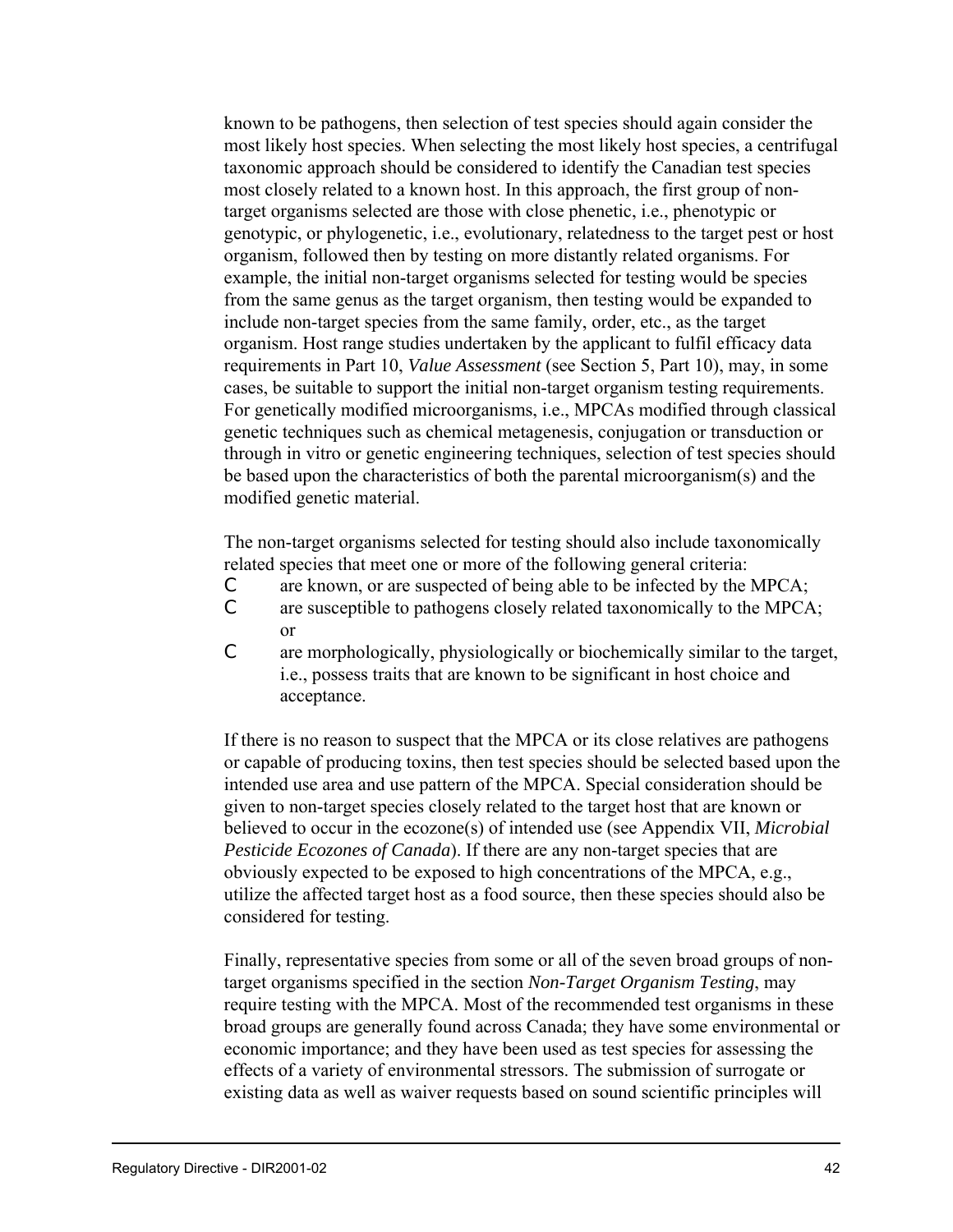be considered in lieu of data generated with the MPCA. Applicants should refer to (*xii*) *Surrogate and Existing Data* and (*xiii*) *Waivers*, below, for details.

**(***iii***) Test Methods:** The design of appropriate test methods will depend upon the characteristics of the MPCA and its intended use pattern. A sufficient number of test organisms must be treated to allow for adequate controls, for statistical analysis and interpretation of the data, and for interim sacrifice for infectivity determination, if applicable. The number of organisms in each test group will depend on the species to be tested, the expected duration of the study, the tier testing level and whether single or multiple groups are to be treated. For example, maximum hazard or single group testing of aquatic arthropods, e.g., *Daphnia magna*, in Tier I would typically require 50 arthropods while definitive or multiple group testing in Tier III would require about 20 arthropods per group.

For MPCAs that are pathogens, existing pathogenicity test methods can be used as guidance for providing test data. The specific test method used should match the infectivity requirements of the pathogen and host and should be capable of detecting both infection and disease symptoms. Where the MPCA is not a pathogen, applicants can rely on standard toxicity test methods designed for the assessment of chemical pest control products as guidance for providing data. Consistent with the maximum hazard approach to testing, the conditions of the test method should optimize the chances of detecting an adverse effect.

The laboratory practices used to develop test data should be consistent with the PMRA Regulatory Directive DIR98-01, *Good Laboratory Practice*.

- **(***iv***) Test Substance:** MPCAs can be applied in any one of a combination of naturally existing forms. It is necessary to determine the form and purity of the MPCA that is to be tested to support the registration of each TGAI and formulated product EP. In general:
	- C the MPCA to be tested for effects on non-target organisms should be identical in form, equivalent in stage of growth, and equivalent in phenotype and genotype to the product to be registered and characterized in Part 2, *Product Characterization and Analysis*, and tested in all other parts of these guidelines; and
	- C the test substance should be from the same lot throughout the duration of the studies. If this is not feasible, all lots of the material to be tested should be as nearly identical as practical.

The form of the MPCA to be tested will also depend in part on the tier testing level. In general, the EP is the preferred test substance in all toxicology testing tiers. However, due to the high dosages or challenge concentrations recommended in Tier I and Tier II, and to a lesser extent in Tier III, the PMRA recognizes that the use of the EP may not always be feasible. Therefore, the TGAI of the MPCA can be employed in Tier I, II and III tests. In addition, any substances,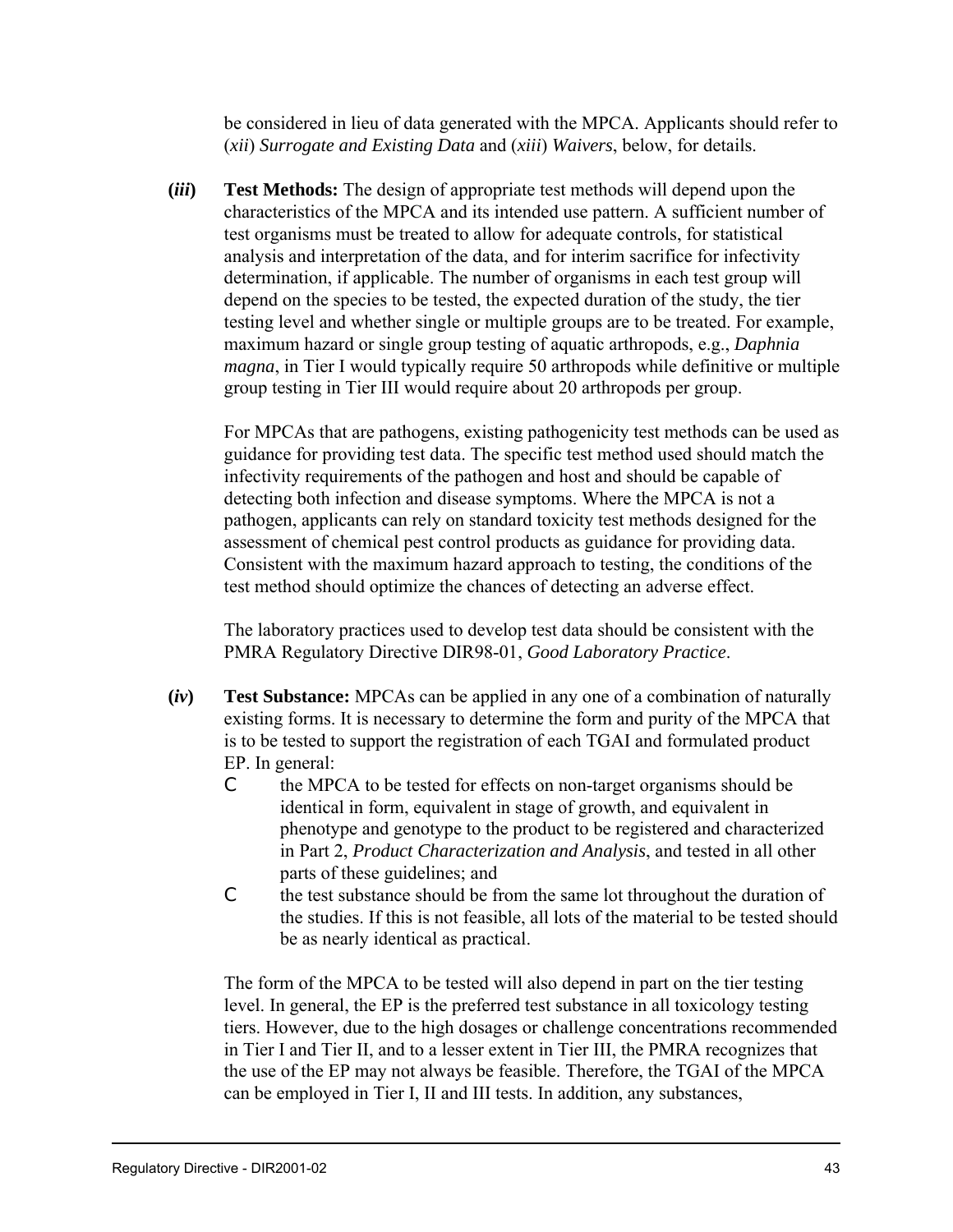i.e., adjuvants or formulants, intended to enhance the virulence or toxicity of the MPCA should be tested along with the TGAI. In Tier IV actual or simulated field trials, only the EP should be used. If the TGAI of the MPCA and EP are identical, however, Tier IV testing may also be carried out with the TGAI of the MPCA.

**(***v***) Age of Test Organisms:** To optimize the chances for detecting an adverse effect, the most sensitive stage in the life-cycle of the test species should be tested. For birds, mammals and fish, sufficient immunological and physiological differences exist between immature animals and mature animals to suggest that immature animals are potentially more susceptible to infection and possibly to the effects of any toxin produced by an MPCA. Therefore, in keeping with the maximum hazard approach to testing in Tier I, the use of immature birds, mammals and fish is recommended.

For arthropods, non-arthropod invertebrates and plants, the life-stage most likely to be exposed, or to be susceptible, to the MPCA is a more appropriate age to test than a standardized life-stage. Therefore, test species from these non-target organism groups should be treated either at the time of most likely exposure in the field or at the time of most likely susceptibility.

- **(***vi***) Methods for Detecting the MPCA:** Various methods may be employed to detect the MPCA. The detection method should be appropriate for both the organism, e.g., bacterium, fungus, etc., and the mode of action of the MPCA. For example, mortality may be appropriate for toxicity tests whereas infectivity tests often require sophisticated assessment methods for detecting sublethal pathogenic effects. Some detection methods may employ serological or nucleic acid technology.
- **(***vii***) Maximum Challenge Concentrations:** Following an application, MPCAs and any associated toxins have the potential to increase in concentration in the environment via multiplication and in host and susceptible non-target organisms via infection or predation. Test organisms in Tier I should be exposed to a maximum hazard or Maximum Challenge Concentration (MCC) of the MPCA. For toxicity testing of most non-target organisms, the MCC will generally be based on some safety factor multiplied by the amount of the MPCA or its toxin expected to be available following application at the maximum recommended label rate. For avian toxicity testing, however, the MCC will be a function of some safety factor that will be based in part on the route of administration and the MPCA concentration in the TGAI.

In most cases, testing at one concentration, i.e., the MCC, is expected to be sufficient to evaluate adverse effects. Consequently, if no adverse effects are observed at the MCC, testing at lower concentrations will usually not be necessary.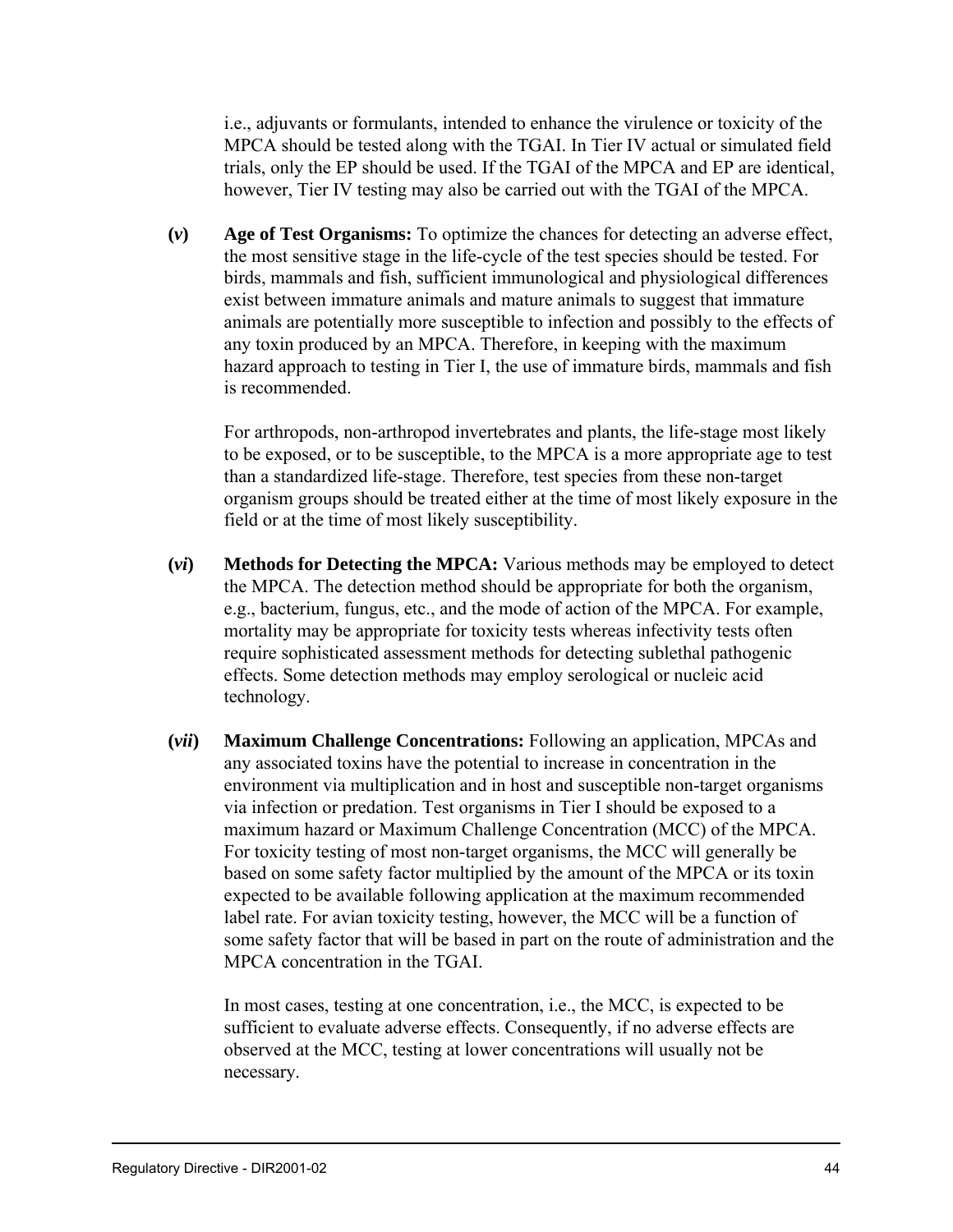In all cases, a rationale for the test concentrations chosen should be provided.

- **(***viii***) Routes of Exposure:** Exposure routes are specified in each test guideline. If infectivity is the mode of pesticidal action, non-target test organisms should be treated using the route of exposure most likely to lead to infection. Otherwise, test organisms should be treated using the same route(s) of exposure that is anticipated to be the most significant route in the environment. For example, to select the most appropriate exposure route for testing birds consideration should be given to the potential for ingestion and inhalation.
- **(***ix***) Duration of Test:** The duration of the observation period following exposure of a non-target organism to the MPCA is dependent on various factors, including mode of pesticidal action, and, therefore, is difficult to generalize in a guideline. The guidelines provide that the general duration for most Tier I tests be approximately 30 days. For most MPCAs, this should permit time for incubation, infection, and manifestation of adverse effects in the test organisms.

In the case of infectivity testing, the observation period should take into account the possibility of a longer time for infection to occur and manifest in the test organism. Some test species, notably arthropods, may be difficult to culture and the test duration may need to be adjusted accordingly. In any event, to demonstrate that the MPCA exerts no adverse effect(s), an observation period should be chosen by the applicant such that the data will clearly establish that the test organism has not been adversely affected by the MPCA, and that for infectivity tests, an indication of a steady decline in the number of MPCAs in the test organism, i.e., an obvious pattern of clearance, has been established. If it can be clearly demonstrated that the MPCA has no effects, including the possibility of an infection without the manifestation of visible effects, then the prescribed observation period can be reduced.

**(***x***) Control Groups:** For all tests, the activity level of the MPCA should be related to its pesticide capability by running parallel studies in which target pests or hosts are exposed to the MPCA, i.e., positive controls. Alternatively, the activity of the MPCA, in terms of viability, can be assessed by another technique, e.g., culturing on a synthetic medium. In either case, the activity of the MPCA used in each test must be equal to, or greater than the activity of the MPCA in the EP to be registered. In the absence of positive controls, the authenticity of negative results with non-target test organisms will be questioned.

For all tests, a negative, no-dosed control group of the non-target organism should also be run concurrently with the test group and the positive control. Additional controls may be required depending on the non-target group being tested. For tests on birds and mammals, a concurrent control group is required consisting of the active ingredient that has been inactivated in such a way as to preserve cellular integrity, and for birds dosed by the pulmonary route of administration, a contact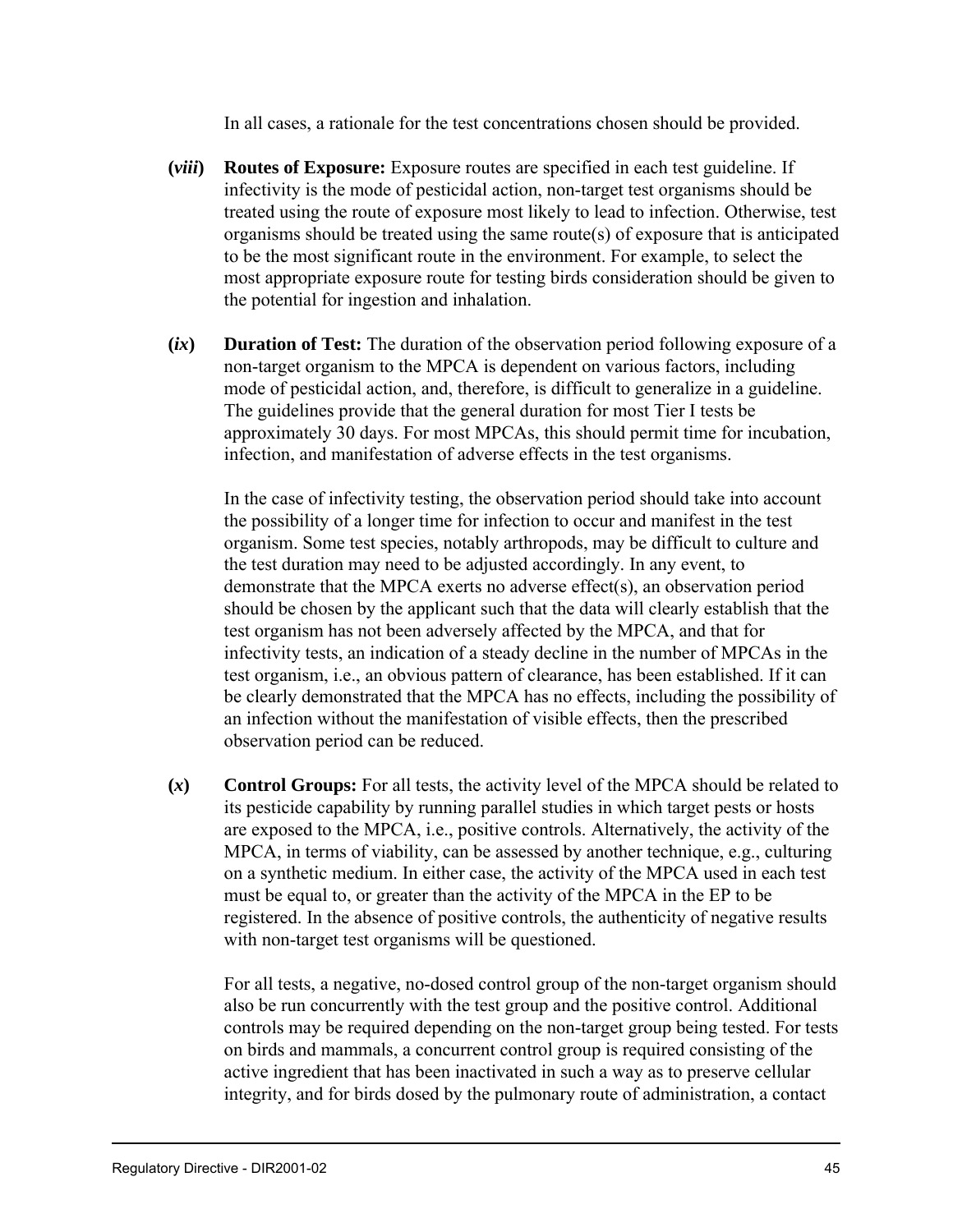control in which two no-dosed birds are placed in the same pen as the dosed birds should also be run to determine communicability of the MPCA. For tests on nontarget plants with herbicidal MPCAs, an additional no-dosed control group of the target, i.e., pest, plant is also required.

In all cases, organisms must be randomly assigned to control and treatment groups to prevent bias.

- **(***xi***) Reporting of Data:** It is incumbent upon the applicant to submit all relevant studies required by the PMRA to assess the potential hazards of the MPCA to non-target organisms. Furthermore, for each submitted study, a complete and accurate description of the test procedures employed, and all relevant data and analysis of results necessary for the PMRA to reach an independent conclusion must be provided.
- **(***xii***) Surrogate and Existing Data:** Original data performed by, or under the direction of the applicant using the MPCA of a similar or taxonomically related microorganism may be submitted in support of registration. MPCAs are to be considered similar only if they are taxonomically equivalent and their host ranges are comparable. Some variation in host range is acceptable so long as the variation can be attributed to differences in virulence rather than to host specificity. If test data on a different MPCA are submitted in support of registration, the applicant must demonstrate that the MPCA in the formulation to be registered would, with respect to effects, behave identically to the MPCA used in the submitted study.

For some non-target organisms, effects data with microorganisms closely related to the MPCA to be registered may already exist in the published scientific literature. Existing effects data with related microorganisms can be submitted to support the registration of the MPCA. Thus, actual testing with the MPCA may not be required if published studies adequately address the testing requirement. Published studies must contain sufficient information, however, to permit a detailed analysis of the methodology and results of the research performed. Applicants should be aware that if published studies are submitted in lieu of actual test data, additional or supplemental information on the effects of any additives, e.g., formulants, adjuvants, intended for the EP to enhance virulence or toxicity of the MPCA may be requested by the PMRA. Applicants should be aware that, regardless of the information provided in support of registration, the absence of data for a specific testing requirement will not be considered evidence that the MPCA has no adverse effects on that group of non-target organisms.

**(***xiii***) Waivers:** The data requirements specified in Section 5, Part 9, *Environmental Toxicology*, apply to a wide variety of MPCAs with diverse biological properties, e.g., viruses, bacteria, fungi, protozoa, algae, etc., and as such may not always be appropriate for every MPCA. Some MPCAs may have unusual characteristics or atypical use patterns that would make particular data requirements inappropriate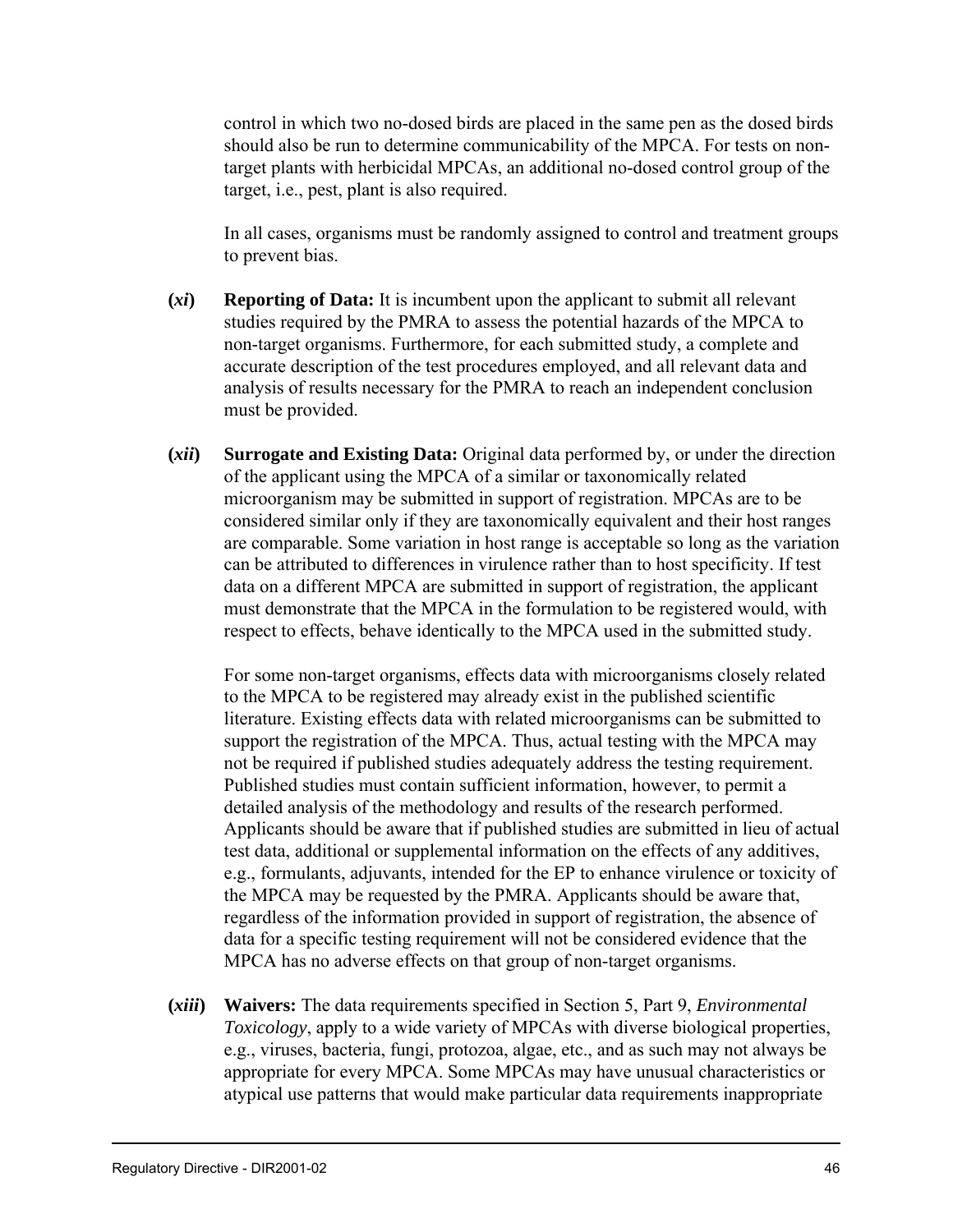either because it would not be possible to generate the required data or because the data would not be useful in the evaluation of the MPCA's hazards. In cases where a data requirement appears inappropriate for the MPCA or EP to be registered, an applicant can request a waiver for that requirement. To request a waiver, the applicant must submit a written request to the PMRA. The request must specifically identify the data requirement for which a waiver is requested, explain why the data requirement(s) should be waived, describe any unsuccessful attempts to generate the required data, furnish any other information that may support the request and, when appropriate, suggest alternative means of obtaining data to address the concern that underlies the data requirement. The PMRA will waive data requirements on a case-by-case basis in response to specific written requests from applicants.

**(***xiv***) Biosafety Guidelines:** Laboratory or greenhouse studies on MPCAs that are either non-indigenous to the ecozone in which the laboratory or greenhouse is located or are GEMs, must be conducted in research facilities that have adequate containment and disposal procedures. Researchers are requested to consult the *Laboratory Biosafety Guidelines* (1996, 2nd Edition, Health Canada, Ottawa, Ontario, ISBN: 0-662-24214-9) for general guidance on laboratory safety procedures and requirements.

#### **(e) Tier Testing**

Effects testing on non-target organisms is to follow a tiered approach outlined in Appendix IX, *Environmental Toxicology and Fate Testing Requirements*, and summarized in Appendix X, *Non-Target Toxicology Testing*. The general strategy for testing each of the major non-target organism groups is specified in the section *Non-Target Organism Testing*. Consultation with the PMRA after each tier of testing is recommended as results from lower tier tests will determine the need for testing at higher tier levels.

**(***i***) Tier I:** For Tier I toxicology tests, non-target organisms should be exposed to an MCC of the MPCA so as to maximize chances for either infection or toxic and pathogenic effects. The MCC of the test substance, and route of exposure, are expected to vary for the different broad groups of non-target organisms requiring testing.

Regular observations are required to record mortalities and note any behavioural, pathogenic or toxic adverse effects. Gross necropsy, histopathological examination and culture and isolation should be performed on exposure site tissues and other organs or tissues showing anatomical or physiological abnormalities in adversely affected test organisms. In cases where tissue preferences are known or suspected, the tissues should be examined whether or not gross anatomical or physiological changes are seen. At study conclusion, a representative sample of the surviving non-target test organisms should be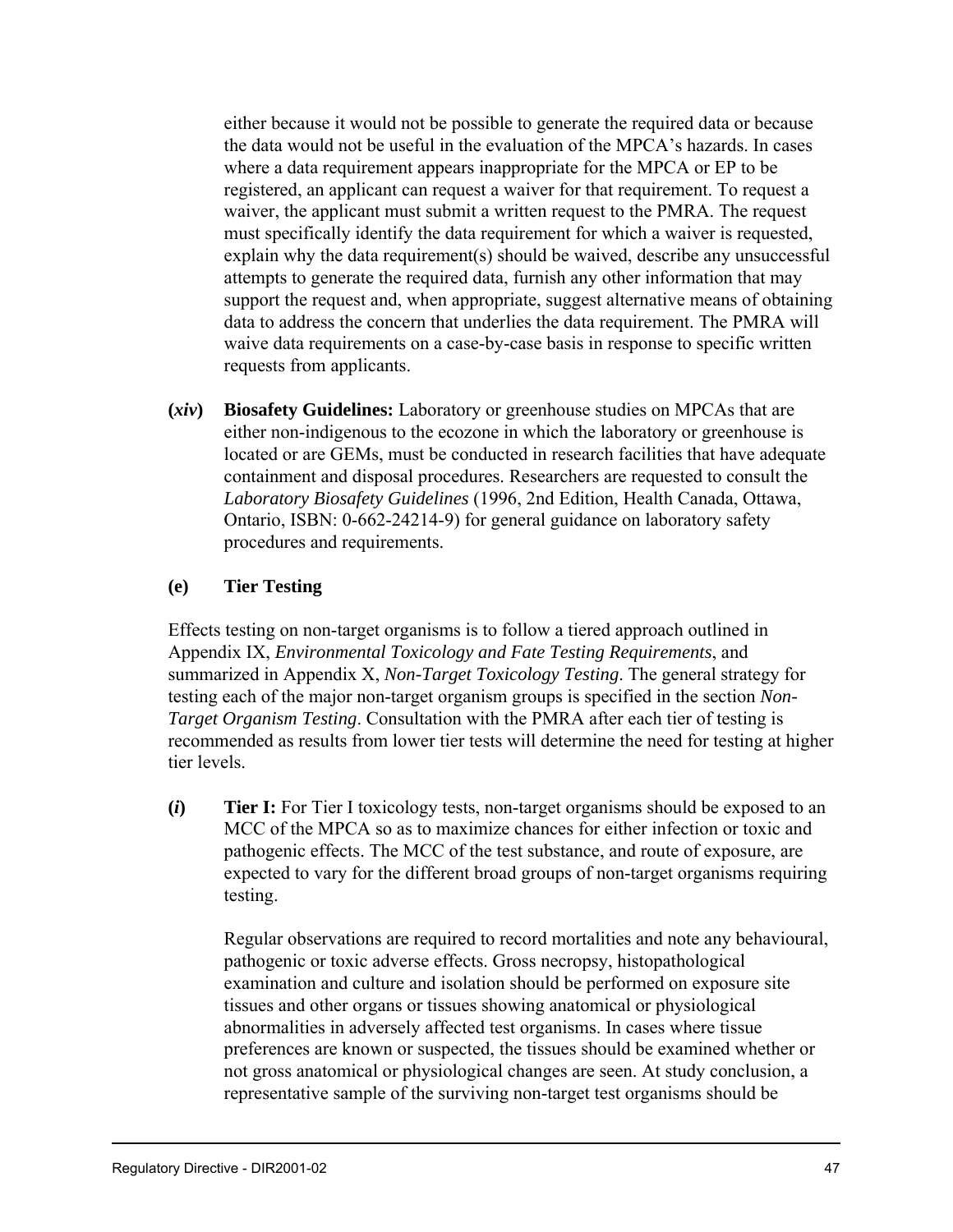examined to determine whether or not they were affected by the MPCA without the manifestation of visible adverse effects.

If significant adverse effects are observed in Tier I tests, then Tier II environmental toxicology testing is required. If the MPCA is non-indigenous to the ecozone(s) of intended use, environmental fate (see Section 5, Part 8, *Environmental Fate*) testing is also required. Testing at higher Tiers is generally not required if significant adverse effects are not observed in Tier I tests. However, additional testing may be required if it is determined that there is a potential hazard to non-target test species despite negative Tier I results. As an MPCA that produces significant adverse effects on some non-target species in Tier II tests could pose an unacceptable risk, submission of Tier III and Tier IV tests are not routinely required in an initial registration submission, but may be requested following the initial review of Tier I and Tier II test results.

**(***ii***) Tier II:** Generally, Tier II toxicology tests will be required for MPCAs that either demonstrate a wide host range or produce significant adverse effects on non-target organisms of environmental or economic importance in Tier I. In some cases, an adverse effect on a single important species in Tier I, e.g., honey bees, may be sufficient to trigger Tier II testing; whereas, in other cases adverse effects on a number of non-target species, presumably of lesser importance, may be needed to trigger Tier II testing. Tier II environmental toxicology testing will, therefore, be required on a case-by-case basis. Again, advance consultation with the PMRA is recommended before applicants proceed from Tier I to Tier II.

Tier II toxicology testing should be carried out on any non-target species adversely affected by the MCC of the MPCA in Tier I tests. The MPCA concentration used to challenge test organisms in Tier II is specified in each testing requirement and, in most cases, is lower than the MCC used in Tier I testing. In some cases, however, the Tier II challenge concentration may be identical to the one used in Tier I. For example, if the route of exposure is via the diet using maximally infected targets or the MCC is administered by intravenous or intraperitoneal injection. For routes of exposure where the Tier II challenge concentration is expected to be the same as that used in Tier I, Tier II toxicology testing will not be required.

The results of Tier I environmental toxicology tests will also determine the need for, and extent of environmental fate testing in Tier II. If required in Tier II, fate studies will only apply to MPCAs that are non-indigenous to the ecozone(s) of intended use, as defined in Section 5, Part 8, *Environmental Fate*, of these guidelines.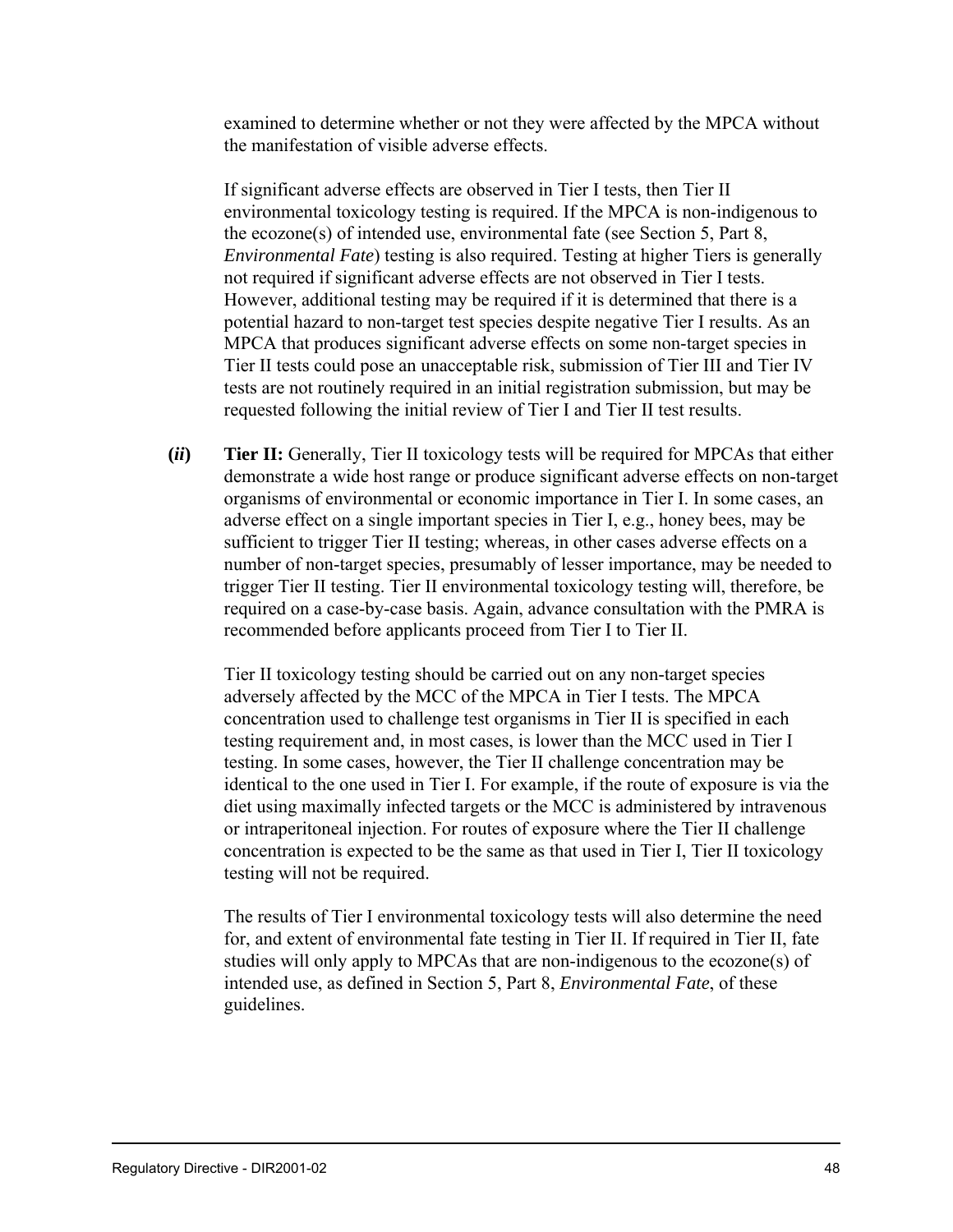The environmental hazard of a non-indigenous MPCA may be considered a concern if:

- C the Tier II environmental toxicology studies indicate a wide host range or significant effects are noted on environmentally or economically important non-target organisms; and
- C the environmental fate studies (Part 8) indicate that the MPCA is persistent or dispersive.
- **(***iii***) Tier III:** Tier III testing will be required for non-indigenous MPCAs that produce significant adverse effects on non-target test organisms in Tier II.

Indigenous MPCAs are exempt from testing at Tier III even if adverse effects are noted on test organisms in Tier II. If Tier III testing is required for non-indigenous species, a reduced but representative number of the test species adversely affected by the MPCA in Tier II should be selected for testing.

There are two elements to the testing requirement in Tier III. The first is a definitive toxicity test in which the dose-response relationship, e.g.,  $LC_{50}$ , between the MPCA and test organism is determined. The second is a chronic or life-cycle study in which the long-term effect(s) of low-level exposure to the MPCA is assessed.

In definitive toxicity tests, the endpoint must reflect the pesticidal activity of the MPCA, i.e., if the MPCA produces a toxin and has little or no infectivity, then the appropriate endpoint would be mortality. If, however, the mode of action is pathogenicity, then a more appropriate endpoint would be overt symptomatology. As appropriate to the mode of action of the MPCA, the Tier III test data should establish the  $LD_{50}$  or  $LC_{50}$ , defined as the dose or concentration required to kill 50% of the test organisms, or the  $ED_{50}$  or  $EC_{50}$ , defined as the dose or concentration necessary to produce overt symptomatology in 50% of the test organisms. The PMRA recognizes that it would be difficult to establish specific  $LD_{50}$ ,  $LC_{50}$ ,  $ED_{50}$  or  $EC_{50}$  values for most MPCAs whose mode of action is pathogenicity, because test data are not likely to follow a dose-response relationship that is typical of chemical pest control agents. Therefore, data that establish an  $LD_{50}$ ,  $LC_{50}$ ,  $ED_{50}$  or  $EC_{50}$  that is greater than the challenge concentration in Tier II would often be adequate for risk assessment purposes of pathogenic MPCAs. For MPCAs that produce pesticidal toxins, however, a typical dose-response relationship is expected, thereby allowing for a definitive  $LD_{50}$ ,  $LC_{50}$ ,  $ED_{50}$  or  $EC_{50}$  with confidence limits to be established.

In chronic toxicity testing, the effect of the MPCA throughout, or at various stages of the life cycle of the non-target test organism as well as the ability of the nontarget test organism to transmit the MPCA to its progeny is established.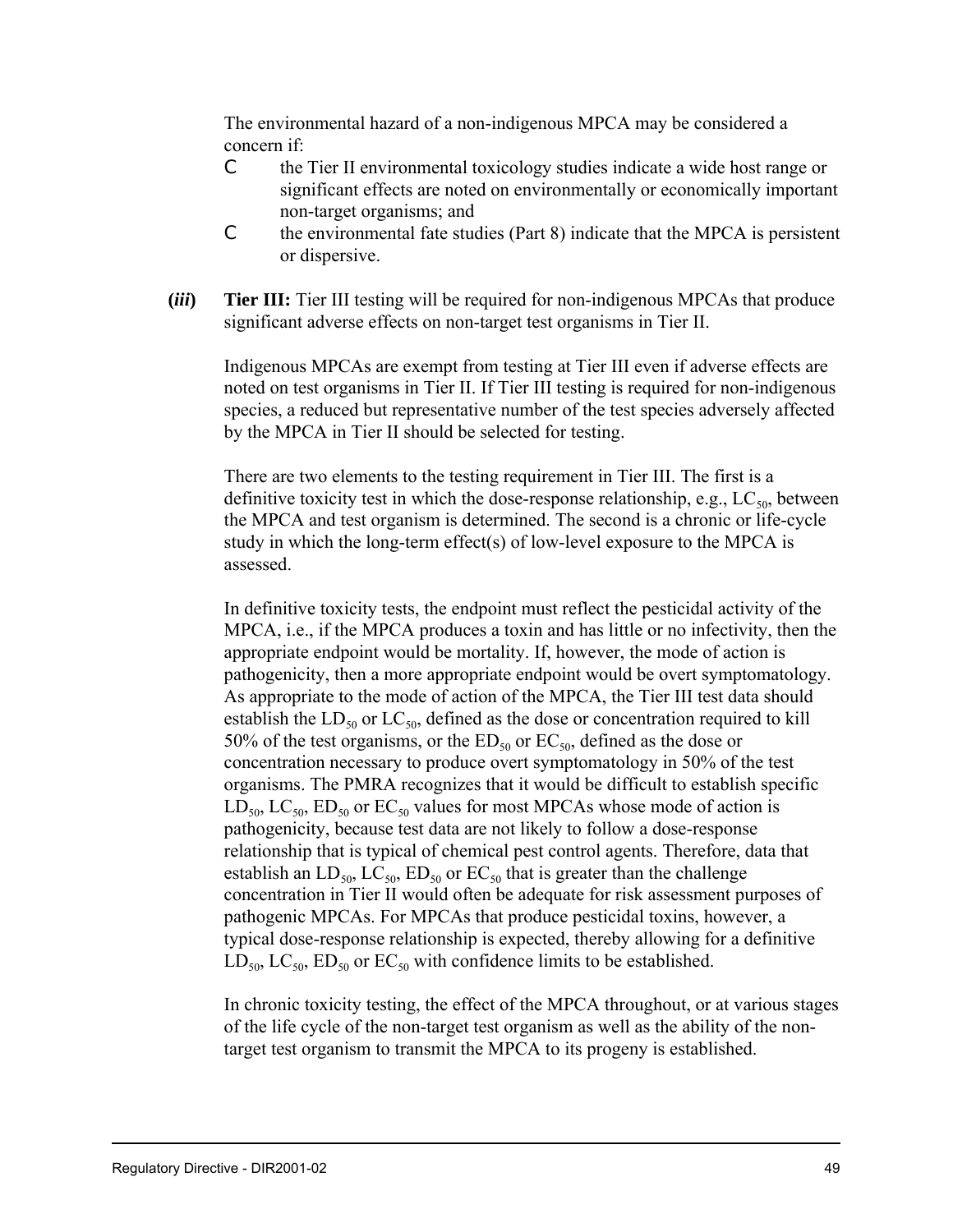Chronic toxicity testing of some non-target species may require a different route of exposure than the routes employed in Tier I and Tier II testing. For chronic testing of birds for example, a dietary route of exposure would be appropriate. Exposure concentrations should also be lower than those used in Tier II testing. For most chronic tests, the challenge concentration should be equivalent to the residue level expected immediately following a direct application of the MPCA at the maximum label rate.

**(***iv***) Tier IV:** Tier IV simulated or actual field testing of indigenous and nonindigenous MPCAs is required when adverse effects are produced on non-target organisms in Tier II. Tier IV studies are to involve small-scale terrestrial or aquatic field testing to determine whether adverse effects can be produced on susceptible non-target organisms under operational conditions of use. Testing with the EP is required and exposure concentrations should be equivalent to the maximum recommended application rate proposed for the product label.

### **(f) Non-Target Organism Testing**

#### **Part 9.1 Summary**

#### **Part 9.2 Birds**

Non-target avian species are likely to be exposed to the MPCA most commonly through the oral route via feeding of infected food, e.g., insects, or through the respiratory tract via spray drift or aerosolization. Therefore, an avian oral test and an avian pulmonary test will be required for all microbial pesticides. For Tiers I, II and III (definitive toxicity) tests, the MPCA is to be administered to the gut by oral gavage or intubation and to the respiratory tract by intranasal or intratracheal instillation. The dietary route of administration was considered for Tiers I and II tests, but was found to not conform with the maximum hazard testing approach adopted by the PMRA. The diet, however, is considered to be an appropriate route of administration for Tier III (life cycle) and Tier IV tests.

Depending on the physical properties of the TGAI being tested, aerosolization may be used as an alternate pulmonary exposure route to intranasal or intratracheal instillation. If aerosolization is chosen by the applicant as a route of exposure, a written justification for choosing this method should be submitted to the PMRA.

An injection, i.e., intravenous or intraperitoneal, test may be substituted altogether for the pulmonary test if the microbial dosing preparation is sufficiently free from exogenous protein and other contaminating substances that would otherwise confound the test. Although this route is environmentally unrealistic, it provides a maximum hazard challenge by bypassing the bird's primary defence mechanisms.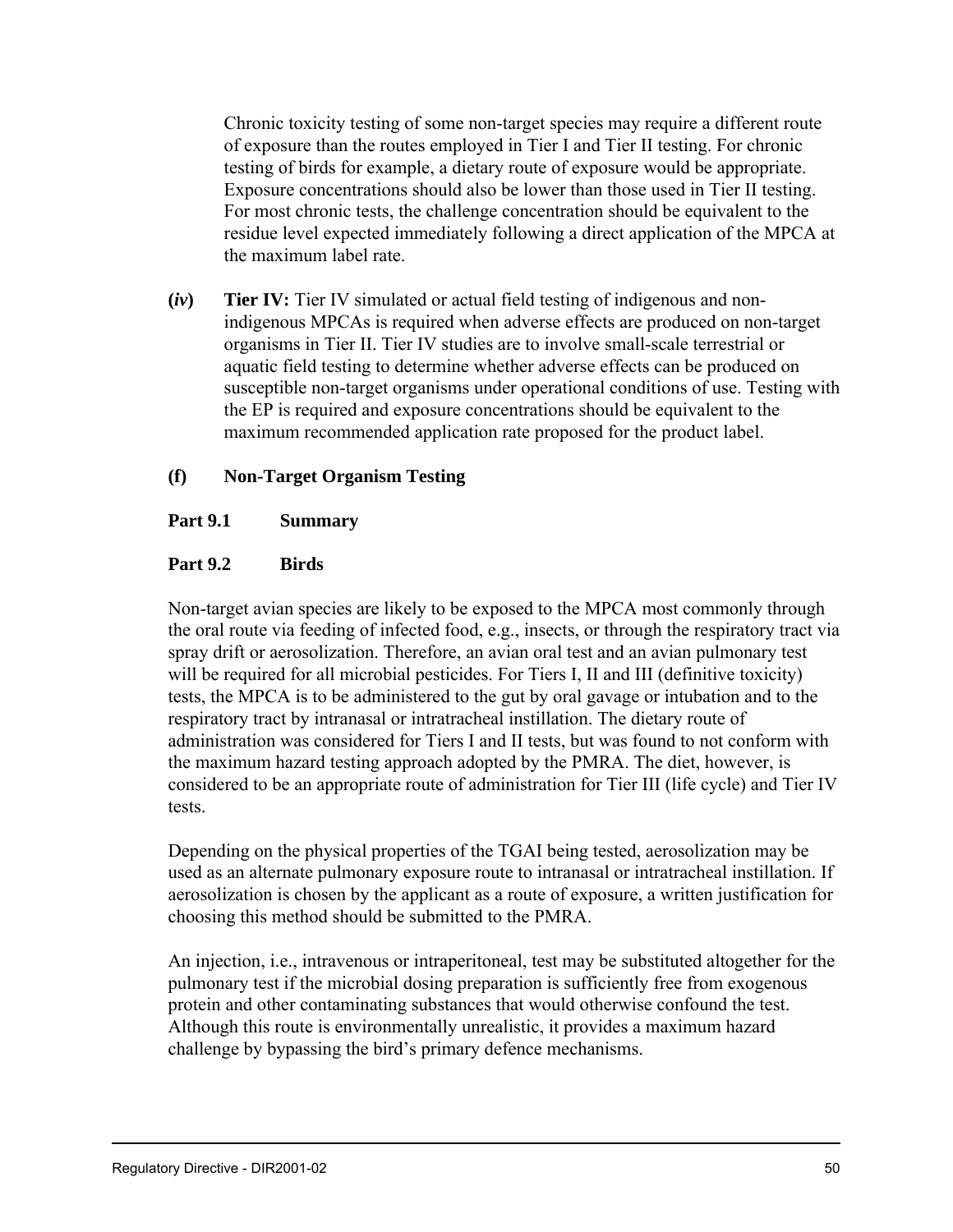#### **(***i***) Test Species**

Testing should be conducted on one avian species, preferably bobwhite quail (*Colinus virginianus*) or mallard duck (*Anas platyrhynchos*), as they are ecologically significant, have proven to be good laboratory test species and are appropriate for acute, subacute and chronic testing. Other avian species, however, would also be acceptable for testing, especially altricial species. If a species other than bobwhite quail or mallard duck is selected for testing, a justification must be supplied based on increased susceptibility to the MPCA or ecological considerations that preclude the use of recommended species.

For Tiers I, II and III (definitive  $LD_{50}$ ) environmental toxicology tests, young birds approximately 14 days of age at the beginning of the test should be used. Within a given test, all birds should be as near the same age as possible.

#### **(***ii***) Maximum Challenge Concentration (MCC)**

For Tier I tests, the MCC should be a function of the concentration of the MPCA in the TGAI and the route of administration.

|                | Oral.               |     | MPCA Concentration in TGAI (units MPCA/mL) $\times$     |
|----------------|---------------------|-----|---------------------------------------------------------|
|                |                     |     | 5.0 mL/kg Body Weight $\times$ Weight of Bird (kg)      |
| $\mathfrak{c}$ | Pulmonary           | $=$ | MPCA Concentration in TGAI (units MPCA/mL) $\times$     |
|                |                     |     | 0.2 mL/kg Bird Body Weight $\times$ Weight of Bird (kg) |
| C              | Intravenous         |     | MPCA Concentration in TGAI (units MPCA/mL) $\times$     |
|                |                     |     | 0.5 mL/kg Bird Body Weight $\times$ Weight of Bird (kg) |
| $\mathsf{C}$   | $Intraperiodical =$ |     | MPCA Concentration in TGAI (units MPCA/mL) $\times$     |
|                |                     |     | 2.0 mL/kg Bird Body Weight $\times$ Weight of Bird (kg) |

A justification should be provided to support any reduction in the maximum dose tested in Tier I.

For MPCAs that are expected to increase significantly in the environment following an application, e.g., viruses in insects, the oral dose administered should be no less than the highest concentration possible in the field, e.g., equivalent to the numbers in maximally infected insects.

#### **(***iii***) Testing Requirements**

#### **Part 9.2.1 Avian Oral**

Tier I acute oral tests should consist of the MCC administered by gavage to each test bird daily for five successive days.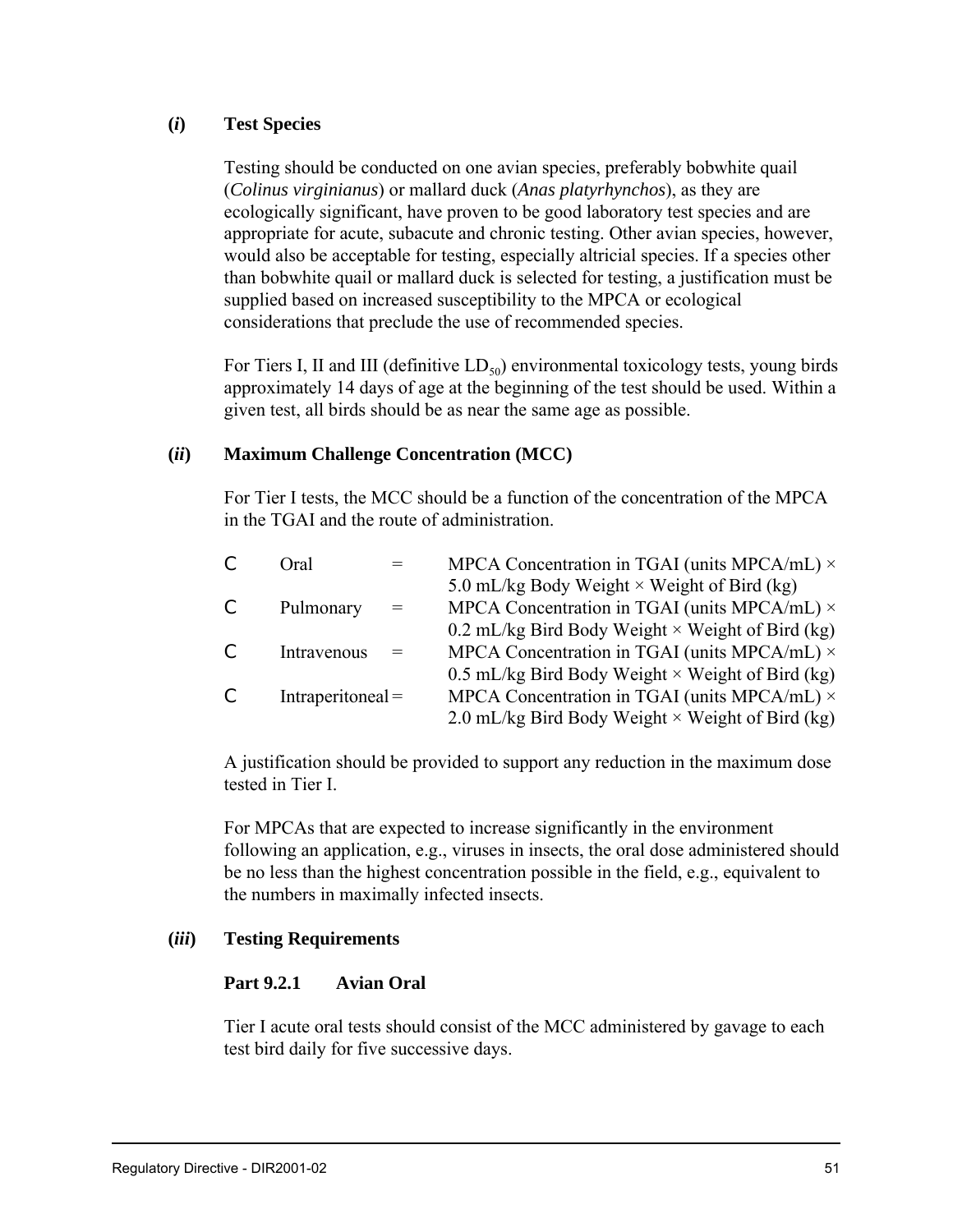### **Part 9.2.2 Avian Pulmonary, Inhalation or Injection**

Tier I acute pulmonary tests should consist of intratracheal instillation of the MCC daily for five successive days. Pulmonary data conducted using the alternative inhalation, i.e., aerosolization, method should also expose birds to the MCC daily for five consecutive days. If the injection route of administration is substituted for the pulmonary test, the test should consist of the MCC administered as a single dose by intraperitoneal injection for fungi and protozoa, or by intravenous injection for viruses and bacteria.

For Tier II acute oral and acute pulmonary tests, the birds should be dosed once at the MCC. The relevancy of effects produced by the intraperitoneal or intravenous injection route of administration will be considered on a case-by-case basis and, thus, the applicant may not need to repeat these tests in Tier II, particularly if the dosing regime is the same as in Tier I.

If significant adverse effects are not observed in Tier I tests, additional testing at higher tiers is not normally required. However, if it is determined that there is a potential hazard to birds despite the negative Tier I results, additional testing may be required. As a MPCA that produces significant adverse effects on birds in Tier II tests could pose an unacceptable risk, submission of Tier III and Tier IV tests will not routinely be required in an initial registration submission, but may be requested following the initial review of Tier I and Tier II test results.

### **Part 9.3 Wild Mammals**

The toxicology data required in Section 5, Part 4, *Human Health and Safety Testing*, of these guidelines to evaluate hazard to human health and safety are usually adequate to indicate hazard to wild mammals. Under certain conditions, however, these data may not be sufficient to assess the potential hazard to wild mammals. For example, if there is considerable variation in the sensitivity of different mammalian species to the effects of the MPCA, and if wild mammals are expected to be heavily exposed to the MPCA under operational conditions of use, then additional testing may be required.

If testing with wild mammals is required, tests should be performed on representative species from the ecozone(s) of intended use that are most likely to be affected by the use pattern of the MPCA. Test animals may be reared in pens or captured in the wild and must be phenotypically indistinguishable from wild mammals. The actual form of the MPCA to be tested is described in Section 5, Part 4, *Human Health and Safety Testing*, of this document. In addition, any substances used to enhance virulence or toxicity should be tested along with the test substance.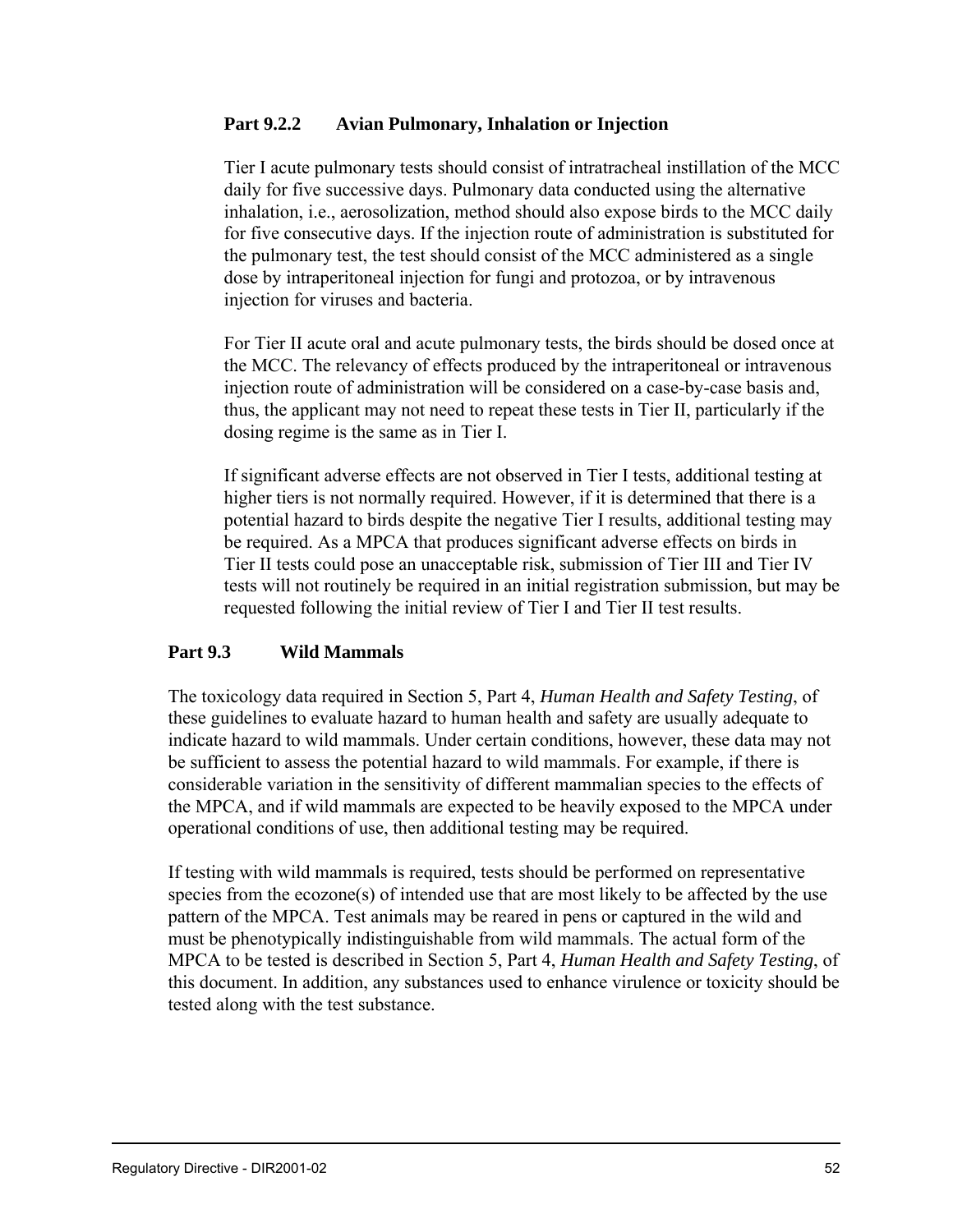Theoretically, there is a potential for microbial pesticides to disrupt the normal function of rumen bacteria in ungulates. Tests on rumen function in wild ruminant mammals may be required in cases where such effects are considered likely or if effects are reported in domestic animals.

With respect to appropriate Tier I dosing concentrations, route(s) of exposure and controls, applicants should refer to instructions in Section 5, Part 4, *Human Health and Safety Testing*, of these guidelines. If higher tier testing is required, the testing approach should be similar to that for birds, adapted appropriately for mammalian test methods. In addition to the information specified in Section 5, Part 4, *Human Health and Safety Testing*, reports should contain the same information required for the avian oral and avian pulmonary tests, adapted appropriately for mammalian test procedures.

If no significant adverse effects are observed in Tier I, i.e., Part 4, *Human Health and Safety Testing* tests, additional testing at higher tiers will not ordinarily be required. If it is determined, however, that there is a potential hazard to wild mammals despite the negative results obtained from Part 4, *Human Health and Safety Testing*, additional testing may be required. As an MPCA that produces significant adverse effects on mammals in Tier II tests could pose an unacceptable risk, submission of Tier III and Tier IV tests will not routinely be required in an initial registration submission, but may be requested following the initial review of Tier I and Tier II test results. For MPCAs or EPs that demonstrate a potential to adversely affect mammals in the wild, applicants should consult with the PMRA prior to initiation of higher tier tests.

# **Part 9.4 Fish**

In testing the effects of the MPCA on non-target species of fish, two routes of exposure should be considered: (1) suspension in the test water, i.e., aquatic exposure; and/or (2) diet, either in the form of diseased target pests, i.e., hosts, or incorporation of the MPCA in standard fish feed. Aquatic exposure would simulate the type of natural exposure expected immediately after direct application and would also simulate the route of exposure that many known pathogens use to infect fish. Dietary exposure would also simulate certain natural conditions and is perhaps the most important means of exposure if the normal hosts of the MPCA are a major component of fish diet. Dietary exposure using diseased hosts as feed would further increase the possibility of exposing the test fish to a different life stage of the microorganism than may be present in the EP or in amended artificial feed stock.

For Tiers I, II and III (definitive  $LC_{50}$ ,  $EC_{50}$ ) laboratory testing, actively feeding juvenile fish, three to six months old, should be treated rather than very young, not yet actively feeding, spawning, or recently spent fish. Testing of other adult life stages should also be avoided because adults have the potential to become carriers of some diseases and adult fish are not as susceptible to pathogens as juvenile fish. All test fish should weigh between 0.5 and 5.0 grams and be from the same year class. The length of the longest fish should be no more than twice that of the shortest fish.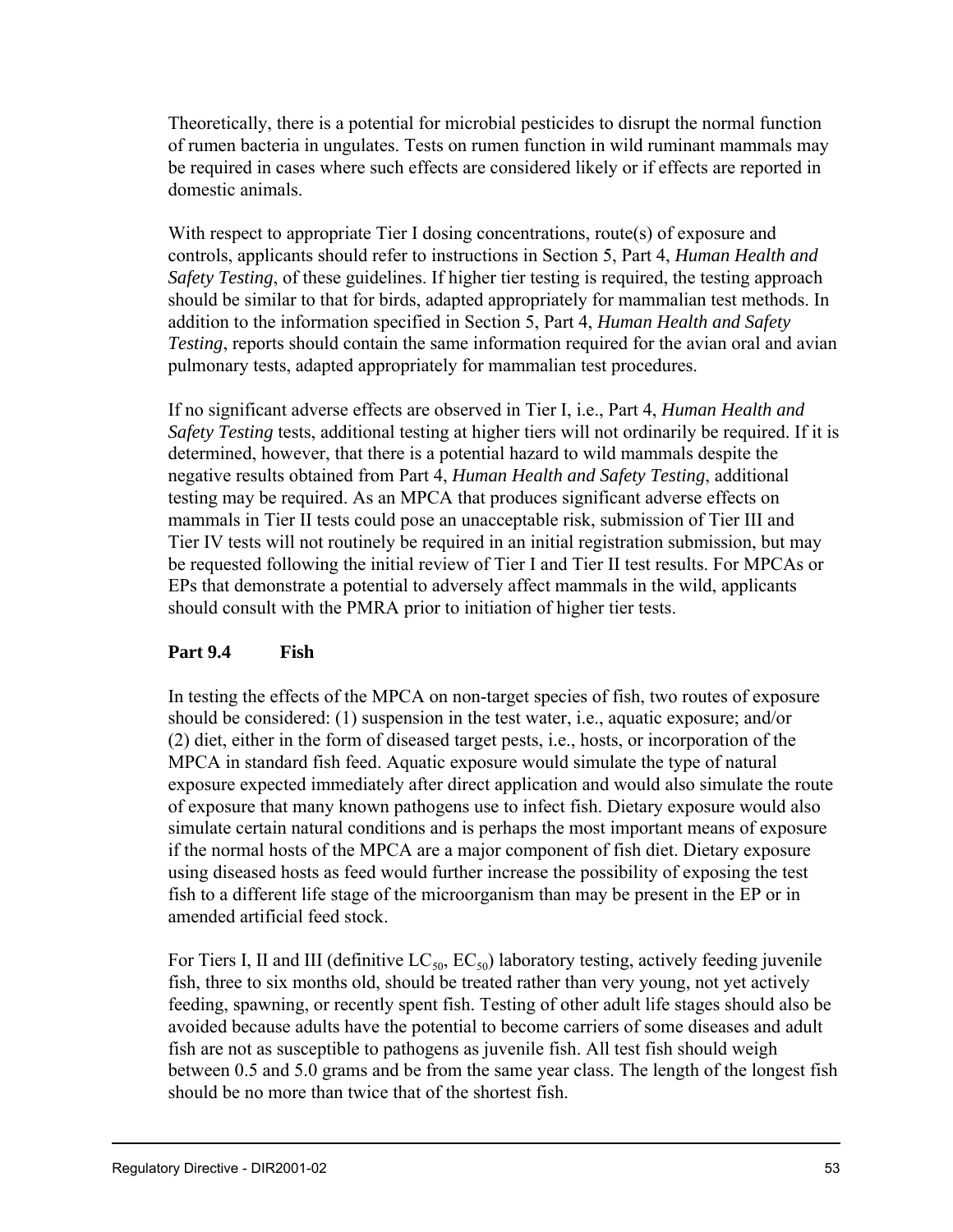**(***i***) Test Species**

#### **Part 9.4.1 Freshwater Fish**

Testing should be performed on one cold water fish species, preferably rainbow trout (*Oncorhynchus mykiss*) or a species of salmon such as Chinook (*Oncorhynchus tshawytscha*), coho (*Oncorhynchus kisutch*) or Atlantic (*Salmo salar*). If rainbow trout is selected as the test species, applicants should be aware that if adverse effects are noted in Tier I tests, testing will also be required on a salmon species.

### **Part 9.4.2 Estuarine or Marine Fish**

In cases where estuarine or marine waters are likely to be impacted, the MPCA should also be tested for salinity tolerance. If it is determined that the MPCA is capable of surviving in water with a salinity of 10 parts per thousand or more, the tests should include, in addition to the freshwater or salmon species, one estuarine or marine fish species such as the sheepshead minnow (*Cyprinodon variegatus*).

If the MPCA is intended to control nuisance fish, e.g., sea lamprey or gizzard shad, effects testing on other non-target fish species will be required. Selection of appropriate numbers and species of fish should be based on the centrifugal taxonomic approach described above in *Selection of Non-Target Organisms* and take into account species that occur in drainage basins in the areas, i.e., ecozones, of intended use. Consideration should also be given to species that are likely to prey upon or scavenge the diseased target host.

### **(***ii***) Maximum Challenge Concentration (MCC)**

Treatment concentrations must be related to the number of microorganisms to which fish may be exposed under actual use conditions. The highest feasible concentrations should be used in all exposures.

For aqueous exposure data, fish should be exposed to an MCC of at least:

- $C = 10<sup>6</sup>$  viable units of the MPCA per millilitre of water; or
- C 1000 times the expected environmental concentration of the MPCA, immediately following a direct application at the maximum label rate to a 15-cm layer of water, whichever is greater or achievable.

The use of such a high concentration may be limited by its adverse effect on water quality such as oxygen depletion and production of metabolic byproducts by the microorganisms. It is recommended, therefore, that the test water be renewed at a sufficient rate to maintain water quality and concentration of the MPCA.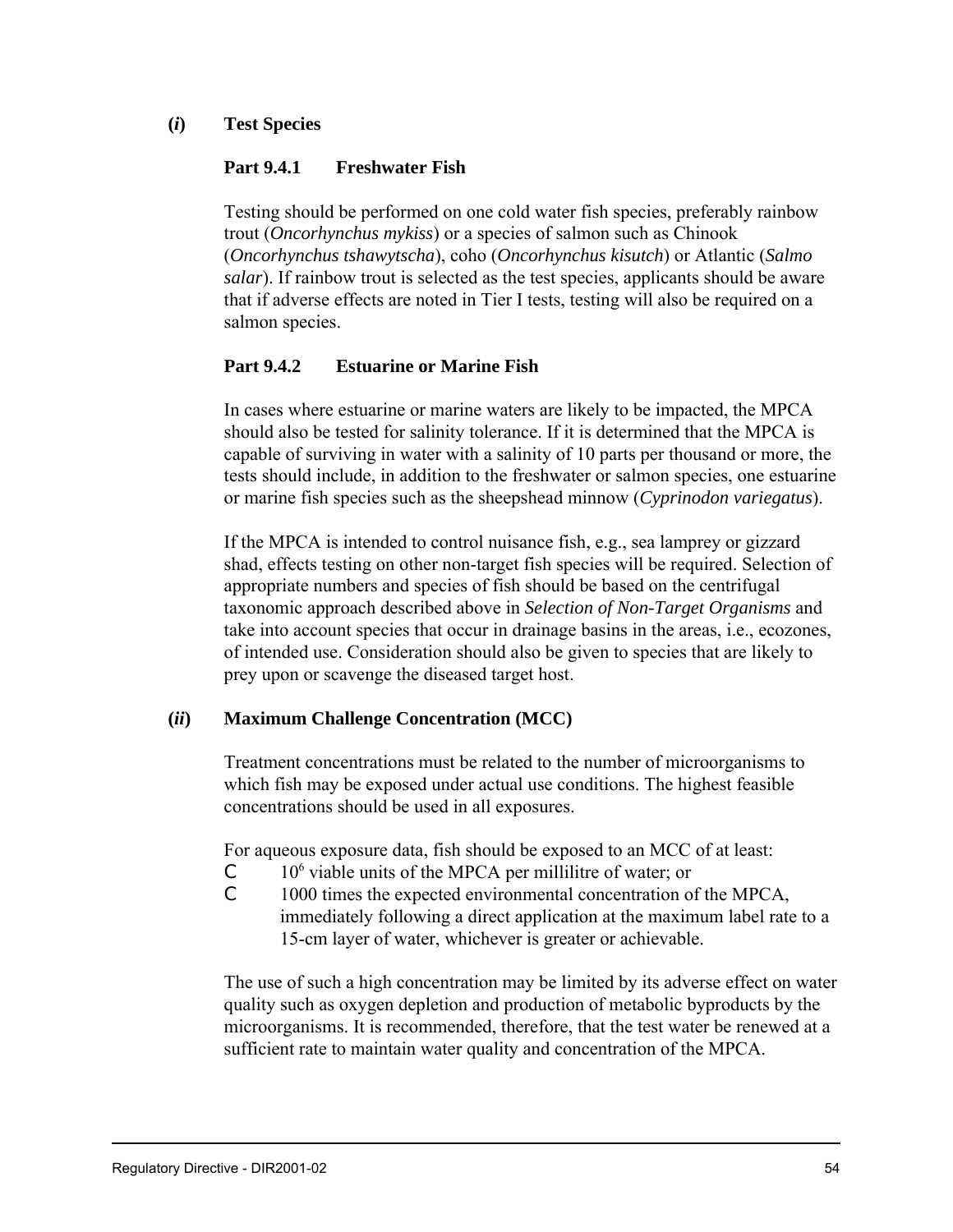For dietary data, the MCC in the feed, i.e., active units of the MPCA per gram of feed, should be equivalent to the maximum concentration found in the target, i.e., active units of the MPCA per gram of target. Alternatively, fish can be fed the target organisms that have been maximally infected with the MPCA. If the latter diet is chosen, additional data may be required on the effects of the additives in the EP, if these additives are intended to enhance virulence or toxicity of the MPCA.

#### **(***iii***) Testing Requirements**

For Tier I, test fish should be exposed to the MCC of the MPCA for the duration of the study period. During testing, fish should be periodically examined for the incidence of any adverse effects. If any adverse effects are observed, then a period of recovery should be instituted immediately on half of the tank replicates to determine whether the effects are reversible. The dissemination, replication, and survival of the MPCA should also be determined in representative tissues, organs, and fluids.

For tests on marine fish, the salinity of the test water should be maintained between 30 and 35 parts/thousand. For tests on estuarine species, the salinity should be between 10 and 20 parts/thousand.

If Tier II environmental toxicology testing is indicated, then the route(s) of exposure that produced the greatest impact on test organisms in Tier I should be tested. For Tier II aqueous exposure data, test fish should be exposed for five days to the MCC of the MPCA. For Tier II dietary data, test fish should be fed the MCC for five days. All fish should be monitored for any adverse effects observed in Tier I data. Regardless of the exposure route chosen for Tier II testing, the test fish should be monitored for an additional 25 days following dosing or until adverse effects are observed.

Tier III life cycle testing is required for non-indigenous MPCAs that produce significant adverse effects on non-target organisms in Tier II. In addition to lifecycle tests, definitive toxicity testing to establish the  $LC_{50}$  or  $EC_{50}$  of the MPCA is also required in Tier III. Indigenous MPCAs are exempt from Tier III testing even if adverse effects are observed at the Tier II level.

For both indigenous and non-indigenous MPCAs, simulated or actual Tier IV field testing may be necessary to assess the hazard of the MPCA under actual use conditions if Tier II environmental toxicology test results indicate a potential for adverse effects on fish.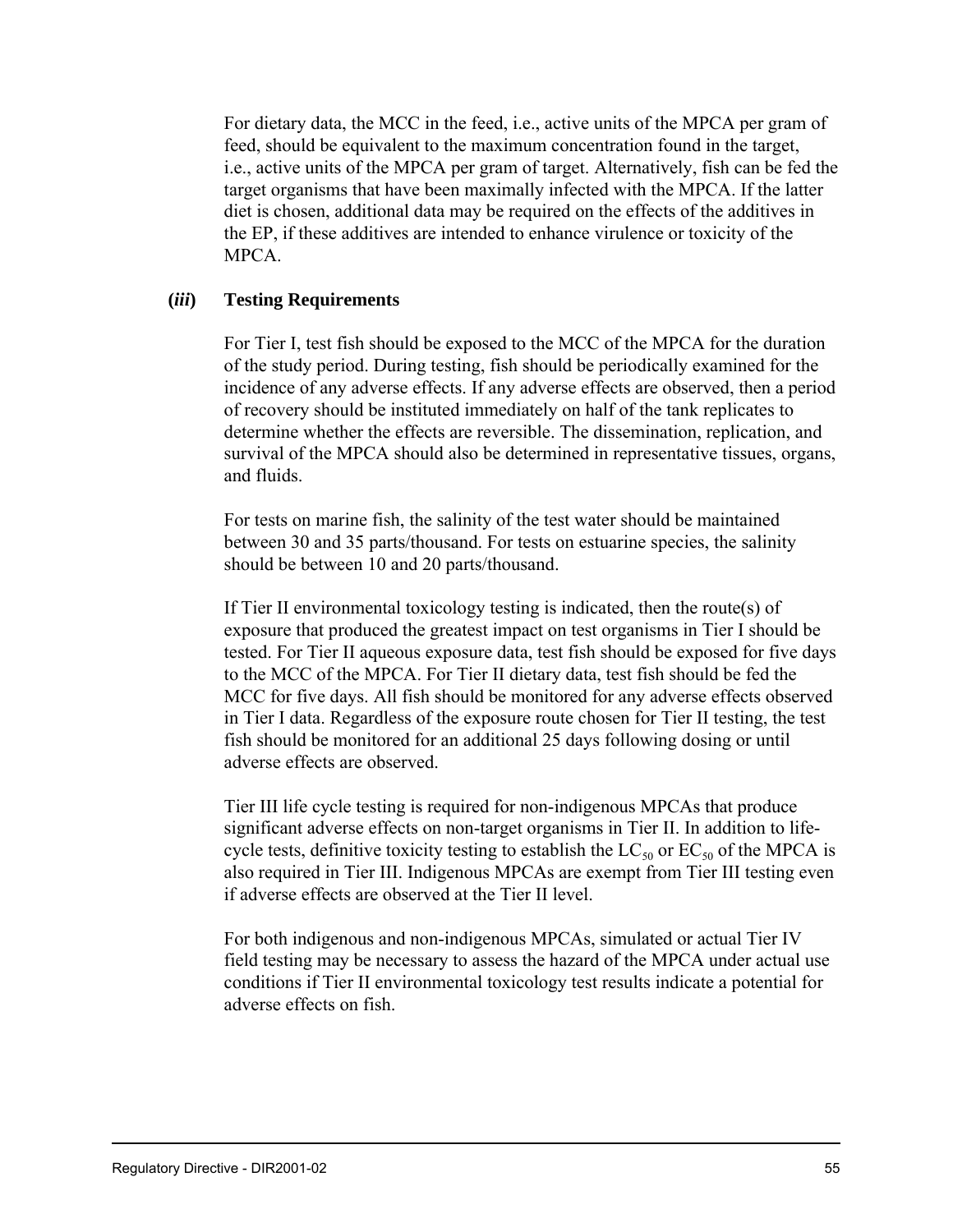## **Part 9.5 Arthropods**

Test arthropods should be exposed to the MPCA in a manner consistent with the route of exposure, mode of action, and greatest degree of susceptibility under natural environmental conditions. The route of exposure selected for testing is based mainly on whether the non-target arthropod is terrestrial or aquatic.

# **Part 9.5.1 Terrestrial Arthropods**

The MPCA should be administered:

- C topically;
- C in the diet; or
- C as a combination of these two routes of exposure.

### **Part 9.5.2 Aquatic Arthropods**

The MPCA should be administered:

- C as a suspension in the water, i.e., aquatic exposure;
- C in the diet; or
- C as a combination of these two routes of exposure.

Periodic monitoring of the MPCA in the test water is required to determine the concentration and infectivity potential of the MPCA to which the non-target arthropod is exposed.

### **(***i***) Test Species**

Non-target arthropod species selected for testing should be representative of groups that will be exposed to the MPCA under actual conditions of use, and that have some important relationship with the target pest species. The applicant should refer to Section 5, Part 9, d, *ii) Selection of Non-Target Organisms* for guidance in selecting test species. Particular consideration should be given to arthropods established in the ecozone(s) of intended use, and to those "beneficial" species with broad environmental or economic importance, such as bees, *Apis mellifera* (L.) (Hymenoptera), insects used for biological control, e.g., *Apanteles* spp. (Hymenoptera), predatory orchard mites, e.g., *Neoseilus fallacis* (Garman) (Acari), *Phytoseiulus persimilis* (Acari), etc.

As a result of the difficulties in culturing some arthropods and the scarcity of established testing protocols, some taxa have been studied to a greater extent than others, e.g., Noctuidae vs. Arctiidae in the Order Lepidoptera, Lepidoptera vs. Neuroptera. Consequently, some adjustment in species selection may be necessary to account for these differences in protocol availability. Nevertheless, the nontarget arthropods used in the toxicology tests should be those considered to be the most susceptible to injurious effects caused by the MPCA.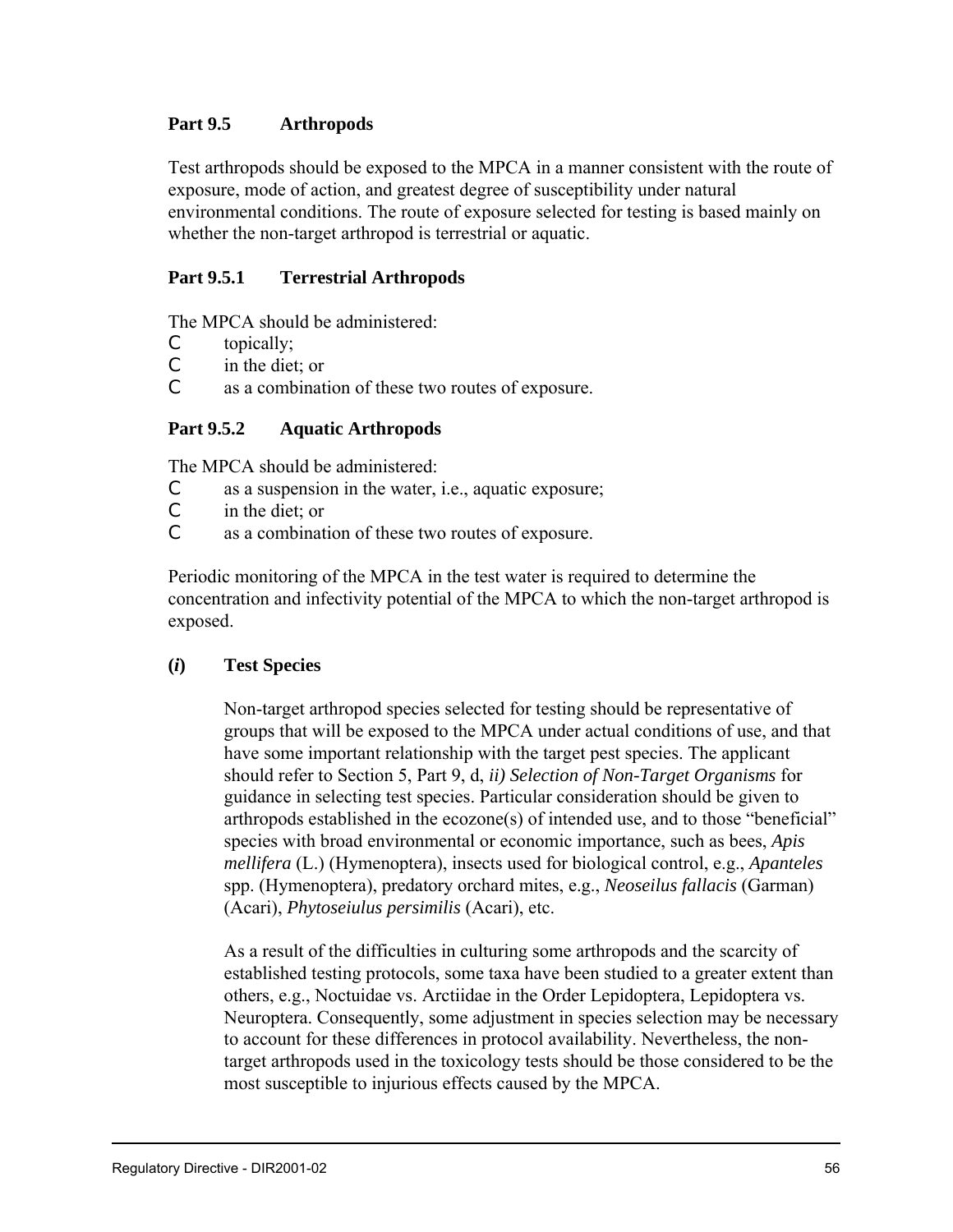For MPCAs applied in terrestrial use patterns, where direct aquatic exposure is not anticipated, it is recommended that, wherever possible, representatives of the terrestrial non-target arthropod taxa listed in Appendix XI, *Suggested Taxa for Selection of Non-target Arthropods*, be selected for testing. Each of the taxa listed contains environmentally or economically important species that may be obtained from Canadian arthropod culture collections.

For MPCAs applied in aquatic use patterns, or applied in terrestrial use patterns where aquatic exposure is anticipated, testing on aquatic non-target arthropods is required. Appendix XI, *Suggested Taxa for Selection of Non-Target Arthropods*, lists the freshwater and estuarine or marine aquatic arthropod groups from which test species should be selected.

#### **(***ii***) Maximum Challenge Concentration (MCC)**

For topical exposure tests, non-target arthropods should be exposed to a concentration of the MPCA that is equivalent to 100 times the maximum rate of application.

For exposure tests that require an application directly to soil or water, the arthropods should be exposed to an MCC of at least:

- $C = 10<sup>6</sup>$  active units of the MPCA per gram of soil or water; or
- C 1000 times the expected environmental concentration of the MPCA, immediately following a direct application at the maximum label rate to a 15-cm layer of soil or water, whichever is greater or achievable.

The use of such a high concentration in aqueous systems may be limited by its adverse effect on water quality such as oxygen depletion and production of metabolic byproducts by the microorganisms. It is recommended, therefore, that the test water be renewed at a sufficient rate to maintain water quality and concentration of the MPCA.

For artificial dietary data, the MCC, i.e., active units of the MPCA per gram of feed, should be equivalent to the maximum concentration found in the target, i.e., active units of the MPCA per gram of target. Alternatively, arthropods can be fed the target organisms that have been maximally infected with the MPCA. In cases where it may be difficult to determine the maximum concentration in the target, arthropods can be fed a diet treated with an application of the MPCA equivalent to 100 times the maximum label rate. It should be noted that in cases where an infected target is chosen as the dietary route of exposure, additional data may be required on the effects of the additives in the EP, if these additives are intended to enhance virulence or toxicity of the MPCA.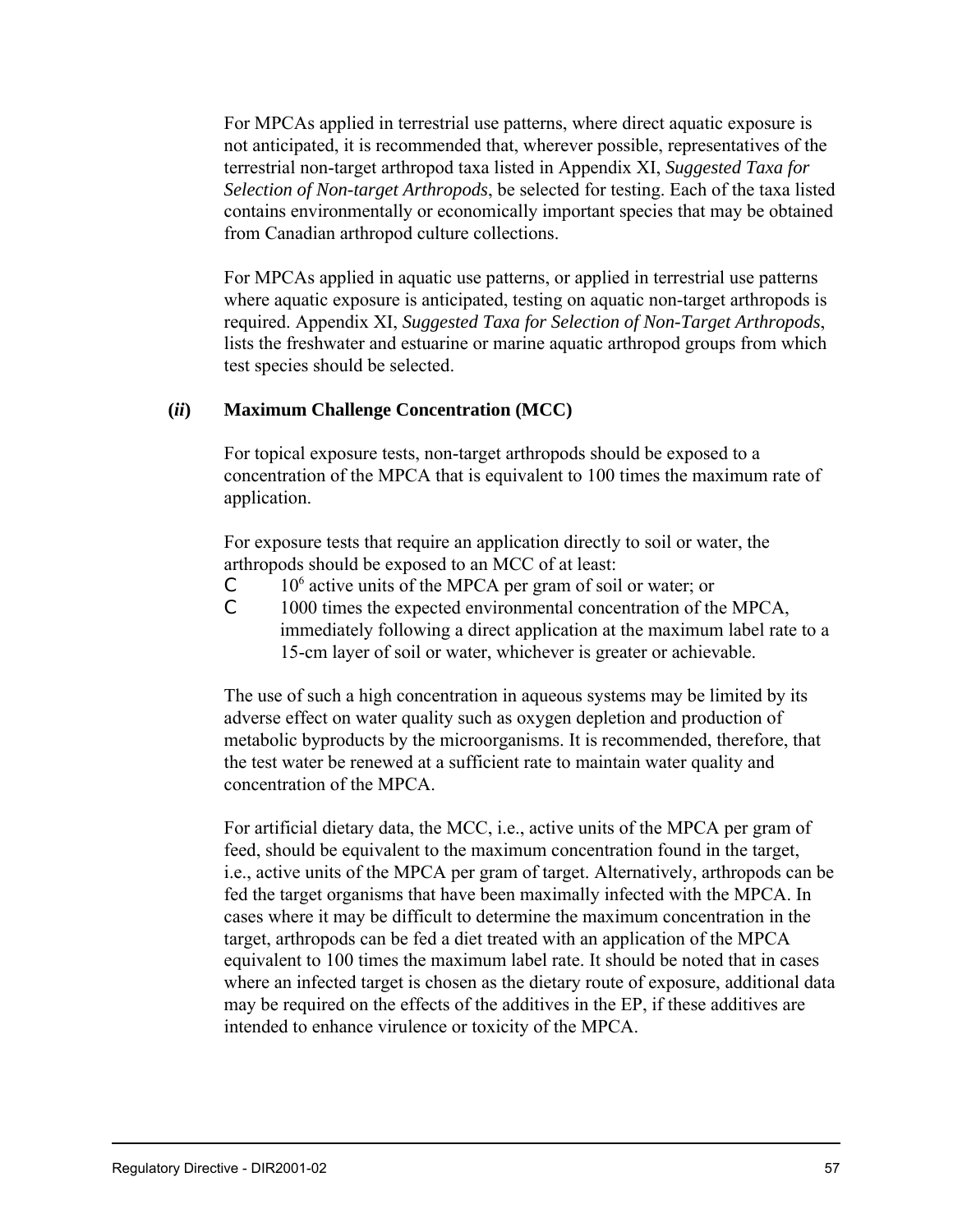#### **(***iii***) Testing Requirements**

For Tier I topical exposure tests, the non-target arthropod should be treated with the MCC for five successive days and then observed for an additional 16 days. For Tier I exposure or dietary tests, non-target arthropods should be exposed to, or fed the MCC of the MPCA or EP for at least 21 days, or until mortality in the control group increases to a significant level.

For Tier II environmental toxicology tests, arthropod species adversely affected in Tier I should be exposed to, or fed the MCC of the MPCA for five days and then observed for the equivalent period of time required for manifestation of adverse effects in Tier I tests. For Tier II topical exposure tests, susceptible arthropod species tested in Tier I should be treated once with an application of the MPCA equivalent to the maximum rate proposed on the product label.

Although Tier III life cycle testing may be triggered by the results of Tier II acute data, the PMRA recognizes that testing beyond the acute toxicity level may not be possible for some arthropod species. If Tier III testing is triggered, definitive toxicity testing to establish the  $LC_{50}$  or  $EC_{50}$  of the MPCA will also be required. Indigenous MPCAs are exempt from Tier III testing, even if adverse effects are observed at the Tier II level.

For indigenous and non-indigenous MPCAs, simulated or actual Tier IV field testing of susceptible non-target arthropods may be necessary to assess the hazard of the MPCA under actual use conditions if Tier II environmental toxicology test results indicate a potential for adverse effects on arthropods.

### **Part 9.6 Non-Arthropod Invertebrates**

If the MPCA is intended to control invertebrates, such as annelids, e.g., *Lumbricus terrestris*, or molluscs, then effects testing on non-target non-arthropod invertebrates is required. In selecting appropriate non-arthropod invertebrates for effects testing with the MPCA, applicants should follow the centrifugal taxonomic approach as outlined in Section 5, Part 9, d, *ii) Selection of Non-Target Test Organisms*. Applicants should also follow the tier testing approach outlined above for arthropods to determine appropriate tests for non-arthropod invertebrates.

If the MPCA is not intended to control non-arthropod invertebrates, but may be closely related to a known pathogen to this group of organisms, then the MPCA should also be tested on potentially susceptible non-arthropod invertebrates that may be exposed during operational conditions of use. If the MPCA does not resemble any known or suspected pathogen to non-arthropod invertebrates, effects testing may still be required if exposure is a concern.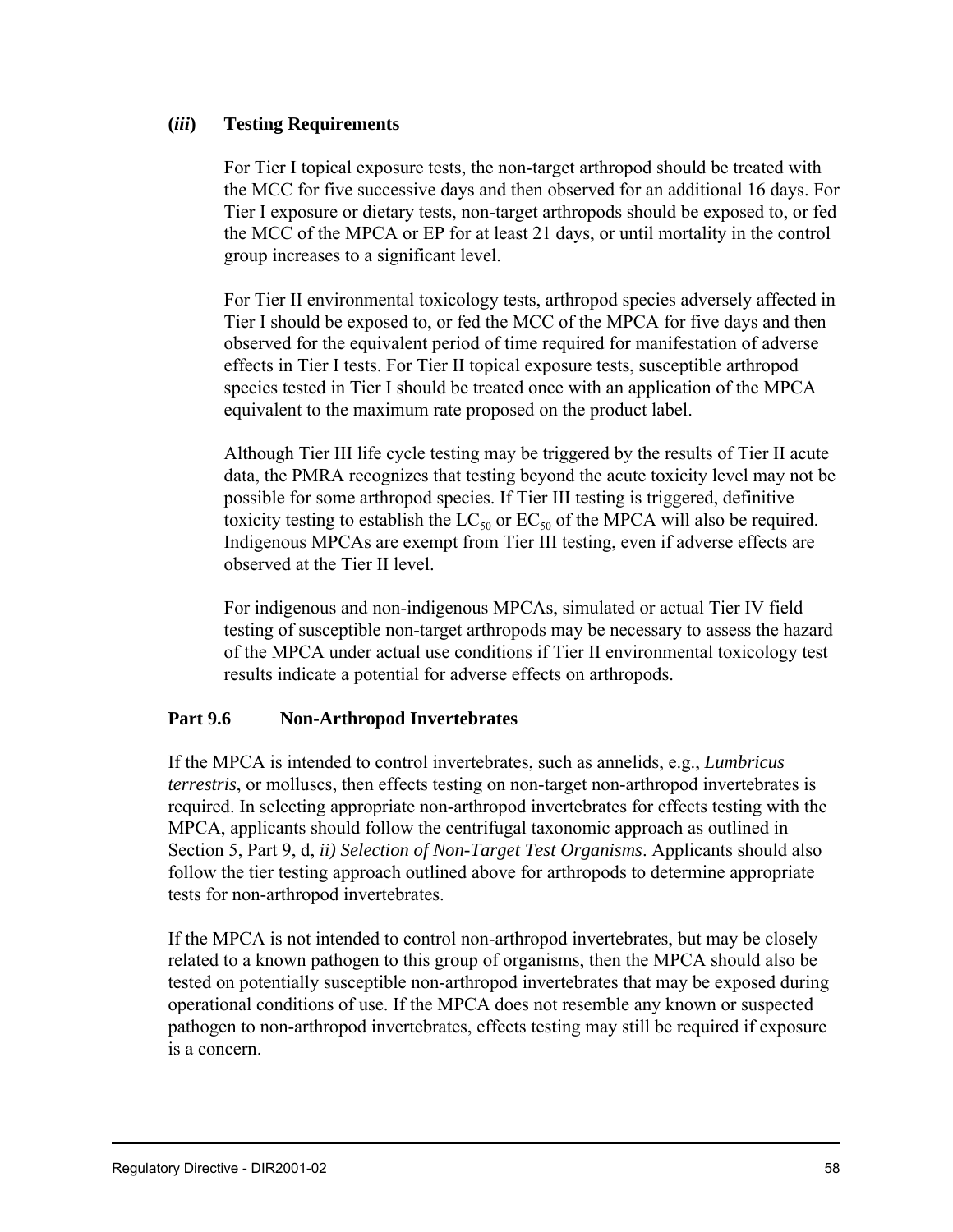#### **Part 9.7 Microorganisms**

For most MPCAs, effects testing on non-target microorganisms will not be required. However, the PMRA has determined that in cases where the biology, ecology, and proposed use pattern(s) of the MPCA indicate a potential for adverse effects on environmentally or economically important microbial species or microbiologicallymediated biogeochemical processes, effects testing on these species or processes may be required. Testing of non-target microorganisms or processes will mainly be reserved for MPCAs intended to control pest microorganisms or processes. The requirement for microorganism testing is determined by the PMRA on a case-by-case basis.

If testing is required, a single route of exposure should be adequate to assess the effects of the MPCA on non-target microorganisms or microbial processes. In keeping with the maximum hazard route of exposure described for other non-target organisms, the MPCA should be administered directly to the environment in which the non-target microbial population or community is expected to occur.

#### **(***i***) Test Species**

Although the ecology and proposed use pattern will dictate the established species or processes most likely to be impacted by the MPCA, in most cases it will be difficult to ascertain the specific microorganisms, in the ecozone of application, that may be affected by the MPCA. Therefore, it is recommended that tests on non-target microorganisms be undertaken using a complex "natural" microbial ecosystem, i.e., microcosm, relevant to the area of application. Microcosm data should be used to examine the effects on relevant microbial biogeochemical processes such as carbon dioxide evolution, nitrogen transformations, cellulose degradation, etc., rather than changes, qualitative or quantitative, in the microbial community.

#### **(***ii***) Maximum Challenge Concentration (MCC)**

The non-target microbial population or community should be exposed to an MCC of at least:

- $C = 10<sup>6</sup>$  active units of the MPCA per gram of soil or water; or
- C 1000 times the expected environmental concentration of the MPCA, immediately following a direct application at the maximum label rate to a 15-cm layer of soil or water, whichever is greater or achievable.

#### **(***iii***) Testing Requirements**

Tier I testing should involve controlled laboratory tests under conditions that approximate those in the environment and pesticide ecozone(s) of intended use. In these data, the MCC of the MPCA should be used and emphasis should be placed on examining adverse effects on microbiologically-mediated biogeochemical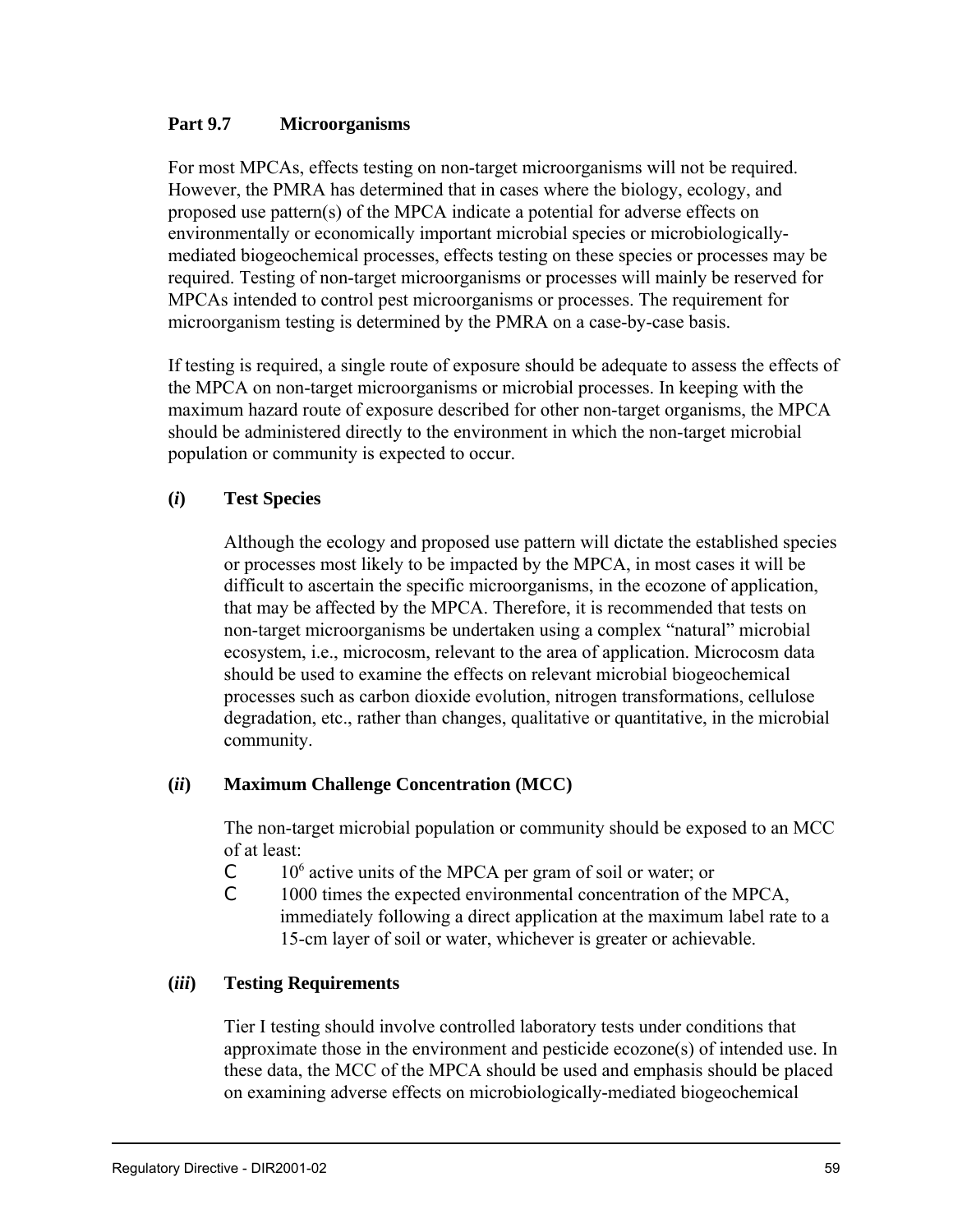cycles. Observation periods are difficult to specify when testing the effects of MPCAs on non-target microorganisms or processes because they are highly dependent on the study endpoint. As a general rule, however, the observation period should be a minimum of 28 days following the application of the MPCA. If after 28 days, adverse effects deviate from the untreated control by more than 15%, sampling should be continued, in appropriate intervals, until differences are no longer evident, or a maximum of 100 days have elapsed from study initiation.

To aid in data interpretation, microcosm studies, Part 8, *Environmental Fate*, if required, should be carried out under analogous experimental conditions as the Tier I environmental toxicology data.

Testing beyond the Tier I level is not expected for most MPCAs. If results of Tier I data, however, indicate long-term and irreversible adverse effects on nontarget microorganisms or processes of environmental or economic importance, then testing at higher tiers may be warranted. If testing at higher tier levels is required, the applicant should consult with the PMRA to identify appropriate tests and test methods for the MPCA in question.

#### **Part 9.8 Plants**

MPCAs intended to control pest plants, i.e., herbicidal MPCAs, and any EPs that may contain phytotoxic or phytopathogenic MPCAs, must be tested on non-target plants to determine their host range. MPCAs that are taxonomically similar to known plant pathogens with very narrow host ranges may only need to be tested on a limited number of potentially susceptible plant species. MPCAs that are similar to a wide range of known plant pathogens, however, may require testing on a greater number of plant species to determine its complete plant host range. Knowledge of the mode of action may also assist in determining the extent of testing needed for potential plant pathogens.

MPCAs not intended to control plants, i.e., non-herbicidal MPCAs, should also be tested for potential adverse effects on those non-target plants expected to be contacted during operational conditions of use. MPCAs that do not resemble any known plant pathogen would not be expected to have phytopathogenic properties and, therefore, would require little, if any, plant testing.

Test plants should be exposed to the MPCA or EP by whatever route of exposure would be expected by the proposed use pattern. This route of exposure should be supplemented by other routes of exposure if indicated by the transmission of typical pathogens of the test plant or for herbicidal MPCAs, if indicated by the route of transmission of similar plant pathogens. In some cases, wounding of plants or simulation of actual insect vectors may be appropriate. In other cases, seed treatment, root or soil application, foliar spraying, or direct application to water might be the most appropriate method.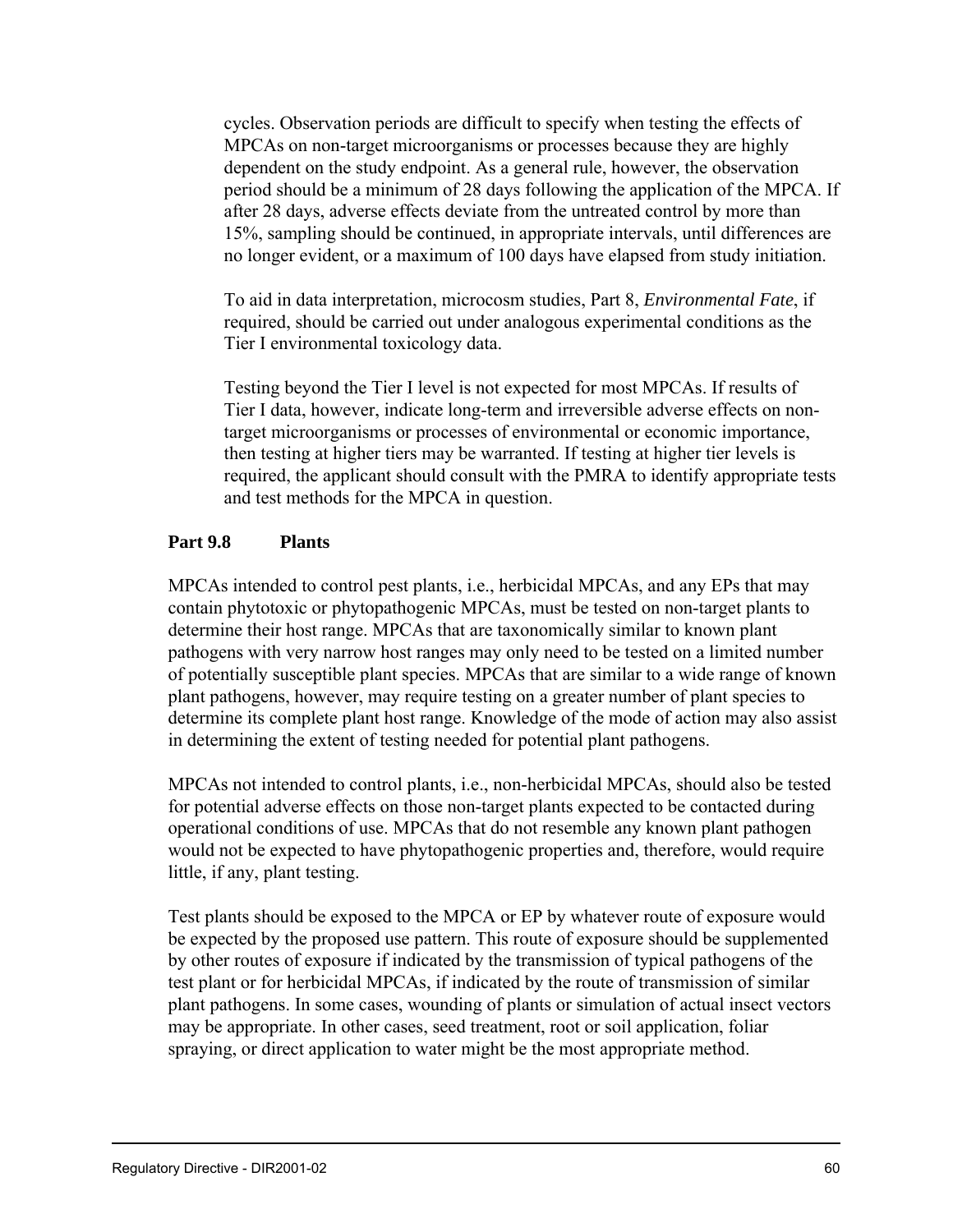## **(***i***) Test Species**

Selection of test plants should take into account such factors as the purpose of the MPCA, i.e., whether it is intended to control plants; the pesticide ecozone(s) of intended use; the likelihood of exposure to the MPCA, as determined by the use pattern and routes of dissemination in the environment; and the phylogenetic proximity of the test species to target pest species. For additional guidance in selecting appropriate non-target plant species, refer to Section 5, Part 9, d, *ii) Selection of Non-Target Organisms*. Applicants should also endeavour to test some weed and wild plant species.

Selection of non-target plant species depends on whether the intended use pattern of the MPCA is terrestrial or aquatic.

With the exception of forestry applications, MPCAs intended for terrestrial uses where direct aquatic exposure in not anticipated or the MPCA is not expected to survive in aquatic environments, effects testing on aquatic non-target plants will not ordinarily be required. Conversely, if an MPCA is intended to control an aquatic plant, data on the effects of the MPCA on non-target terrestrial plants will not ordinarily be required unless it can be demonstrated that non-target terrestrial plants would be exposed to the MPCA, e.g., via spray drift from aerial applications.

### **Part 9.8.1 Terrestrial Plants**

For MPCAs intended for terrestrial use, where direct aquatic exposure is not anticipated, test species should be selected from up to 12 representative terrestrial plant families listed in Appendix XII, *Suggested Taxa for Selection of Non-Target Plant Species*. Since the characteristics of the MPCA will ultimately determine the plants to be tested, the plant families in Appendix XII are provided only as a guide. These families were selected for their environmental or economic importance in Canada.

For MPCAs intended for forestry use where direct aquatic exposure is anticipated, species of Pinaceae and Silicic, and some species of aquatic plants should also be selected for testing.

For non-herbicidal MPCAs that are taxonomically related to known phytopathogenic microorganisms, plant species susceptible to the known pathogens should be selected as a starting point to assess the phytopathogenicity of the MPCA. If pathogenic effects are noted in any of these species, further testing utilizing the centrifugal taxonomic approach would be required with the affected plant species as the new starting point.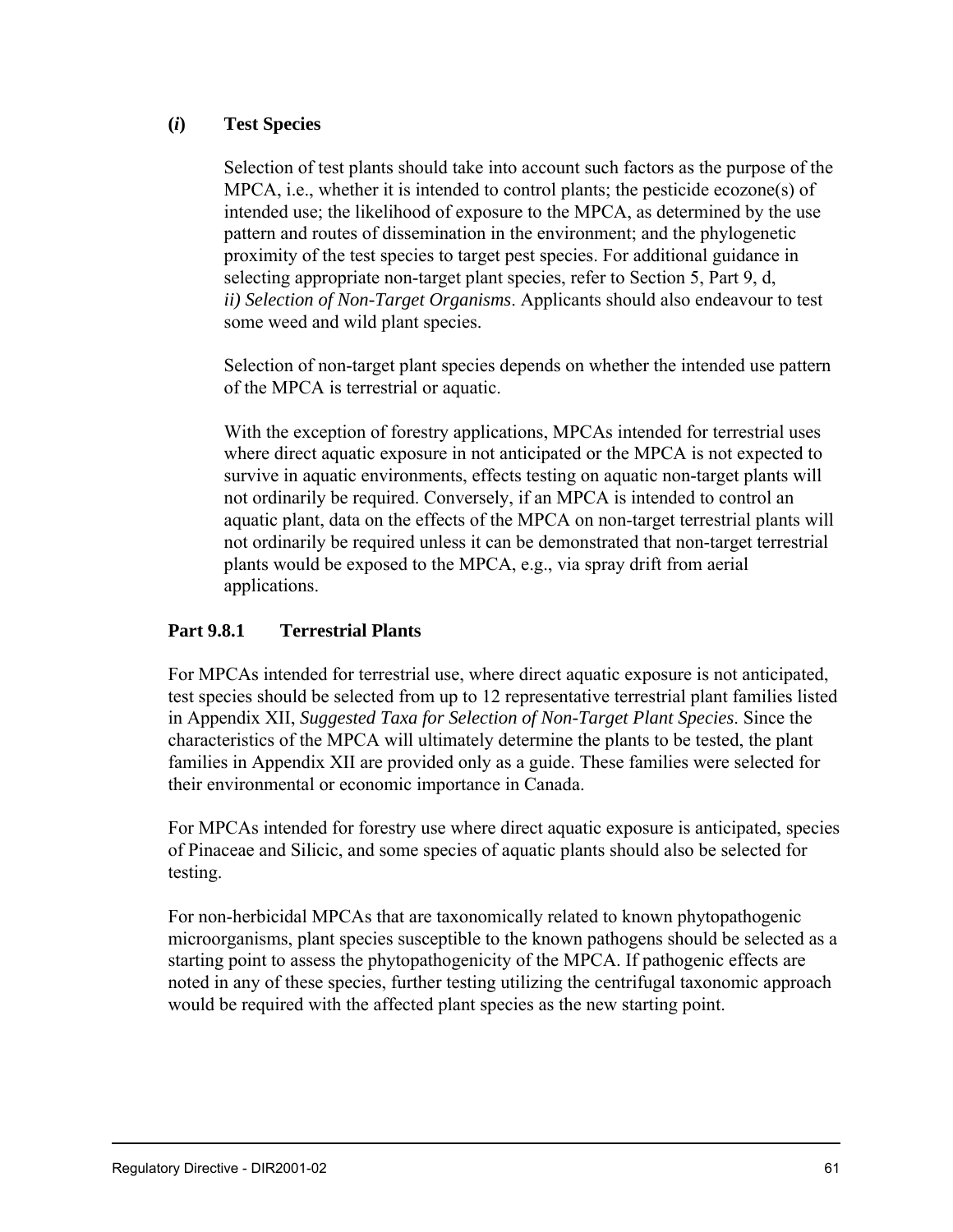#### **Part 9.8.2 Aquatic Plants**

For MPCAs intended for aquatic use or for terrestrial use where aquatic exposure is anticipated, test species should be selected from up to six representative aquatic plant families listed in Appendix XII, *Selected Taxa for Selection of Non-Target Plant Species*. The centrifugal taxonomic approach should be used to select species for testing against MPCAs intended to control aquatic plants.

Additional effects testing is also required on at least one representative species from each of the algal families Chlorophyceae (green), Cyanophyceae (blue-green), and Bacillariophyceae (diatom).

Testing on marine plant species will not ordinarily be required unless, as a result of the use pattern, a potential exists for exposure of marine plants.

#### **(***ii***) Maximum Challenge Concentration**

In most cases, the MCC should be equivalent to spraying the plant to runoff with a concentration of the MPCA that is equivalent to the maximum rate of application proposed on the product label. For seed treatments, seeds should be thoroughly drenched with the MPCA. For applications directly to soil or water, test plants should be exposed to at least:

- $C = 10<sup>6</sup>$  active units of the MPCA per gram of soil or water; or
- C 1000 times the expected environmental concentration of the MPCA, immediately following a direct application at the maximum label rate to a 15-cm layer of soil or water, whichever is greater or achievable.

#### **(***iii***) Testing Requirements**

For Tier I testing, non-target plants should be treated with the MCC of the MPCA at the time of most likely susceptibility or at the normal stage of maturity that the plants would be exposed to the MPCA under actual conditions of use. When the optimum conditions for penetration, infection and disease development are known or suspected, it is important, particularly for herbicidal MPCAs, to simulate these conditions rather than those known to be optimum for plant growth and development. In many cases, however, the optimum environment may be similar. Test plants should be observed regularly until normal harvest or death or, as in the case of perennials, at periodic intervals for at least the time required to adversely affect the target plant pest. If no adverse effects are evident after these observation periods, plant tissues should be analysed for the presence of the MPCA using sensitive, specific methods as asymptomatic plants may serve as sites for proliferation and survival of the MPCA in the environment.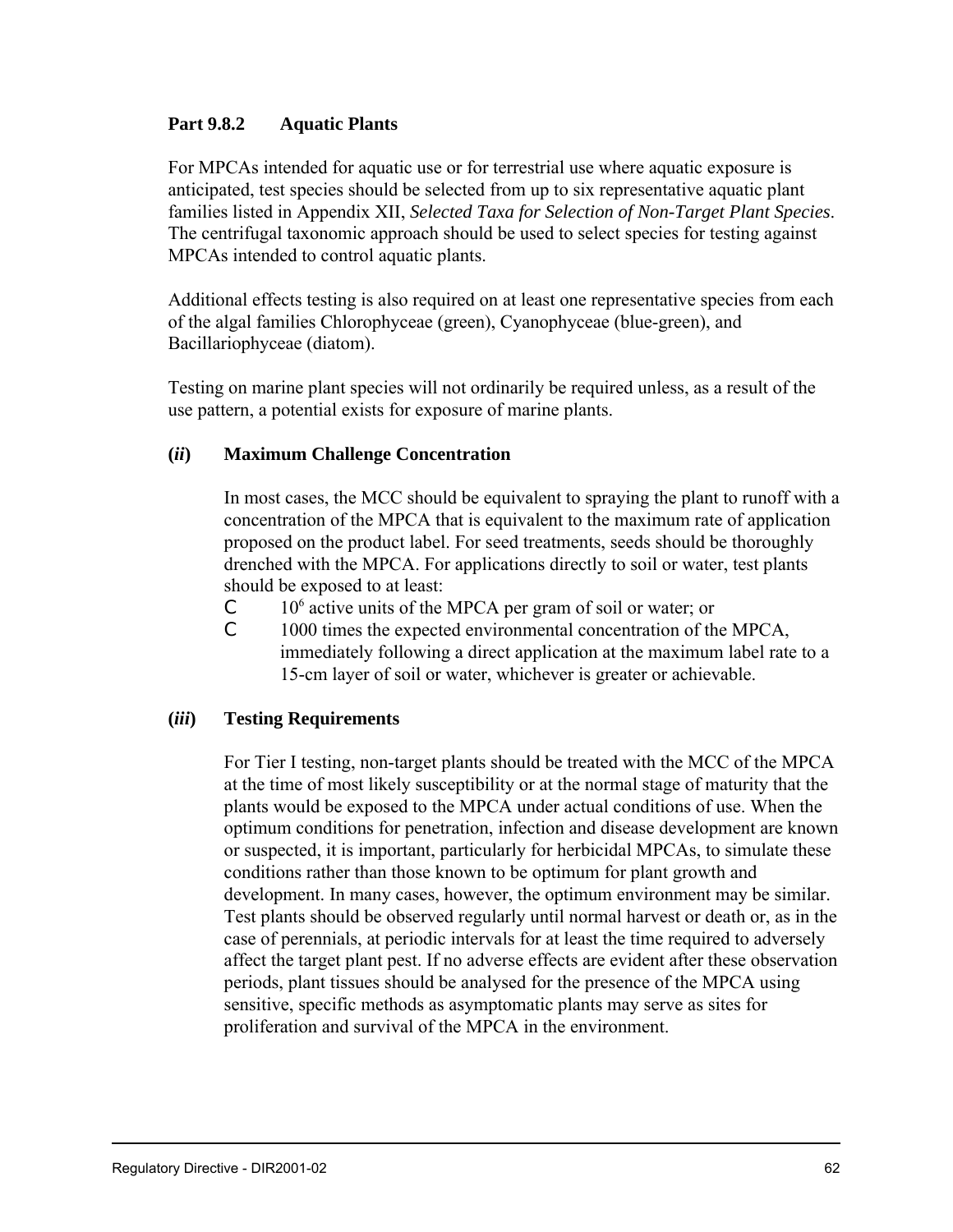The results of Tier I tests will be used in conjunction with available information on use pattern, host range and other similar factors to assess the potential for adverse effects on non-target plants. Adverse effects observed on senescent leaves would be considered of minor importance and would not warrant Tier II testing; however, the plants should be observed during Tier I testing to determine if the infection or effects spread to viable tissues or result in a decrease in plant vigour.

For Tier II environmental toxicology testing, data should be conducted on environmentally or economically important non-target plant species for which an infection or other adverse effect was observed in Tier I. For certain terrestrial nontarget plants, testing of both the germinating seed, i.e., seed emergence and root elongation testing, and young vegetative growth, i.e., vegetative growth and vigour testing, will be required. Plants should be tested with a concentration of the MPCA or EP that is equivalent to the maximum rate of application proposed on the product label.

Tier III testing will be required for non-indigenous MPCAs if the results of Tier II environmental toxicology tests indicate that non-target plants may be adversely affected by the MPCA under operational conditions of use. If required, Tier III tests should be carried out in the laboratory. Data on the fate of the nonindigenous MPCA in affected plant tissues may be also required with Tier III testing.

Tier IV testing should be conducted on small-scale field plots with the EP applied at the maximum label rate and under conditions that are optimal for disease development in plants. Only susceptible non-target plant species identified in Tier II tests should be tested in Tier IV. Control treatments, including untreated target and non-target plants as well as treated target plants are essential in Tier IV data. Tier IV data may be combined with small-scale environmental fate field trials and efficacy data. Tier IV testing of aquatic non-target plants is not required for small-scale terrestrial field trials. However, since the effects on non-target aquatic plant species may be unknown, the dissemination of the MPCA must be restricted to prevent possible adverse effects on non-target aquatic plants.

### **Part 10 Value Assessment (including Efficacy)**

#### **(a) Introduction**

Consistent with the requirements of the PCPA and Regulations and the mandate of the PMRA, assessment of the value of the EP in the context of its proposed uses is required.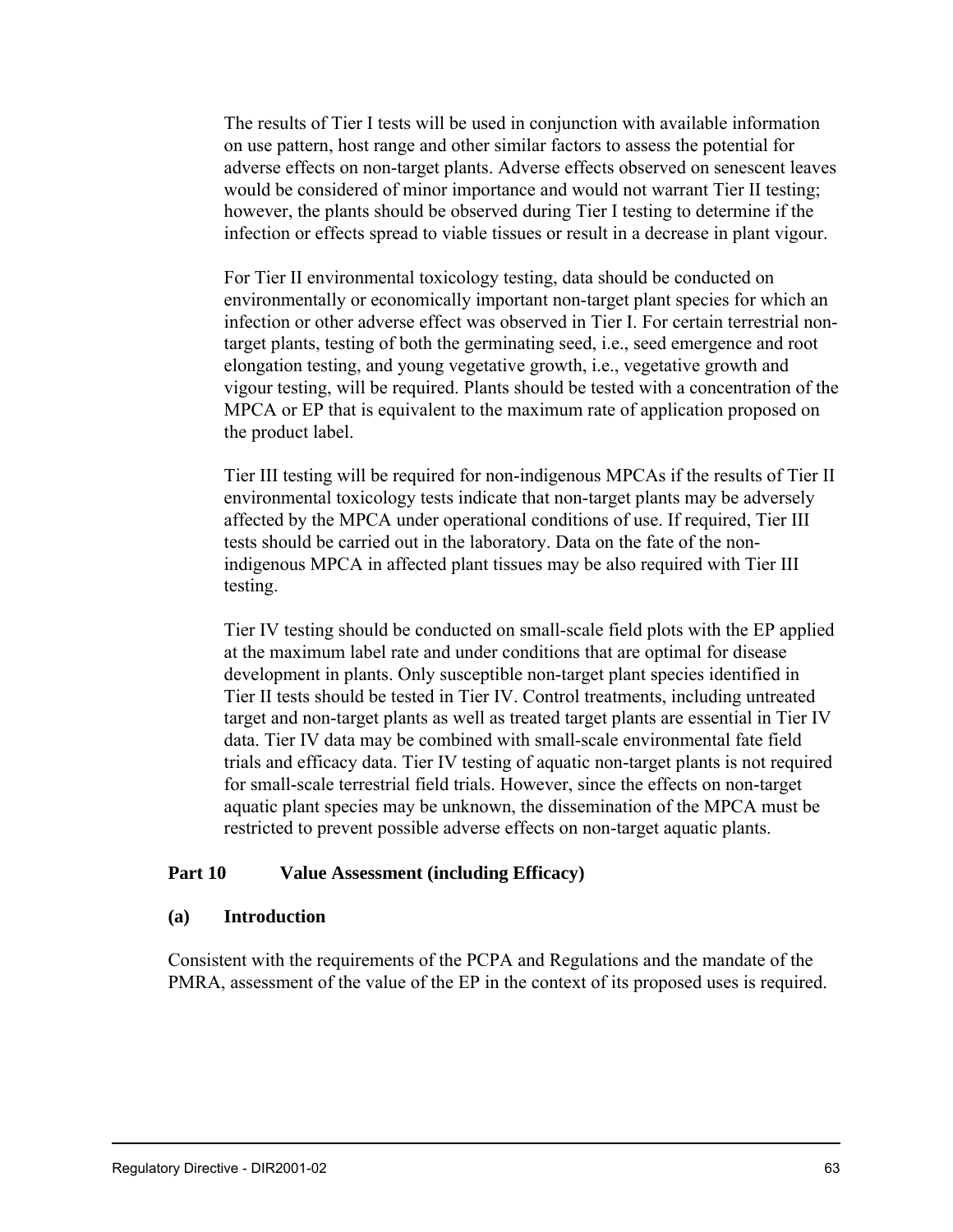For the purposes of this guideline, value comprises objective information regarding the following:

- **(***i***)** the nature and economics of the pest or disease problem in Canada;
- **(***ii***)** EP performance, according to prescribed label conditions and claims;
- **(***iii***)** current management tools: status, benefits, problems; and
- **(***iv***)** the contribution of the EP to risk reduction and sustainable pest management in the specific crop or resource production system.

The purpose of value assessment is to promote balanced regulatory decisions that incorporate consideration of the potential unique or long term benefits of the EP to sustainable crop and pest management or risk reduction with possible drawbacks or disadvantages. It is anticipated that EPs will demonstrate special characteristics that adapt well to integrated management programs or may exhibit desirable safety features. Formal documentation of value is an important component of risk management decision making, especially in those difficult situations where the scientific data base supporting the proposed registration may not be ideal.

# **(b) Product Performance**

Product performance is defined as the ability of the EP to fulfill the claims made on the proposed label. It includes the nature and extent of control or management of the pest or disease problem and also considers beneficial or adverse effects on the host crop and the crop production system.

Product performance data should provide information regarding the MPCA's pest host range, time to mortality and the minimum dosage required to achieve the desired or claimed standard of performance according to the specifics of the proposed use scenario. Such information is developed to support label performance claims and use recommendations, and is also important to non-target organism safety assessment. Performance data will also serve to confirm, where applicable, the utility of the EP in the development of sustainable pest management practices, including integrated management strategies, resistance management and risk reduction.

### **(c) General Provisions**

Where practicable, performance data packages should be based on original Canadian data. Foreign data collected under conditions comparable to intended Canadian use situations may be used to support Canadian registrations. Proponents of such MPCAs should consult with the PMRA to discuss appropriate performance criteria and test specifics.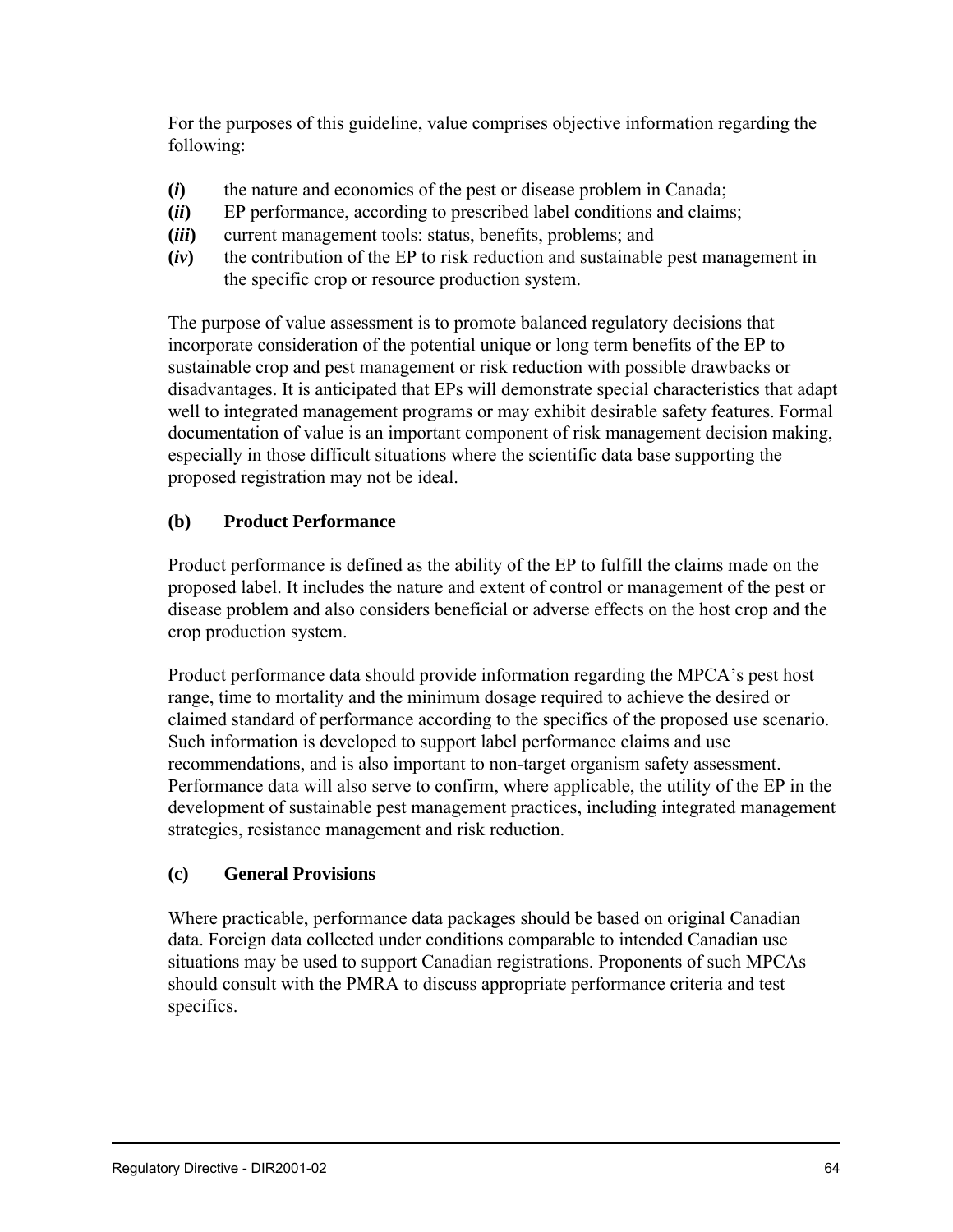For outdoor uses, e.g., forestry, agriculture, field data from relevant regions in the U.S. and other countries are acceptable, provided that the environmental conditions, pest behaviour and cultural practices are comparable. For uses under confined or controlledenvironment conditions, e.g., greenhouses, interior plant scapes, foreign data will normally be acceptable, provided that the test conditions and crop management practices are demonstrably similar to those found in Canada.

Laboratory and field data to support label performance claims, including use recommendations, restrictions and contraindications, i.e., optimum methods and timing of application, host or pest phenological requirements and constraints, population density, environmental factors, etc., are required. Proponents should consult Regulatory Directive DIR93-07*a*, *Guidelines for Efficacy Assessment of Chemical Pesticides*, for guidance regarding the principles of efficacy testing, including experimental design, performance criteria and analysis and reporting of data.

Specific guidance documents concerning performance testing of products intended for disease management, Regulatory Directive DIR96-01, *Guidelines for Efficacy Assessment of Fungicides, Bactericides and Nematicides*, and competing vegetation management, Regulatory Directive DIR93-07*b*, *Guidelines for Efficacy Assessment of Herbicides and Plant Growth Regulators*, should also be consulted, as applicable to the EP.

**NOTE:** *Although the referenced efficacy documents outline the approach to chemical pesticide testing, proponents are advised that the general principles described apply equally to performance testing of most EPs. A thorough understanding of these principles is essential to preparing an acceptable product performance data package.*

> *It is also noted that these are guidelines only; common sense and scientific judgement should be exercised in their use and application to microbial testing.*

The majority of MPCAs in commercial use today are effective only when used in an inundative manner. As a consequence of constraints that may result from relatively moderate virulence or toxicity or limited field persistence, the achievement of pest management goals often requires one to several EP applications per season. For this reason, the fundamental principles of efficacy testing developed for traditional control products are considered to be applicable to many EPs. It is recognized that these principles may not be appropriate to the assessment of performance for MPCAs intended for use as inoculative or augmentative biocontrol measures.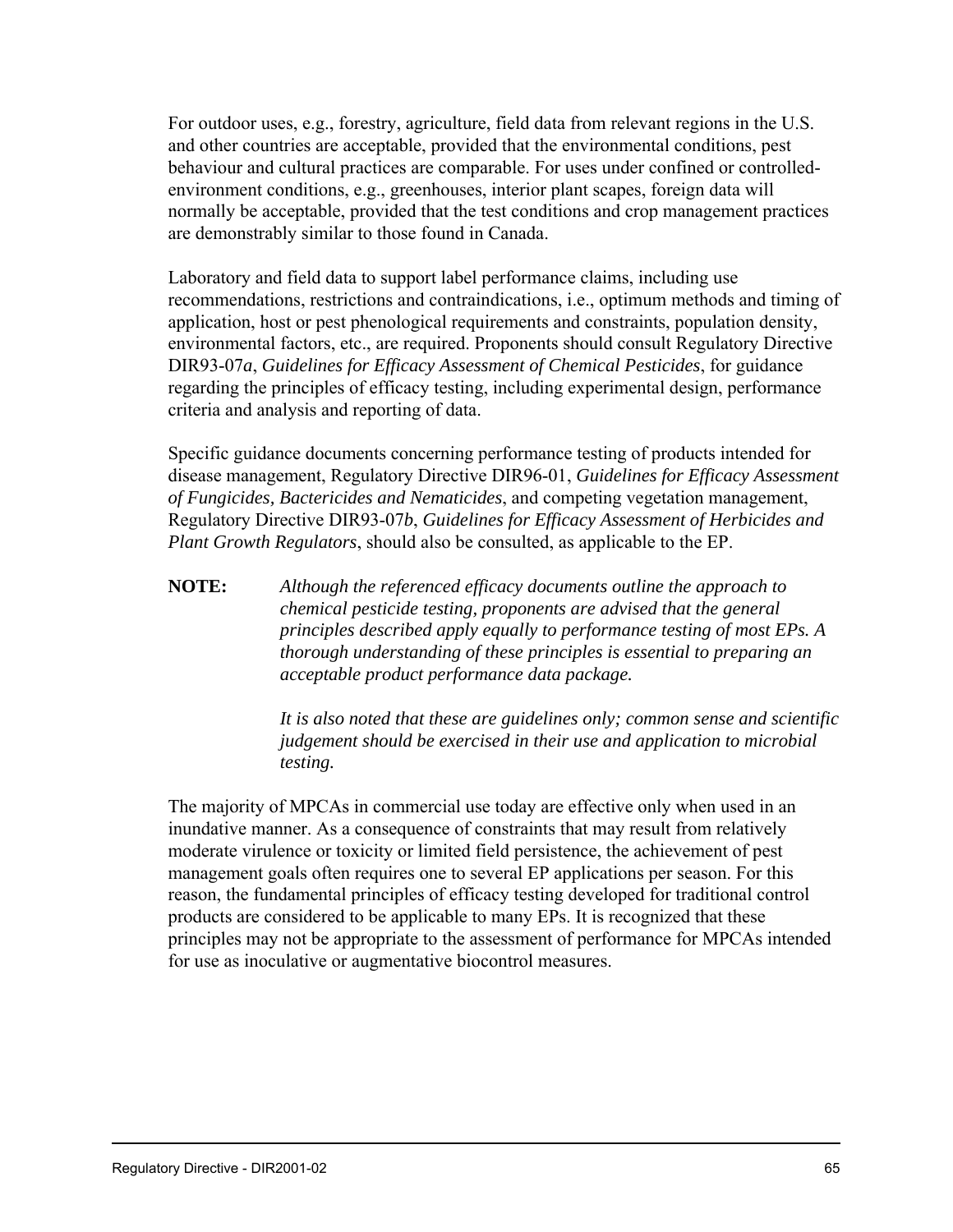# **(d) Evaluation Criteria and Procedures**

The criteria and procedures used by the PMRA for evaluation of Part 10, *Value Assessment*, are outlined in Section 2.3 of the Regulatory Directive DIR93-07*a*, *Guidelines for Efficacy Assessment of Chemical Pesticides*. Regarding sources of information considered in the review, it is emphasized that it is the responsibility of the applicant to produce, collect, organize and submit all scientific information required to support the proposed registration. The PMRA may also use any relevant data available in addition to those submitted by the registrant. Only scientific evidence will be used in the assessment of the value of a product. Testimonials of individuals without documented evidence are of no value in performance evaluation.

# **(e) Principles and Data Requirements**

**Part 10.1 Summary**

# **Part 10.2 Performance Assessment**

# **Part 10.2.1 Laboratory and Growth Chamber Studies**

For the purposes of this guideline, laboratory and growth chamber studies denote quantification, by appropriate means, of MPCA activity on potential target pests or hosts, e.g., preliminary range finding tests, preliminary target pest screening. These might include conventional diet or foliage feeding bioassays, single plant or tree exposure, in vitro antagonism data, growth chamber or greenhouse data, etc., as appropriate to the nature of the EP.

Laboratory studies should be designed to describe the intrinsic susceptibility, dose response behaviour, time to mortality, relative susceptibility of target pests or hosts, etc., as appropriate to the nature and activity profile of the MPCA. The relationship of challenge doses used in laboratory studies to the expected exposure concentration of the MPCA under actual use conditions should be discussed. Where relevant, laboratory studies should also address the susceptibility of various life stages of the proposed target pests or hosts.

For MPCAs that exhibit a direct, measurable toxic or lethal effect, scientifically sound laboratory studies designed to quantify the susceptibility, dose response behaviour and time to mortality on proposed target pests or hosts are normally required.

Laboratory data should also incorporate studies that describe the pest host spectrum of activity of the MPCA. These studies would normally be carried out at doses defined in relation to the  $LC_{50}$ ,  $LC_{95}$ ,  $LT_{50}$ , etc., of the most susceptible target pest. Alternatively, these data might also be generated using challenge doses based on the expected exposure concentration of the MPCA under actual use conditions.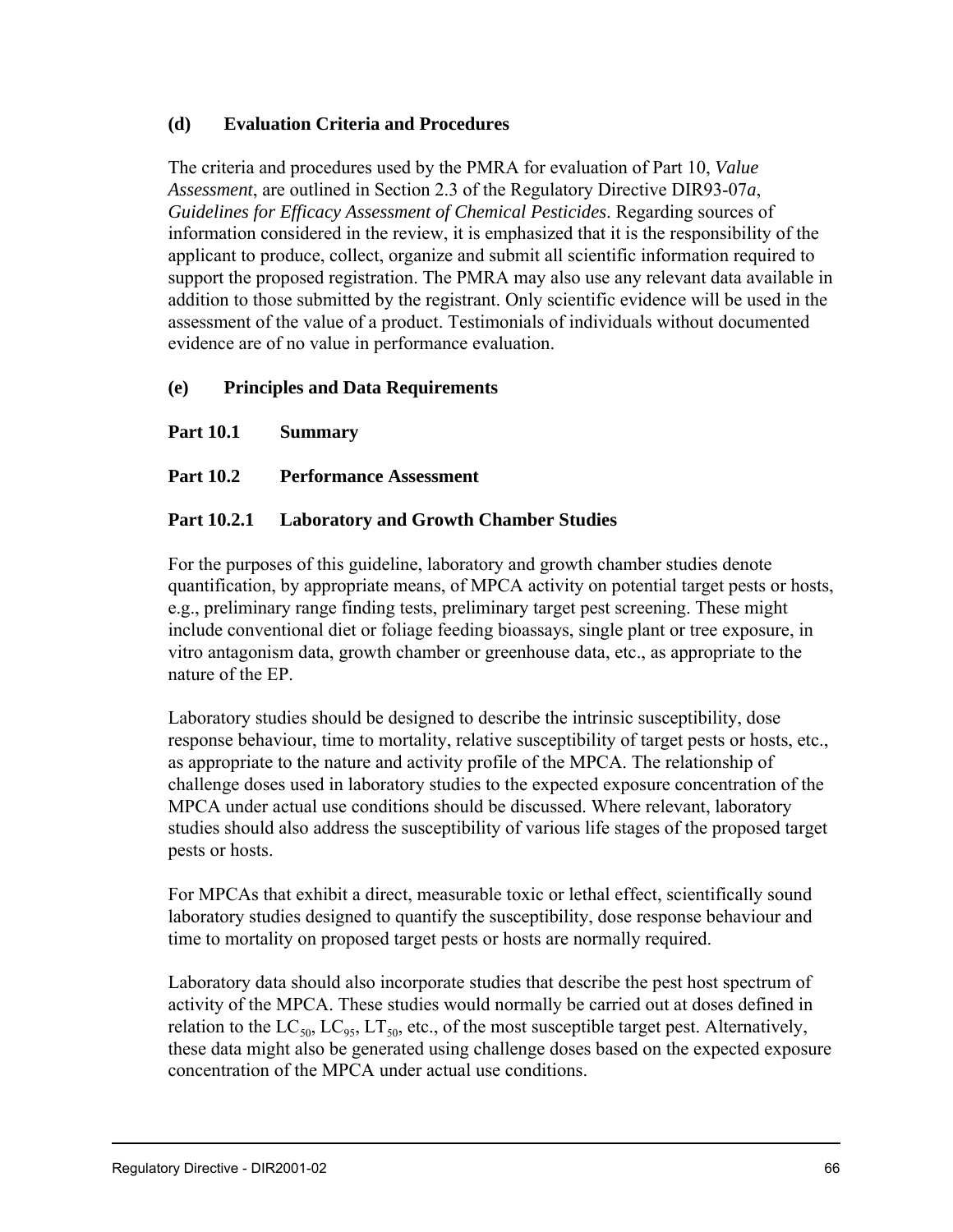The TGAI or FI may be used for laboratory bioassays, provided that any adjuvants or other constituents of the formulation deliberately added to enhance toxicity or virulence are tested in combination with the MPCA. Where more meaningful to the assessment of efficacy, the EP may also be used.

For new MPCAs, laboratory bioassay data will generally form the basis for preliminary target susceptibility screening and will contribute to evaluation of field performance. It is recognized that host or pest phenology, target pest behaviour and environmental constraints profoundly influence activity of MPCAs in the field. Where possible, information or data that describes the relationship of in vitro bioactivity, i.e., intrinsic susceptibility, to that expected or observed in the field should be provided.

These data, in conjunction with information from Part 9, *Environmental Toxicology*, will be used in the assessment of potential environmental risk and are also important to evaluation of claims regarding risk reduction and contribution to sustainable pest management.

For use expansions to closely related targets, laboratory or greenhouse data may, in some instances, serve to reduce or eliminate the need for field efficacy studies. In this case, it is recommended that testing be carried out using the EP rather than the technical material. Proponents should consult the PMRA prior to testing when seeking label amendments.

Where laboratory bioassay data are not deemed appropriate or meaningful to the assessment of value, the proponent may request a waiver of laboratory studies with submission of a supporting scientific rationale.

# **Part 10.2.2 Field Studies**

For the purpose of this guideline, field studies refer to testing of the proposed EP under conditions equivalent to and according to the use patterns proposed on the end-use label.

Experimental field data should be developed and reported according to the principles outlined below and in the companion chemical efficacy guidelines. In general, the data should demonstrate in a scientifically acceptable manner that when used according to label recommendations, the EP will provide a meaningful benefit to the user.

# **(a) Performance Criteria**

Since MPCAs constitute a diverse spectrum of biological entities, they potentially include all types of pest management products. Field performance criteria and the specifics of experimental design will thus vary, depending on the biological characteristics of the MPCA, the nature of the pest management problem and the goals of treatment.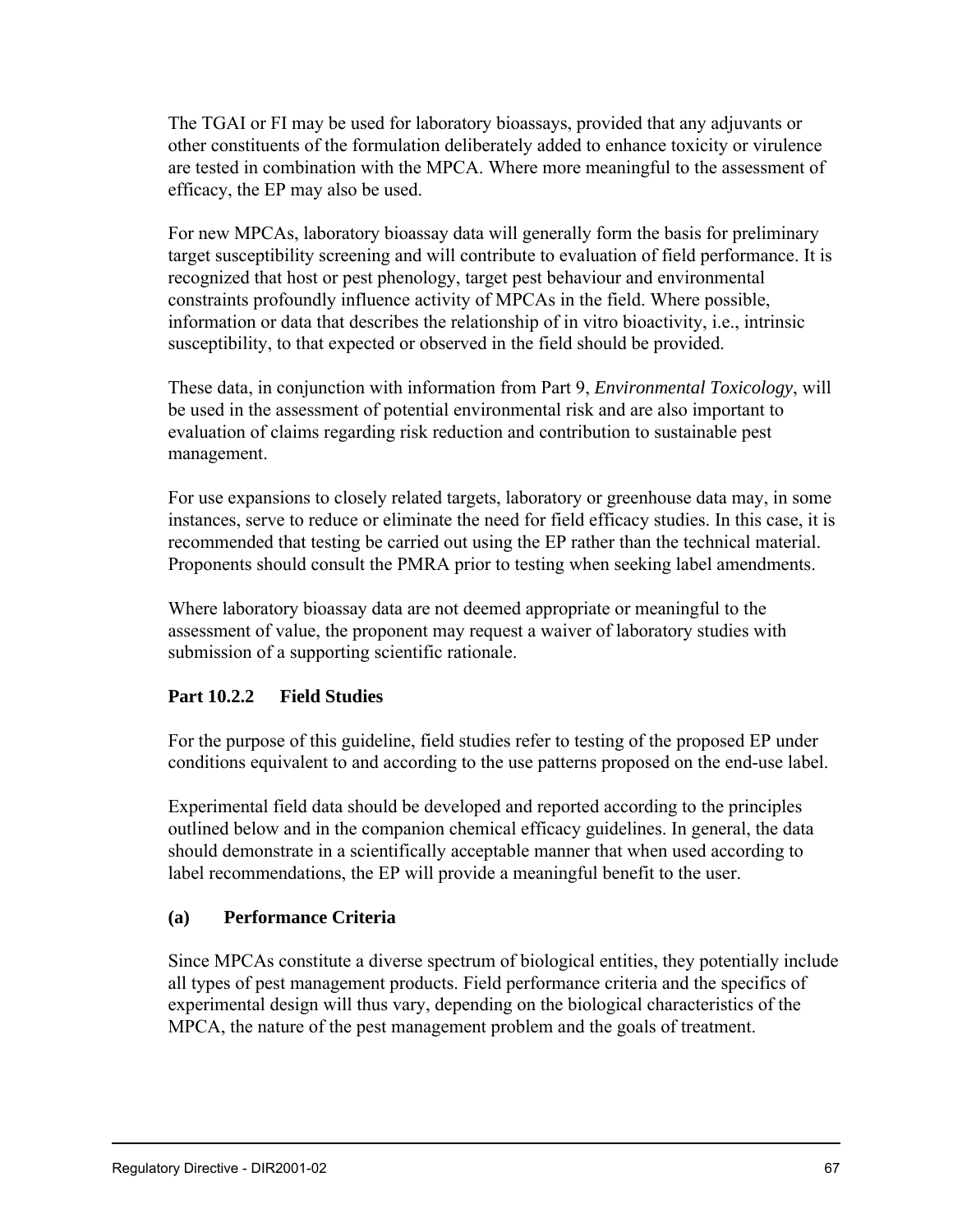It is recognized that MPCAs may demonstrate performance benefits in a specific crop or resource production system in various ways, both direct and indirect. Examples include direct mortality to the target that results in control or suppression of pest populations to defined levels; plant growth promotion and prevention of disease establishment; induction of host plant resistance; and sublethal effects on pest targets that enhance natural biocontrol or increase susceptibility to conventional control products. Criteria to measure and define performance may thus sometimes differ substantially from those applied to conventional chemicals. In light of this, it is essential that the specific EP performance criteria employed be well defined and that the goal(s) of treatment be clearly stated.

For convenience, the key principles that should be observed in the design and execution of EP field efficacy trials are summarized below. Proponents should also consult Section 2, Regulatory Directive DIR93-07*a*, *Guidelines for Efficacy Assessment of Chemical Pesticides*, for a more detailed explanation.

- **(***i***)** Performance testing should be conducted using the EP formulation proposed for registration. Subsequent minor formulation changes will be acceptable, provided that scientific rationale and appropriate bridging data to support equivalent performance are submitted.
- **(***ii***)** In cases where the EP is not yet in full scale commercial production, a timelimited registration may be considered, provided that performance data on pilot scale material supports the value of the EP and that all other data requirements are met. Subsequent full registration will require confirmation of performance using commercial scale material.
- **(***iii***)** The biological activity and potency of each specific lot of EP tested should be confirmed, as per methods reported in Part 2, *Product Characterization and Analysis*, and the results included in the efficacy report. The biological activity of the test substance at the time of testing should be representative of the product specifications and guarantee.
- **(***iv***)** Where biological activity of the EP requires ingestion by the target pest, performance trials should incorporate data to determine optimum conditions and methods of application necessary to ensure adequate deposit to the pest feeding site(s). Valid deposit measurements may sometimes be necessary to aid in interpretation of performance data, e.g., aerial application.
- **(***v***)** Performance trials should be carried out under the conditions of application and at rates or doses proposed on the label. In general, at least one range finding field study demonstrating the lowest effective rate is required.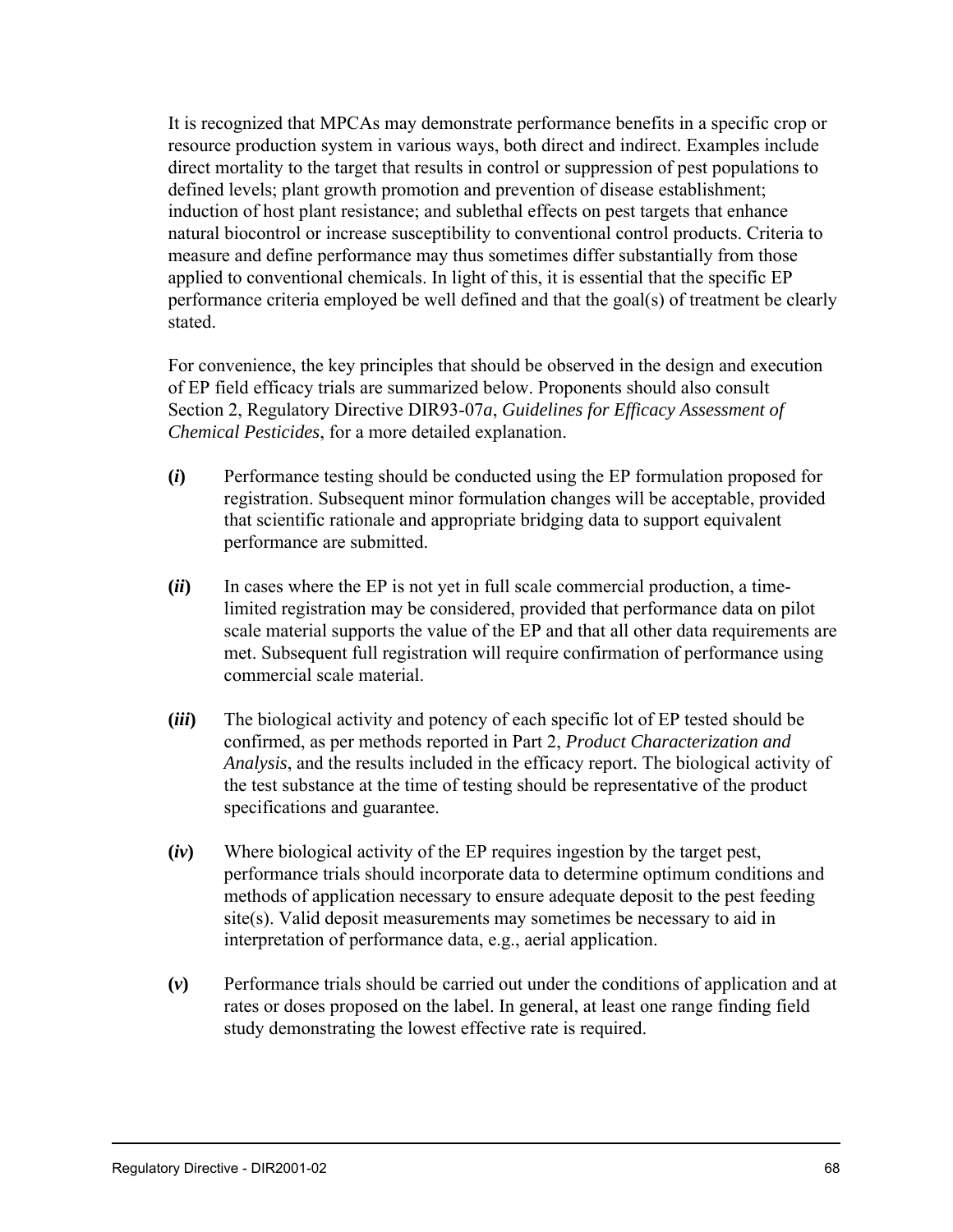- **(***vi***)** Each pest or disease and host combination on the proposed product label should be assessed separately. The use of surrogate pest species or hosts may be considered for some EPs, in lieu of data on each combination, provided that the MPCA mode of action and target specificity, the pest or disease behaviour and the host phenology warrant this approach. An adequate scientific rationale and laboratory bioassay, or equivalent data to support surrogate claims are required.
- **(***vii***)** As a general rule, a minimum of three studies or trials, each with internal replicates, should be submitted. For outdoor uses, the studies should be conducted in the major geographical regions where the product is intended to be used. The studies should also take into account different population pressures and any environmental conditions that significantly affect EP activity. Artificially infested plots may be used where insufficient pest or disease pressure exists.
- **(***viii***)** Notwithstanding the point above, regional variability in climate, soil type, pest behaviour, host phenology, cultural practices, management goals, etc., may necessitate supplementary trials to adequately demonstrate performance claims under all conditions of application and in all sites and areas of intended use. Proponents may request waiver of some regional studies if:
	- C only a limited, regional registration is desired; or
	- C scientific rationale to support reduced regional testing are submitted.
- **(***ix***)** Trials should include an untreated check or control as an indicator of pest or disease pressure and for comparison with treated areas. Positive controls, comprising comparison with reference products of known efficacy or normally accepted practice should also be included where possible.
- **(***x***)** Performance measurements should include effects on the quality and where appropriate the yield of treated crops or effects on the quality of treated plant products.
- **(***xi***)** Label recommendations regarding tank mixing with registered pesticides or use of the EP with adjuvants, stickers, spreaders, diluents, etc., should be supported by compatibility and performance data.

# **Part 10.3 Treatment Effects**

During the course of field efficacy testing, compatibility and beneficial or adverse effects of EP treatment on pest management within the specific crop production system, should be evaluated. The following aspects of EP behaviour should be addressed, as appropriate to the nature of the EP and the use pattern.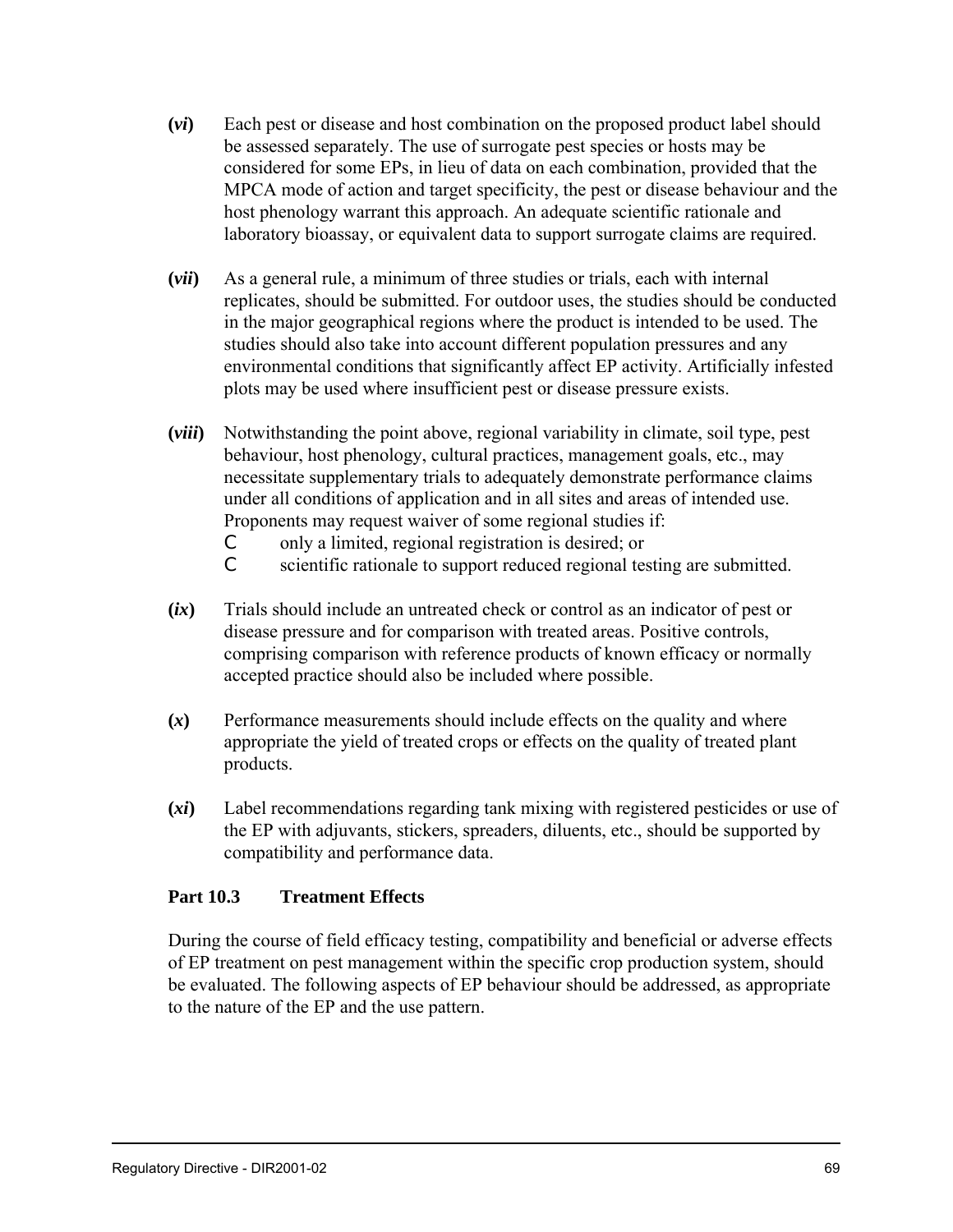# **Part 10.3.1 Phytotoxicity and Phytopathogenicity**

Information on possible phytotoxic or phytopathogenic effects to target crops or to target plant products is a required component of performance evaluation. For those EPs containing MPCAs with potential for plant injury, i.e., known or suspected plant pathogens, scientifically sound laboratory and/or field experiments to demonstrate lack of MPCA injury to labelled and adjacent crops/hosts are required. For other EPs, crop tolerance should be monitored during performance trials. Significant adverse effects should be reported. Observations on unintended or undesirable side effects on succeeding crops or parts of treated plants used for propagating purposes, e.g., seeds, cuttings, runners, should be reported.

# **Part 10.3.2 Compatibility with Crop Protection and Management Practices**

# **Part 10.3.2.1 Effects on MPCA Performance**

Information on the efficacy and compatibility of the EP when used in conjunction with other crop protection measures, particularly chemical pesticides, is required. This is especially important in crop production situations where current management practices involve use of control measures to which the MPCA may be sensitive. In the latter case, laboratory and/or field data that assess compatibility of the MPCA should be submitted.

In some instances, cultural practices or other chemical inputs may also adversely affect EP performance. These and any other crop management practice that may negatively affect performance should be evaluated, where relevant to the nature of the EP and the production scenario.

# **Part 10.3.2.2 Effects of the EP**

Claims regarding enhancement of, or compatibility with natural biocontrols or IPM strategies should be supported by appropriate laboratory or field evaluation data as relevant to the nature of the claim, the characteristics of the MPCA and the proposed use pattern.

Host spectrum data, i.e., Part 10.2, *Performance Assessment* (see Section 5, Part 10.2), and relevant non-target hazard testing data, i.e., Part 9, *Environmental Toxicology* (see Section 5, Part 9), may be used to support claims regarding comparability and potential value to natural biocontrol and IPM. Where relevant to the specific claim, it is recommended that field performance testing include observations regarding effects of treatment on natural biocontrols within the specific crop or system.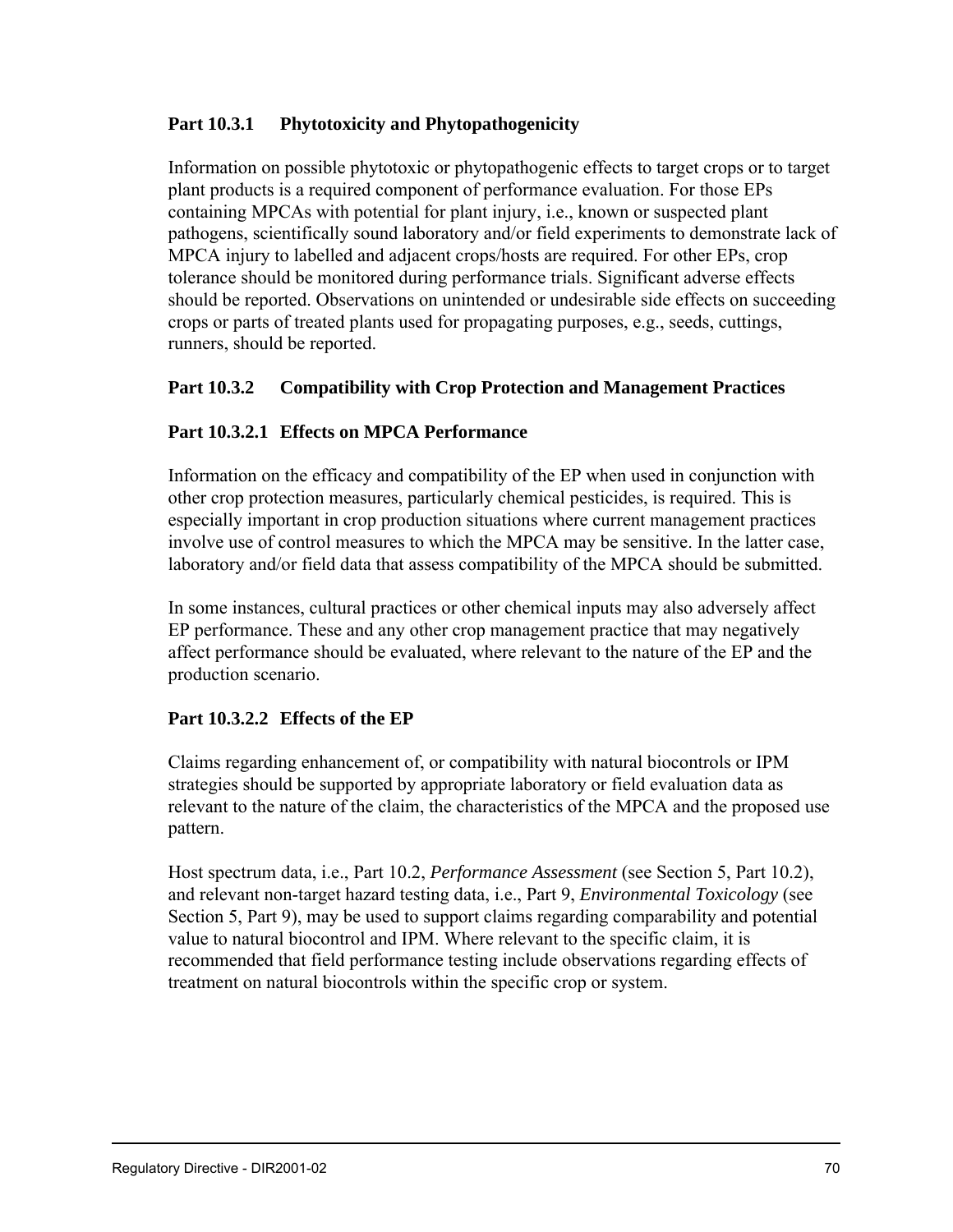# **Part 10.4 Crop or Resource Production Benefits**

To document the potential value of a new EP in terms of crop or resource production benefits and sustainable management considerations, objective information in the following areas is required. It is the responsibility of the proponent to provide detail sufficient to draw conclusions regarding the potential or actual benefits of the new EP.

New EPs may demonstrate crop or resource production benefits or contribute to the implementation of more sustainable management practices or risk reduction in a number of ways. For example, new EPs might:

- **(***i***)** enhance or complement more sustainable use of current management products by reduction of label rates or frequency of application required for conventional products;
- **(***ii***)** provide a viable alternative to traditional products wherein significant problems or concerns exist, e.g., pest resistance, safety issues;
- **(***iii***)** provide entirely novel approaches to pest management in situations where conventional tools do not exist or are considered unacceptable for a variety of reasons;
- **(***iv***)** suppress pest populations to levels sufficient to promote commercially acceptable efficacy of more sustainable, non-interventional management practices, e.g., crop rotation, physical barriers;
- **(***v***)** encourage implementation of pest management practices such as scouting, timing and application of pest control products based on appropriate action or economic thresholds;
- **(***vi***)** constitute essential, narrow spectrum tools that provide the foundation for development of IPM strategies; and
- **(***vii***)** enhance occupational or bystander safety in situations where significant exposure may be unavoidable, e.g., corn tasselling, indoor uses, aerial application in residential areas.

# **Part 10.4.1 Profile of the EP**

This section should include a synopsis of relevant information that summarizes the performance benefits.

# **Part 10.4.2 Nature and Economics of the Pest or Disease Problem in Canada**

The nature and economics of the pest or disease management problem in Canada should be outlined. Reference may also be made to adjacent regions of the U.S. where relevant. The information should be presented in the context of the proposed use pattern and anticipated impact of the EP on the problem.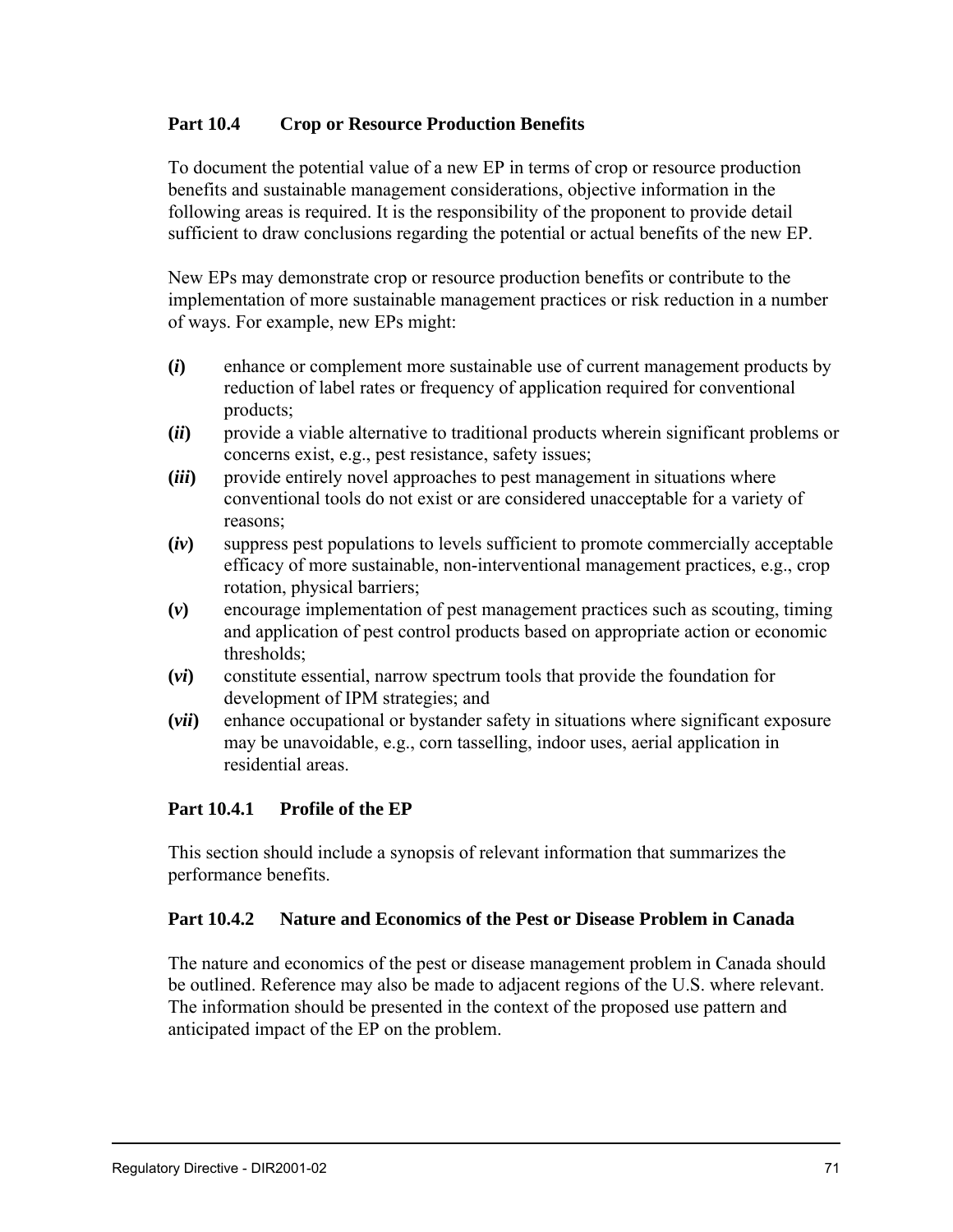Most EPs, because of their relatively limited pest host range, will constitute niche or minor use products in Canada. The discussion should include some indication of the projected use of the new EP and should consider the following elements:

- **(***i***)** range of the pest or disease;
- **(***ii***)** life cycle of the pest or disease in Canada;
- **(***iii***)** crops (resource) affected;
- **(***iv***)** qualitative and quantitative damage by the pest or disease, including commercial implications of such damage;
- **(***v***)** where the crop (resource) is grown;
- **(***vi***)** area planted to crop (resource);
- **(***vii***)** public health, environmental, aesthetic or nuisance implications of the pest or disease activity; and
- **(***viii***)** economic considerations, including description of the market sector, value of the crop (resource), and potential economic impact of a positive or negative regulatory decision. In cases where more detailed economic analysis is required, proponents should refer to Regulatory Directive DIR93-17, *Assessment of the Economic Benefits of Pesticides*, for guidance.

# **Part 10.4.3 Current Crop Protection Tools and Practices**

The nature of current tools for management of the particular pest or disease problem should be outlined here, including regulatory status, availability in Canada and performance or other benefits or disadvantages relative to the EP proposed for registration.

This information should be presented in the context of unique performance or safety features of the EP that may complement benefits or mitigate drawbacks of current tools, e.g., resistance mitigation, enhancement of environmental or human safety, synergistic activity with conventional tools. Where relevant, reference should also be made to current or proposed crop (resource) management practices that influence the value of the new EP, e.g., crop rotation, zero till, soilless cultivation.

#### **Part 10.4.4 Contribution to Integrated Pest Management Strategies and Practices**

EPs may exhibit features, e.g., relatively narrow host range or limited environmental persistence, that constitute a key element in the development and implementation of IPM strategies. Based on the EP profile, host range and reported performance data, the actual or potential role of the new EP in integrated management should be described. The discussion should consider the current status of integrated management practices in the specific crop or resource production system and how the new EP may contribute to the development or implementation of more integrated or sustainable practices. Constraints to implementation of integrated tactics should also be discussed where relevant.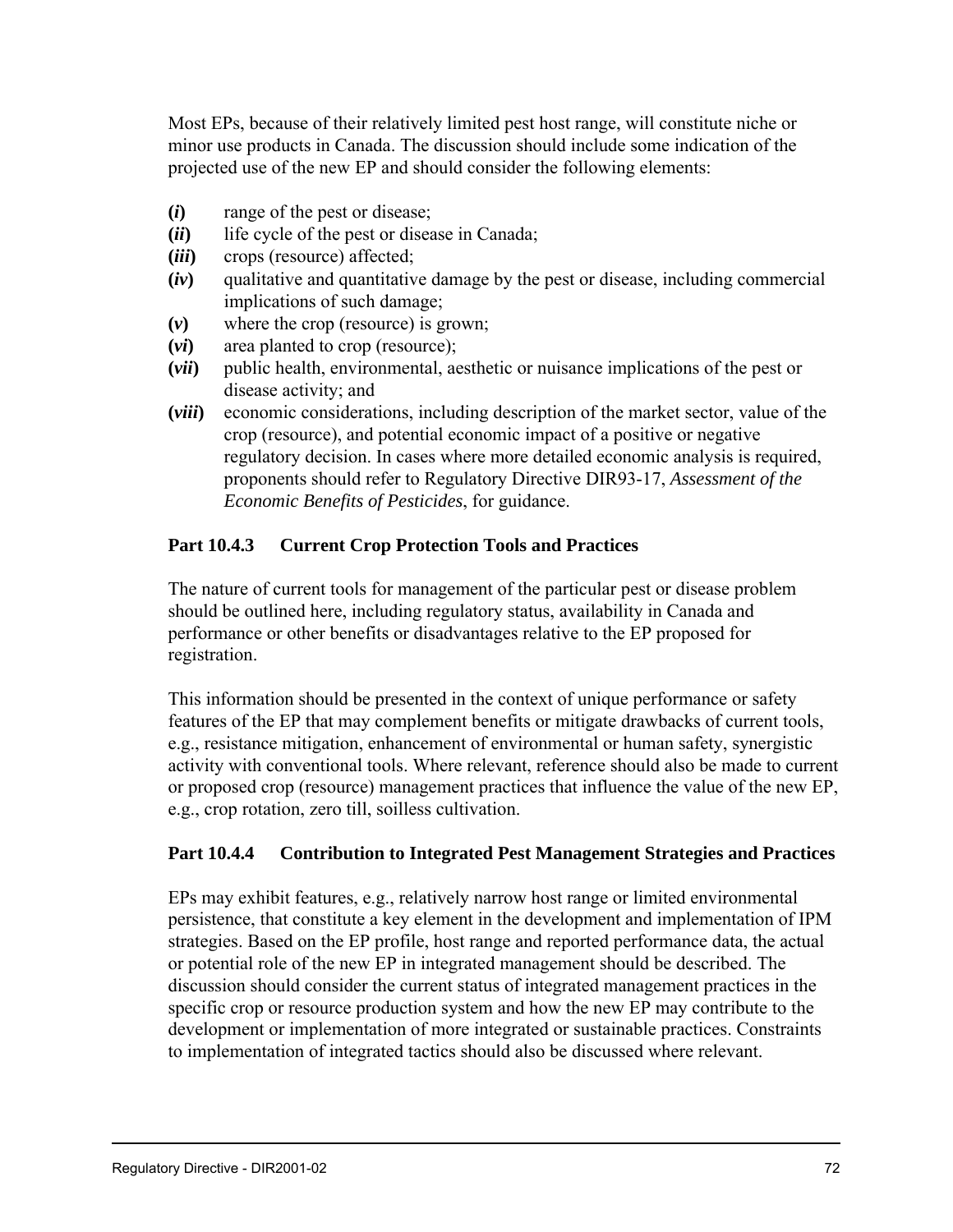As an essential element of IPM today, the role of the new EP in resistance management should be addressed, both from the perspective of mitigation of resistance to conventional or current products as well as potential for development of pest resistance to the MPCA. Information on the possible development of resistance should be provided. Where development of pest resistance is a known factor, e.g., *Bacillus thuringiensis* (Bt) products, use recommendations should include advice regarding measures to mitigate resistance development.

In the case of EPs in which the deployment of resistant plants expressing protein active ingredients closely related to the MPCA are a factor in management of the proposed host pests or crops, e.g., Bt plants, strategies for integrated use of the EP and the resistant plants should be outlined.

**Part 11** Not applicable to microbial pest control products.

# **Part 12 Summaries**

# **Part 12.5 Foreign Reviews**

Foreign reviews should be coded as Part 12.5.x (DACO Part Number) and included at the end of the applicable Part. For example, EPA Reviews of Toxicology would be coded 12.5.4 and included at the end of the information provided for Part 4, *Human Health and Safety Testing*.

# **Part 12.7 Comprehensive Data Summaries (OECD Dossier Tiers II and III)**

Applications for registration for a major new use or new technical grade active ingredient must include comprehensive data summaries in the near future. Applicants should contact the PMRA for the applicability of this requirement when they are ready to submit data for review. For more detailed information on comprehensive data summaries, refer to Regulatory Directives DIR96-05 and DIR97-01, *Comprehensive Data Summaries*. The general format of the summaries should follow those described in the European Commission (EC) guidelines, i.e., based on the EC Directive Tier II, Annex II format as well as Tier III, Annexes II and III. *It is strongly recommended that the applicant consult with the PMRA before preparing the data summaries.* The main objective of the summaries is to provide reviewers with a clear comprehensive summary of characteristics, risks and values associated with the proposed product. The summary should be in such detail that it is apparent that the submitter has performed a thorough evaluation and interpretation of the data of each study. Based on this information, conclusions regarding the safety and potential concerns of the product or active ingredient should be reported.

Comprehensive data summaries should be submitted in a separate binder(s) clearly labelled as containing comprehensive data summaries. The label should conform to the requirements listed in Section 5, Part 4.2, *Infectivity and Toxicity* of these guidelines.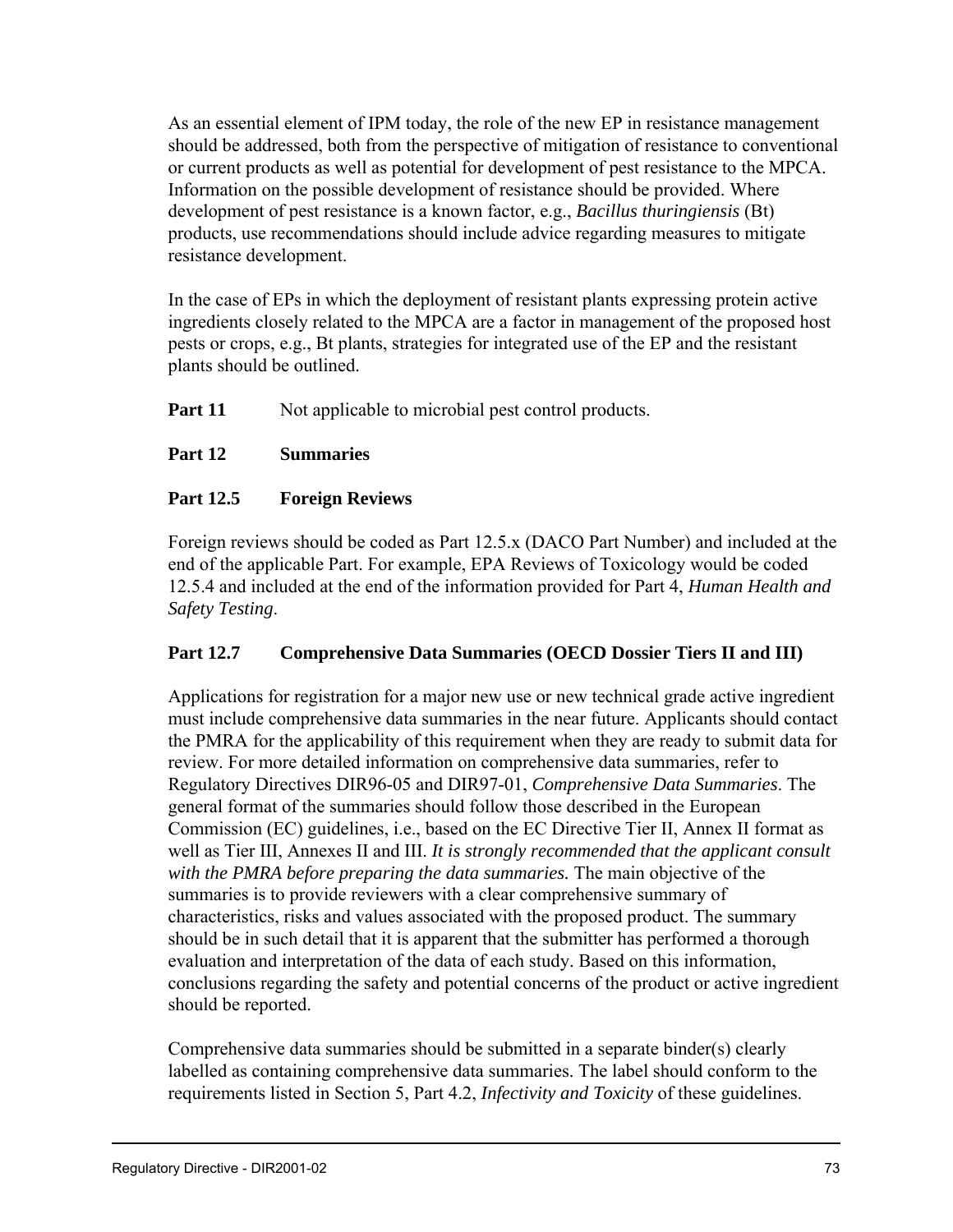# **List of Abbreviations**

| <b>CR</b>        | conditionally required                                               |
|------------------|----------------------------------------------------------------------|
| <b>DACO</b>      | data code                                                            |
| <b>DNA</b>       | deoxyribonucleic acid                                                |
| EC               | European Commission                                                  |
| $EC_{50}$        | concentration that effects 50% of the population                     |
| ED <sub>50</sub> | dose that effects 50% of the population                              |
| Eh               | redox potential                                                      |
| <b>ELISA</b>     | enzyme linked immunosorbant assay                                    |
| EP               | end-use product                                                      |
| EU               | European Union                                                       |
| <b>FDA</b>       | Food and Drugs Act                                                   |
| FI               | formulation intermediate                                             |
| <b>GEM</b>       | genetically engineered microorganism                                 |
| <b>GLP</b>       | <b>Good Laboratory Practice</b>                                      |
| HC               | Health Canada                                                        |
| <b>HPLC</b>      | high pressure liquid chromatography                                  |
| <b>ICMFS</b>     | International Commission on Microbiological Specifications for Foods |
| $\mathbb{P}$     | intraperitoneal                                                      |
| <b>IPM</b>       | integrated pest management                                           |
| <b>IRM</b>       | integrated resistance management                                     |
| IV               | intravenous                                                          |
| <b>LCC</b>       | lower challenge concentration                                        |
| $LC_{50}$        | concentration that kills 50% of the population                       |
| $LC_{95}$        | concentration that kills 95% of the population                       |
| $LD_{50}$        | dose that kills 50% of the population                                |
| $LT_{50}$        | time for 50% of the population to die                                |
| <b>MAR</b>       | maximum application rate                                             |
| <b>MCC</b>       | maximum challenge concentration                                      |
| MP               | manufacturing-use product                                            |
| <b>MPCA</b>      | microbial pest control agent                                         |
| <b>MRL</b>       | maximum residue limit                                                |
| <b>MSDS</b>      | Material Safety Data Sheet                                           |
| <b>OECD</b>      | Organisation for Economic Co-operation and Development               |
| <b>PCPA</b>      | <b>Pest Control Products Act</b>                                     |
| <b>PMRA</b>      | Pest Management Regulatory Agency                                    |
| QA               | quality assurance                                                    |
| $\rm QC$         | quality control                                                      |
| $\mathbf{R}$     | required                                                             |
| SHE/SAV7         | primary Syrian hamster embryo system                                 |
| <b>TGAI</b>      | technical grade of active ingredient                                 |
| U.S. EPA         | United States Environmental Protection Agency                        |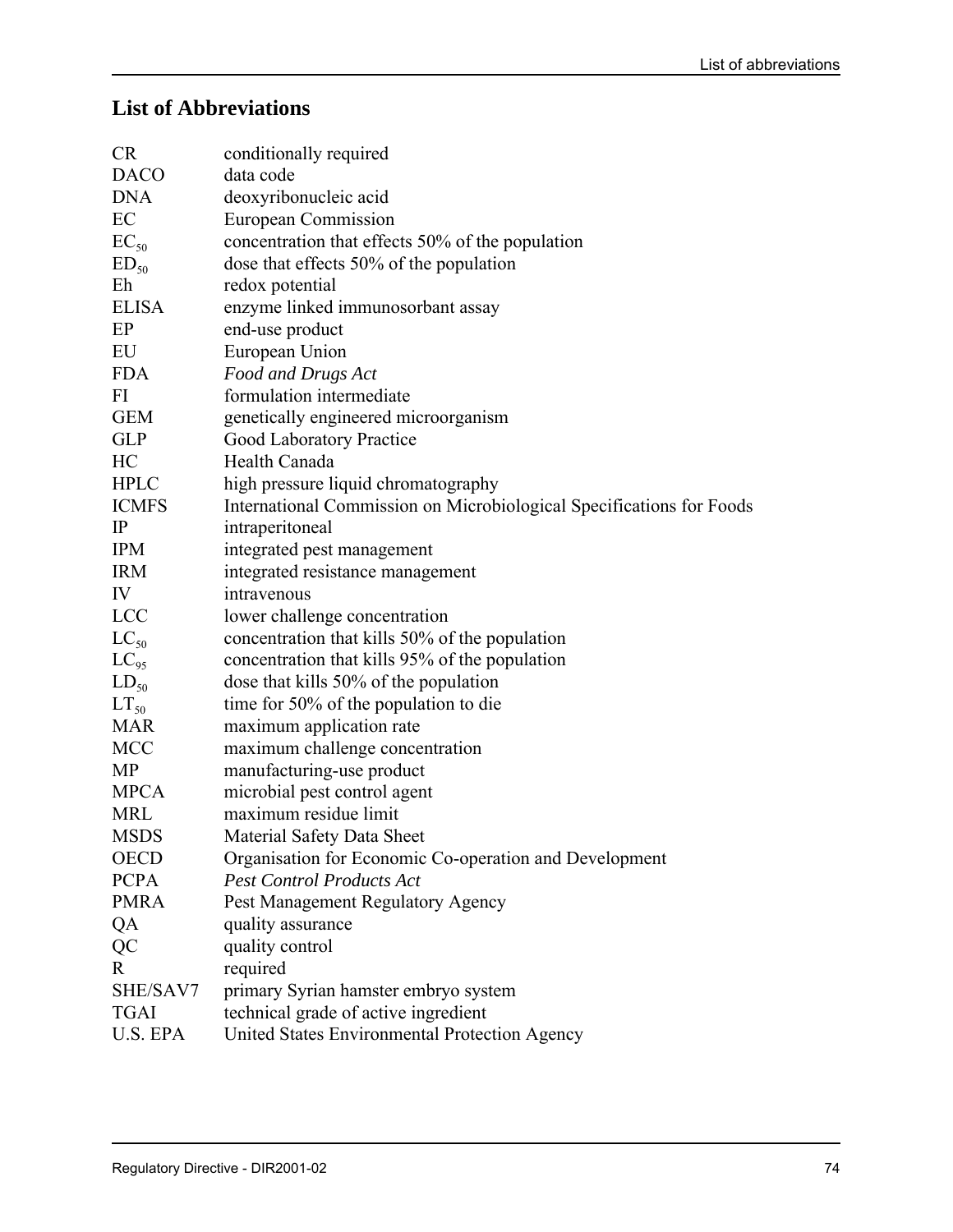| <b>Title</b><br>Data<br>Code<br>(Part)              |                                                                                   | Data<br><b>Required</b> | <b>U.S. EPA</b><br><b>Guidelines</b><br><b>Reference</b><br><b>Number</b> | <b>Additional Information or</b><br><b>Conditions</b> |  |  |  |  |  |  |
|-----------------------------------------------------|-----------------------------------------------------------------------------------|-------------------------|---------------------------------------------------------------------------|-------------------------------------------------------|--|--|--|--|--|--|
| M <sub>0</sub>                                      | <b>Index</b>                                                                      |                         |                                                                           |                                                       |  |  |  |  |  |  |
| M1                                                  | Label, Product Profile, Proposed Use Patterns and International Regulatory Status |                         |                                                                           |                                                       |  |  |  |  |  |  |
| M1.1                                                | Label                                                                             |                         | 40CFR 152.50<br>40CFR 156                                                 |                                                       |  |  |  |  |  |  |
| M1.2<br>Product profile and proposed use<br>pattern |                                                                                   |                         | 40CFR<br>158.740a<br>40CFR 152.50<br>40CFR 156                            |                                                       |  |  |  |  |  |  |
| M1.3                                                | International regulatory status of<br>the MPCA and EP                             |                         |                                                                           |                                                       |  |  |  |  |  |  |
| M2                                                  | <b>Product Characterization and Analysis</b>                                      |                         |                                                                           |                                                       |  |  |  |  |  |  |
| M2.1                                                | Name and address of applicant                                                     |                         | 40CFR 152.50                                                              |                                                       |  |  |  |  |  |  |
| M2.2                                                | Name and address of<br>manufacturing plant                                        |                         |                                                                           |                                                       |  |  |  |  |  |  |
| M2.3                                                | Name and address of<br>formulating plant (if different<br>from $2.2$ )            |                         |                                                                           |                                                       |  |  |  |  |  |  |
| M2.4                                                | Trade name                                                                        |                         | 885.1100                                                                  |                                                       |  |  |  |  |  |  |
| M2.5                                                | Binomial name (MPCA)                                                              |                         |                                                                           |                                                       |  |  |  |  |  |  |
| M2.6                                                | Canadian patent status<br>information                                             |                         |                                                                           |                                                       |  |  |  |  |  |  |
| M2.7                                                | Characterization of the MPCA                                                      |                         |                                                                           |                                                       |  |  |  |  |  |  |
| M2.7.1                                              | Origin, derivation, and<br>identification of MPCA(s)                              |                         | 885.1100                                                                  |                                                       |  |  |  |  |  |  |
| M2.7.2                                              | Biological properties of<br>MPCA(s)                                               |                         | 885.1100                                                                  |                                                       |  |  |  |  |  |  |
| M2.7.3                                              | Characterization of MPCAs derived through recombinant nucleic acid technologies   |                         |                                                                           |                                                       |  |  |  |  |  |  |
| M2.7.3.1                                            | Taxonomy and characterization<br>of host and donor<br>microorganisms              |                         |                                                                           |                                                       |  |  |  |  |  |  |
| M2.7.3.2                                            | Construction of the recombinant<br>microorganism                                  |                         |                                                                           |                                                       |  |  |  |  |  |  |
| M2.7.3.3                                            | Nature and expression of<br>introduced or modified genetic<br>material            |                         |                                                                           |                                                       |  |  |  |  |  |  |

# **Appendix I Data Code (DACO) for Microbial Pest Control Products**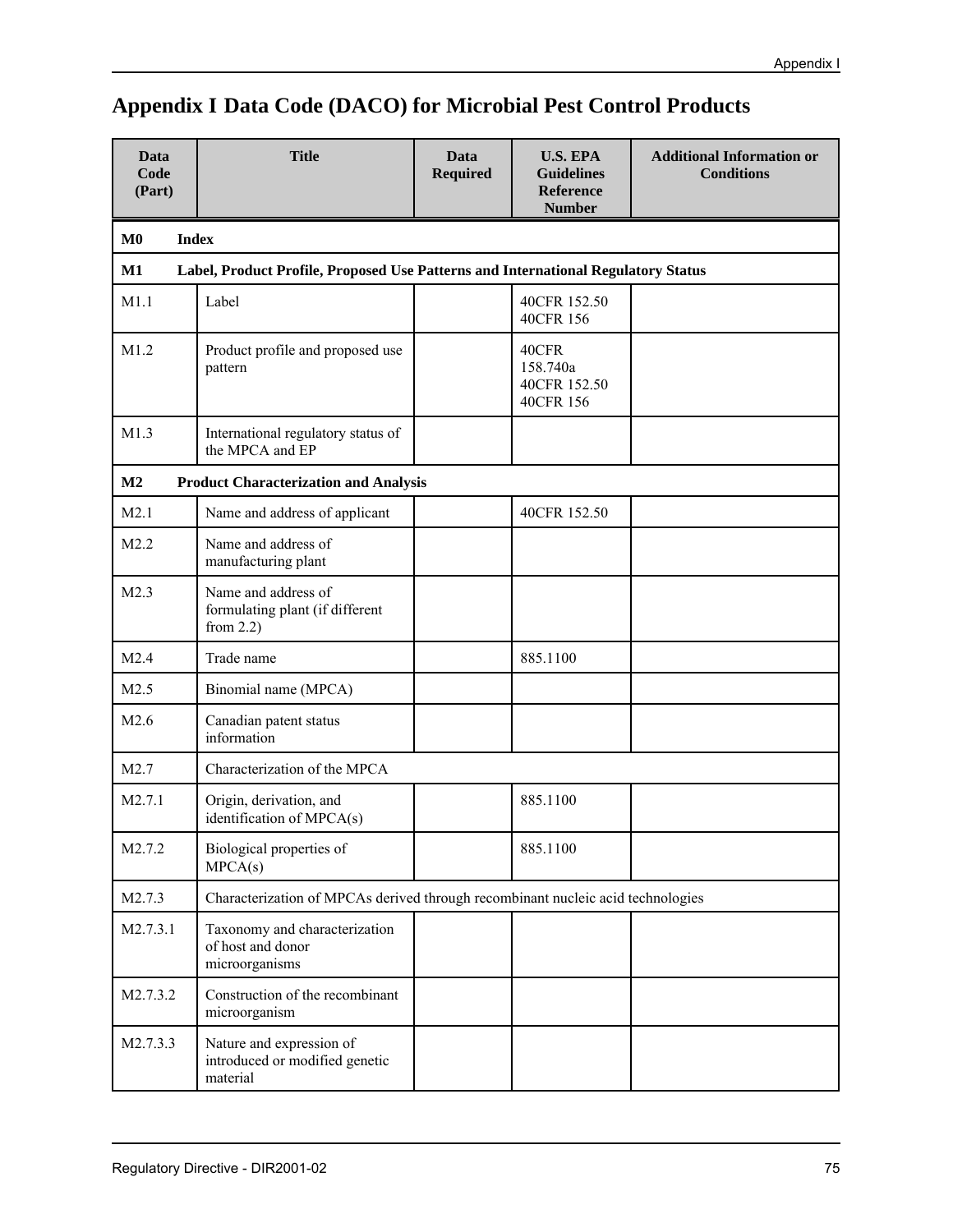| Data<br><b>Code</b><br>(Part) | <b>Title</b>                                                                     | Data<br><b>Required</b> | <b>U.S. EPA</b><br><b>Guidelines</b><br><b>Reference</b><br><b>Number</b> | <b>Additional Information or</b><br><b>Conditions</b> |
|-------------------------------|----------------------------------------------------------------------------------|-------------------------|---------------------------------------------------------------------------|-------------------------------------------------------|
| M2.7.3.4                      | Phenotypic characterization of<br>the modified microorganism                     |                         |                                                                           |                                                       |
| M2.8                          | Manufacturing methods and<br>quality assurance                                   |                         | 885.1100<br>885.1200                                                      |                                                       |
| M2.9                          | Disclosure of ingredients                                                        |                         |                                                                           |                                                       |
| M2.9.1                        | Product specifications                                                           |                         | 885.1500                                                                  |                                                       |
| M2.9.2                        | Potency estimation and product<br>guarantee                                      |                         | 885.1500                                                                  |                                                       |
| M2.9.3                        | Unintentional ingredients                                                        |                         | 885.1500                                                                  |                                                       |
| M2.10                         | Analytical data and methodology                                                  |                         |                                                                           |                                                       |
| M2.10.1                       | Active ingredient or MPCA                                                        |                         | 885.1300                                                                  |                                                       |
| M2.10.2                       | Analysis for microbial<br>contaminants                                           |                         | 885.1300                                                                  |                                                       |
| M2.10.3                       | Analysis for other unintentional<br>ingredients                                  |                         | 885.1300                                                                  |                                                       |
| M2.11                         | Storage stability testing                                                        |                         | 885.2400                                                                  |                                                       |
| M2.12                         | Summary of physical and<br>chemical properties                                   |                         | 885.1600                                                                  |                                                       |
| M2.13                         | Characterization and Analysis<br>Requirements for new EPs of<br>registered MPCAs |                         |                                                                           |                                                       |
| M2.14                         | Other studies and data                                                           |                         |                                                                           |                                                       |
| M <sub>4</sub>                | <b>Human Health and Safety Testing</b>                                           |                         |                                                                           |                                                       |
| M4.1                          | Summary                                                                          |                         |                                                                           |                                                       |
| M4.2                          | Infectivity and toxicity                                                         |                         |                                                                           |                                                       |
| M4.2.1                        | Summary                                                                          |                         | 885.3050                                                                  |                                                       |
| M4.2.2                        | Acute oral infect. and toxicity                                                  |                         | 885.3050                                                                  |                                                       |
| M4.2.3                        | Acute pulmonary infect. and<br>toxicity                                          |                         | 885.3150                                                                  |                                                       |
| M4.3                          | Acute infectivity (IV or IP)                                                     |                         |                                                                           |                                                       |
| M4.3.1                        | Summary                                                                          |                         |                                                                           |                                                       |
| M4.3.2                        | IV infectivity (e.g., bacterial or<br>viral)                                     |                         | 885.3200                                                                  |                                                       |
| M4.3.3                        | Intraperitoneal infectivity (e.g.,<br>fungae or protozoa)                        |                         | 885.3200                                                                  |                                                       |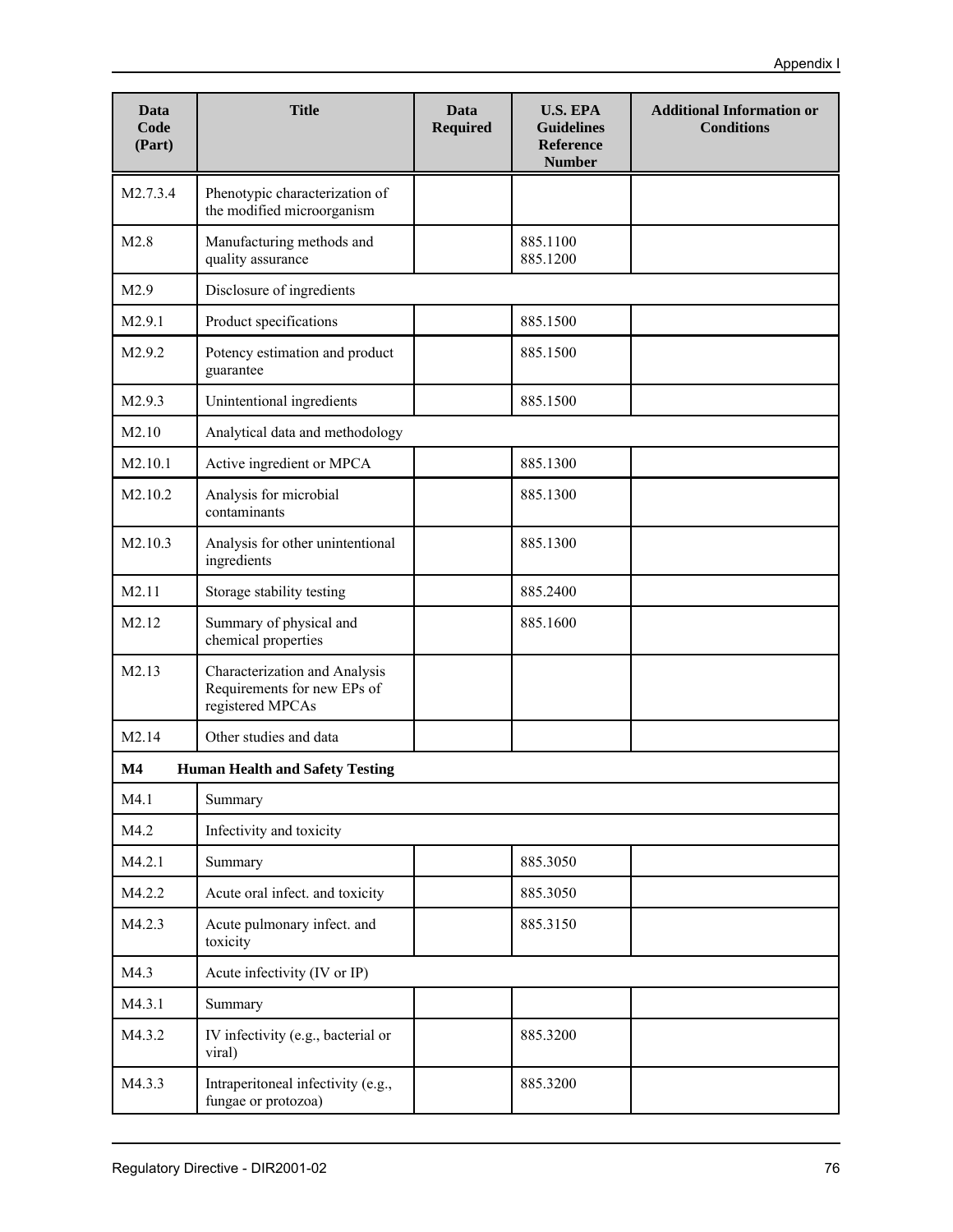| Data<br>Code<br>(Part) | <b>Title</b>                                                                                                                                                                | Data<br><b>Required</b> | <b>U.S. EPA</b><br><b>Guidelines</b><br><b>Reference</b><br><b>Number</b> | <b>Additional Information or</b><br><b>Conditions</b>                                                                                                                                                                                                                                                                                |
|------------------------|-----------------------------------------------------------------------------------------------------------------------------------------------------------------------------|-------------------------|---------------------------------------------------------------------------|--------------------------------------------------------------------------------------------------------------------------------------------------------------------------------------------------------------------------------------------------------------------------------------------------------------------------------------|
| M4.4                   | Acute dermal toxicity                                                                                                                                                       |                         | 885.3100                                                                  |                                                                                                                                                                                                                                                                                                                                      |
| M4.5                   | Irritation                                                                                                                                                                  |                         |                                                                           |                                                                                                                                                                                                                                                                                                                                      |
| M4.5.1                 | Summary                                                                                                                                                                     |                         |                                                                           |                                                                                                                                                                                                                                                                                                                                      |
| M4.5.2                 | Dermal Irritation study                                                                                                                                                     |                         | 870.2500                                                                  |                                                                                                                                                                                                                                                                                                                                      |
| M4.6                   | Reporting of hypersensitivity<br>incidence                                                                                                                                  |                         | 885.3400                                                                  |                                                                                                                                                                                                                                                                                                                                      |
| M4.7                   | Tissue culture (viral agents only)                                                                                                                                          |                         |                                                                           |                                                                                                                                                                                                                                                                                                                                      |
| M4.8                   | Genotoxic potential                                                                                                                                                         |                         |                                                                           |                                                                                                                                                                                                                                                                                                                                      |
| M4.9                   | Other studies and data                                                                                                                                                      |                         |                                                                           |                                                                                                                                                                                                                                                                                                                                      |
| M5.0                   | <b>Exposure Assessment</b>                                                                                                                                                  |                         |                                                                           |                                                                                                                                                                                                                                                                                                                                      |
| M7.0                   | <b>Food and Feed Residue Studies</b>                                                                                                                                        |                         |                                                                           |                                                                                                                                                                                                                                                                                                                                      |
| M8                     | <b>Environmental Fate</b>                                                                                                                                                   |                         |                                                                           |                                                                                                                                                                                                                                                                                                                                      |
| M8.1                   | Summary                                                                                                                                                                     |                         |                                                                           |                                                                                                                                                                                                                                                                                                                                      |
| M8.2                   | Laboratory studies                                                                                                                                                          |                         |                                                                           |                                                                                                                                                                                                                                                                                                                                      |
| M8.2.1                 | Pure culture testing                                                                                                                                                        |                         |                                                                           |                                                                                                                                                                                                                                                                                                                                      |
| M8.2.2                 | Microcosm testing                                                                                                                                                           |                         |                                                                           |                                                                                                                                                                                                                                                                                                                                      |
| M8.3                   | Greenhouse studies                                                                                                                                                          |                         |                                                                           |                                                                                                                                                                                                                                                                                                                                      |
| M8.4                   | Field studies                                                                                                                                                               |                         | 885.5200                                                                  |                                                                                                                                                                                                                                                                                                                                      |
| M8.5                   | Other studies and data                                                                                                                                                      |                         | 885.5300                                                                  |                                                                                                                                                                                                                                                                                                                                      |
| M <sub>9</sub>         | <b>Environmental Toxicology</b>                                                                                                                                             |                         |                                                                           |                                                                                                                                                                                                                                                                                                                                      |
|                        | Each study should be denoted by the appropriate DACO number followed by a Roman numeral suffix (i.e., I, II, III,<br>IV) to indicate the applicable tier level of the data. |                         |                                                                           |                                                                                                                                                                                                                                                                                                                                      |
| M9.1                   | Summary                                                                                                                                                                     |                         |                                                                           |                                                                                                                                                                                                                                                                                                                                      |
| M9.2                   | <b>Birds</b>                                                                                                                                                                |                         |                                                                           | Specifics of required test<br>depend on level of testing<br>Tier I: use maximum challenge<br>concentration<br>Tier II: use a lower<br>concentration required on a<br>case by case basis depending<br>on results in Tier 1<br>Tier III: definitive toxicity<br>testing or life cycle testing<br>Tier IV: Small scale field<br>studies |
| M9.2.1                 | Avian oral toxicity                                                                                                                                                         |                         | 885.4050                                                                  | See 9.2, above.                                                                                                                                                                                                                                                                                                                      |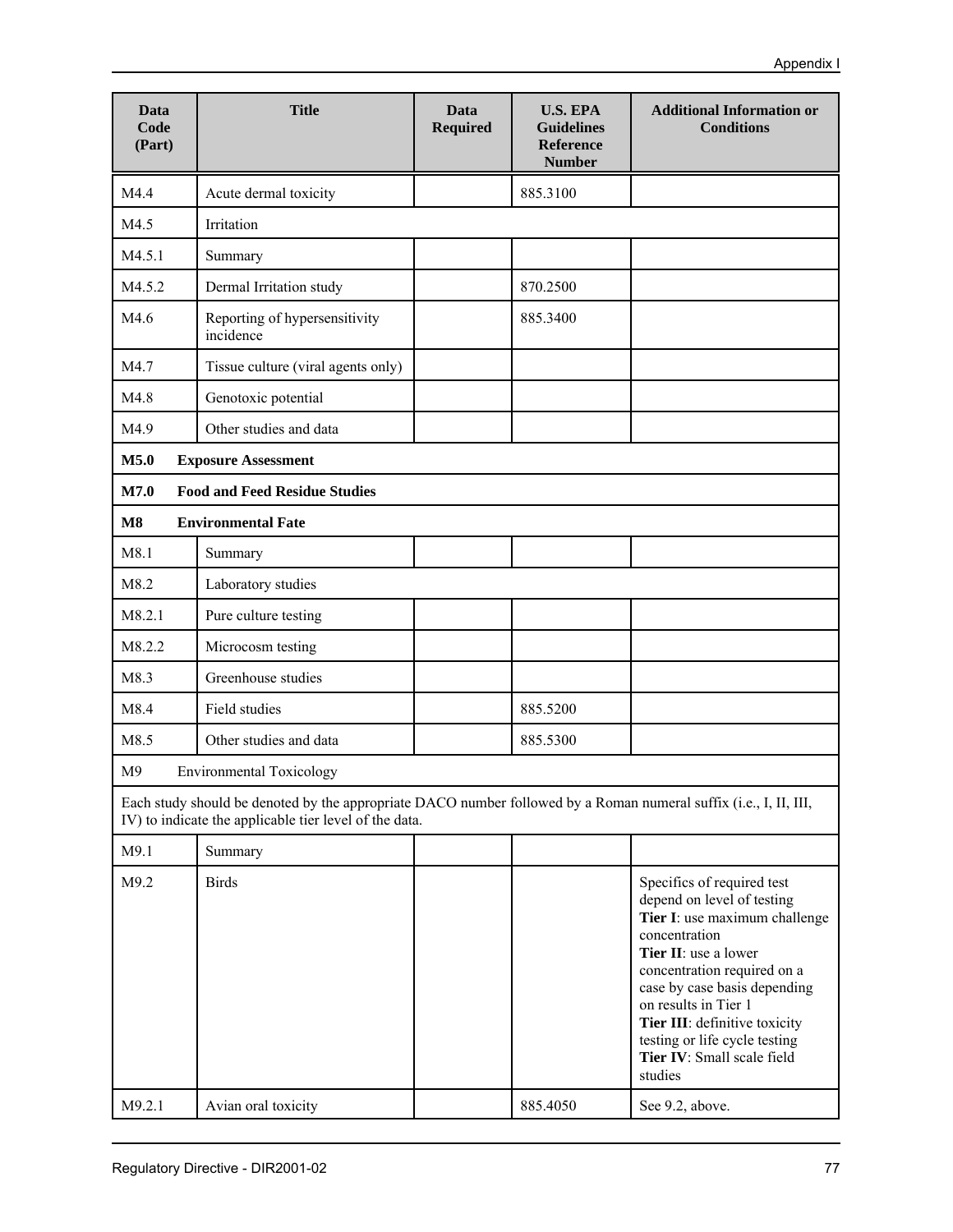| Data<br>Code<br>(Part) | <b>Title</b>                                                 | Data<br>Required | <b>U.S. EPA</b><br><b>Guidelines</b><br><b>Reference</b><br><b>Number</b> | <b>Additional Information or</b><br><b>Conditions</b> |
|------------------------|--------------------------------------------------------------|------------------|---------------------------------------------------------------------------|-------------------------------------------------------|
| M9.2.2                 | Avian pulmonary, inhalation or<br>injection                  |                  | 885.4100                                                                  | See 9.2, above.                                       |
| M9.3                   | Wild mammals                                                 |                  | 885.4150                                                                  | See 9.2, above.                                       |
| M9.4                   | Fish                                                         |                  |                                                                           |                                                       |
| M9.4.1                 | Freshwater fish                                              |                  | 885.4200                                                                  | See 9.2, above.                                       |
| M9.4.2                 | Estuarine or marine fish                                     |                  | 885.4280                                                                  | See 9.2, above.                                       |
| M9.5                   | Arthropods                                                   |                  |                                                                           |                                                       |
| M9.5.1                 | Terrestrial arthropods                                       |                  | 885.4340                                                                  | See 9.2, above.                                       |
| M9.5.2                 | Aquatic arthropods                                           |                  | 885.4240                                                                  | See 9.2, above.                                       |
| M9.6                   | Non-arthropod invertebrates                                  |                  |                                                                           | See 9.2, above.                                       |
| M9.7                   | Microorganisms                                               |                  |                                                                           | See 9.2, above.                                       |
| M9.8                   | Plants                                                       |                  |                                                                           |                                                       |
| M9.8.1                 | Terrestrial plants                                           |                  | 885.4300                                                                  | See 9.2, above.                                       |
| M9.8.2                 | Aquatic plants                                               |                  | 885.4300                                                                  | See 9.2, above.                                       |
| M9.9                   | Other studies and data                                       |                  |                                                                           |                                                       |
| <b>M10</b>             | <b>Value (Including Efficacy)</b>                            |                  |                                                                           |                                                       |
| M10.1                  | Summary                                                      |                  |                                                                           |                                                       |
| M10.2                  | Performance assessment                                       |                  |                                                                           |                                                       |
| M10.2.1                | Lab or growth chamber studies                                |                  |                                                                           |                                                       |
| M10.2.2                | <b>Field studies</b>                                         |                  | 810.1000                                                                  |                                                       |
| M10.3                  | Treatment effects                                            |                  |                                                                           |                                                       |
| M10.3.1                | Phytotoxicity and<br>phytopathogenicity                      |                  |                                                                           |                                                       |
| M10.3.2                | Compatibility with crop protection and management practices  |                  |                                                                           |                                                       |
| M10.3.2.1              | Effects on MPCA performance                                  |                  |                                                                           |                                                       |
| M10.3.2.2              | Effects of the EP                                            |                  |                                                                           |                                                       |
| M10.4                  | Crop or Resource Production Benefits                         |                  |                                                                           |                                                       |
| M10.4.1                | Profile of the EP                                            |                  |                                                                           |                                                       |
| M10.4.2                | Nature and economics of pest or<br>disease problem in Canada |                  |                                                                           |                                                       |
| M10.4.3                | Current crop protection tools and<br>practices               |                  |                                                                           |                                                       |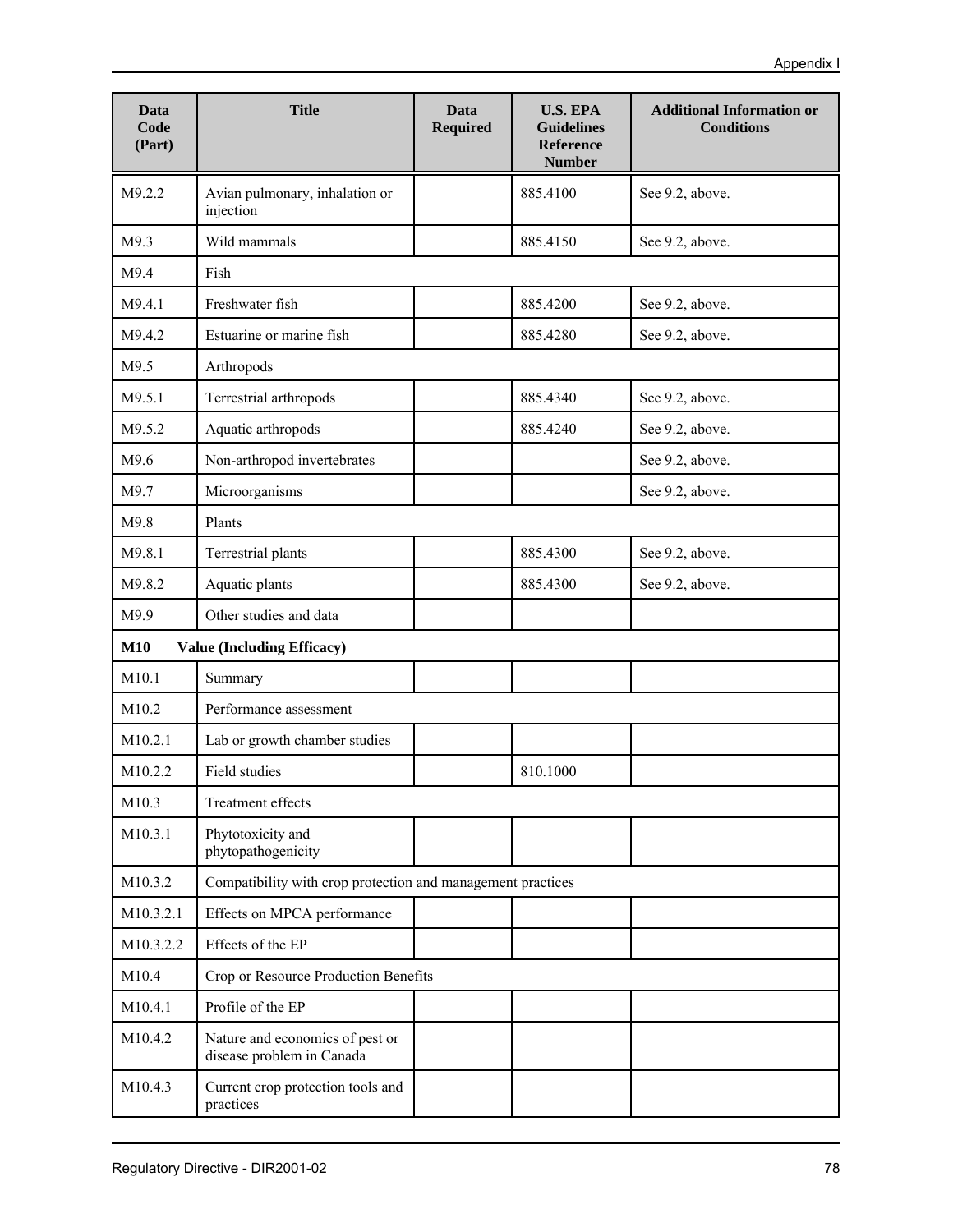| Data<br>Code<br>(Part) | <b>Title</b>                                    | <b>U.S. EPA</b><br>Data<br><b>Guidelines</b><br><b>Required</b><br><b>Reference</b><br><b>Number</b> |          | <b>Additional Information or</b><br><b>Conditions</b>                                  |
|------------------------|-------------------------------------------------|------------------------------------------------------------------------------------------------------|----------|----------------------------------------------------------------------------------------|
| M <sub>10.4.4</sub>    | Contribution to IPM strategies<br>and practices |                                                                                                      |          |                                                                                        |
| M10.5                  | Other studies and data                          |                                                                                                      |          |                                                                                        |
| M12                    | <b>Summaries</b>                                |                                                                                                      |          |                                                                                        |
| M <sub>12.5</sub>      | Foreign reviews                                 |                                                                                                      |          | Please code 12.5. (Canadian<br>Daco Part No.) and include at<br>end of applicable part |
| M <sub>12.7</sub>      | Comprehensive summaries                         |                                                                                                      | 885,0001 |                                                                                        |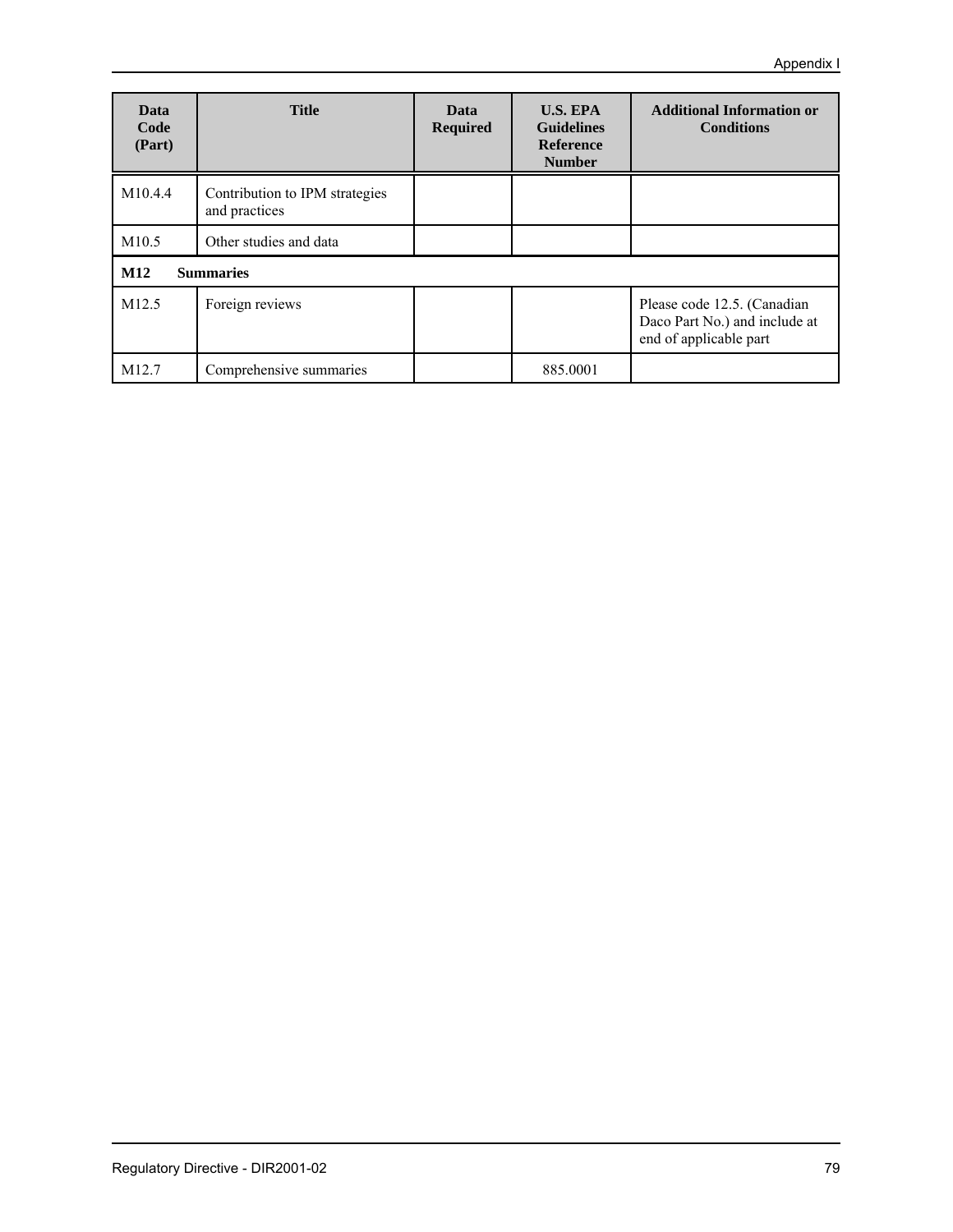# **Appendix II Elements of a Complete Submission to Register, to Amend or to Conduct Research With a Pest Control Product**

Some of the elements listed below are conditionally required depending on the purpose of the submission. For more information, refer to the *Registration Handbook for Pest Control Products Under the Pest Control Products Act and Regulations*.

# **Required Elements** include:

**(a) Covering letter:** outlining the purpose of the submission and a brief description of the submitted package. It should include the product name, a brief description of the intended use of the product, a reference to related submissions, and relevant history, if applicable. Data should not be included as part of the covering letter. A distinct letter should be included with each submission.

The covering letter must be submitted with the envelope (refer to Section 4.2). A copy of the covering letter must be included in the Summary Binder. Copies of the covering letter should not be included in other data binders.

- **(b) Application form:** completed, signed and dated.
- **(c) Fee:** as indicated on the application form in a cheque payable to the Receiver General for Canada.

# **Conditionally Required Elements** include:

- **(a) Product specification form:** completed, signed and dated.
- **(b) Letter(s) of confirmation:** of source of active ingredient(s).
- **(c) Letter(s) of authorization:** to cite data previously submitted by another company.
- **(d) Letter(s) of authorization:** designating agent, formulator, consultant, etc.
- **(e) Letter(s) of authorization:** to share data reviews with other countries.
- **(f) Draft label:** in the proper electronic and paper formats. See Section 5, Part 1.1 and Appendix IV.
- **(g) Index:** of supporting data in the proper electronic and paper format. See Appendix III.
- **(h) Scientific data or studies:** supporting the safety and effectiveness of the proposed product or amendment.
- **(i) Foreign reviews:** of the submitted scientific data or studies, if available.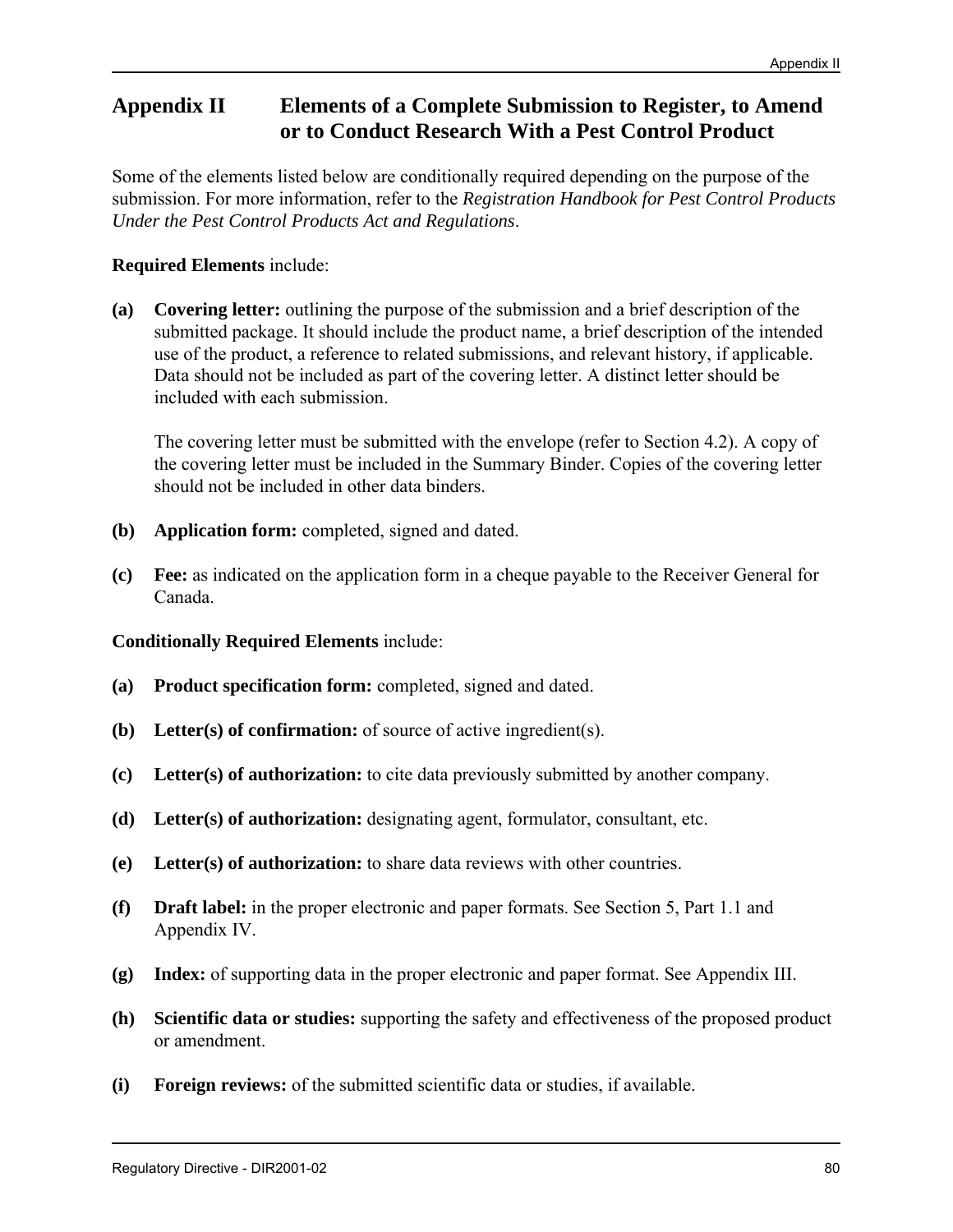- **(j) Comprehensive data summary:** in accordance with the EC guidelines. Refer to Regulatory Directives DIR96-05 and DIR97-01, *Comprehensive Data Summaries*.
- **(k) Requests for waivers:** from the requirement of producing and submitting specific scientific data/studies. Such requests must be recorded in the index and supported by surrogate data or a scientific rationale in place of the DACO or study.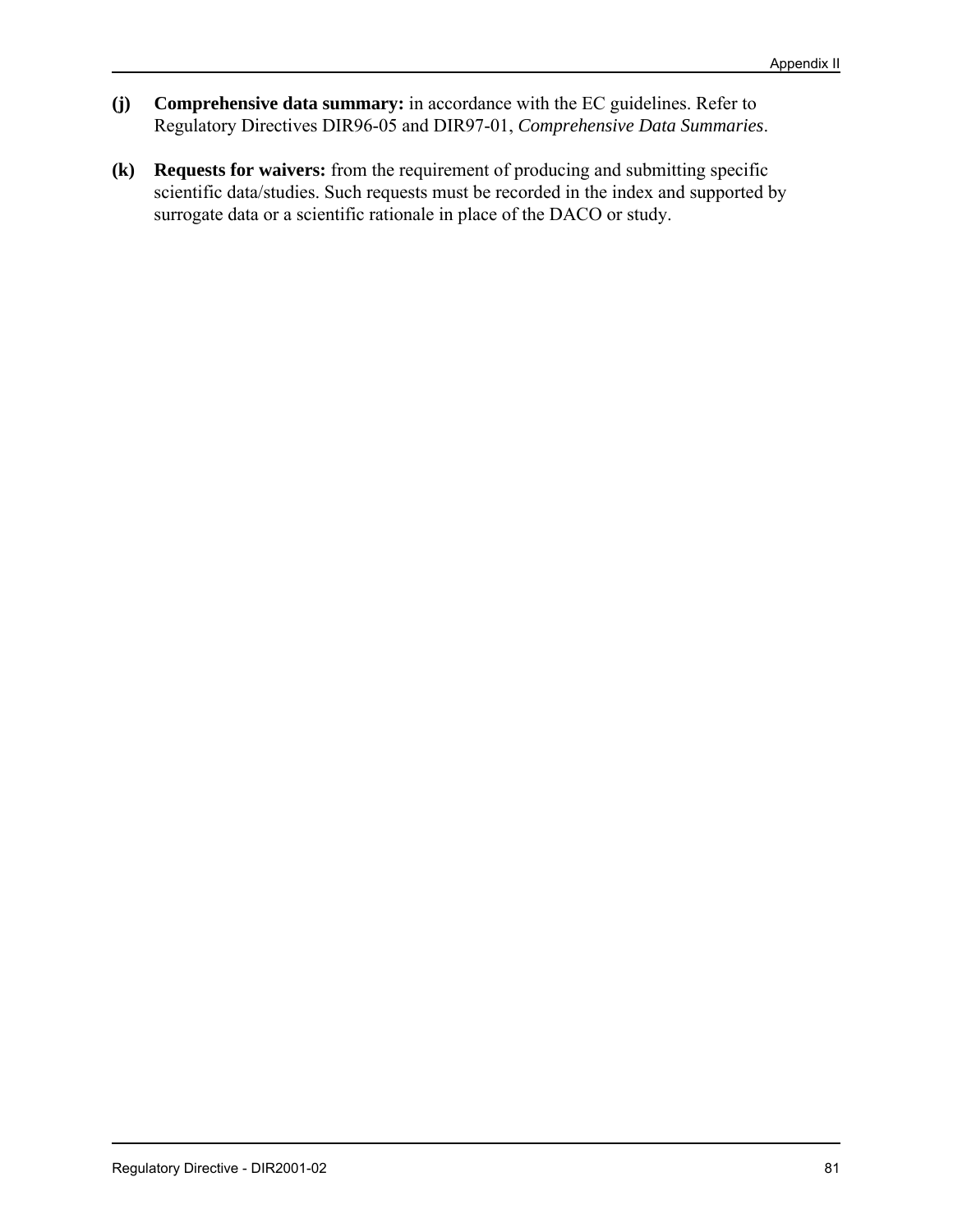# **Appendix III Directions for Creating a Data Index**

#### **Electronic Format**

All data and supporting information submitted, including requests for waivers, surrogate studies, foreign reviews, protocols, study screens, and literature, should be listed in the index in the format outlined below. Field titles should not be included in the index. Refer to the examples that follow.

| <b>Field</b>            |                              | <b>Information</b>                                                   |
|-------------------------|------------------------------|----------------------------------------------------------------------|
| DACO Number             |                              | corresponding Canadian DACO number (Please refer to                  |
|                         |                              | Appendix I)                                                          |
| Author(s)               | ۰                            | surname, initial(s)                                                  |
| Date (Year)             |                              | year report written by laboratory (not year submitted)               |
| Title                   |                              | full title as it appears in the report                               |
| Testing Lab Name        |                              | where different from company name                                    |
| Testing Lab Report No.  |                              | Lab Report Number assigned by the testing laboratory                 |
| <b>Full Date</b>        |                              | give date of report as day, month, year, where date is               |
|                         |                              | written out in full                                                  |
| Company Name            |                              | of data submitter/data owner                                         |
| Company Report No.      |                              | Company Report Number assigned by the Company                        |
| Volume No. of Data Part |                              | volume number for the particular data part                           |
| No. of Pages            | $\qquad \qquad \blacksquare$ | total number of pages of the study                                   |
| City                    |                              | of data submitter/data owner                                         |
| Country                 | $\qquad \qquad \blacksquare$ | of data submitter/data owner                                         |
| Published/Unpublished   |                              | state whether the material is published or unpublished               |
| Date of Submission      |                              | day, month, year                                                     |
| EPA MRID No.            |                              | if available                                                         |
| Comments                |                              | Comments of the Company, e.g., foreign review, cross-<br>referencing |

Applicants should submit a 3.5" diskette, with the index information saved in a valid WordPerfect or ASCII delimited text format. When applicants wish to author the index in a different electronic environment, it is the applicant's responsibility to confirm that no text loss or format changes have occurred as a result of the conversion. Format should be a hard return for each line with a double hard return between each study. Repeated as many times as there are studies.

The diskette should be labelled with the following information:

- C name of the registrant
- C product name
- C scientific name and strain designation of the MPCA
- C part number and title
- C date of submission
- C diskette format, i.e., WordPerfect or ASCII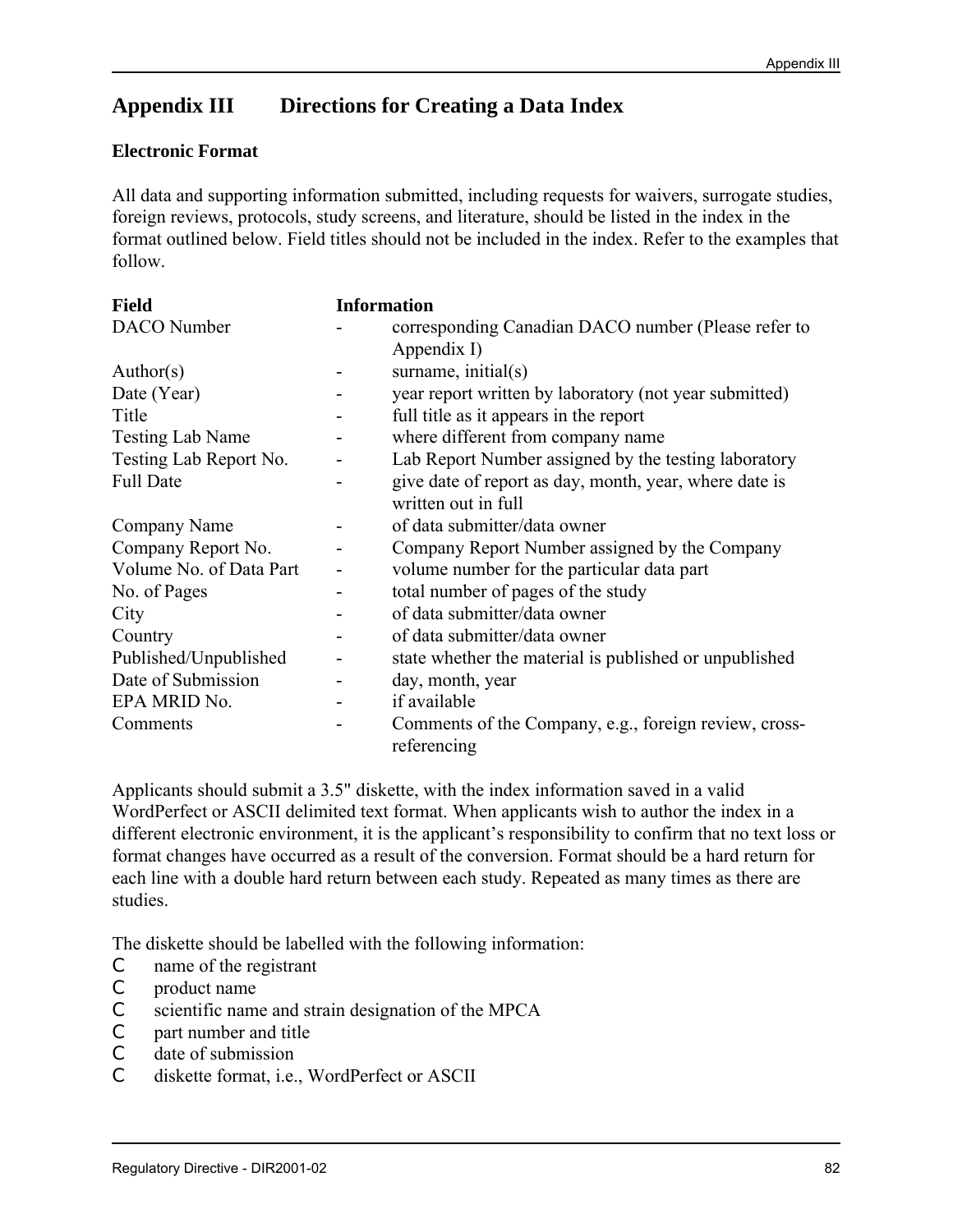# **Default Entries**

Where standard citation information is not available or is unclear, a default entry of N/S acceptable. Exceptions include:

- C Where authors are not identified, use Anonymous.
- C When the report number is known but not the authors, it may be possible to reference the name of the study director.

# **Viruses**

Note: Applicants are required to provide diskettes that are certified virus-free. Any diskette found to contain a virus will be returned to the applicant.

# **Examples of Index Entries**

4.3.5 Hartley, M. and Murray, W. (1994) S-1234 (Technical Grade) twenty-one day dermal study in rabbit Happy Labs., United Kingdom Report Number 007 Report Date 25 January 1994 Pesticide Company 1 N/S N/S 58 Pages Bilthoven **Netherlands** Unpublished 26 March, 1994 N/S N/S 4.6.4 Anonymous (1985) Eye Sensitivity Studies with 20% EC Huntington Research Centre Report No. FMT6-85539 Report Date January 16 1985 Pesticide Company 2 Company Report No. 5 Volume 23 88 Pages N/S England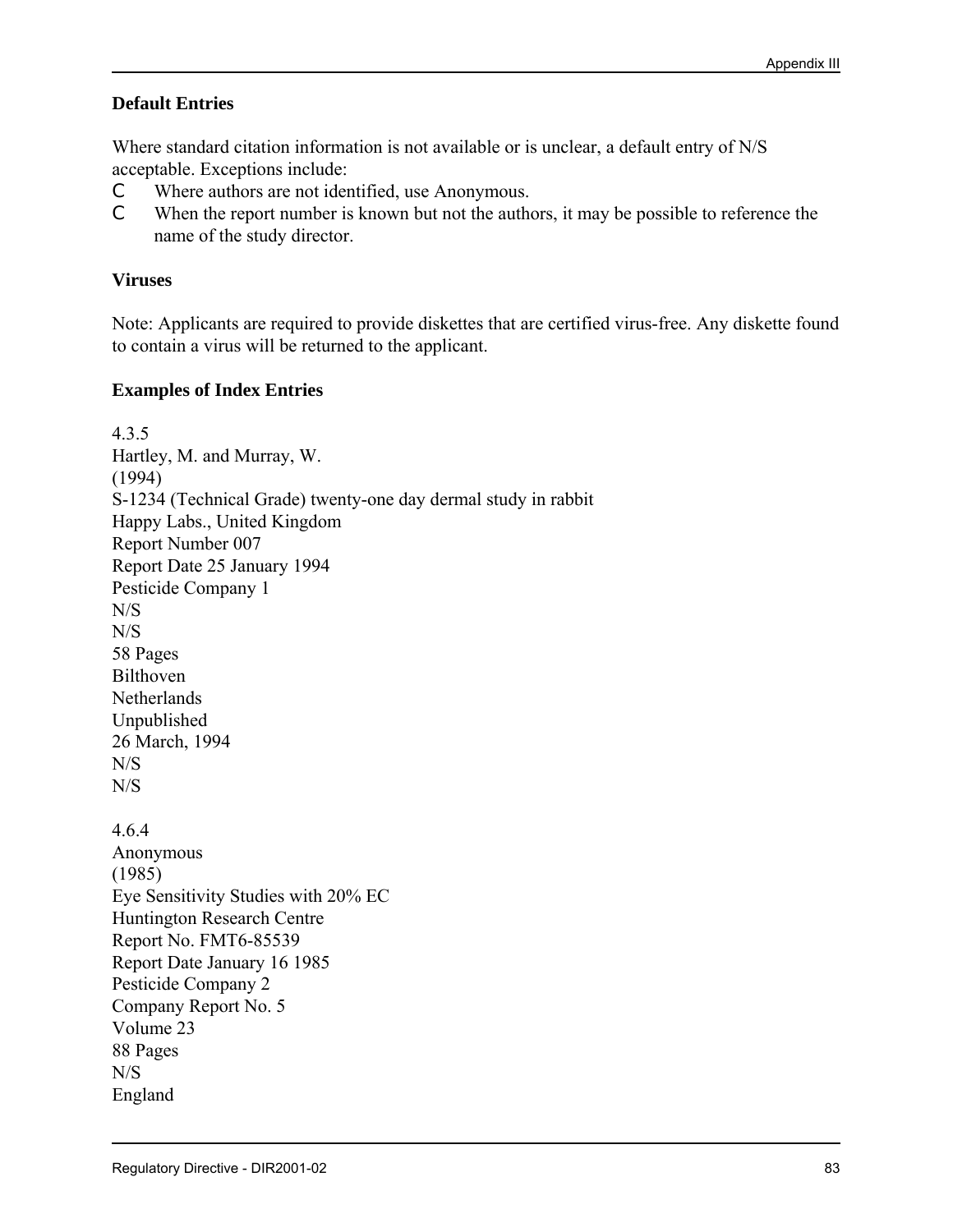Unpublished April 12, 1994 N/S N/S

# **Hard Copy (paper) Format**

An abbreviated index may be submitted as the hard copy version provided it contains the following information:

DACO Author Date (year) Title (underlined) Location of study (i.e., part number, volume number, tab number in the volume) Total number of pages of the study or DACO Submission Date Comments

Example:

4.3.5 Hartley, M. and Murray, W. (1994) S-1234 (Technical Grade) twenty one day dermal study in rabbit, Part 4, Vol. 1, tab 4.3.5. (58 pages). March 21, 1997.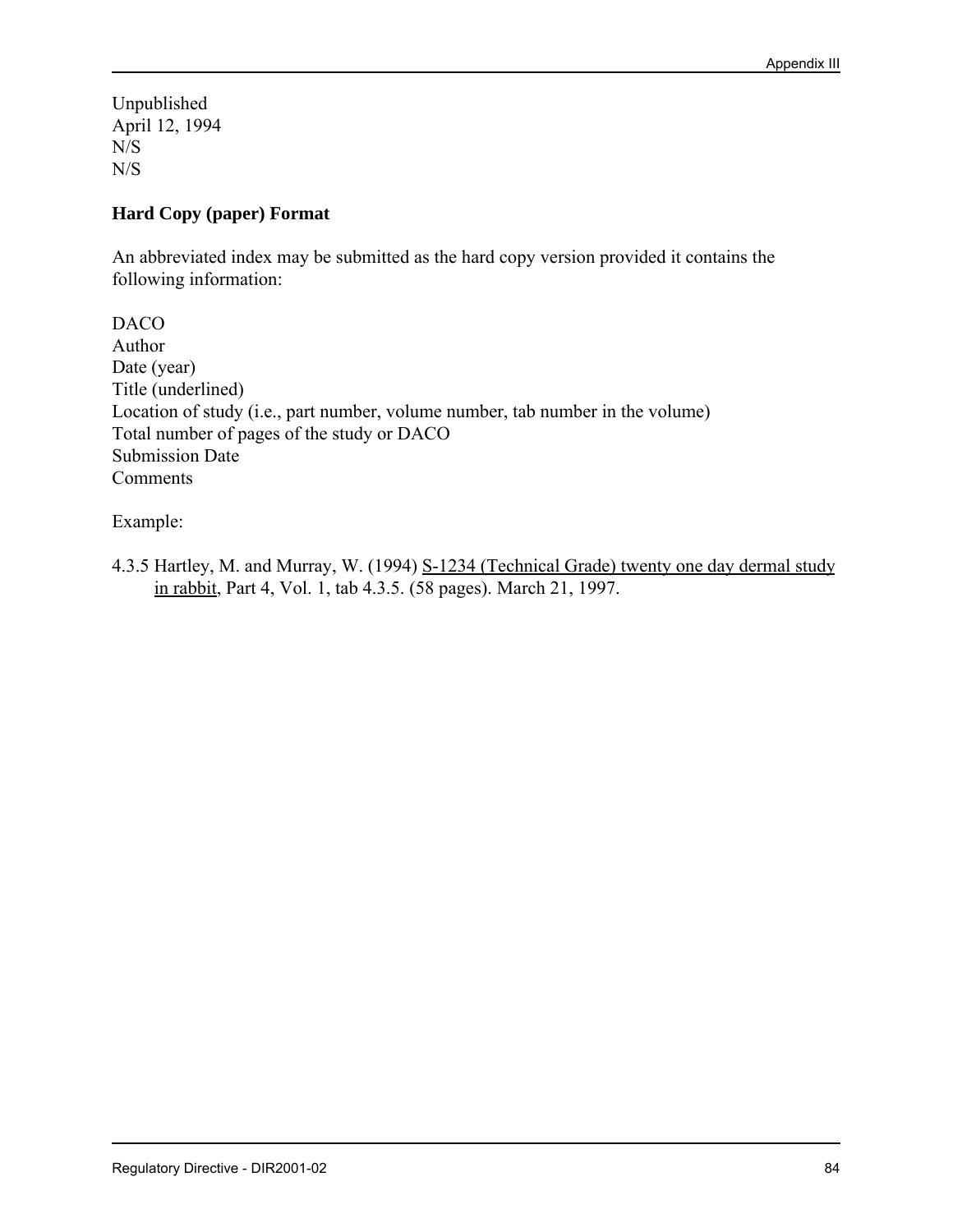# **Appendix IV Directions for Creating a Draft Label**

Basic label requirements are outlined below. For more detailed information on the preparation of product labels, refer to the *Registration Handbook for Pest Control Products Under the Pest Control Products Act and Regulations* (Registration Handbook).

# **Principal Display Panel**

### **1. Product Name**

- Must match name on the application form
- Should be specific to the product and be descriptive of its physical form and purpose
- Should not be misleading or contain unacceptable or scientifically unsupportable adjectives, e.g., Natural, Organic, etc.

# **2. Class Designation**

- Based on intended use and potential hazards
- Must match class indicated on application form
- Usually only one class designation accepted per product (there are some exceptions with combined commercial and manufacturing, commercial and restricted, etc.)
- Class designation must be one of the following:
	- C DOMESTIC
		- C COMMERCIAL (AGRICULTURAL, INDUSTRIAL or INSTITUTIONAL)
		- C RESTRICTED
		- C MANUFACTURING

#### **3. Precautionary Symbols and Words** (refer to criteria in the Registration Handbook)

This information is not usually necessary for microbial products; however, if required according to the criteria presented in the Registration Handbook, *Poison*, *Flammability*, *Explosive*, and *Corrosive* hazard symbols and signal words must appear on the label.

# **4.** *READ THE LABEL BEFORE USING* **Statement**

If the product labelling includes a brochure or pamphlet, this should be indicated on the label, i.e.*, READ THE LABEL AND BROCHURE BEFORE USING.*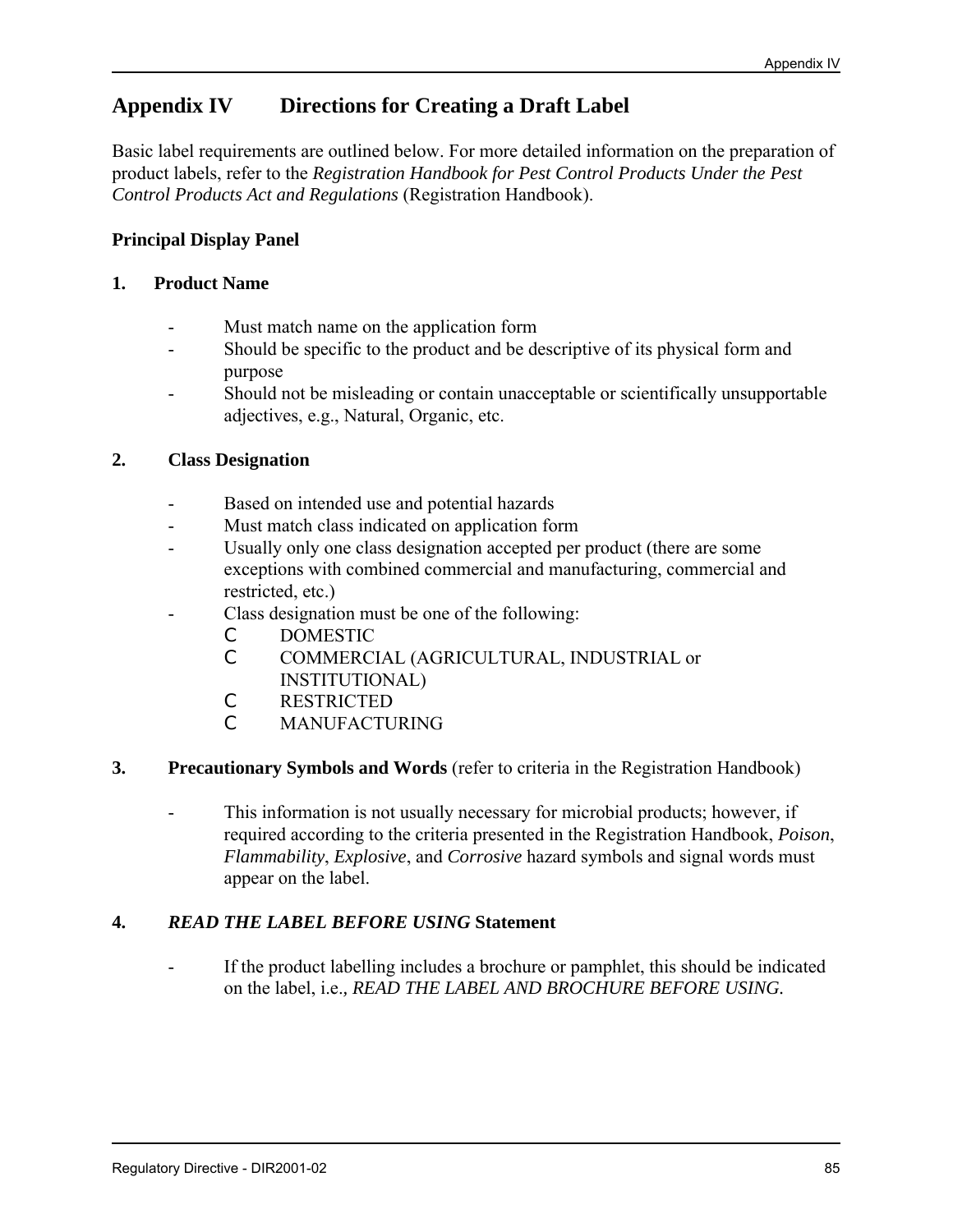# **5.** *GUARANTEE* **Statement**

- The guarantee on the label must match that on the product specification form and both of these are to reflect the concentration of the active ingredient(s) as described in Part 2.9.2 of these guidelines.

#### **6. Registration Number**

- The registration number on the label must match the one assigned.
- This number must appear as: *REGISTRATION NUMBER XXXXX PEST CONTROL PRODUCTS ACT*, or if it is a domestic class product and size is a limiting factor, as *REG. NO. XXXXX P.C.P. ACT*.

#### **7.** *Net Contents*

- Must be expressed in metric units (imperial measure may appear in brackets after the metric measure)
- Liquids are expressed in millilitres (mL) or litres (L) and solids or pressurized products are expressed in grams (g) or kilograms (kg).

# **8.** *Name and Full Postal Address of Registrant*

- Must match that in box 6 of the application form
- The name and address of the Canadian agent is required on the label if the registrant resides outside of Canada.
- The registrant's telephone number is required on the label of technical or manufacturing products.

Note: For domestic class products of very small size, points 5, 6, 7 and 8, listed above, can appear on the secondary display panel.

#### **Secondary Display Panel**

#### **1.** *DIRECTIONS FOR USE*

- Must include complete information on application rates, how to apply the product, and use limitations.
- For technical or manufacturing products, the standard *DIRECTIONS FOR USE* statement is: *To be used only in the manufacture of a pesticide which is registered under the Pest Control Products Act. Read Technical Bulletin for formulation details*. (Please note that the word *pesticide* can be replaced with biological insecticide, herbicide, fungicide, etc.)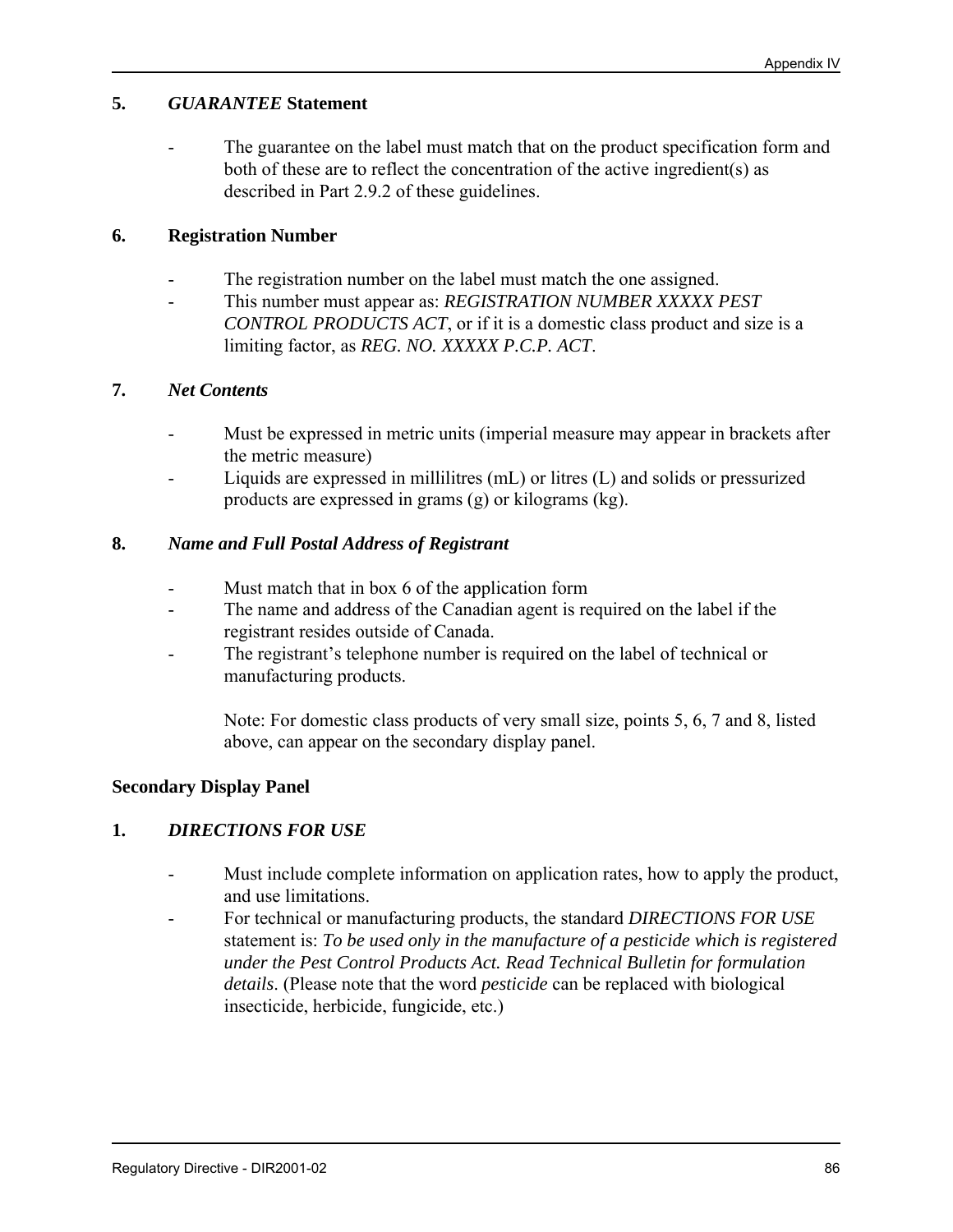# **2.** *PRECAUTIONS*

- Must include information on any significant hazard relating to handling, storage, display, or distribution of the product, and how to alleviate such hazards
- Must include any significant hazard relating to human health, wildlife, or the environment that may result from the use of the product, along with instructions on how to alleviate such hazards
- Should include the statement: KEEP OUT OF REACH OF CHILDREN

# **3 and 4.** *FIRST AID* **and** *TOXICOLOGICAL INFORMATION*

- This information is not normally necessary for labels of microbial products, but a clear and concise statement of practical first aid measures will be required in cases where the product could pose a hazard as the result of accidental contact with skin or eyes, or ingestion or inhalation.

#### **5.** *STORAGE STATEMENT*

Must include information on appropriate storage conditions (e.g., temperature range and light restrictions) and any other relevant information aimed at ensuring product stability, performance and safety.

# **6.** *DISPOSAL*

(a) For products of DOMESTIC class designation:

*Do not reuse empty container. Dispose of empty container with household garbage*.

(b) For products of COMMERCIAL class designation:

#### Liquid:

- *1. Rinse the emptied container thoroughly and add the rinsing to the spray mixture in the tank.*
- *2. Follow provincial instructions for any required additional cleaning of the container prior to its disposal.*
- *3. Make the empty container unsuitable for further use.*
- *4. Dispose of the container in accordance with provincial requirements.*
- *5. For information on the disposal of unused, unwanted product and the cleanup of spills, contact the provincial regulatory agency or the manufacturer.*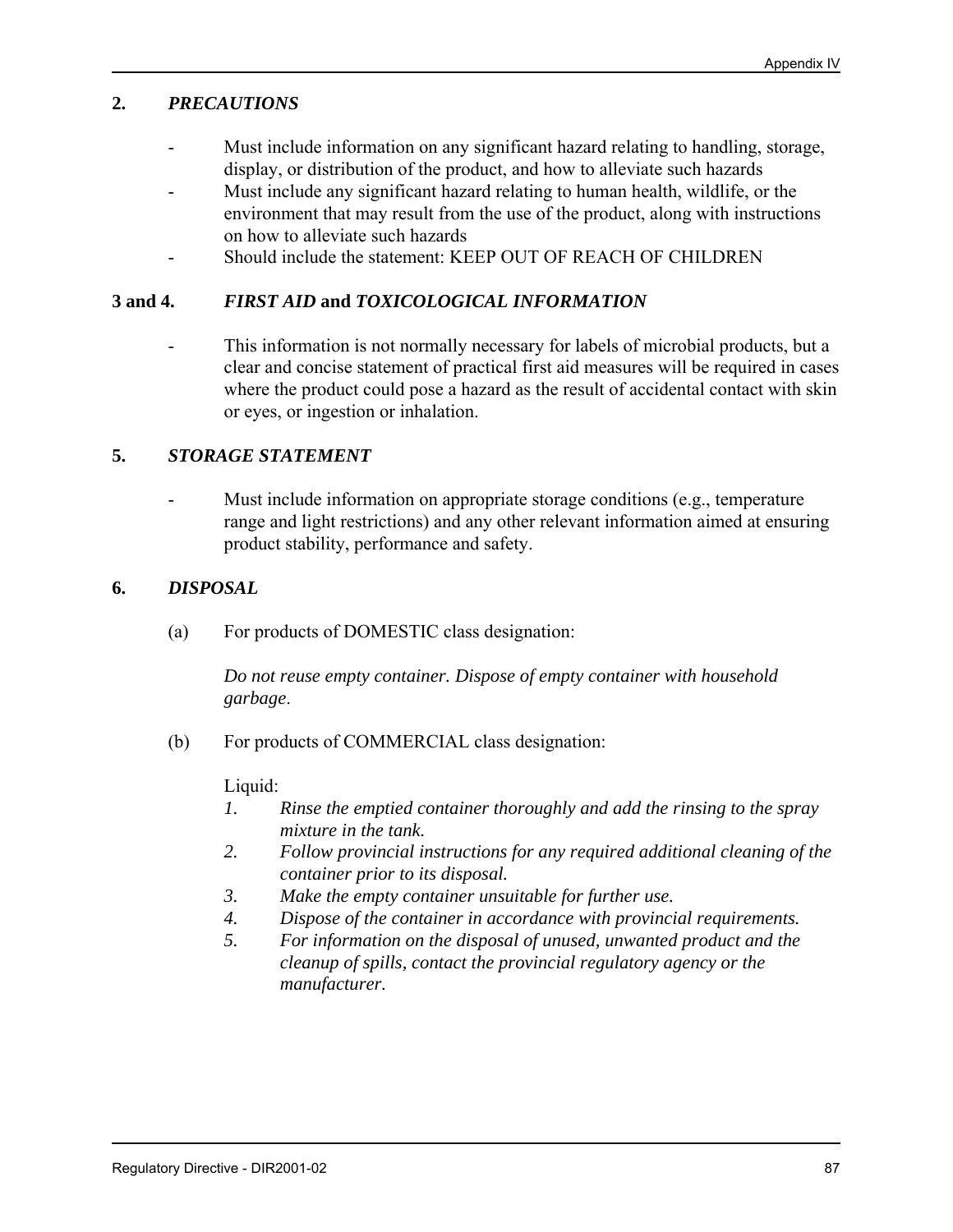Solid:

- *1. Thoroughly empty the contents of the container into the application device.*
- *2. Make the empty container unsuitable for further use.*
- *3. Dispose of the container in accordance with provincial requirements.*
- *4. For information on the disposal of unused, unwanted product and the cleanup of spills, contact the provincial regulatory agency or the manufacturer.*
- (c) For products of technical or manufacturing class designation:

*Canadian formulators of this technical should dispose of unwanted active and containers in accordance with municipal or provincial regulations. For additional details and the cleanup of spills, contact the provincial regulatory agency or the manufacturer.*

#### **7.** *NOTICE TO USER*

The Notice to User statement, below, is required on all COMMERCIAL, RESTRICTED and MANUFACTURING class products:

*This control product is to be used only in accordance with the directions on this label. It is an offense under the Pest Control Products Act to use a control product under unsafe conditions.*

#### **8.** *NOTICE TO BUYER* (optional)

If a registrant wishes to include a notice to buyer statement on the label, the wording must be as follows:

*Seller's guarantee shall be limited to the terms set out on the label and, subject thereto, the buyer assumes the risk to persons or property arising from the use or handling of this product and accepts the product on that condition.*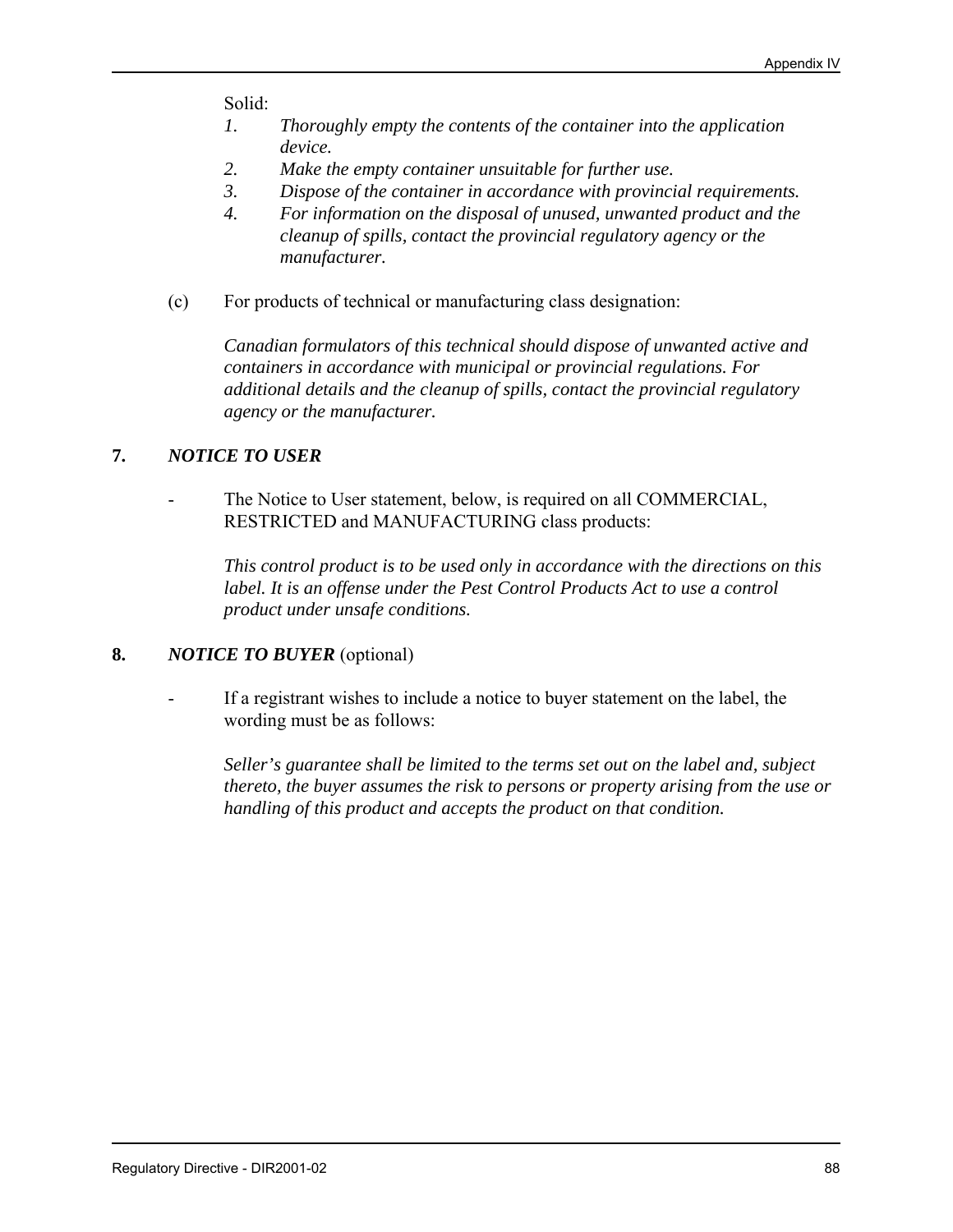### **SAMPLE DRAFT LABEL**

**PRINCIPAL PANEL**

### LEP BE-GONE Flowable Biological Insecticide

#### RESTRICTED For use in Forestry

#### READ THE LABEL BEFORE USING KEEP OUT OF REACH OF CHILDREN

GUARANTEE: *Bacillus thuringiensis* var. *kurstaki*, strain RL 99: 10,000 International Units of potency per mg (equivalent to 12 billion International Units of potency per litre)

REGISTRATION NO: XXXXX PEST CONTROL PRODUCTS ACT

Precautionary symbols and signal words (if appropriate)

Net Contents: 1 L

XYZ Biologicals Inc. Lot Number (if required) Postal Address Expiry Date (if required) City Province Postal Code

#### **SECONDARY PANEL**

NOTICE TO USER: This control product is to be used only in accordance with the directions on this label. It is an offense under the *Pest Control Products Act* to use a control product under unsafe conditions.

NATURE OF RESTRICTION: This product is to be used only in the manner authorized. Consult local pesticide regulatory authorities about use permits which may be required.

RESTRICTED USE: For use against spruce budworm larvae in forests.

DIRECTIONS: Treat when larvae are feeding. Do not mix with any other materials. Spray foliage at rate of 1 L/ha. Provide a uniform deposit on foliage; larvae must eat deposit of LEP BE-GONE to be affected. Recommended droplet size is 100 um.

PRECAUTIONS: KEEP OUT OF REACH OF CHILDREN. Avoid contact with skin, eyes and clothing. Wash with soap and water after use.

FIRST AID: In case of contact, flush skin or eyes with clean water. If irritation persists, obtain medical attention or contact a poison control centre.

STORAGE: Store at temperatures between 0°C and 15°C. Store container upright and keep tightly closed when not in use. After extended storage, vigorously shake or stir contents to assure a uniform suspension.

DISPOSAL: Do not reuse container. Follow provincial instructions for any required cleaning of the container prior to its disposal. Make empty container unsuitable for use and dispose in accordance with provincial requirements. For information on the disposal of unused, unwanted product and the cleanup of spills, contact the provincial regulatory agency or the manufacturer.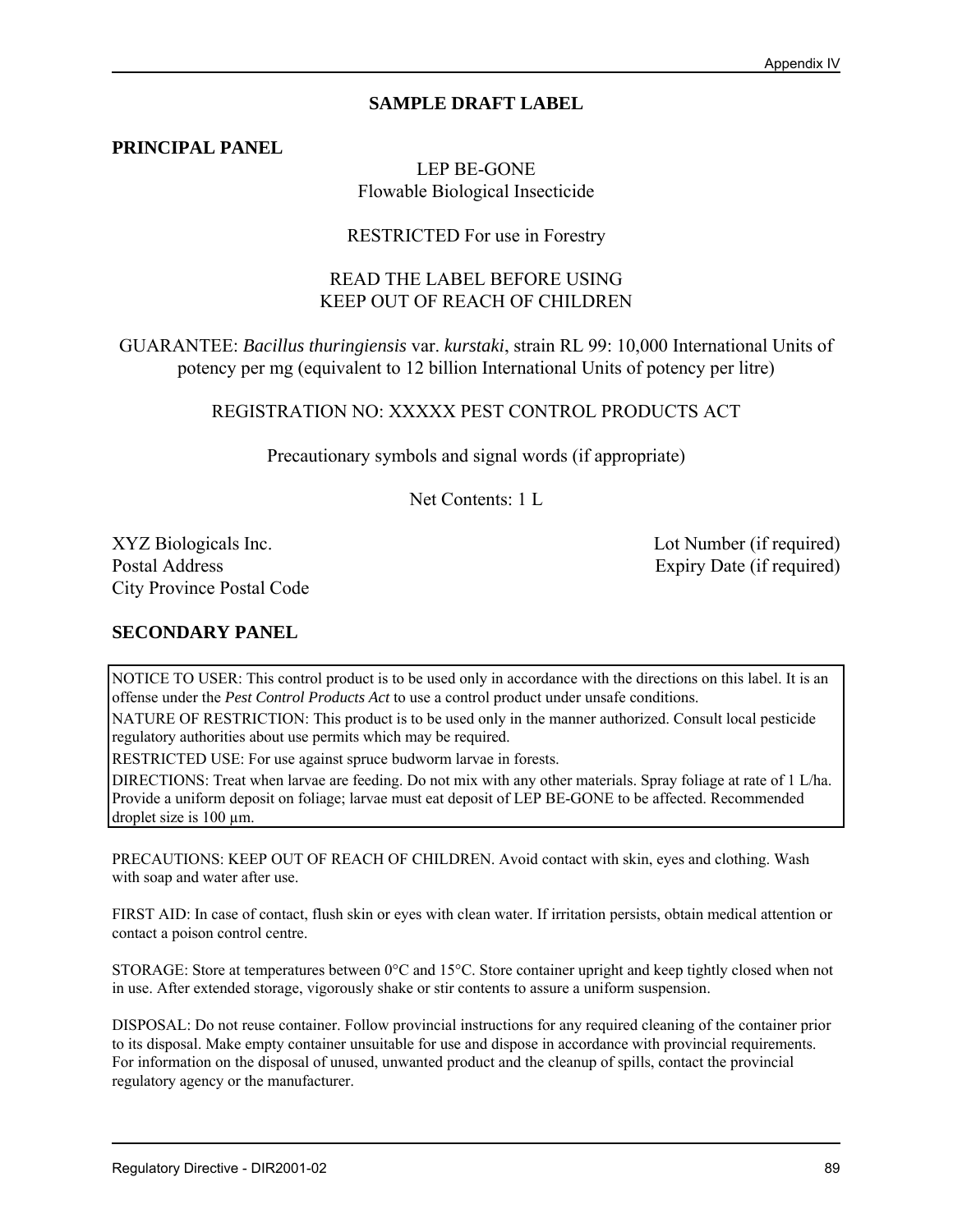# **Appendix V Required numbers of copies of information supporting submissions for microbial pest control products**

| Part No.       | <b>Data and Information</b>                                                                                     | <b>Reviewing Division</b> |            |            |             | <b>Total No. of Copies</b> |
|----------------|-----------------------------------------------------------------------------------------------------------------|---------------------------|------------|------------|-------------|----------------------------|
|                |                                                                                                                 | <b>SMID</b>               | <b>HED</b> | <b>EAD</b> | <b>PSCD</b> |                            |
| $\overline{0}$ | Index <sup>1,3</sup>                                                                                            | 1                         | 1          | 1          | 1           | 4                          |
|                | Label $1,2,3$<br>Product profile and use pattern <sup>1,3</sup><br>Summaries <sup>3</sup><br>MSDSs <sup>3</sup> | 1                         | 1          | 1          | 1           | 4                          |
| 2              | Product Characterization and Analysis                                                                           | 1                         |            |            | 1           | 2                          |
| 4              | Human Health and Safety Testing                                                                                 |                           |            |            |             | $\overline{c}$             |
| 5              | <b>Exposure Assessment</b>                                                                                      |                           | 1          |            |             | 2                          |
| 7              | Food and Feed Residue Studies                                                                                   |                           | 1          |            |             | $\overline{2}$             |
| 8              | <b>Environmental Fate</b>                                                                                       | 1                         |            | 1          |             | 2                          |
| 9              | <b>Environmental Toxicology</b>                                                                                 |                           |            | 1          |             | $\overline{c}$             |
| 10             | Value                                                                                                           |                           |            |            | 1           | $\overline{2}$             |
| 12             | Comprehensive Data Summaries                                                                                    |                           | 1          |            | 1           | 4                          |

<sup>1</sup> One electronic copy as well as hard (paper) copies in the format prescribed in this document are required.

<sup>2</sup> Two additional paper copies of the label are required and should be submitted in the envelope with the cover letter, i.e., not in binders but with the non-data submission components.

<sup>3</sup> These items are to be combined in the summary binder.

#### Acronyms

EAD: Environmental Assessment Division

HED: Health Evaluation Division

PSCD: Product Sustainability and Coordination Division

SMID: Submission Management and Information Division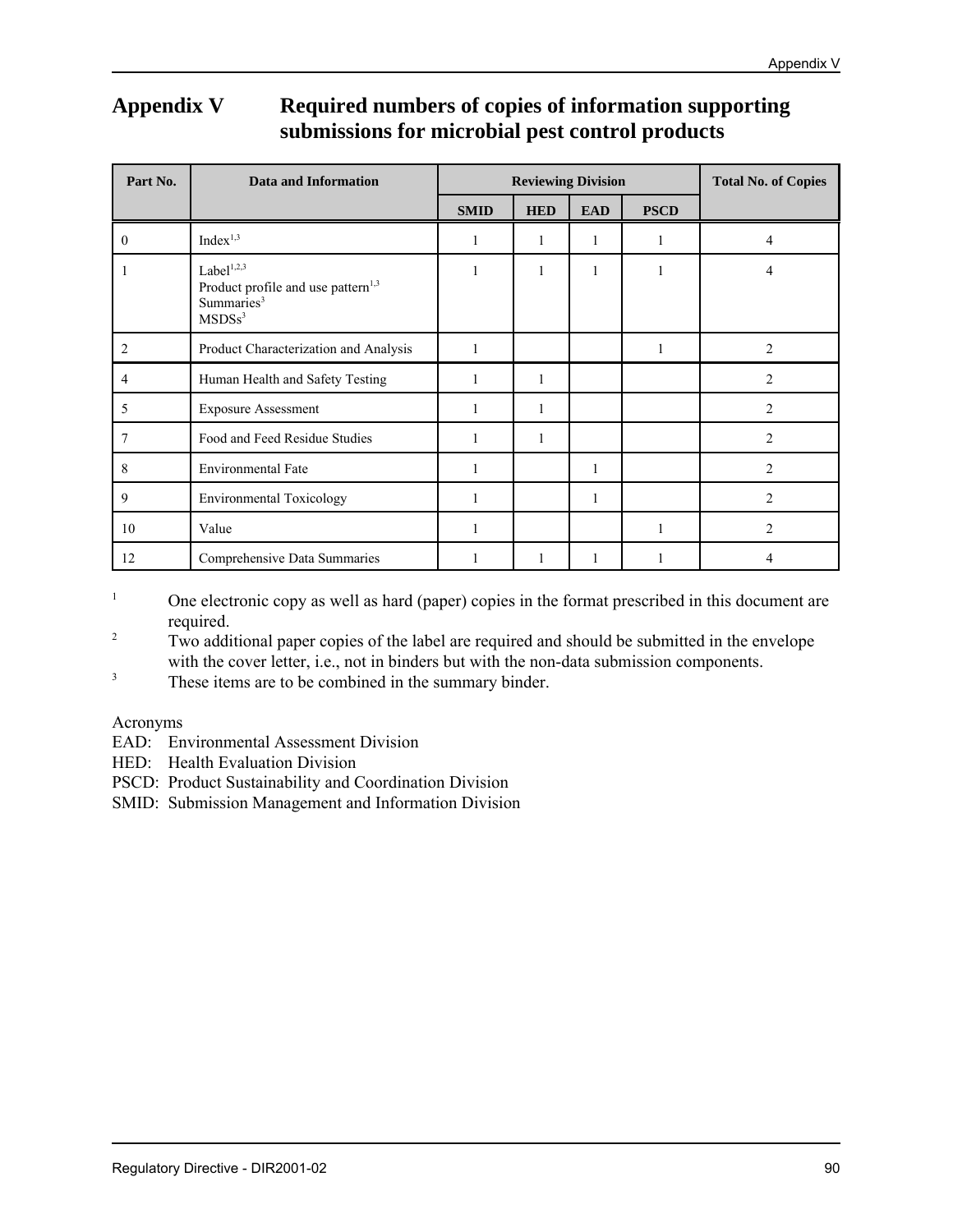# **Appendix VI Human Health and Safety Testing Requirements**

| <b>Test Animal Species</b>                                                         | <b>DACO</b> | <b>Data Required</b> | <b>Test Substance</b> |
|------------------------------------------------------------------------------------|-------------|----------------------|-----------------------|
| Part 4 Human Health and Safety Testing                                             |             |                      |                       |
| Summary                                                                            | 4.1         | $\mathbf R$          |                       |
| Infectivity and toxicity                                                           | 4.2         |                      |                       |
| Summary                                                                            | 4.2.1       | $\mathbf R$          |                       |
| Acute oral: Rat (preferred)                                                        | 4.2.2       | $\mathbf R$          | <b>TGAI</b>           |
| Acute pulmonary: Rat (preferred)                                                   | 4.2.3       | $\mathbf R$          | <b>TGAI</b>           |
| Acute IV or IP infectivity                                                         | 4.3         |                      |                       |
| Summary                                                                            | 4.3.1       | $\mathbf R$          |                       |
| Intravenous infectivity (bacteria or<br>viruses): Newly weaned mouse or<br>hamster | 4.3.2       | $\mathbf R$          | <b>MPCA</b>           |
| Intraperitoneal infectivity (fungi or<br>protozoa): Rat or mouse                   | 4.3.3       | $\mathbf R$          | <b>MPCA</b>           |
| Acute dermal toxicity: Rabbit                                                      | 4.4         | $\mathbf R$          | EP                    |
| Irritation                                                                         | 4.5         |                      |                       |
| Summary                                                                            | 4.5.1       | $\mathbf R$          |                       |
| Dermal irritation study: Rabbit                                                    | 4.5.2       | $\mathbf R$          | EP                    |
| Reporting of hypersensitivity<br>incidence                                         | 4.6         | $\mathbf R$          | MPCA or EP            |
| Tissue culture (viral agents only)                                                 | 4.7         | $\mathbf R$          | <b>MPCA</b>           |
| Genotoxic potential (fungi or<br>actinomycetes)                                    | 4.8         |                      | <b>MPCA</b>           |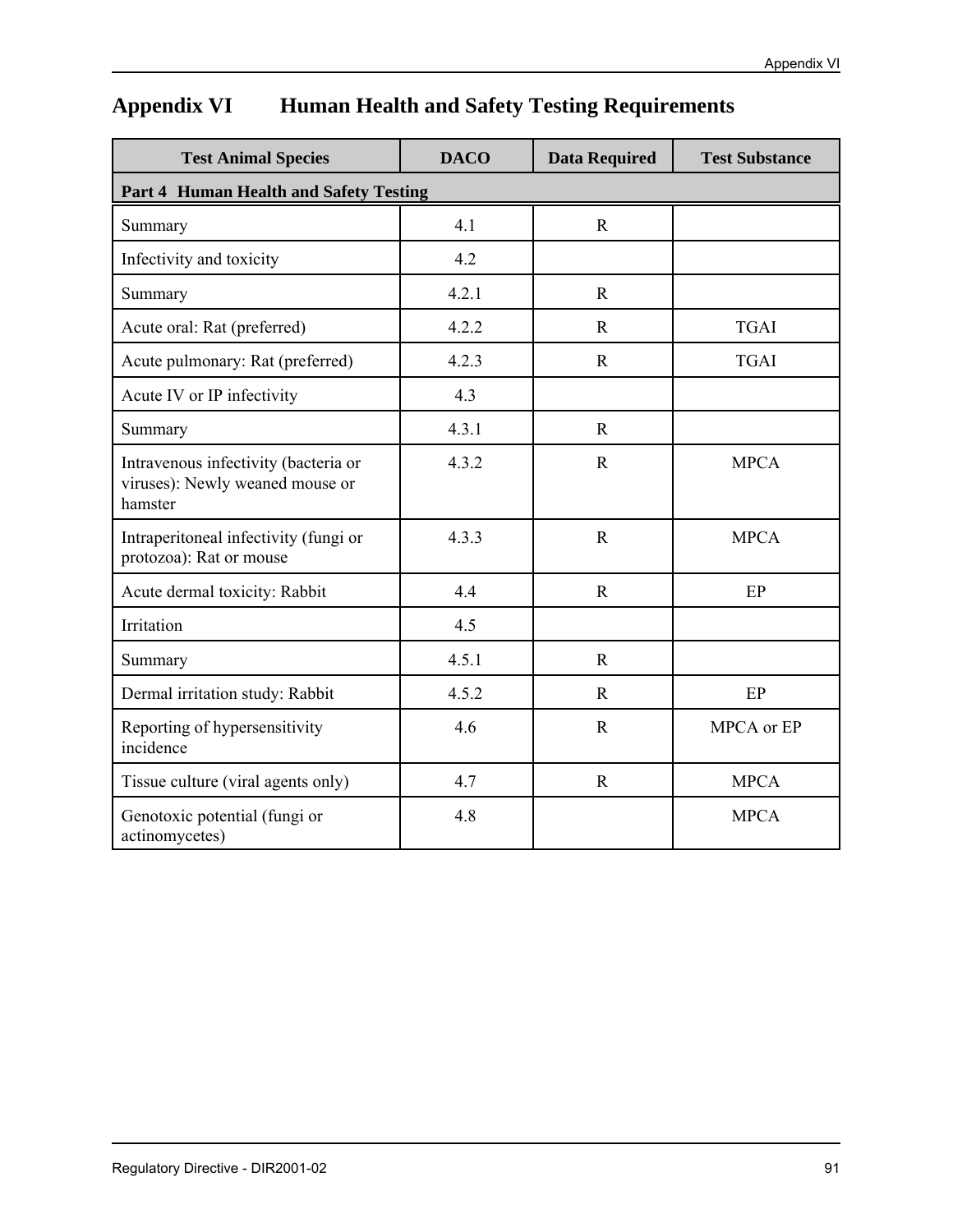# **Appendix VII Microbial Pesticide Ecozones of Canada**

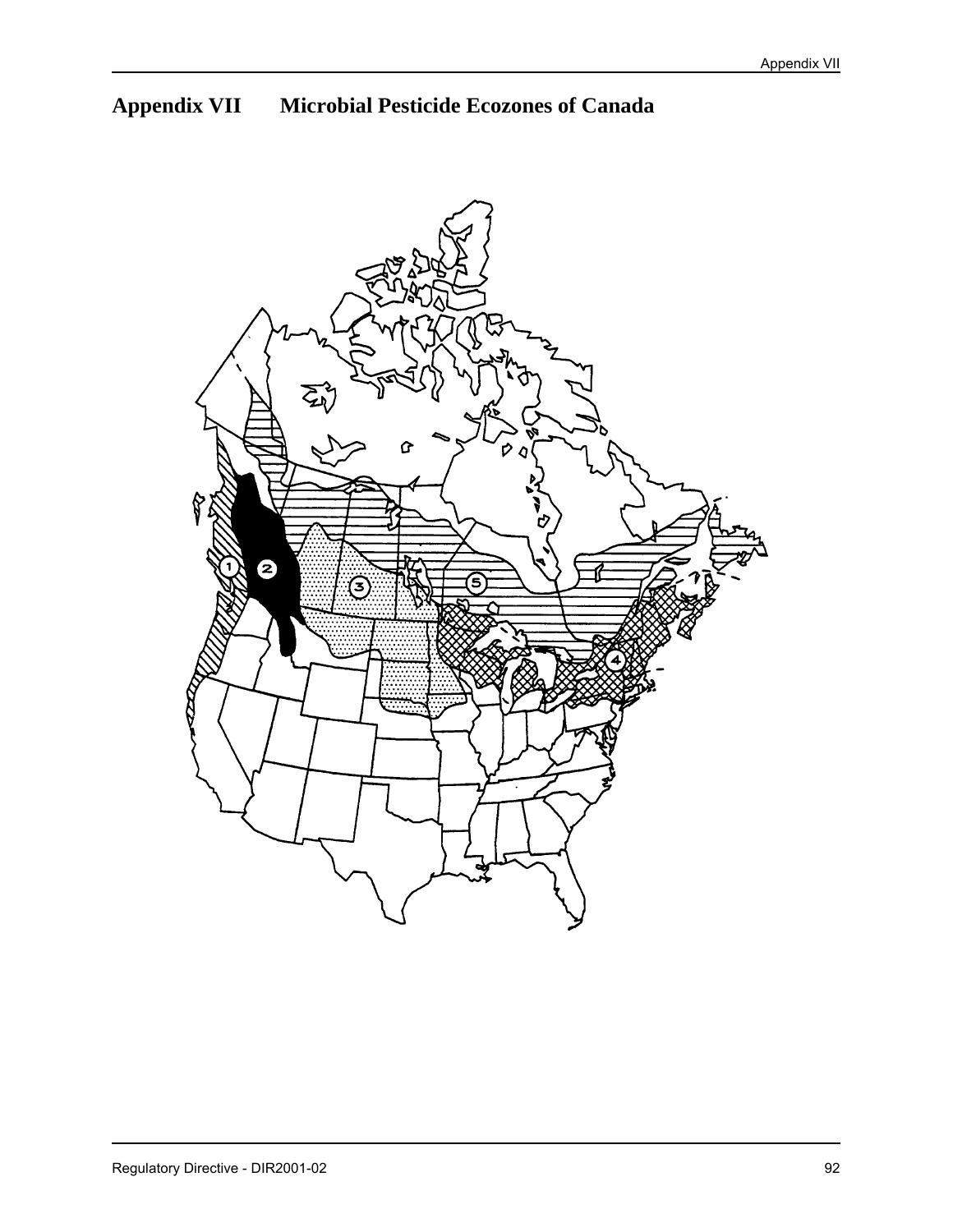# **Appendix VIII Environmental Toxicology and Environmental Fate Testing Tiers**

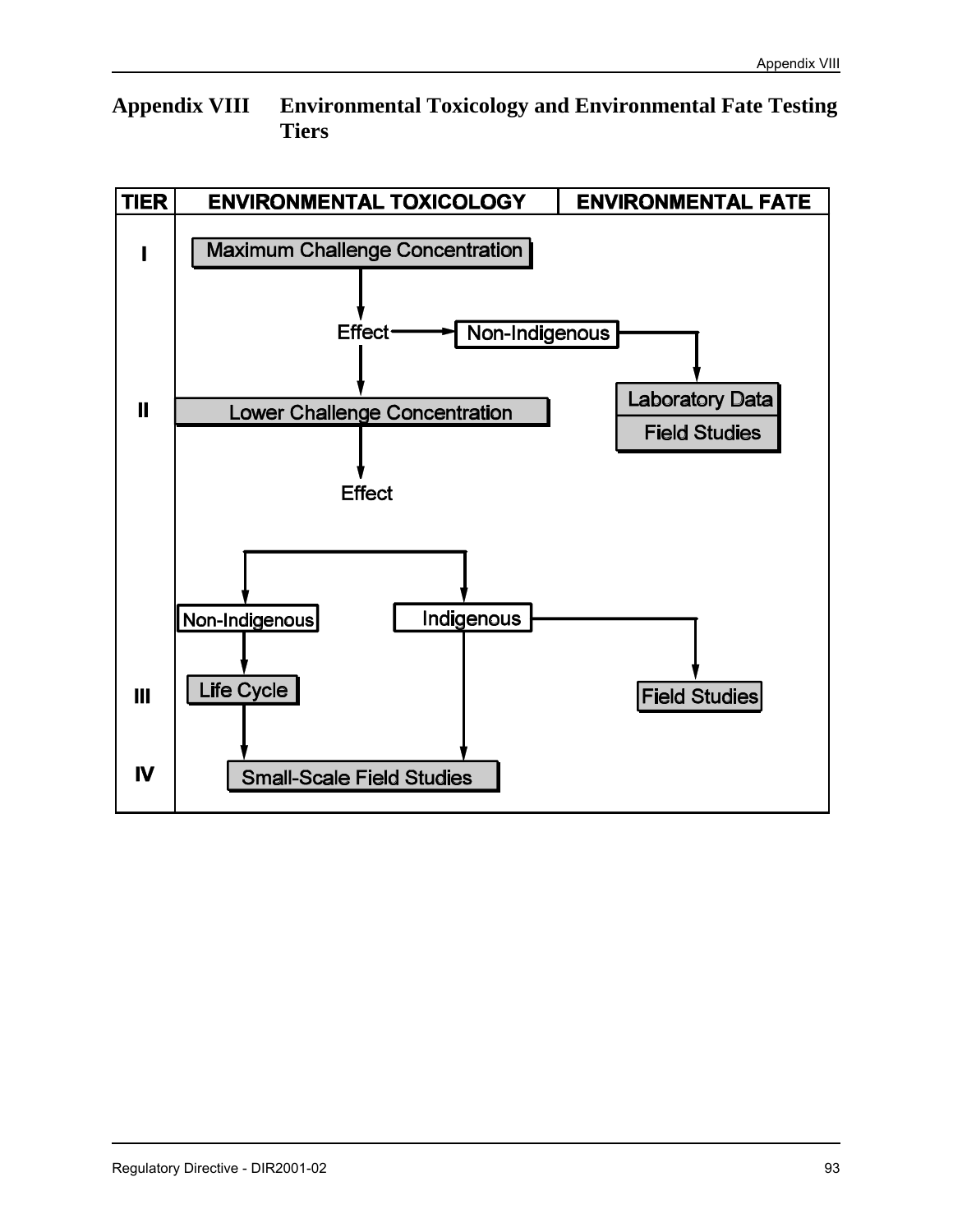# **Appendix IX Environmental Toxicology and Fate Testing Requirements**

| <b>Test</b>                                    | <b>DACO</b> | <b>Use Pattern</b> |                            |                                         |               | <b>Test</b>         | <b>Type of Test</b> |
|------------------------------------------------|-------------|--------------------|----------------------------|-----------------------------------------|---------------|---------------------|---------------------|
|                                                |             | <b>Terrestrial</b> | <b>Aquatic</b>             | Forestry,<br><b>Domestic</b><br>Outdoor | Greenhouse*   | <b>Substance</b>    |                     |
| <b>Tier I</b>                                  |             |                    |                            |                                         |               |                     |                     |
| Avian Oral                                     | 9.2.1       | $\mathbb{R}$       | $\mathbb{R}$               | $\mathbf R$                             | CR            | TGAI or<br>EP       | MCC                 |
| Avian Pulmonary,<br>Inhalation or Injection    | 9.2.2       | R                  | $\mathbb{R}$               | R                                       | CR            | TGAI or<br>EP       | MCC                 |
| Wild Mammals                                   | 9.3         | CR                 | CR                         | CR                                      | CR            | TGAI or<br>EP       | MCC                 |
| Fish: Freshwater                               | 9.4.1       | $\mathbb{R}$       | $\mathbb{R}$               | $\mathbf R$                             | $\mathrm{CR}$ | TGAI or<br>EP       | MCC                 |
| Fish: Estuarine or<br>Marine                   | 9.4.2       | CR                 | CR                         | CR                                      | CR            | TGAI or<br>EP       | <b>MCC</b>          |
| Arthropods: Terrestrial                        | 9.5.1       | $\mathbb{R}$       | $\mathbb{R}$               | $\mathbf R$                             | CR            | TGAI or<br>EP       | MCC                 |
| Arthropods: Aquatic                            | 9.5.2       | $\mathbf R$        | $\mathbb{R}$               | $\mathbb{R}$                            | CR            | TGAI or<br>EP       | MCC                 |
| Non-Arthropod<br>Invertebrates:<br>Terrestrial | 9.6.1       | $\mathbb{R}$       | $\mathbb{R}$               | $\mathbf{R}$                            | $\mathrm{CR}$ | TGAI or<br>EP       | <b>MCC</b>          |
| Non-Arthropod<br>Invertebrates: Aquatic        | 9.6.2       | $\mathbb{R}$       | $\mathbb{R}$               | $\mathbf{R}$                            | CR            | TGAI or<br>EP       | <b>MCC</b>          |
| Microorganisms                                 | 9.7         | CR                 | $\mathrm{CR}$              | CR                                      | $\mathrm{CR}$ | TGAI or<br>EP       | <b>MCC</b>          |
| Plants: Terrestrial                            | 9.8.1       | $\mathbf R$        | $\mathbf R$                | $\mathbb{R}$                            | CR            | TGAI or<br>EP       | MCC                 |
| Plants: Aquatic                                | 9.8.2       | $\mathbf R$        | $\mathbb{R}$               | $\mathbb{R}$                            | CR            | TGAI or<br>EP       | <b>MCC</b>          |
| <b>Tier II</b>                                 |             |                    |                            |                                         |               |                     |                     |
| Avian Oral                                     | 9.2.1       | $\rm CR$           | $\mathsf{CR}$              | ${\cal CR}$                             | $\rm CR$      | TGAI or<br>EP       | LCC                 |
| Avian Pulmonary,<br>Inhalation or Injection    | 9.2.2       | ${\cal CR}$        | $\rm CR$                   | ${\cal CR}$                             | $\rm CR$      | TGAI or<br>EP       | $LCC$               |
| Wild Mammals                                   | 9.3         | $\rm CR$           | $\mathsf{CR}$              | ${\cal CR}$                             | $\rm CR$      | TGAI or<br>$\rm EP$ | $LCC$               |
| Fish: Freshwater                               | 9.4.1       | $\rm CR$           | $\ensuremath{\mathsf{CR}}$ | $\mathsf{CR}$                           | $\rm CR$      | TGAI or<br>$\rm EP$ | $LCC$               |
| Fish: Estuarine or<br>Marine                   | 9.4.2       | CR                 | ${\cal CR}$                | ${\cal CR}$                             | $\rm CR$      | TGAI or<br>$\rm EP$ | $LCC$               |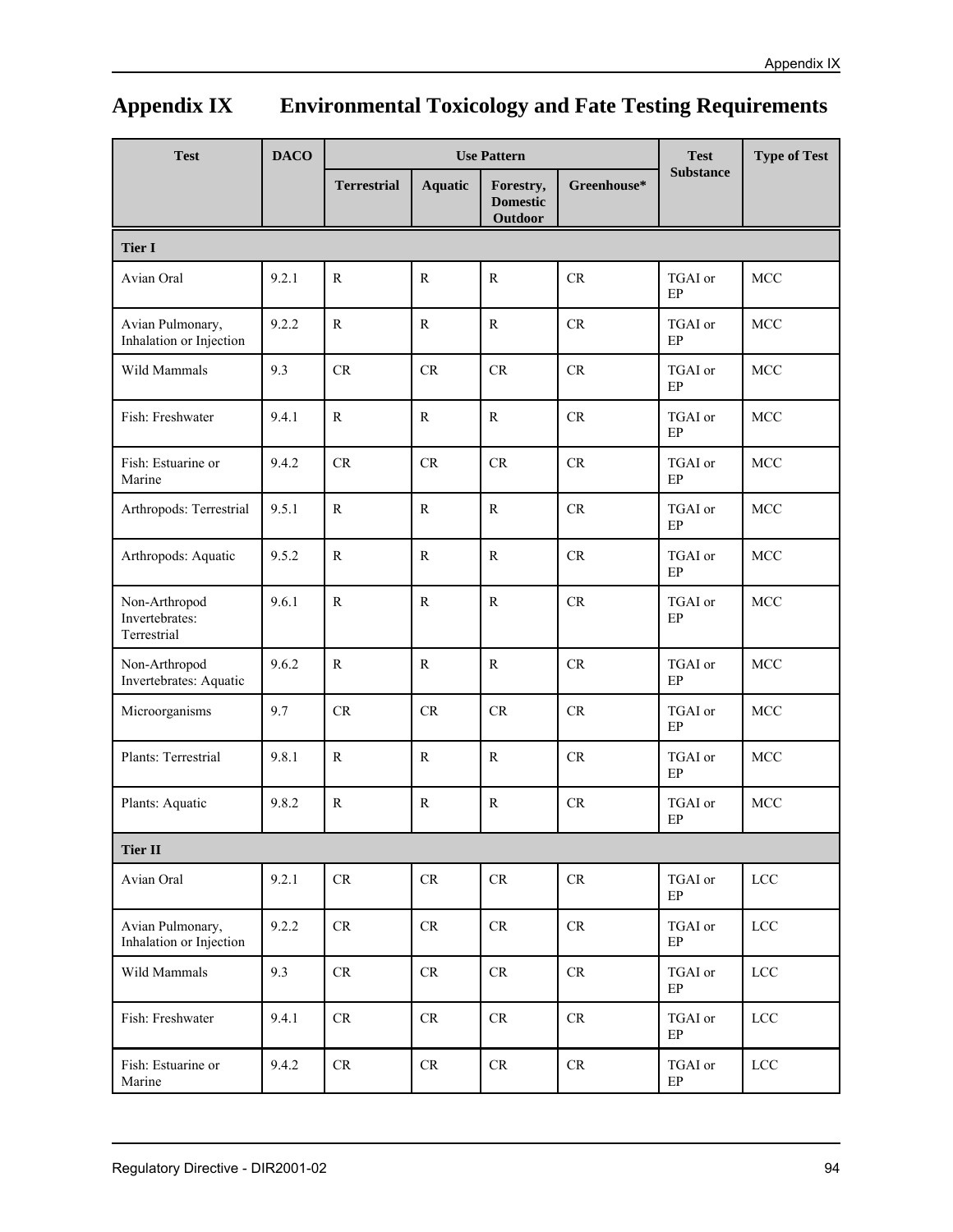| <b>Test</b>                                                          | <b>DACO</b>        |                    | <b>Use Pattern</b> | <b>Test</b>                             | <b>Type of Test</b> |                  |                                 |
|----------------------------------------------------------------------|--------------------|--------------------|--------------------|-----------------------------------------|---------------------|------------------|---------------------------------|
|                                                                      |                    | <b>Terrestrial</b> | <b>Aquatic</b>     | Forestry,<br><b>Domestic</b><br>Outdoor | Greenhouse*         | <b>Substance</b> |                                 |
| Arthropods: Terrestrial                                              | 9.5.1              | CR.                | CR                 | <b>CR</b>                               | <b>CR</b>           | TGAI or<br>EP    | LCC                             |
| Arthropods: Aquatic                                                  | 9.5.2              | CR                 | <b>CR</b>          | CR                                      | CR                  | TGAI or<br>EP    | <b>LCC</b>                      |
| Non-Arthropod<br>Invertebrates:<br>Terrestrial                       | 9.6.1              | CR                 | CR                 | CR                                      | CR                  | TGAI or<br>EP    | <b>LCC</b>                      |
| Non-Arthropod<br>Invertebrates: Aquatic                              | 9.6.2              | CR                 | CR                 | CR                                      | CR                  | TGAI or<br>EP    | <b>LCC</b>                      |
| Microorganisms                                                       | 9.7                | CR                 | CR                 | CR                                      | $\mathrm{CR}$       | TGAI or<br>EP    | LCC                             |
| Plants: Terrestrial                                                  | 9.8.1              | CR                 | CR                 | CR                                      | CR                  | TGAI or<br>EP    | <b>LCC</b>                      |
| Plants: Aquatic                                                      | 9.8.2              | CR                 | <b>CR</b>          | CR                                      | CR                  | TGAI or<br>EP    | <b>LCC</b>                      |
| Environmental Fate:<br>Pure Culture Testing                          | 8.2.1              | CR                 | <b>CR</b>          | CR                                      | CR                  | <b>MPCA</b>      | NA                              |
| Environmental Fate:<br>Microcosm Testing                             | 8.2.2              | CR                 | CR                 | CR                                      | $\mathrm{CR}$       | TGAI or<br>EP    | <b>MCC</b>                      |
| Environmental Fate:<br>Small- or Large-Scale<br><b>Field Studies</b> | 8.2.4              | CR                 | CR                 | <b>CR</b>                               | CR                  | $\rm EP$         | <b>MAR</b>                      |
| <b>Tier III</b>                                                      |                    |                    |                    |                                         |                     |                  |                                 |
| Definitive Toxicity<br>Testing of Non-Target<br>Organisms            | $9.2.1 -$<br>9.8.2 | CR                 | CR                 | CR                                      | CR                  | TGAI or<br>EP    | Multiple<br>Concentra-<br>tions |
| Life Cycle Testing of<br>Non-Target Organisms                        | $9.2.1 -$<br>9.8.2 | CR                 | CR                 | CR                                      | CR                  | TGAI or<br>EP    | EEC                             |
| Environmental Fate:<br>Small- or Large-Scale<br><b>Field Studies</b> | 8.2.4              | CR                 | CR                 | CR                                      | CR                  | EP               | <b>MAR</b>                      |
| <b>Tier IV</b>                                                       |                    |                    |                    |                                         |                     |                  |                                 |
| Environmental<br>Toxicology: Small-<br>Scale Field Studies           | $9.2.1 -$<br>9.8.2 | ${\cal CR}$        | CR                 | CR                                      | ${\cal CR}$         | $\rm EP$         | <b>MAR</b>                      |

\* For greenhouse uses, the need for environmental testing will depend largely on the type (i.e., the design and operation of greenhouse facilities in which the EP will be applied) and the degree of environmental exposure (i.e., the level of containment) anticipated under operational conditions of use. Advance consultation with the PMRA is recommended to identify specific data requirements for the MPCA in question.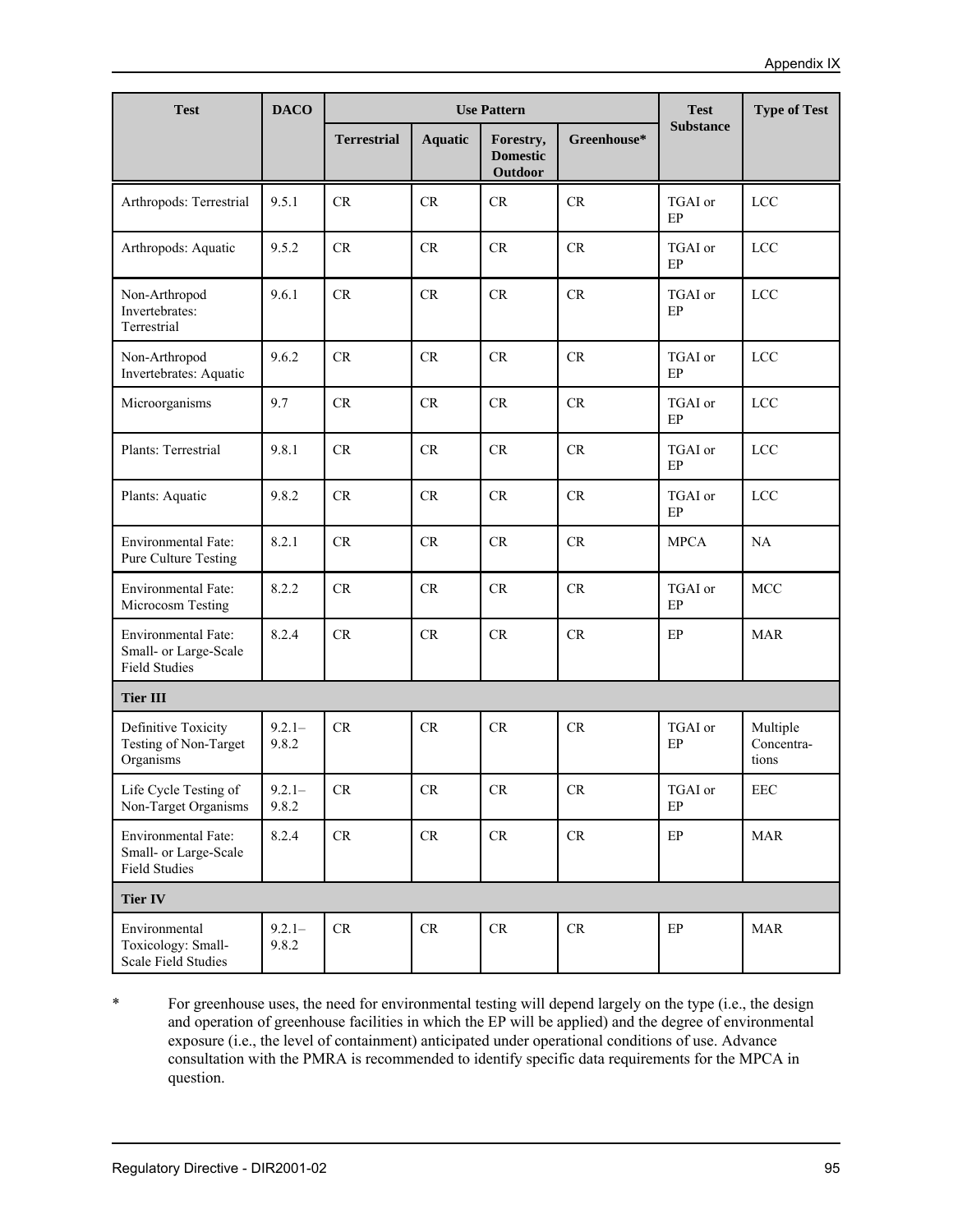| <b>Tier</b>  | <b>Type of Test</b>                                                                     | <b>Form of Microbial</b><br>Agent | <b>Non-target to be Tested</b>                                                                                                                                                                              |
|--------------|-----------------------------------------------------------------------------------------|-----------------------------------|-------------------------------------------------------------------------------------------------------------------------------------------------------------------------------------------------------------|
|              | Maximum Challenge<br>Concentration                                                      | TGAI or EP                        | 1. Taxonomically related<br>2. Infected by MPCA<br>3. High exposure potential<br>4. Similar physiology<br>5. Susceptible to related pathogens<br>6. Representative species from 7<br>broad taxonomic groups |
| $\mathbf{I}$ | Lower Challenge<br>Concentration                                                        | TGAI or EP                        | Adversely affected species from<br>Tier I toxicology tests                                                                                                                                                  |
| $III*$       | Determination of an $LC_{50}$ ,<br>$LD_{50}$ , $EC_{50}$ and Life Cycle<br><b>Tests</b> | TGAI or EP                        | Adversely affected species from<br>Tier II toxicology tests                                                                                                                                                 |
| IV           | <b>Small-Scale Field Studies</b><br>(Environmental toxicology)                          | EP                                | Adversely affected species from<br>Tier II toxicology tests                                                                                                                                                 |

# **Appendix X Non-target Toxicology Testing**

\* Tier III testing is not required for indigenous MPCAs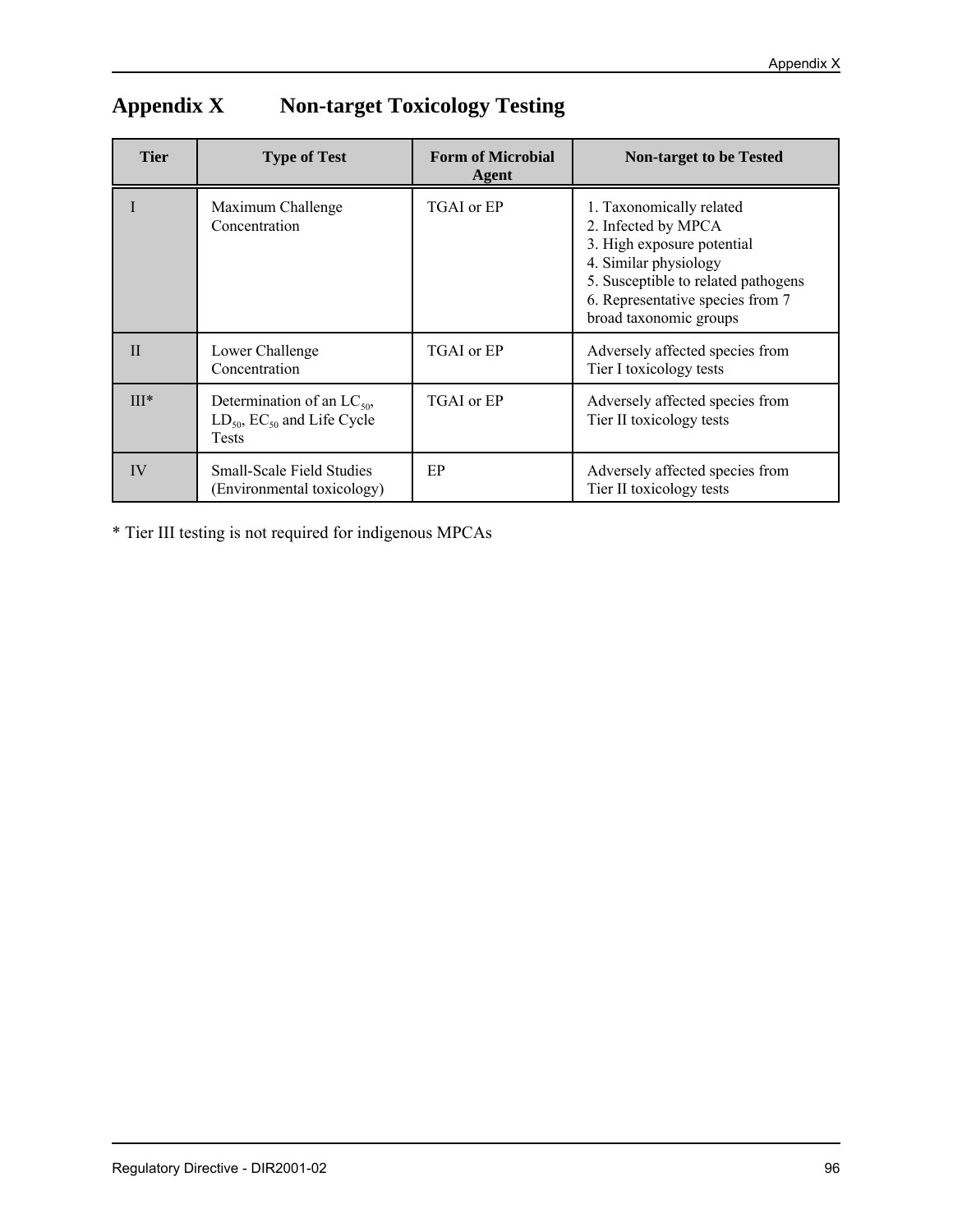# **Appendix XI Suggested Taxa for Selection of Non-target Arthropods**

| Group     | Freshwater                                                                                                                  | <b>Estuarine or Marine</b>                                                | <b>Terrestrial</b>                                                                                                                                                                                                          |
|-----------|-----------------------------------------------------------------------------------------------------------------------------|---------------------------------------------------------------------------|-----------------------------------------------------------------------------------------------------------------------------------------------------------------------------------------------------------------------------|
| Arachnida | Araneae                                                                                                                     |                                                                           | Araneae<br>Scorpionida                                                                                                                                                                                                      |
| Acari     |                                                                                                                             |                                                                           | Eriophyidae<br>Phytoseiidae<br>Stigmaeidae<br>Tetranychidae<br>Tydeoidae                                                                                                                                                    |
| Crustacea | Cladocera<br>Copepoda<br>Decapoda<br>Amphipoda                                                                              | Anostraca<br>Copepoda<br>Cirripedia<br>Mysidacea<br>Amphipoda<br>Decapoda | Isopoda                                                                                                                                                                                                                     |
| Insecta   | Ephemeroptera<br>Odonata<br>Plecoptera<br>Megaloptera<br>Trichoptera<br>Lepidoptera<br>Coleoptera<br>Diptera<br>Hymenpotera |                                                                           | Collembola<br>Thysanura<br>Dictyoptera<br>Isoptera<br>Grylloptera<br>Orthoptera<br>Psocoptera<br>Hemiptera<br>Heteroptera<br>Homoptera<br>Thysanoptera<br>Neuroptera<br>Coleoptera<br>Diptera<br>Hymenoptera<br>Lepidoptera |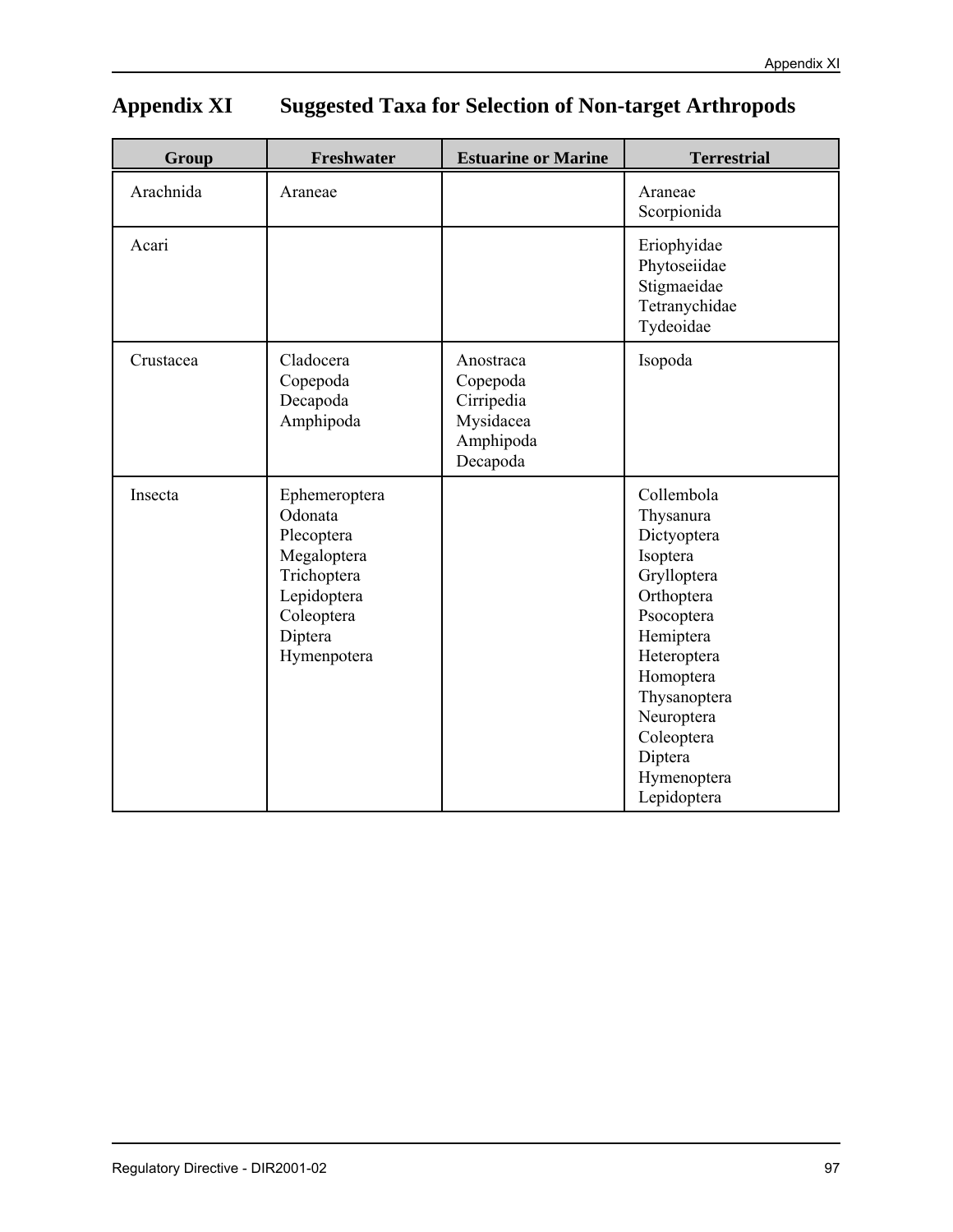# **Appendix XII Suggested Taxa for Selection of Non-target Plant Species**

| <b>Terrestrial</b>                                                                                                                                                                                                                      | <b>Aquatic</b>                                                                         |  |
|-----------------------------------------------------------------------------------------------------------------------------------------------------------------------------------------------------------------------------------------|----------------------------------------------------------------------------------------|--|
| Apiaceae (Umbelliferae)<br>Asteraceae (Compositae)<br>Brassicaceae (Cruciferae)<br>Chenopodiaceae<br>Cucurbitaceae<br>Fabaceae (Leguminosae)<br>Liliaceae<br>Malvaceae<br>Poaceae (Gramineae)<br>Polygonaceae<br>Rosaceae<br>Solanaceae | Lemnaceae<br>Potomogetonaceae<br>Haloragaceae<br>Typhaceae<br>Cyperaceae<br>Alismaceae |  |